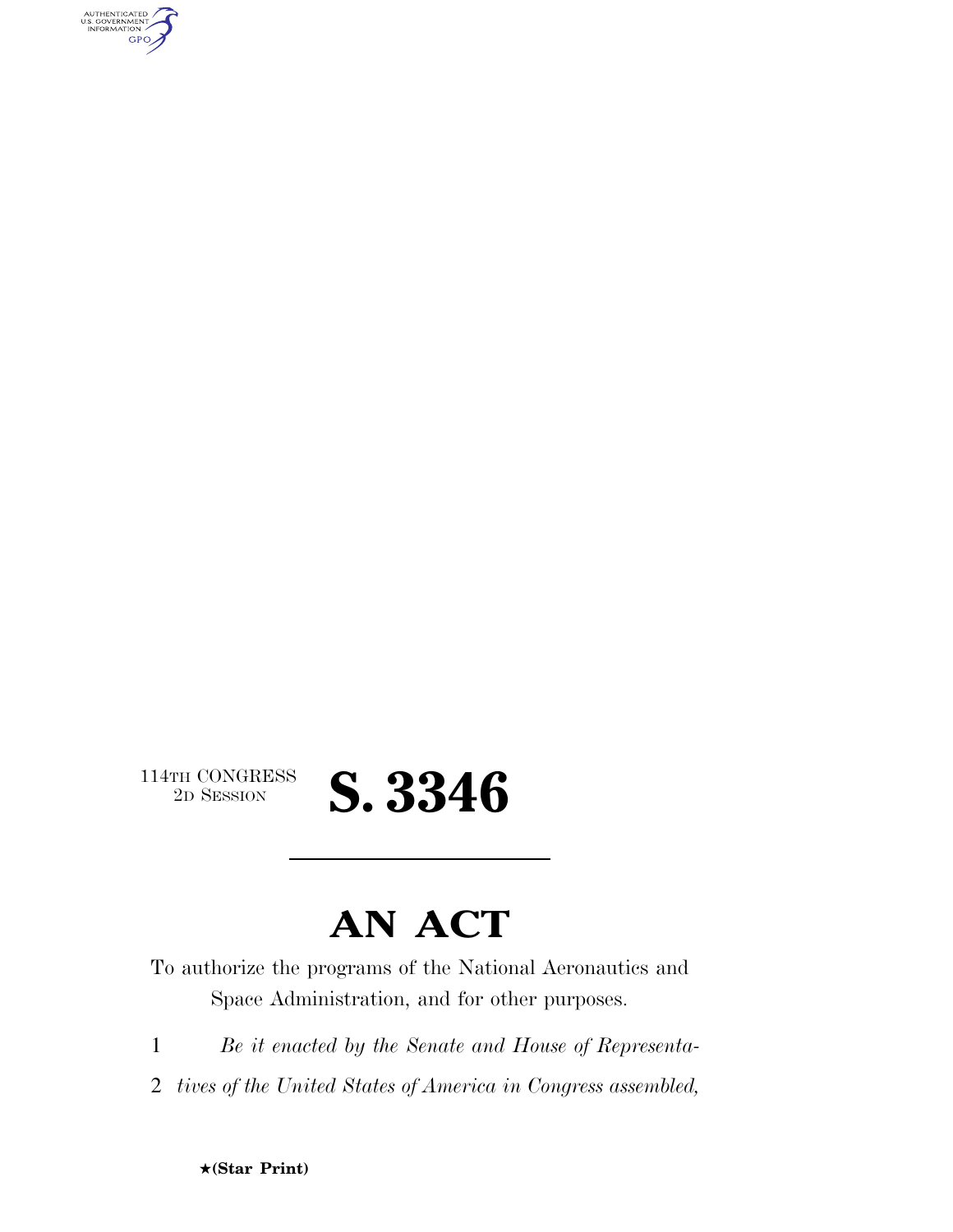#### 1 **SECTION 1. SHORT TITLE; TABLE OF CONTENTS.**

2 (a) SHORT TITLE.—This Act may be cited as the

3 ''National Aeronautics and Space Administration Transi-

- 4 tion Authorization Act of 2016''.
- 5 (b) TABLE OF CONTENTS.—The table of contents of

#### 6 this Act is as follows:

Sec. 1. Short title; table of contents. Sec. 2. Definitions.

#### TITLE I—AUTHORIZATION OF APPROPRIATIONS

Sec. 101. Fiscal year 2017.

#### TITLE II—SUSTAINING NATIONAL SPACE COMMITMENTS

Sec. 201. Sense of Congress on sustaining national space commitments. Sec. 202. Findings.

#### TITLE III—MAXIMIZING UTILIZATION OF THE ISS AND LOW-EARTH ORBIT

- Sec. 301. Operation of the ISS.
- Sec. 302. Transportation to ISS.
- Sec. 303. ISS transition plan.
- Sec. 304. Space communications.
- Sec. 305. Indemnification; NASA launch services and reentry services.

#### TITLE IV—ADVANCING HUMAN DEEP SPACE EXPLORATION

Subtitle A—Human Space Flight and Exploration Goals and Objectives

- Sec. 411. Human space flight and exploration long-term goals.
- Sec. 412. Key objectives.
- Sec. 413. Vision for space exploration.
- Sec. 414. Stepping stone approach to exploration.
- Sec. 415. Update of exploration plan and programs.
- Sec. 416. Repeals.
- Sec. 417. Assured access to space.

Subtitle B—Assuring Core Capabilities for Exploration

Sec. 421. Space Launch System, Orion, and Exploration Ground Systems.

#### Subtitle C—Journey to Mars

- Sec. 431. Findings on human space exploration.
- Sec. 432. Human exploration roadmap.
- Sec. 433. Advanced space suit capability.
- Sec. 434. Asteroid robotic redirect mission.
- Sec. 435. Mars 2033 report.

#### Subtitle D—TREAT Astronauts Act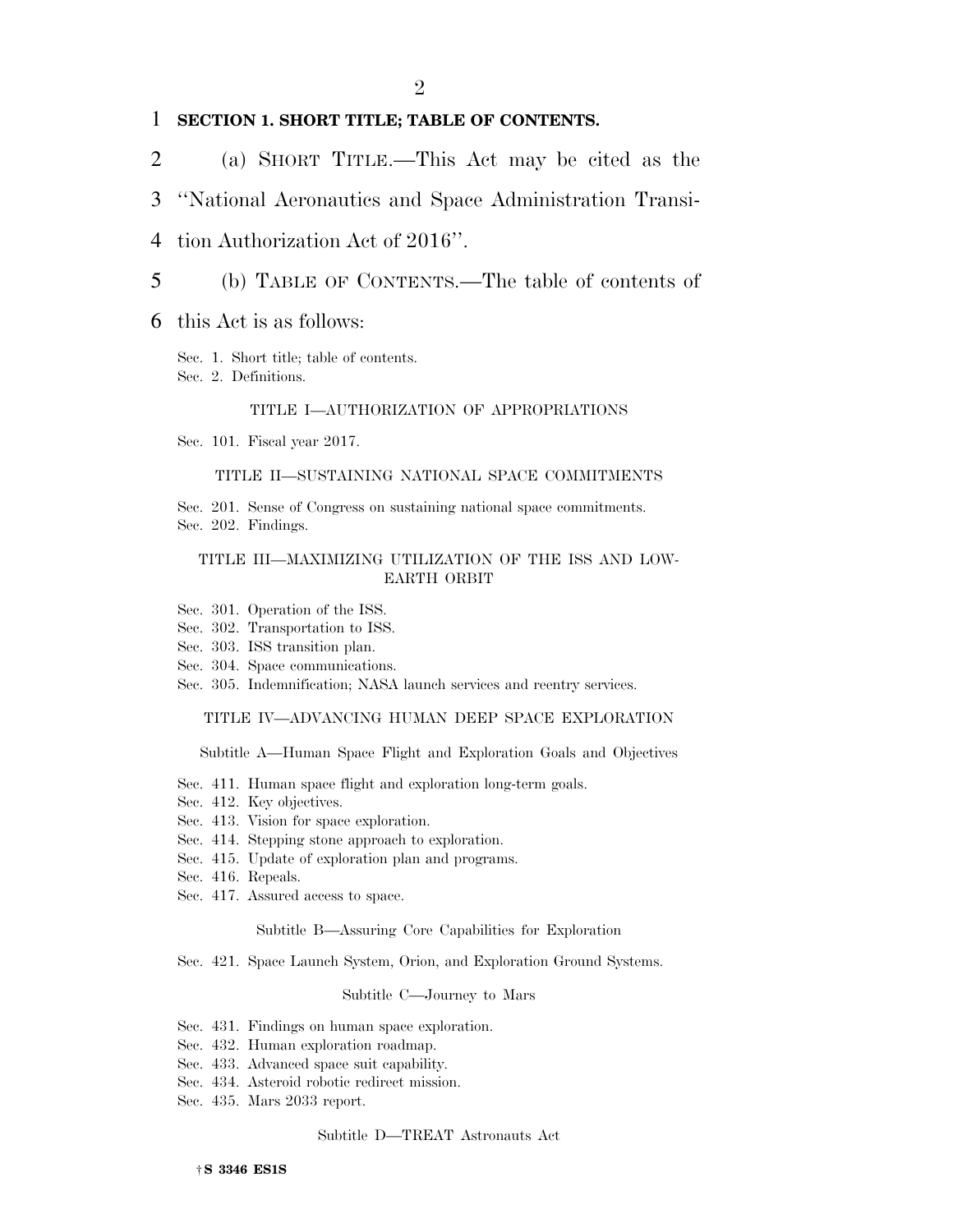- 3
- Sec. 441. Short title.
- Sec. 442. Findings; sense of Congress.
- Sec. 443. Medical monitoring and research relating to human space flight.

#### TITLE V—ADVANCING SPACE SCIENCE

- Sec. 501. Maintaining a balanced space science portfolio.
- Sec. 502. Planetary science.
- Sec. 503. James Webb Space Telescope.
- Sec. 504. Wide-Field Infrared Survey Telescope.
- Sec. 505. Mars 2020 rover.
- Sec. 506. Europa.
- Sec. 507. Congressional declaration of policy and purpose.
- Sec. 508. Extrasolar planet exploration strategy.
- Sec. 509. Astrobiology strategy.
- Sec. 510. Astrobiology public-private partnerships.
- Sec. 511. Near-earth objects.
- Sec. 512. Near-Earth objects public-private partnerships.
- Sec. 513. Assessment of science mission extensions.
- Sec. 514. Stratospheric observatory for infrared astronomy.
- Sec. 515. Radioisotope power systems.
- Sec. 516. Assessment of Mars architecture.
- Sec. 517. Collaboration.

#### TITLE VI—AERONAUTICS

- Sec. 601. Sense of Congress on aeronautics.
- Sec. 602. Transformative aeronautics research.
- Sec. 603. Hypersonic research.
- Sec. 604. Supersonic research.
- Sec. 605. Rotorcraft research.

#### TITLE VII—SPACE TECHNOLOGY

- Sec. 701. Space technology infusion.
- Sec. 702. Space technology program.

#### TITLE VIII—MAXIMIZING EFFICIENCY

Subtitle A—Agency Information Technology and Cybersecurity

- Sec. 811. Information technology governance.
- Sec. 812. Information technology strategic plan.
- Sec. 813. Cybersecurity.
- Sec. 814. Security management of foreign national access.
- Sec. 815. Cybersecurity of web applications.

Subtitle B—Collaboration Among Mission Directorates and Other Matters

- Sec. 821. Collaboration among mission directorates.
- Sec. 822. NASA launch capabilities collaboration.
- Sec. 823. Detection and avoidance of counterfeit parts.
- Sec. 824. Education and outreach.
- Sec. 825. Leveraging commercial satellite servicing capabilities across mission directorates.
- Sec. 826. Flight opportunities.
- Sec. 827. Sense of Congress on small class launch missions.
- Sec. 828. Baseline and cost controls.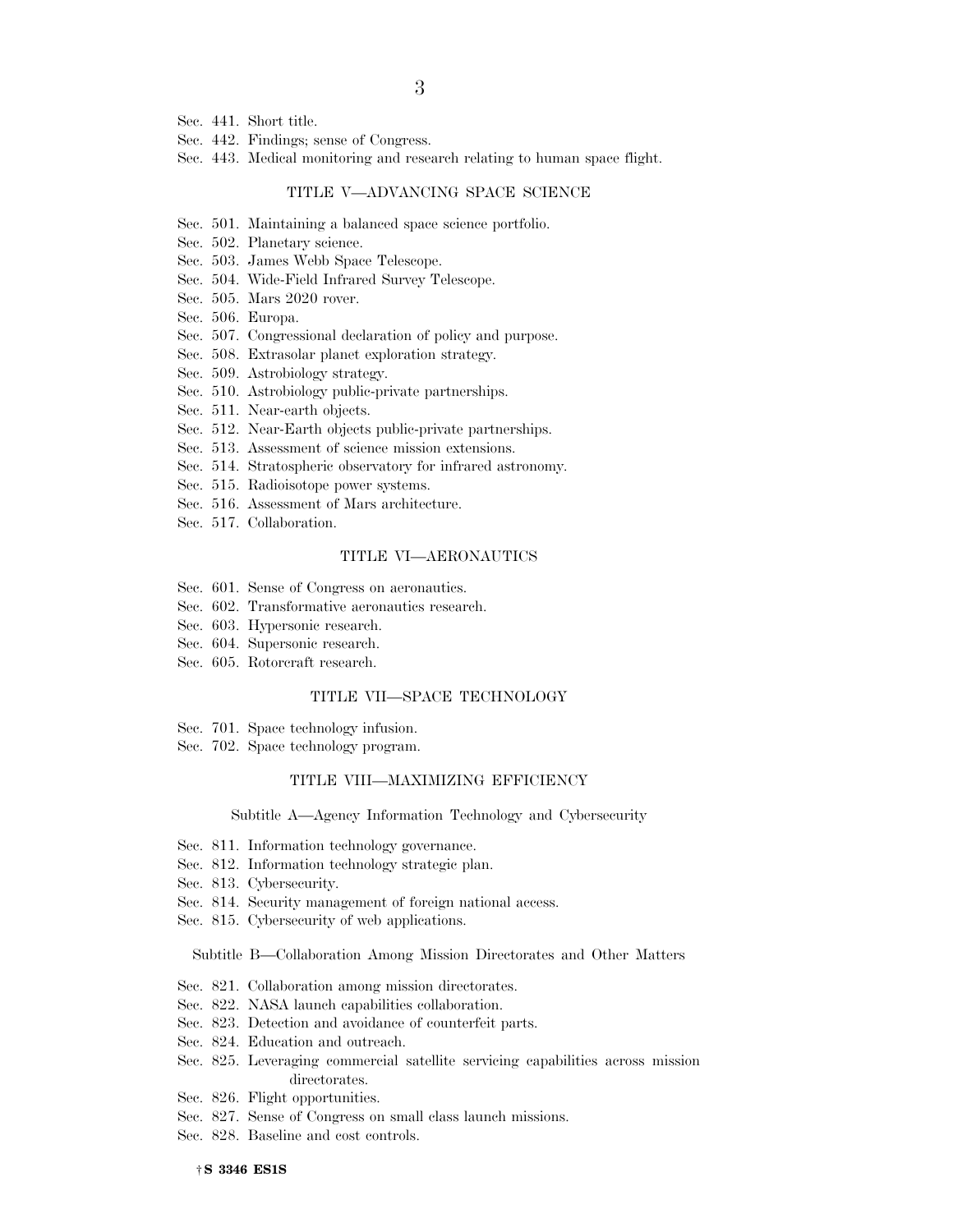|  |  | Sec. 829. Commercial technology transfer program. |  |  |  |
|--|--|---------------------------------------------------|--|--|--|
|--|--|---------------------------------------------------|--|--|--|

- Sec. 830. Avoiding organizational conflicts of interest in major administration acquisition programs.
- Sec. 831. Protection of Apollo landing sites.
- Sec. 832. NASA lease of non-excess property.
- Sec. 833. Termination liability.
- Sec. 834. Independent reviews.
- Sec. 835. NASA Advisory Council.
- Sec. 836. Cost estimation.
- Sec. 837. Facilities and infrastructure.
- Sec. 838. Human space flight accident investigations.
- Sec. 839. Orbital debris.
- Sec. 840. Review of orbital debris removal concepts.

#### 1 **SEC. 2. DEFINITIONS.**

- 2 In this Act:
- 3 (1) ADMINISTRATION.—The term ''Administra-4 tion'' means the National Aeronautics and Space 5 Administration. 6 (2) ADMINISTRATOR.—The term ''Adminis-7 trator'' means the Administrator of the National 8 Aeronautics and Space Administration. 9 (3) APPROPRIATE COMMITTEES OF CON-
- 10 GRESS.—The term ''appropriate committees of Con-11 gress'' means—
- 12 (A) the Committee on Commerce, Science, 13 and Transportation of the Senate; and
- 14 (B) the Committee on Science, Space, and 15 Technology of the House of Representatives.
- 16 (4) CIS-LUNAR SPACE.—The term ''cis-lunar 17 space'' means the region of space from the Earth 18 out to and including the region around the surface 19 of the Moon.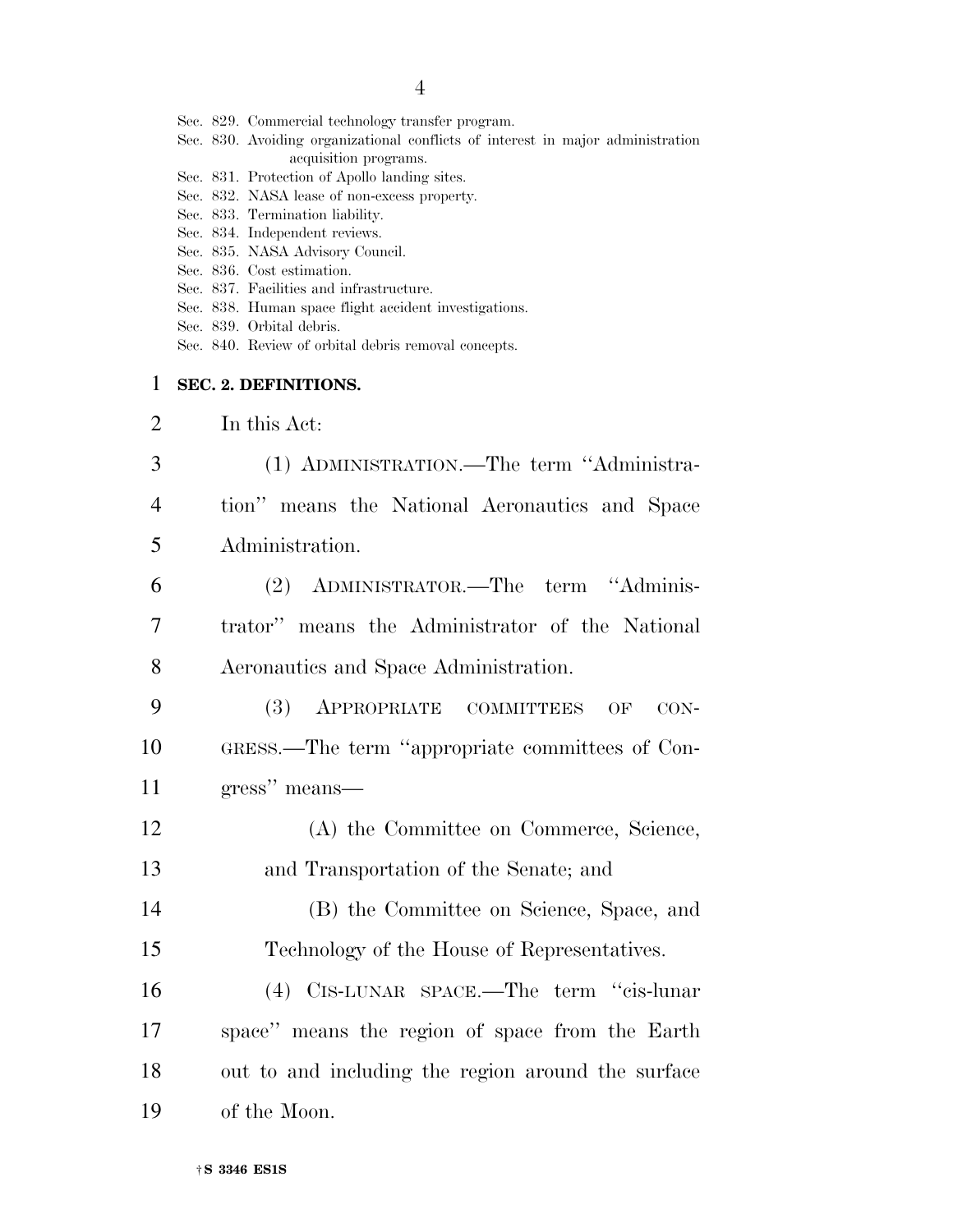(5) DEEP SPACE.—The term ''deep space'' means the region of space beyond low-Earth orbit, to include cis-lunar space. (6) GOVERNMENT ASTRONAUT.—The term ''government astronaut'' has the meaning given the term in section 50902 of title 51, United States Code. (7) ISS.—The term ''ISS'' means the Inter- national Space Station. (8) ISS MANAGEMENT ENTITY.—The term ''ISS management entity'' means the organization with which the Administrator has a cooperative agreement under section 504(a) of the National Aer- onautics and Space Administration Authorization Act of 2010 (42 U.S.C. 18354(a)). (9) NASA.—The term ''NASA'' means the Na- tional Aeronautics and Space Administration. (10) ORION.—The term ''Orion'' means the multipurpose crew vehicle described under section 20 303 of the National Aeronautics and Space Adminis- tration Authorization Act of 2010 (42 U.S.C. 18323). (11) SPACE LAUNCH SYSTEM.—The term ''Space Launch System'' has the meaning given the term in section 3 of the National Aeronautics and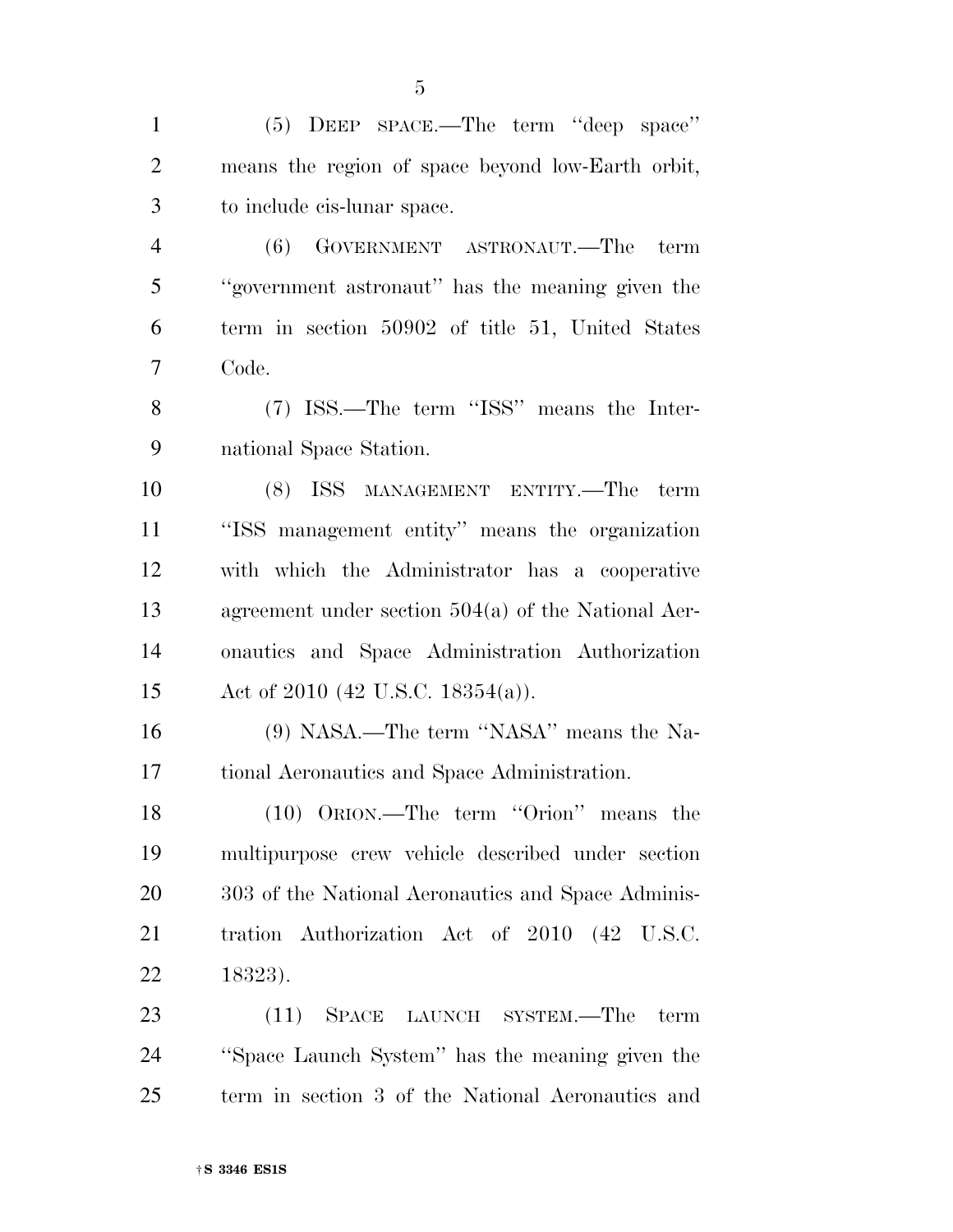Space Administration Authorization Act of 2010 (42 U.S.C. 18302).

 (12) UNITED STATES GOVERNMENT ASTRO- NAUT.—The term ''United States government astro- naut'' has the meaning given the term ''government astronaut'' in section 50902 of title 51, United States Code, except it does not include an individual who is an international partner astronaut.

## **TITLE I—AUTHORIZATION OF APPROPRIATIONS**

#### **SEC. 101. FISCAL YEAR 2017.**

There are authorized to be appropriated to NASA for

fiscal year 2017, \$19,508,000,000, as follows:

(1) For Exploration, \$4,330,000,000.

- (2) For Space Operations, \$5,023,000,000.
- 16 (3) For Science, \$5,500,000,000.
- 17 (4) For Aeronautics, \$640,000,000.
- (5) For Space Technology, \$686,000,000.
- (6) For Education, \$115,000,000.
- (7) For Safety, Security, and Mission Services,
- \$2,788,600,000.
- (8) For Construction and Environmental Com-pliance and Restoration, \$388,000,000.
- 
- (9) For Inspector General, \$37,400,000.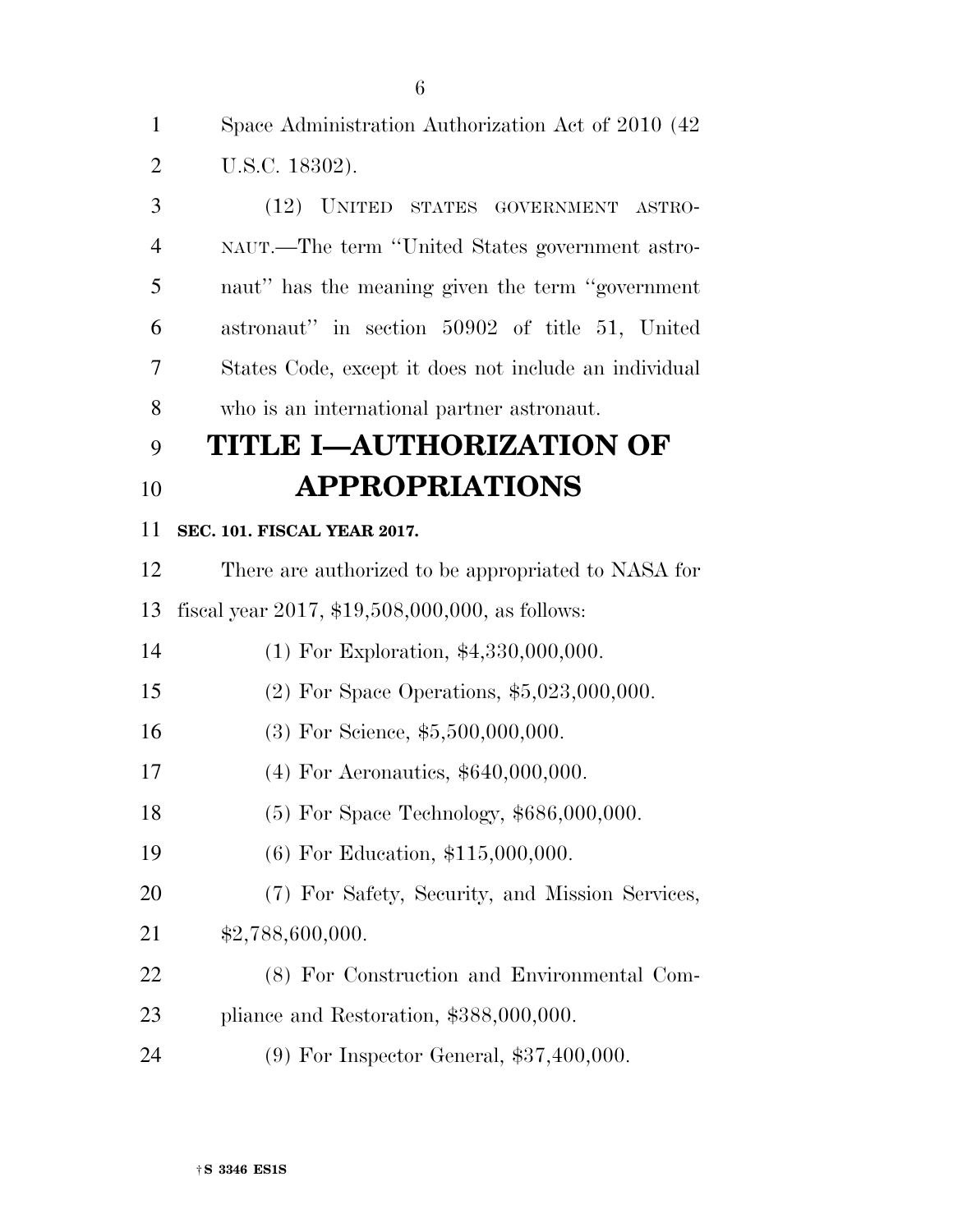## **TITLE II—SUSTAINING NA- TIONAL SPACE COMMIT-MENTS**

**SEC. 201. SENSE OF CONGRESS ON SUSTAINING NATIONAL** 

**SPACE COMMITMENTS.** 

It is the sense of Congress that—

 (1) honoring current national space commit- ments and building upon investments in space across successive Administrations demonstrates clear con- tinuity of purpose by the United States, in collabora- tion with its international, academic, and industry partners, to extend humanity's reach into deep space, including cis-lunar space, the Moon, the sur-face and moons of Mars, and beyond;

 (2) NASA leaders can best leverage investments in the United States space program by continuing to develop a balanced portfolio for space exploration and space science, including continued development of the Space Launch System, Orion, Commercial Crew Program, space and planetary science missions such as the James Webb Space Telescope, Wide- Field Infrared Survey Telescope, and Europa mis- sion, and ongoing operations of the ISS and Com-mercial Resupply Services Program;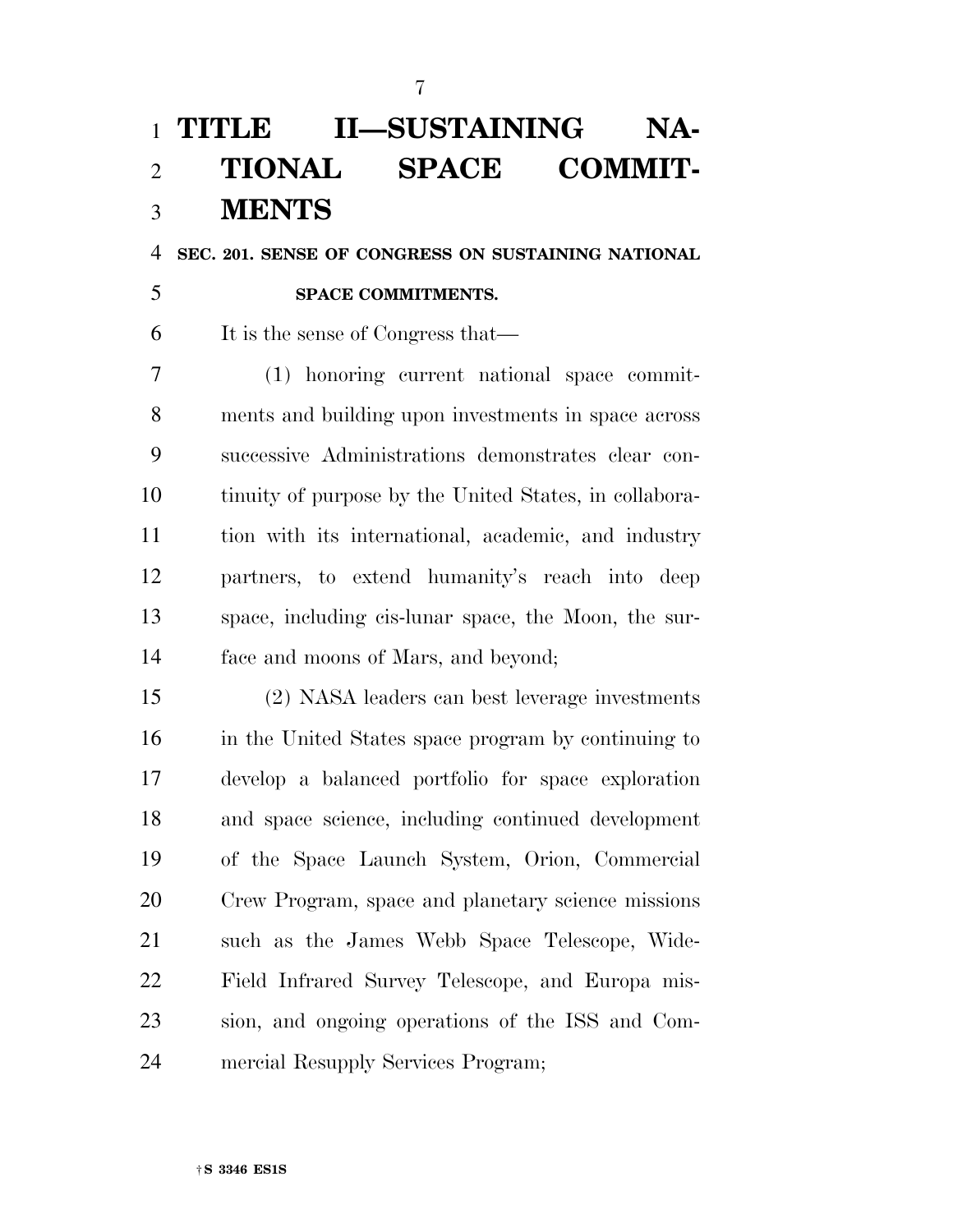(3) a national, government-led space program that builds on current science and exploration pro- grams, advances human knowledge and capabilities, and opens the frontier beyond Earth for ourselves, commercial enterprise, and science, and with our international partners, is of critical importance to our national destiny and to a future guided by United States values and freedoms;

 (4) continuity of purpose and effective execu- tion of core NASA programs are essential for effi- cient use of resources in pursuit of timely and tan-gible accomplishments;

 (5) NASA could improve its efficiency and ef- fectiveness by working with industry to streamline existing programs and requirements, procurement practices, institutional footprint, and bureaucracy while preserving effective program oversight, ac-countability, and safety;

 (6) it is imperative that the United States maintain and enhance its leadership in space explo- ration and space science, and continue to expand freedom and economic opportunities in space for all Americans that are consistent with the Constitution of the United States; and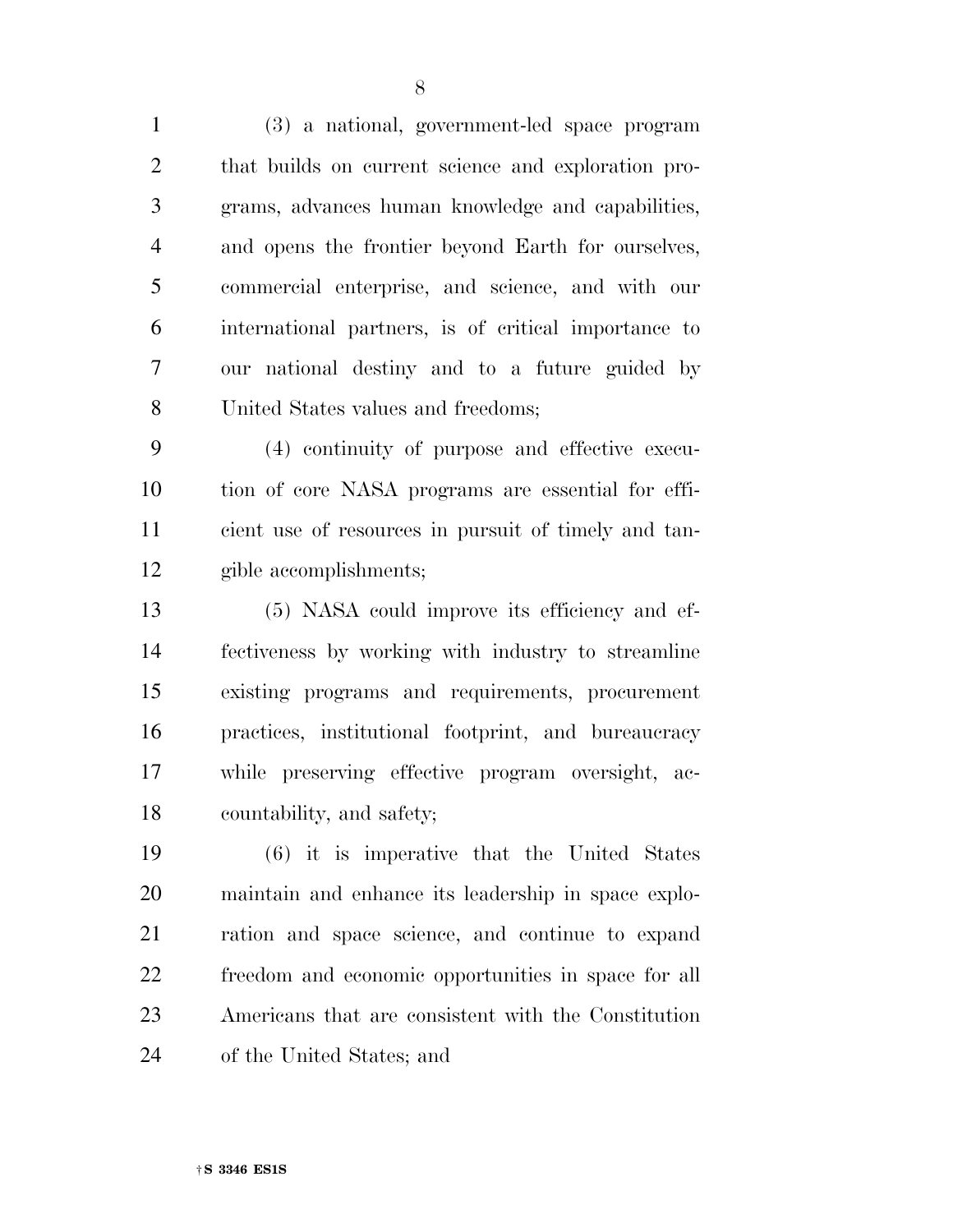(7) NASA should be a multi-mission space agency, and should have a balanced and robust set of core missions in space science, space technology, aeronautics, human space flight and exploration, and education.

**SEC. 202. FINDINGS.** 

Congress makes the following findings:

 (1) Returns on the Nation's investments in science, technology, and exploration accrue over dec- ades-long timeframes, and a disruption of such in- vestments could prevent returns from being fully re-alized.

 (2) Past challenges to the continuity of such in- vestments, particularly threats regarding the can- cellation of authorized programs with bipartisan and bicameral support, have disrupted completion of major space systems thereby—

 (A) impeding planning and pursuit of na- tional objectives in space science and human space exploration;

 (B) placing such investments in space science and space exploration at risk; and

 (C) degrading the aerospace industrial base.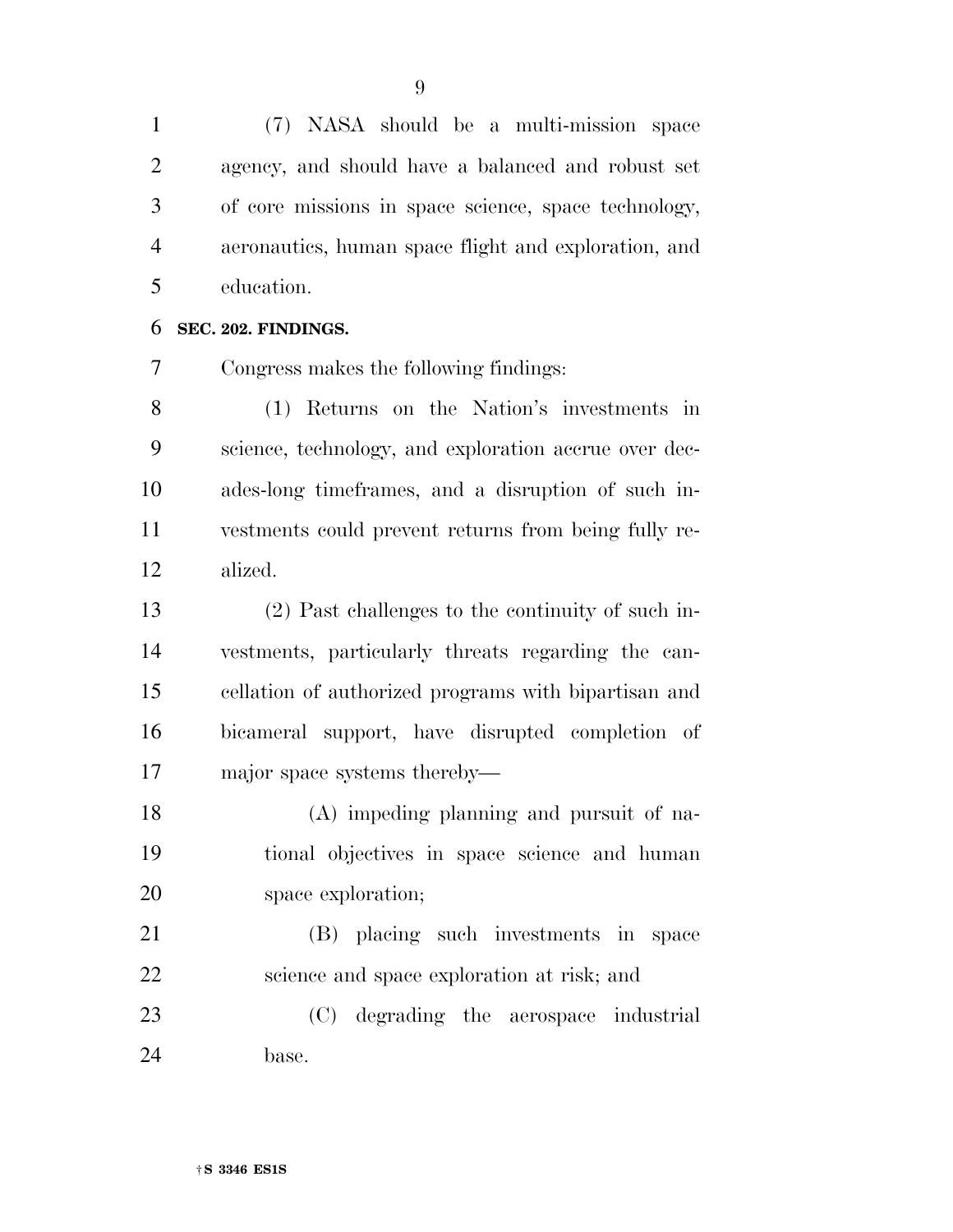(3) The National Aeronautics and Space Ad- ministration Authorization Act of 2005 (Public Law 109–155; 119 Stat. 2895), National Aeronautics and Space Administration Authorization Act of 2008 (Public Law 110–422; 122 Stat. 4779), and Na- tional Aeronautics and Space Administration Au- thorization Act of 2010 (42 U.S.C. 18301 et seq.) reflect a broad, bipartisan agreement on the path forward for NASA's core missions in science, space technology, aeronautics, human space flight and ex- ploration, and education, that serves as the founda- tion for the policy updates by this Act. (4) Sufficient investment and maximum utiliza- tion of the ISS and ISS National Laboratory with our international and industry partners is— (A) consistent with the goals and objectives of the United States space program; and (B) imperative to continuing United States global leadership in human space exploration, science, research, technology development, and education opportunities that contribute to devel- opment of the next generation of American sci- entists, engineers, and leaders, and to creating the opportunity for economic development of low-Earth orbit.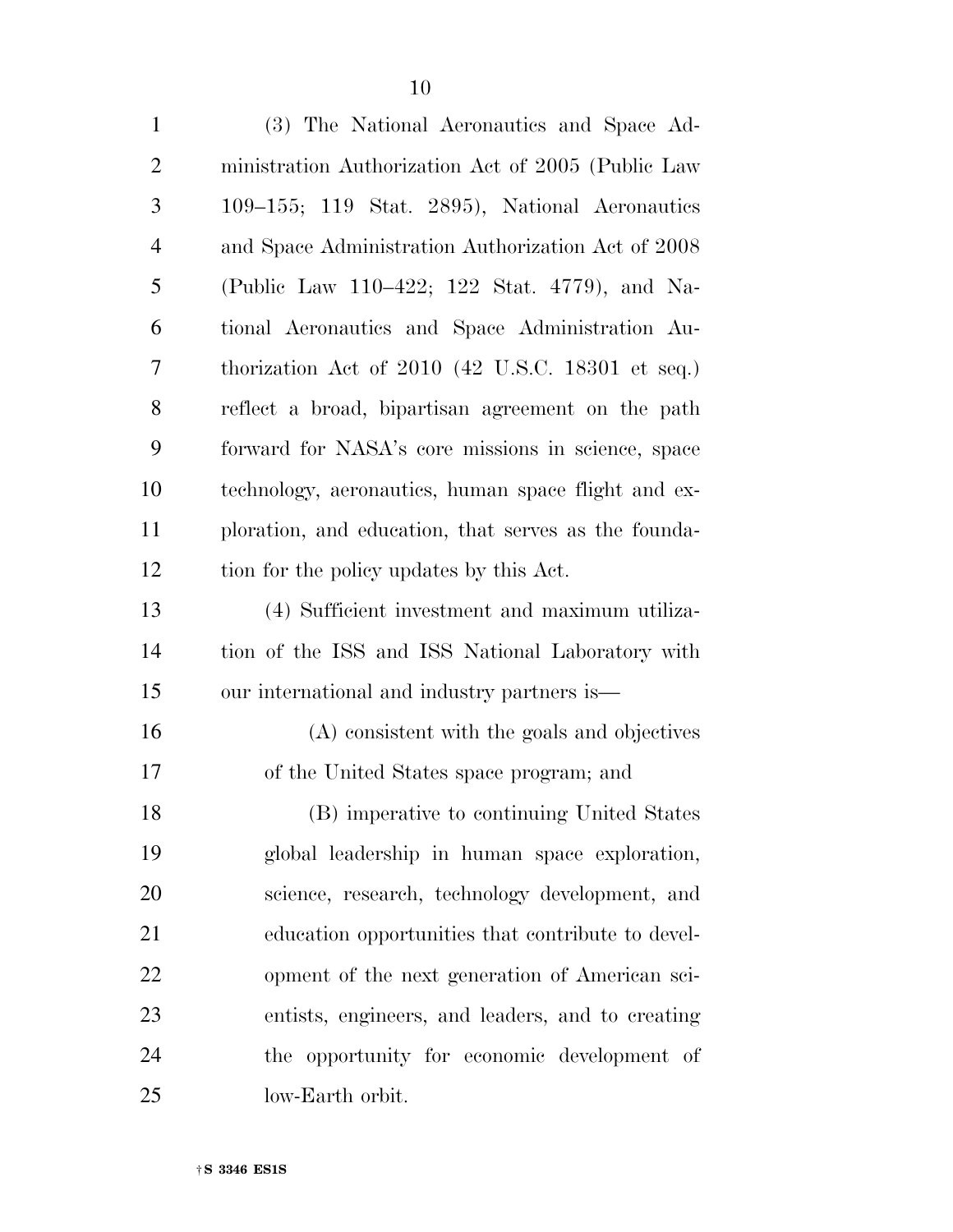(5) NASA has made measurable progress in the development and testing of the Space Launch Sys- tem and Orion exploration systems with the near- term objectives of the initial integrated test flight and launch in 2018, a human mission in 2021, and continued missions with an annual cadence in cis- lunar space and eventually to the surface of Mars. (6) The Commercial Crew Program has made measurable progress toward reestablishing the capa- bility to launch United States government astro- nauts from United States soil into low-Earth orbit by the end of 2018. (7) The Aerospace Safety Advisory Panel, in its 2015 Annual Report, urged continuity of purpose noting concerns over the potential for cost overruns and schedule slips that could accompany significant changes to core NASA programs. **TITLE III—MAXIMIZING UTILIZA-**

## **TION OF THE ISS AND LOW-EARTH ORBIT**

**SEC. 301. OPERATION OF THE ISS.** 

 (a) SENSE OF CONGRESS.—It is the sense of Con-gress that—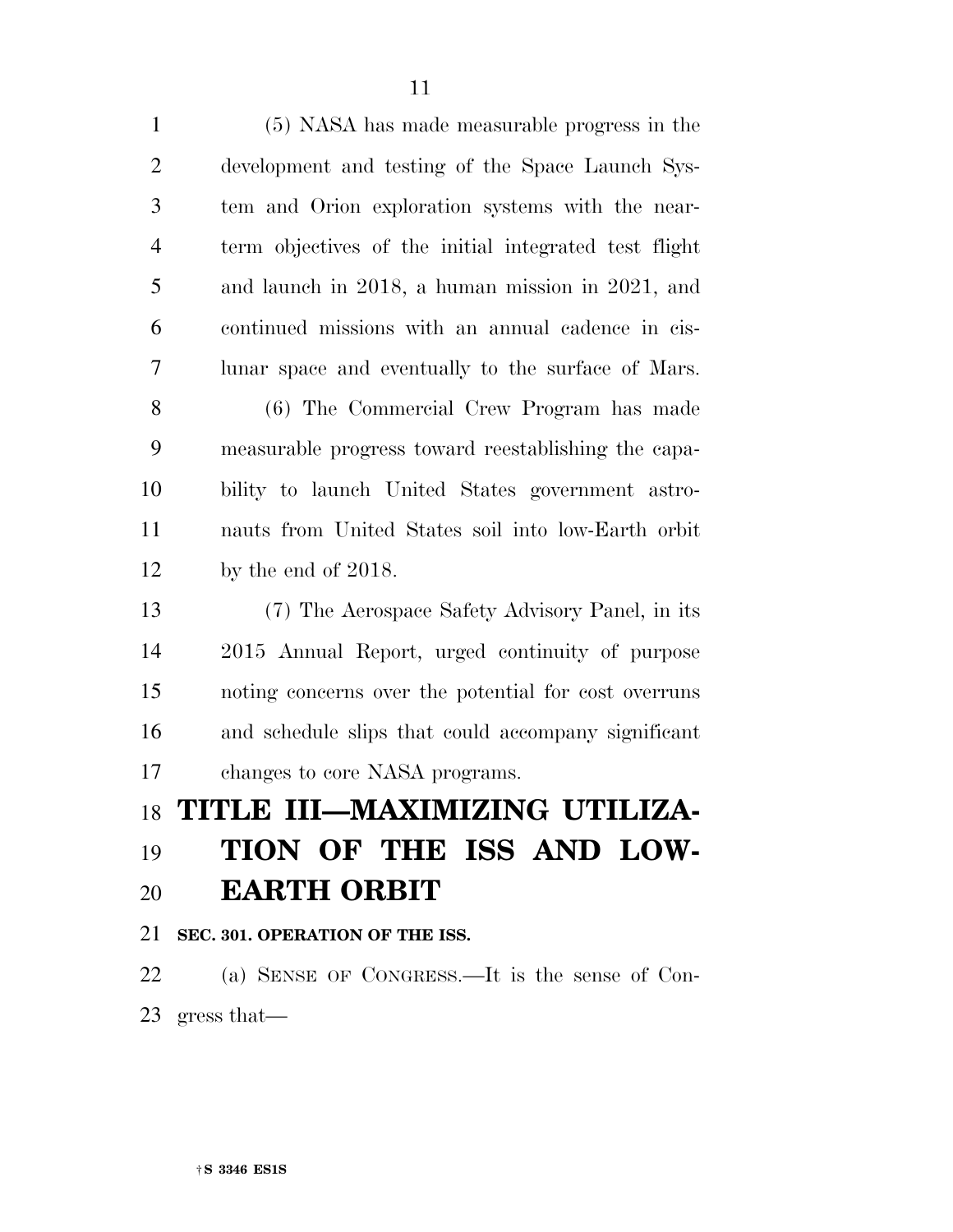| $\mathbf{1}$   | $(1)$ after 15 years of continuous human pres-        |
|----------------|-------------------------------------------------------|
| $\overline{2}$ | ence in low-Earth orbit, the ISS continues to over-   |
| 3              | come challenges and operate safely;                   |
| $\overline{4}$ | $(2)$ the ISS is a unique testbed for future space    |
| 5              | exploration systems development, including long-du-   |
| 6              | ration space travel;                                  |
| 7              | (3) the expansion of partnerships, scientific re-     |
| 8              | search, and commercial applications of the ISS is es- |
| 9              | sential to ensuring the greatest return on invest-    |
| 10             | ments made by the United States and its inter-        |
| 11             | national space partners in the development, assem-    |
| 12             | bly, and operations of that unique facility;          |
| 13             | (4) utilization of the ISS will sustain United        |
| 14             | States leadership and progress in human space ex-     |
| 15             | ploration by—                                         |
| 16             | (A) facilitating the commercialization and            |
| 17             | economic development of low-Earth orbit;              |
| 18             | (B) serving as a testbed for technologies             |
| 19             | and a platform for scientific research and devel-     |
| 20             | opment; and                                           |
| 21             | (C) serving as an orbital facility enabling           |
| 22             | research upon—                                        |
| 23             | (i) the health, well-being, and per-                  |
| 24             | formance of humans in space; and                      |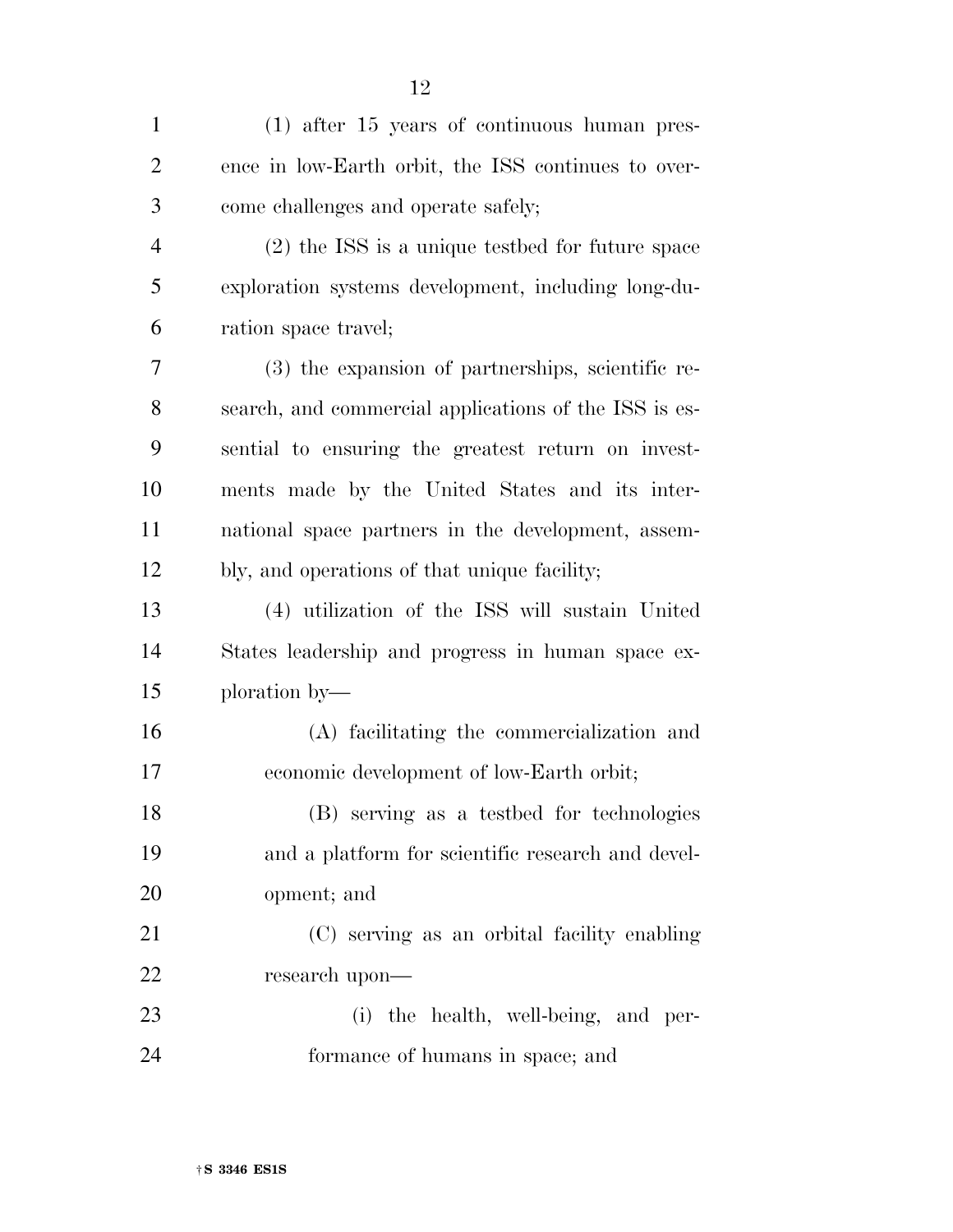| $\mathbf{1}$   | (ii) the development of in-space sys-                    |
|----------------|----------------------------------------------------------|
| $\overline{2}$ | tems enabling human space exploration be-                |
| 3              | yond low-Earth orbit; and                                |
| $\overline{4}$ | (5) the ISS provides a platform for funda-               |
| 5              | mental, microgravity, discovery-based space life and     |
| 6              | physical sciences research that is critical for ena-     |
| 7              | bling space exploration, protecting humans in space,     |
| 8              | increasing pathways for commercial space develop-        |
| 9              | ment that depend on advances in basic research, and      |
| 10             | contributes to advancing science, technology, engi-      |
| 11             | neering, and mathematics research.                       |
| 12             | (b) OBJECTIVES.—The primary objectives of the ISS        |
| 13             | program shall be—                                        |
| 14             | (1) to achieve the long term goal and objectives         |
| 15             | under section 202 of the National Aeronautics and        |
| 16             | Space Administration Authorization Act of 2010 (42)      |
| 17             | U.S.C. 18312); and                                       |
| 18             | (2) to pursue a research program that advances           |
| 19             | knowledge and provides other benefits to the Nation.     |
| 20             | (c) CONTINUATION OF THE ISS.—Section 501 of the          |
| 21             | National Aeronautics and Space Administration Author-    |
| 22             | ization Act of 2010 (42 U.S.C. 18351) is amended to read |
| 23             | as follows:                                              |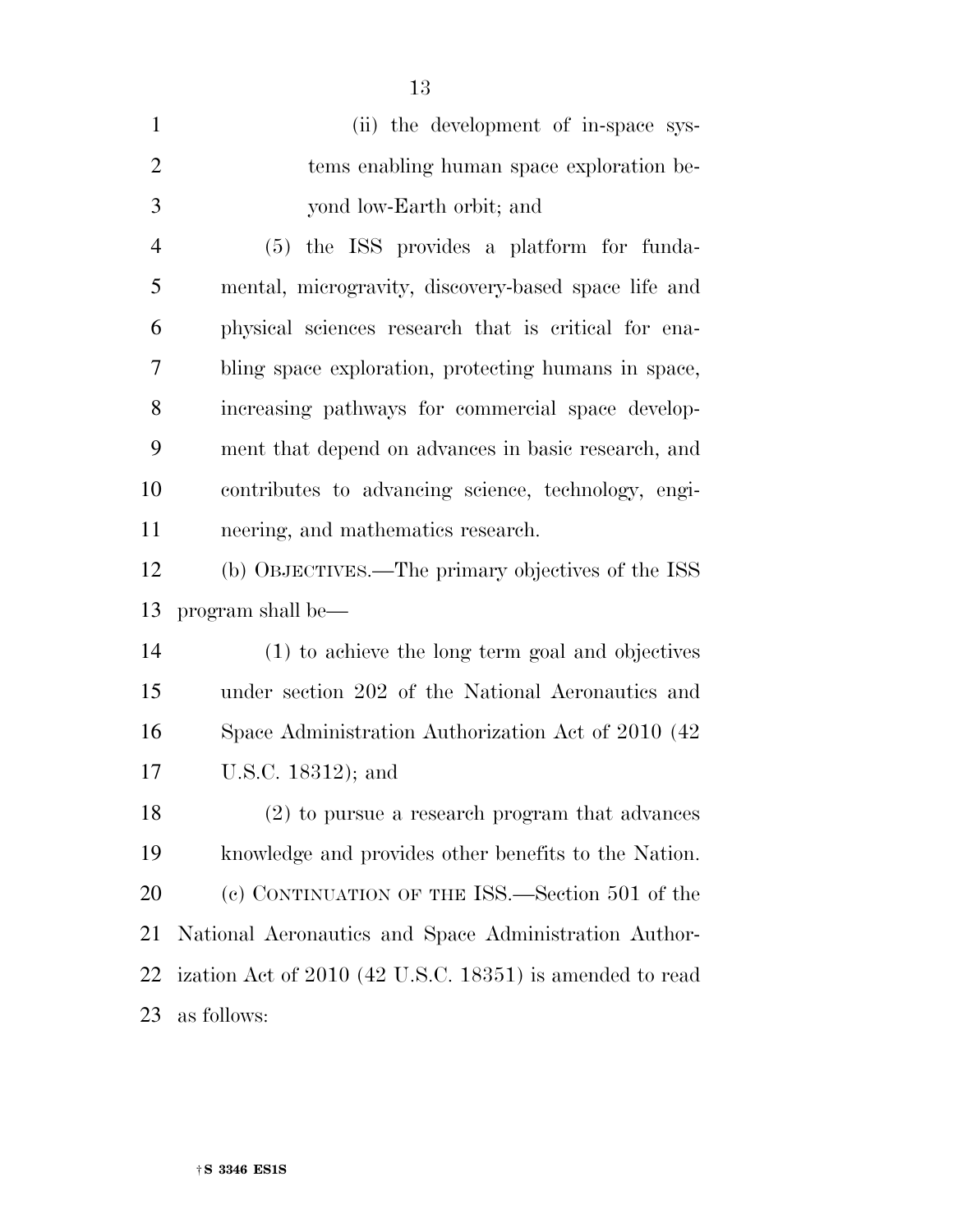| $\mathbf{1}$   | "SEC. 501. CONTINUATION OF THE INTERNATIONAL SPACE         |
|----------------|------------------------------------------------------------|
| $\overline{2}$ | STATION.                                                   |
| 3              | "(a) POLICY OF THE UNITED STATES.—It shall be              |
| 4              | the policy of the United States, in consultation with its  |
| 5              | international partners in the ISS program, to support full |
| 6              | and complete utilization of the ISS through at least 2024. |
| 7              | "(b) NASA ACTION.—In furtherance of the policy set         |
| 8              | forth in subsection (a), NASA shall—                       |
| 9              | $(1)$ pursue international, commercial, and                |
| 10             | intragovernmental means to maximize ISS logistics          |
| 11             | supply, maintenance, and operational capabilities,         |
| 12             | reduce risks to ISS systems sustainability, and offset     |
| 13             | and minimize United States operations costs relating       |
| 14             | to the ISS;                                                |
| 15             | $\cdot$ (2) utilize, to the extent practicable, the ISS    |
| 16             | for the development of capabilities and technologies       |
| 17             | needed for the future of human space exploration           |
| 18             | beyond low-Earth orbit; and                                |
| 19             | $(3)$ utilize, if practical and cost effective, the        |
| <b>20</b>      | ISS for Science Mission Directorate missions in low-       |
| 21             | Earth orbit.".                                             |
| 22             | SEC. 302. TRANSPORTATION TO ISS.                           |
| 23             | (a) FINDINGS.—Congress finds that reliance on for-         |
| 24             | eign carriers for United States crew transfer is unaccept- |
| 25             | able, and the Nation's human space flight program must     |
| 26             | acquire the capability to launch United States government  |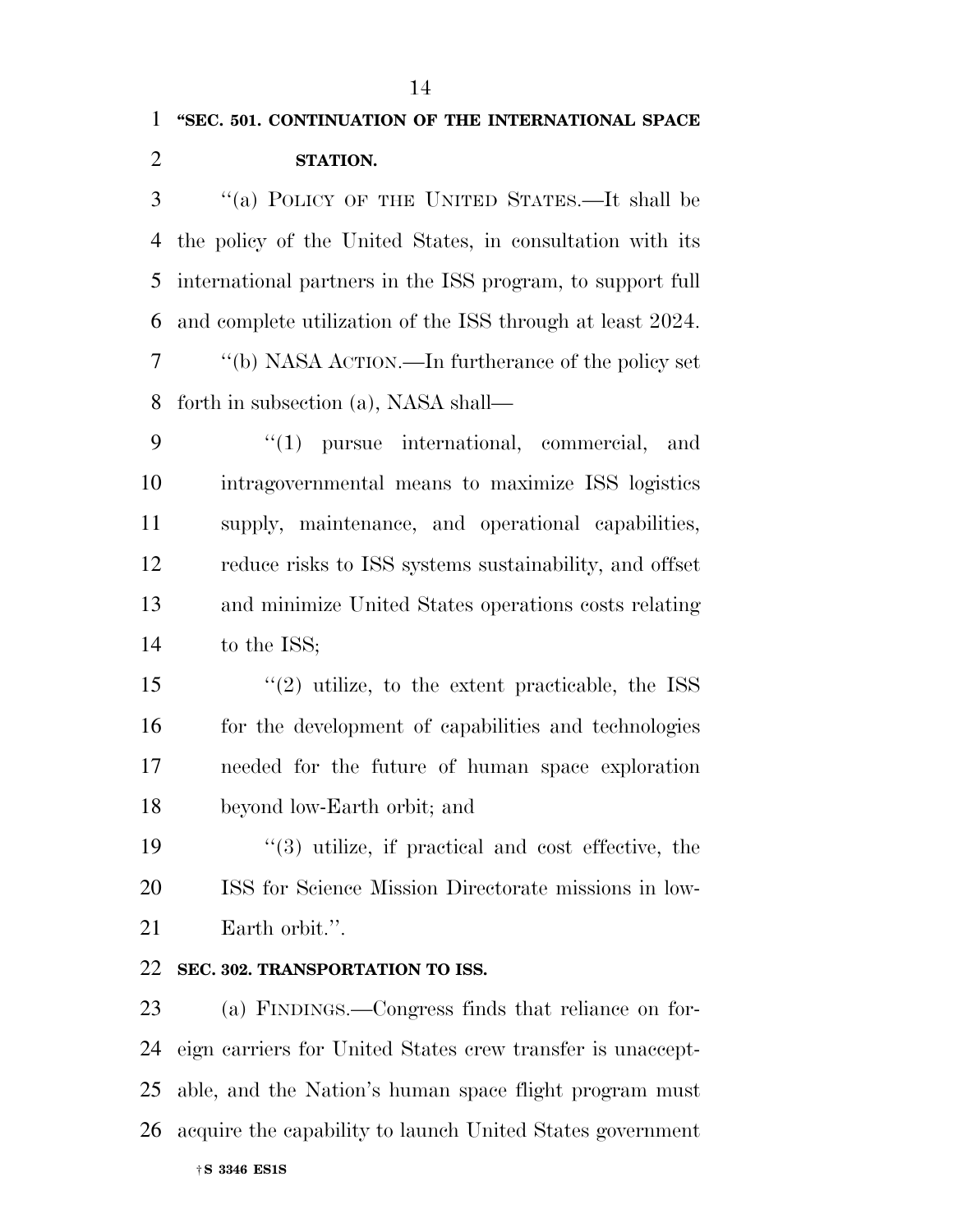astronauts on vehicles using United States rockets from United States soil as soon as is safe, reliable, and afford-able to do so.

 (b) SENSE OF CONGRESS ON COMMERCIAL CREW PROGRAM AND COMMERCIAL RESUPPLY SERVICES PRO-GRAM.—It is the sense of Congress that—

 (1) once developed and certified to meet the Ad- ministration's safety and reliability requirements, United States commercially provided crew transpor- tation systems offer the potential of serving as the primary means of transporting United States gov- ernment astronauts and international partner astro- nauts to and from the ISS and serving as ISS crew rescue vehicles;

 (2) the budgetary assumptions used by the Ad- ministration in its planning for the Commercial Crew Program have consistently assumed signifi- cantly higher funding levels than have been author-ized and appropriated by Congress;

 (3) credibility in the Administration's budgetary estimates for the Commercial Crew Program can be enhanced by an independently developed cost esti-mate;

 (4) such credibility in budgetary estimates is an important factor in understanding program risk;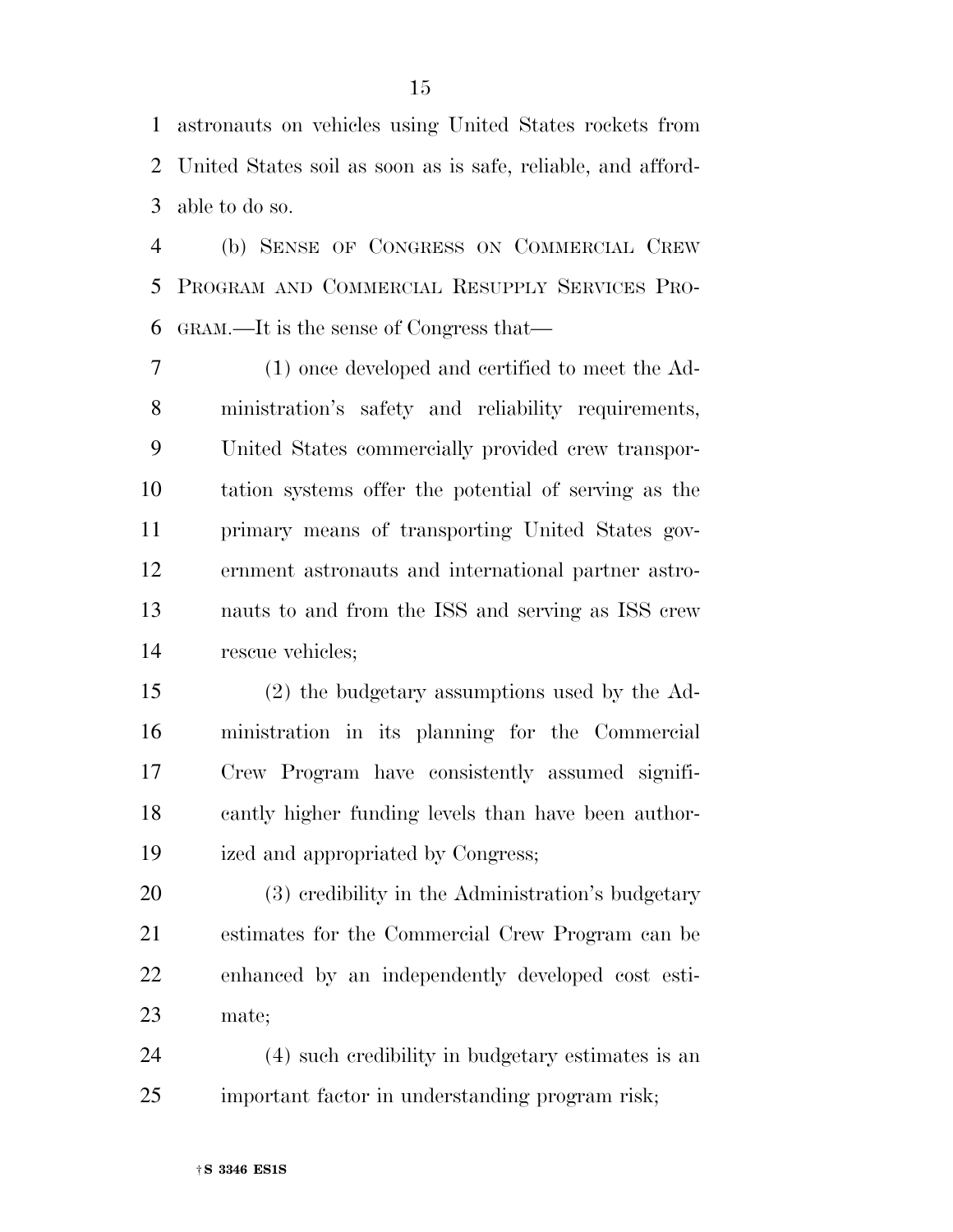(5) United States access to low-Earth orbit is paramount to the continued success of the ISS and ISS National Laboratory;

 (6) a stable and successful Commercial Resup- ply Services Program and Commercial Crew Pro- gram are critical to ensuring timely provisioning of the ISS and to reestablishing the capability to launch United States government astronauts from United States soil into orbit, ending reliance upon Russian transport of United States government as- tronauts to the ISS which has not been possible since the retirement of the Space Shuttle program in 2011;

 (7) NASA should build upon the success of the Commercial Orbital Transportation Services Pro- gram and Commercial Resupply Services Program that have allowed private sector companies to part- ner with NASA to deliver cargo and scientific experi-ments to the ISS since 2012;

 (8) the 21st Century Launch Complex Program has enabled significant modernization and infra- structure improvements at launch sites across the United States to support NASA's Commercial Re- supply Services Program and other civil and com-mercial space flight missions; and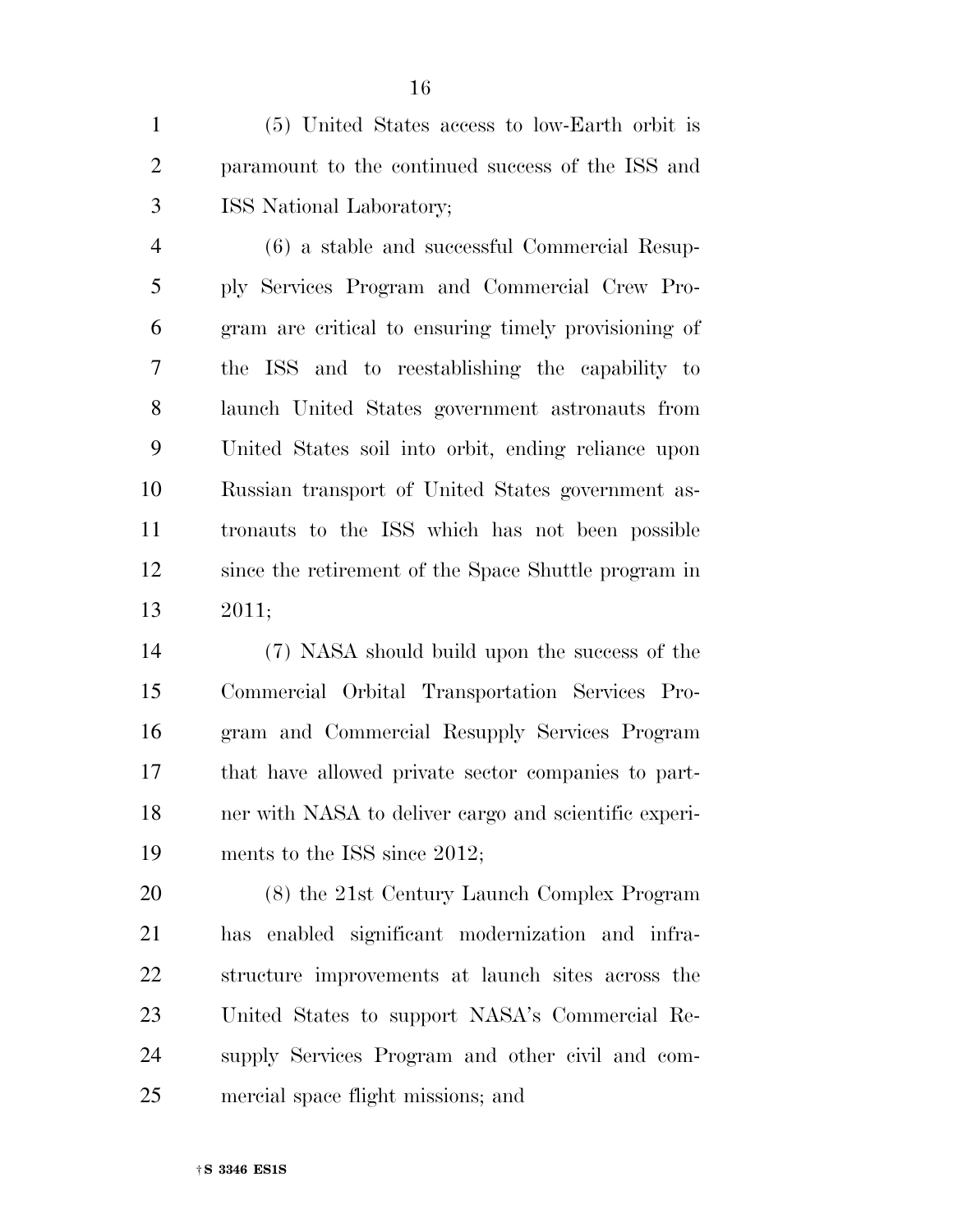(9) the 21st Century Launch Complex Program should be continued in a manner that leverages State and private investments to achieve the goals of that program.

(c) REAFFIRMATION.—Congress reaffirms—

 (1) its commitment to the use of a commercially developed, private sector launch and delivery system to the ISS for crew missions as expressed in the Na- tional Aeronautics and Space Administration Au- thorization Act of 2005 (Public Law 109–155; 119 Stat. 2895), the National Aeronautics and Space Administration Authorization Act of 2008 (Public Law 110–422; 122 Stat. 4779), and the National Aeronautics and Space Administration Authorization Act of 2010 (42 U.S.C. 18301 et seq.); and

 (2) the requirement under section  $17 \qquad 50111(b)(1)(A)$  of title 51, United States Code, that the Administration shall make use of United States commercially provided ISS crew transfer and crew rescue services to the maximum extent practicable.

21 (d) USE OF NON-UNITED STATES HUMAN SPACE FLIGHT TRANSPORTATION CAPABILITIES.—Section 201(a) of the National Aeronautics and Space Administra- tion Authorization Act of 2010 (42 U.S.C. 18311(a)) is amended to read as follows: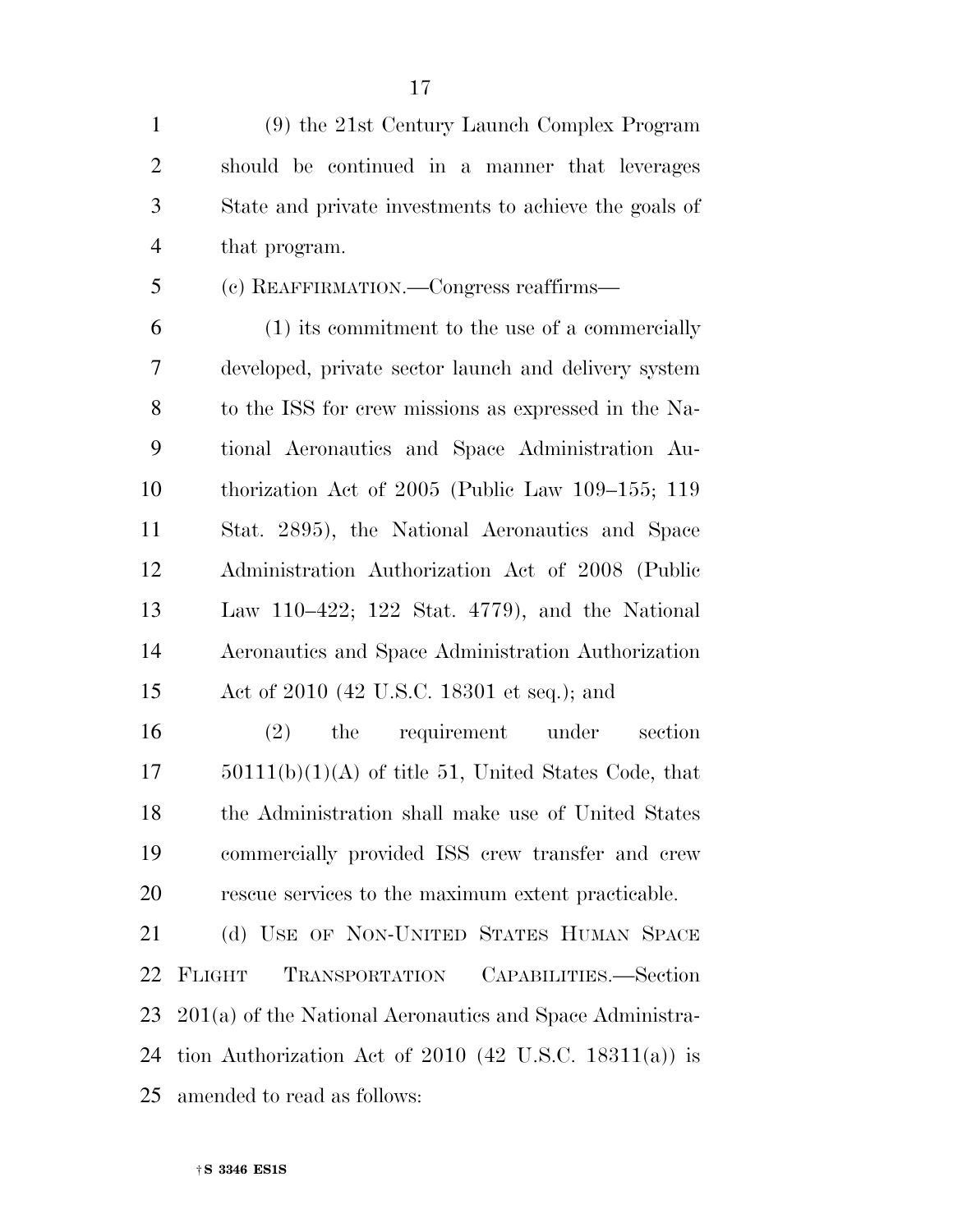| $\mathbf{1}$   | "(a) USE OF NON-UNITED STATES HUMAN SPACE         |
|----------------|---------------------------------------------------|
| $\overline{2}$ | FLIGHT TRANSPORTATION SERVICES.                   |
| 3              | "(1) IN GENERAL.—The Federal Government           |
| $\overline{4}$ | may not acquire human space flight transportation |
| 5              | services from a foreign entity unless—            |
| 6              | "(A) no United States Government-oper-            |
| 7              | ated human space flight capability is available;  |
| 8              | "(B) no United States commercial provider         |
| 9              | is available; and                                 |
| 10             | $\lq\lq$ (C) it is a qualified foreign entity.    |
| 11             | "(2) DEFINITIONS.—In this subsection:             |
| 12             | "(A) COMMERCIAL PROVIDER.—The term                |
| 13             | 'commercial provider' means any person pro-       |
| 14             | viding human space flight transportation serv-    |
| 15             | ices, primary control of which is held by persons |
| 16             | other than the Federal Government, a State or     |
| 17             | local government, or a foreign government.        |
| 18             | "(B) QUALIFIED FOREIGN ENTITY.—The                |
| 19             | term 'qualified foreign entity' means a foreign   |
| 20             | entity that is in compliance with all applicable  |
| 21             | safety standards and is not prohibited from       |
| 22             | providing space transportation services under     |
| 23             | other law.                                        |
| 24             | "(C) UNITED STATES COMMERCIAL PRO-                |
| 25             | VIDER.—The term 'United States commercial         |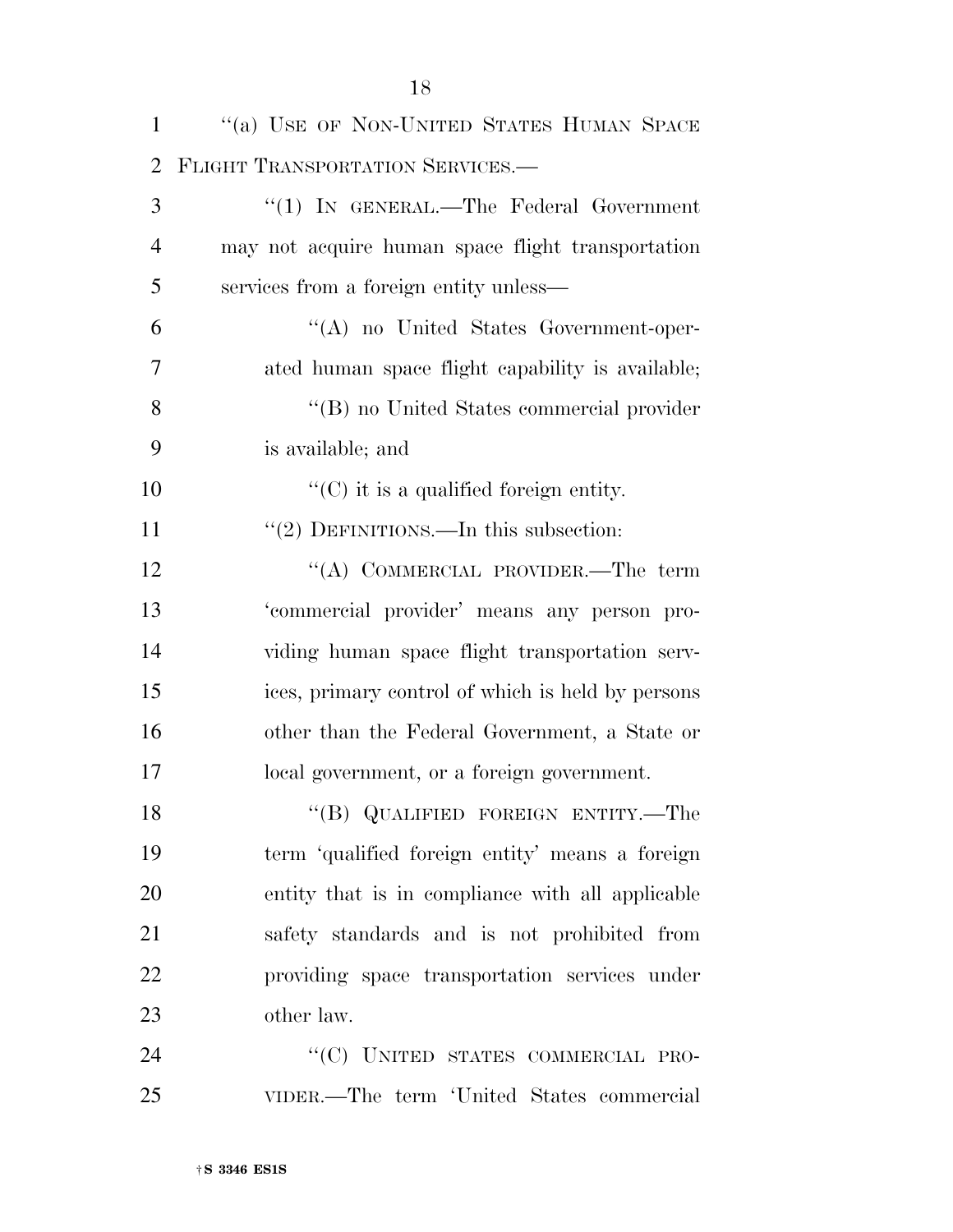| $\mathbf{1}$   | provider' means a commercial provider, orga-         |
|----------------|------------------------------------------------------|
| $\overline{2}$ | nized under the laws of the United States or of      |
| 3              | a State, that is more than 50 percent owned by       |
| $\overline{4}$ | United States nationals.                             |
| 5              | "(3) ARRANGEMENTS WITH FOREIGN ENTI-                 |
| 6              | TIES.—Nothing in this subsection shall prevent the   |
| 7              | Administrator from negotiating or entering into      |
| 8              | human space flight transportation arrangements       |
| 9              | with foreign entities to ensure safety of flight and |
| 10             | continued ISS operations.".                          |
| 11             | (e) COMMERCIAL CREW PROGRAM.—                        |
| 12             | $(1)$ SAFETY.—                                       |
| 13             | (A) IN GENERAL.—The Administrator                    |
| 14             | shall protect the safety of government astro-        |
| 15             | nauts by ensuring that each commercially pro-        |
| 16             | vided transportation system under this sub-          |
| 17             | section meets all applicable human rating re-        |
| 18             | quirements in accordance with section                |
| 19             | $403(b)(1)$ of the National Aeronautics and          |
| 20             | Space Administration Authorization Act of            |
| 21             | 2010 (42 U.S.C. 18342(b)(1)).                        |
| 22             | (B) LESSONS LEARNED.—Consistent with                 |
| 23             | the findings and recommendations of the Co-          |
| 24             | lumbia Accident Investigation Board, the Ad-         |
| 25             | ministration shall ensure that safety and the        |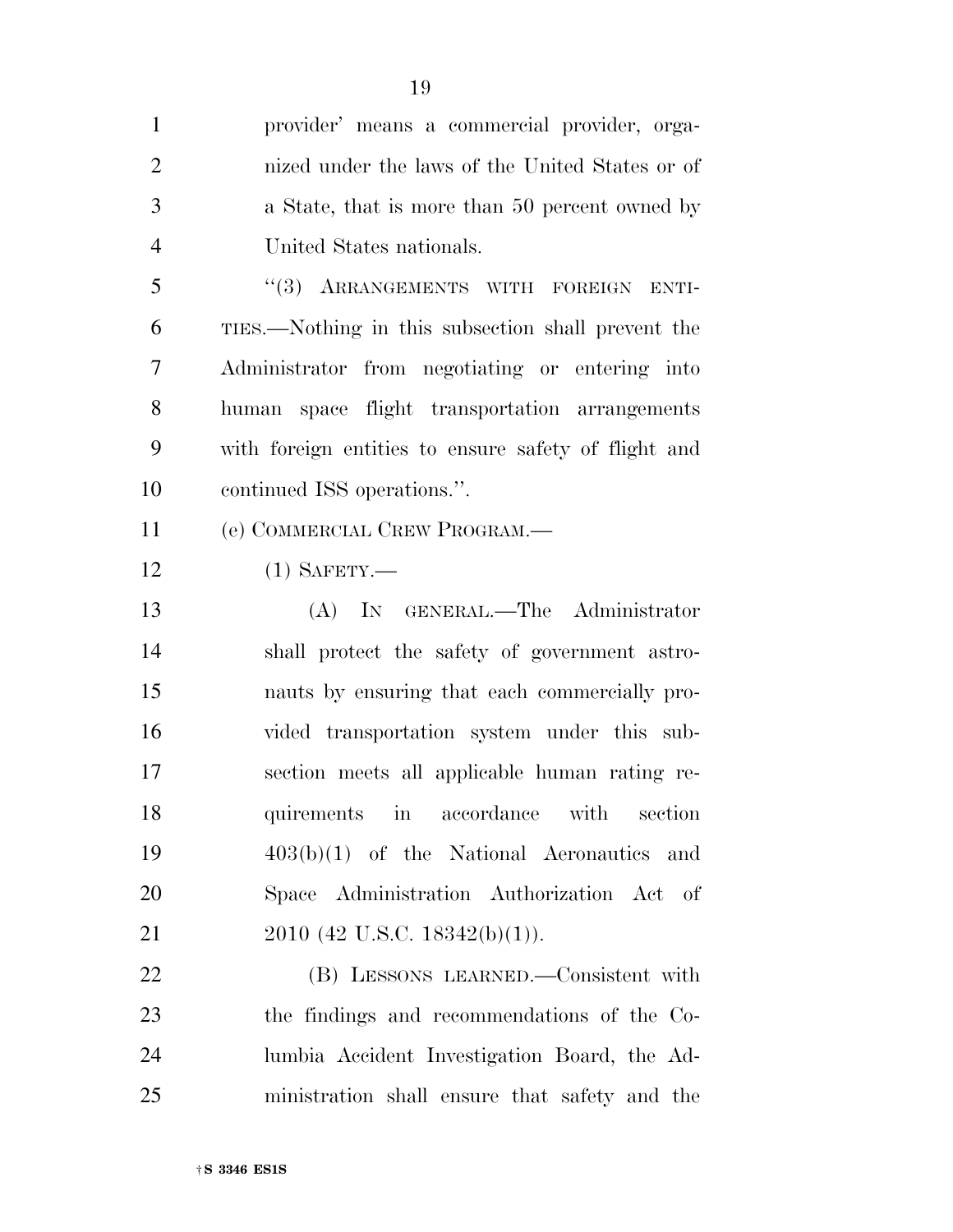minimization of the probability of loss of crew are the critical priorities of the Commercial Crew Program.

 (2) COST MINIMIZATION.—The Administrator shall strive through the competitive selection process to minimize the life cycle cost to the Administration through the planned period of commercially provided crew transportation services.

 (f) COMMERCIAL CARGO PROGRAM.—Section 401 of the National Aeronautics and Space Administration Au- thorization Act of 2010 (42 U.S.C. 18341) is amended by striking ''Commercial Orbital Transportation Services'' and inserting ''Commercial Resupply Services''.

 (g) COMPETITION.—It is the policy of the United States that, to foster the competitive development, oper- ation, improvement, and commercial availability of space transportation services, and to minimize the life cycle cost to the Administration, the Administrator shall procure services for Federal Government access to and return from the ISS, whenever practicable, via fair and open competi- tion for well-defined, milestone-based, Federal Acquisition Regulation-based contracts under section 201(a) of the National Aeronautics and Space Administration Author-ization Act of 2010 (42 U.S.C. 18311(a)).

(h) TRANSPARENCY.—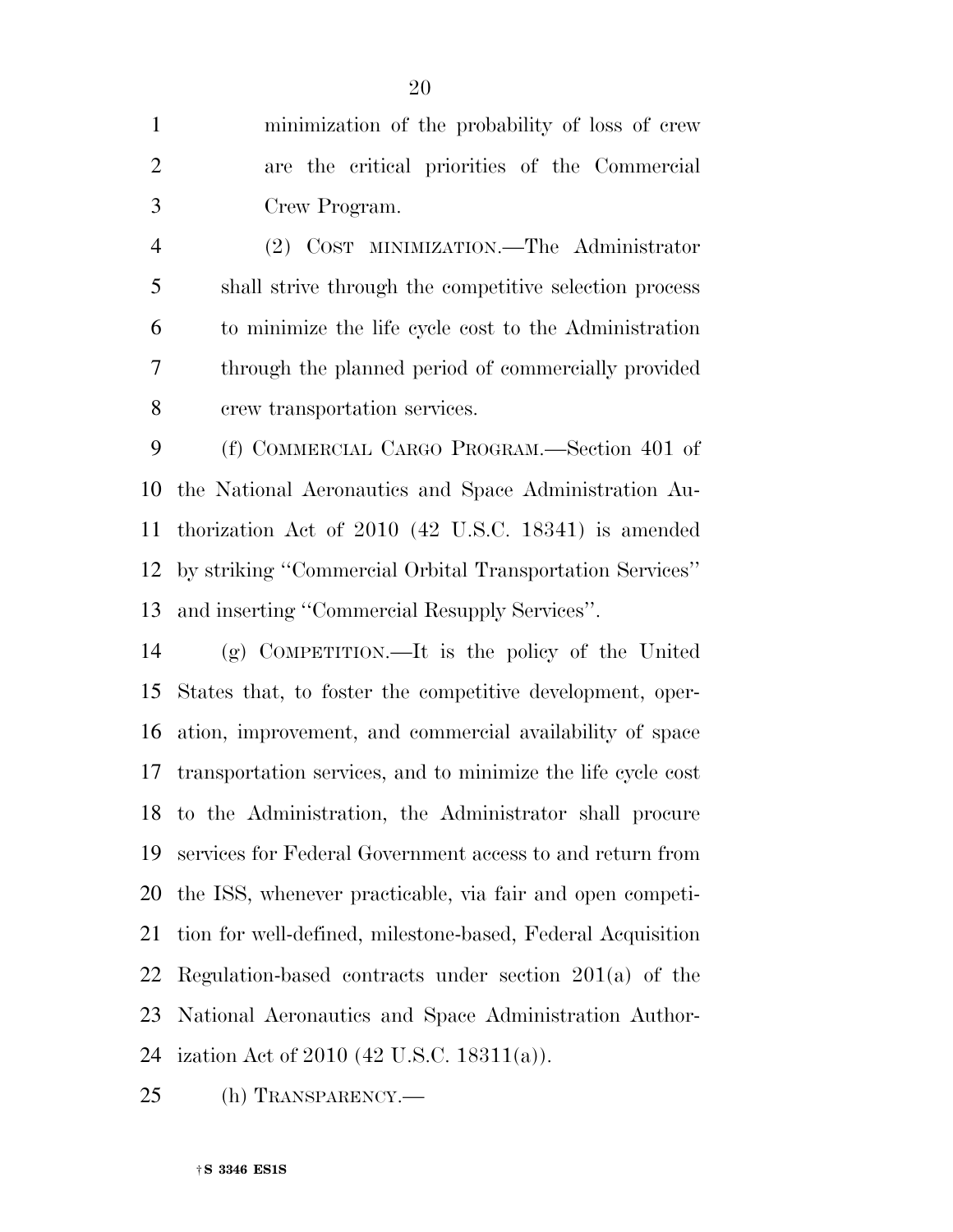(1) SENSE OF CONGRESS.—It is the sense of Congress that cost transparency and schedule trans- parency aid in effective program management and risk assessment.

 (2) IN GENERAL.—The Administrator shall, to the greatest extent practicable and in a manner that does not add costs or schedule delays to the pro- gram, ensure all Commercial Crew Program and Commercial Resupply Services Program providers provide evidence-based support for their costs and schedules.

 (i) ISS CARGO RESUPPLY SERVICES LESSONS LEARNED.—Not later than 120 days after the date of en- actment of this Act, the Administrator shall submit to the appropriate committees of Congress a report that—

 (1) identifies the lessons learned to date from previous and existing Commercial Resupply Services contracts;

 (2) indicates whether changes are needed to the manner in which the Administration procures and manages similar services prior to the issuance of fu- ture Commercial Resupply Services procurement op-portunities; and

 (3) identifies any lessons learned from the Com-mercial Resupply Services contracts that should be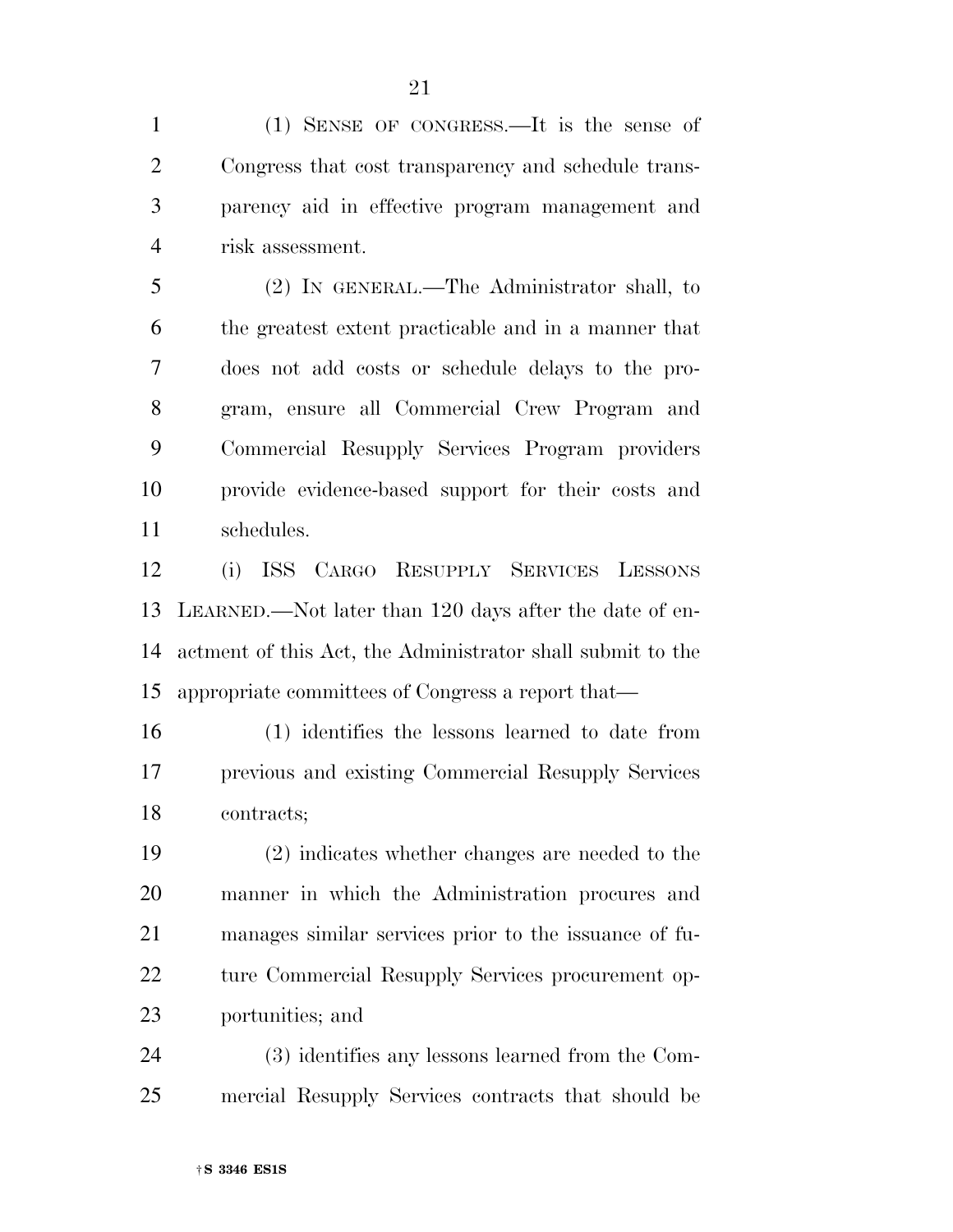| $\mathbf{1}$   | applied to the procurement and management of com-     |
|----------------|-------------------------------------------------------|
| $\overline{2}$ | mercially provided crew transfer services to and      |
| 3              | from the ISS or to other future procurements.         |
| $\overline{4}$ | SEC. 303. ISS TRANSITION PLAN.                        |
| 5              | (a) FINDINGS.—Congress finds that—                    |
| 6              | (1) NASA has been both the primary supplier           |
| 7              | and consumer of human space flight capabilities and   |
| 8              | services of the ISS and in low-Earth orbit; and       |
| 9              | (2) according to the National Research Council        |
| 10             | report "Pathways to Exploration: Rationales and       |
| 11             | Approaches for a U.S. Program of Human Space          |
| 12             | Exploration" extending ISS beyond 2020 to 2024 or     |
| 13             | 2028 will have significant negative impacts on the    |
| 14             | schedule of crewed missions to Mars, without signifi- |
| 15             | cant increases in funding.                            |
| 16             | (b) SENSE OF CONGRESS.—It is the sense of Con-        |
| 17             | gress that—                                           |
| 18             | (1) an orderly transition for United States           |
| 19             | human space flight activities in low-Earth orbit from |
| 20             | the current regime, that relies heavily on NASA       |
| 21             | sponsorship, to a regime where NASA is one of         |
| 22             | many customers of a low-Earth orbit commercial        |
| 23             | human space flight enterprise may be necessary; and   |
| 24             | (2) decisions about the long-term future of the       |
| 25             | ISS impact the ability to conduct future deep space   |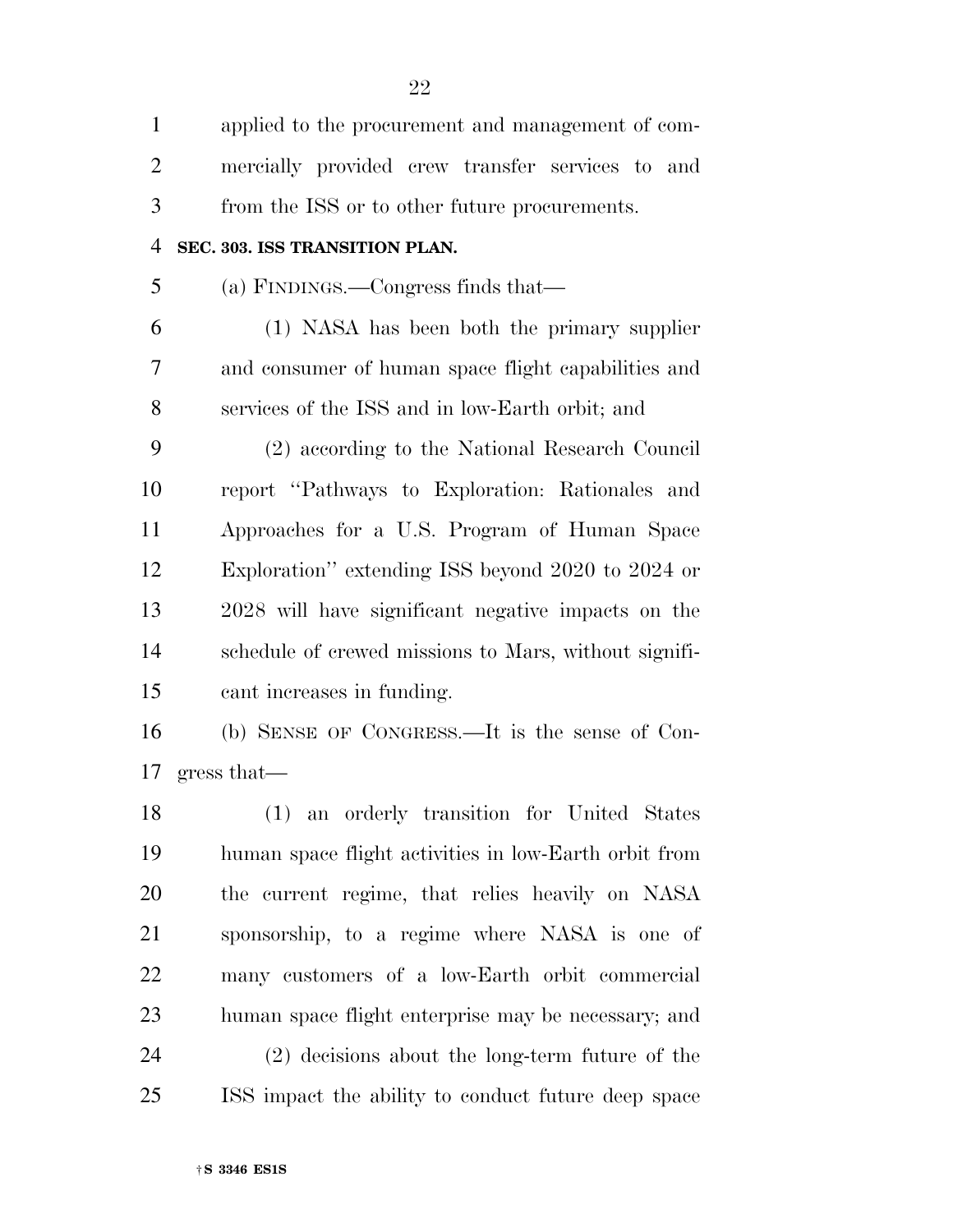†**S 3346 ES1S** 

 exploration activities, and that such decisions re- garding the ISS should be considered in the context of the Human Exploration Roadmap under section 432 of this Act.

 (c) REPORTS.—Section 50111 of title 51, United States Code, is amended by adding at the end the fol-lowing:

8 "(c) ISS TRANSITION PLAN.—

9 "(1) IN GENERAL.—The Administrator, in co- ordination with the ISS management entity (as de- fined in section 2 of the National Aeronautics and Space Administration Transition Authorization Act of 2016), ISS partners, the scientific user commu- nity, and the commercial space sector, shall develop a plan to transition in a step-wise approach from the current regime that relies heavily on NASA sponsor- ship to a regime where NASA could be one of many customers of a low-Earth orbit non-governmental human space flight enterprise.

20 "(2) REPORTS.—Not later than December 1, 2017, and biennially thereafter until 2023, the Ad- ministrator shall submit to the Committee on Com- merce, Science, and Transportation of the Senate and the Committee on Science, Space, and Tech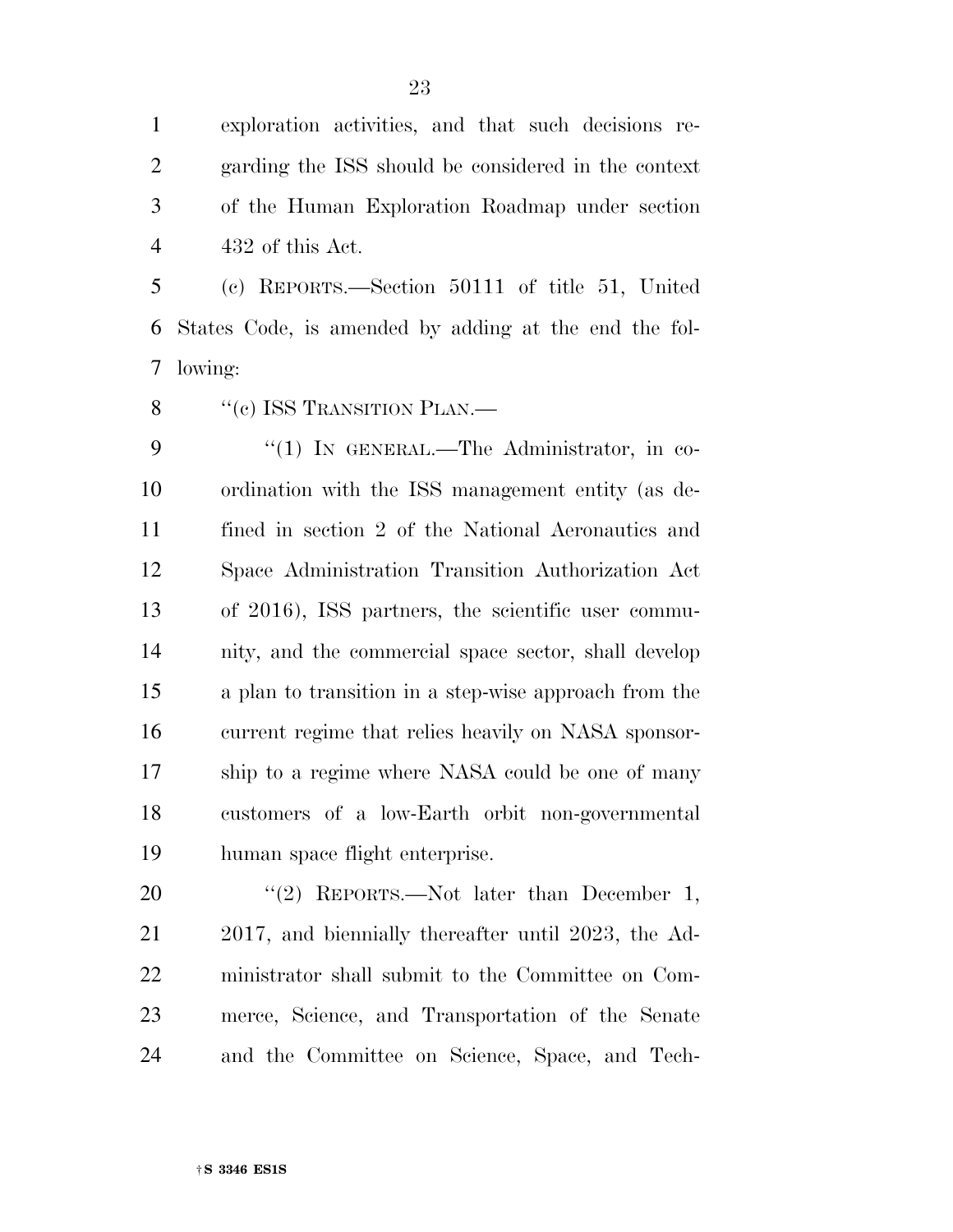nology of the House of Representatives a report that includes—

 ''(A) a description of the progress in achieving the Administration's deep space human exploration objectives on ISS and pros- pects for accomplishing future mission require- ments, space exploration objectives, and other research objectives on future commercially sup- plied low-Earth orbit platforms or migration of 10 those objectives to cis-lunar space; 11 "'(B) steps NASA is taking and will take, including demonstrations that could be con- ducted on the ISS, to stimulate and facilitate commercial demand and supply of products and services in low-Earth orbit;  $\lq\lq$  (C) an identification of barriers pre- venting the commercialization of low-Earth orbit, including issues relating to policy, regula- tions, commercial intellectual property, data, and confidentiality, that could inhibit the use of 21 the ISS as a commercial incubator;  $\text{22}$   $\text{``(D) the criteria for defining the ISS as a}$ research success;

  $"$ (E) the criteria used to determine wheth-er the ISS is meeting the objective under sec-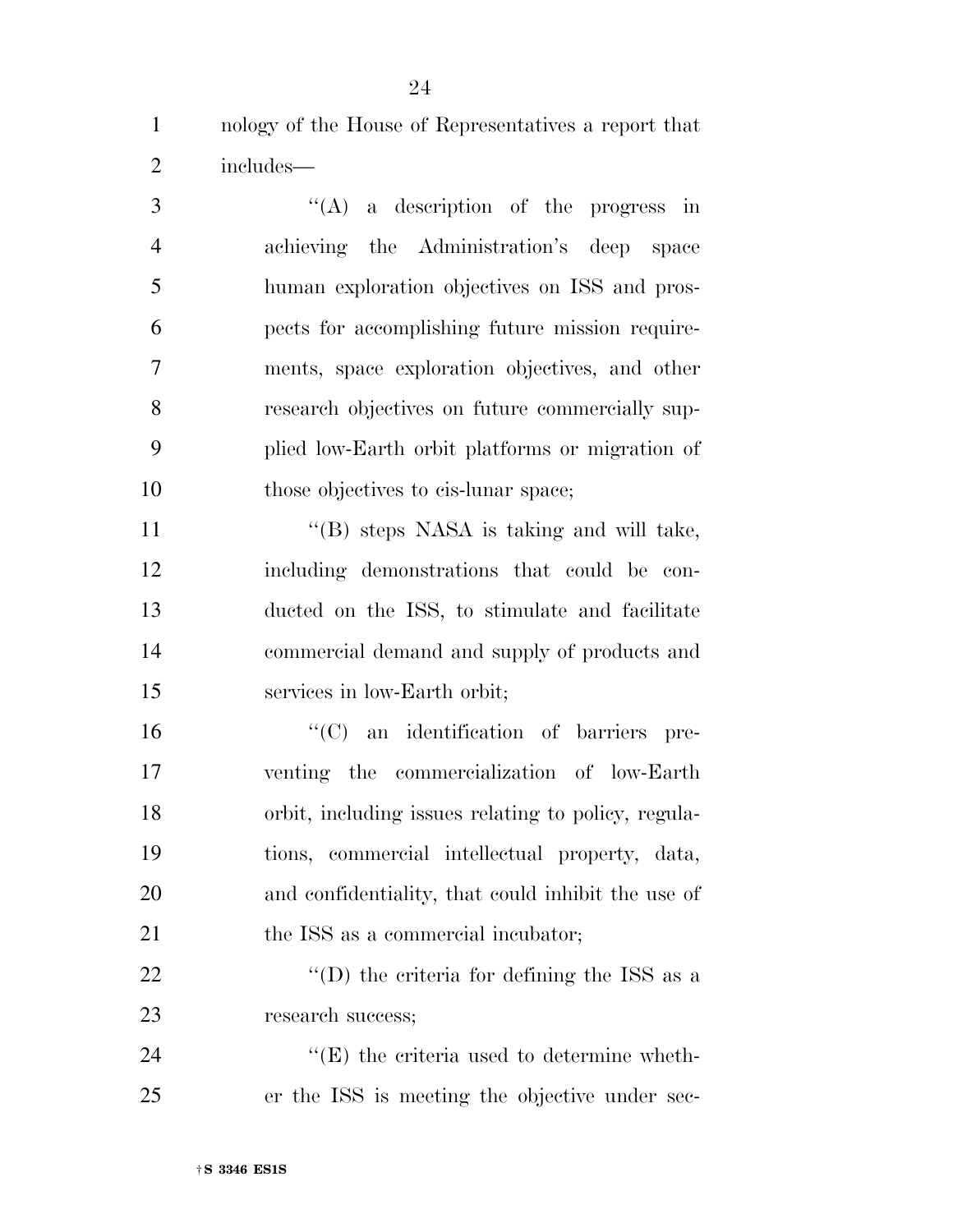|                | 25                                                  |
|----------------|-----------------------------------------------------|
| 1              | tion $301(b)(2)$ of the National Aeronautics and    |
| $\overline{2}$ | Space Administration Transition Authorization       |
| 3              | Act of $2016$ ;                                     |
| $\overline{4}$ | $\lq\lq(F)$ an assessment of whether the criteria   |
| 5              | under subparagraphs $(D)$ and $(E)$ are con-        |
| 6              | sistent with the research areas defined in, and     |
| 7              | recommendations and schedules under, the cur-       |
| 8              | rent National Academies of Sciences, Engineer-      |
| 9              | ing, and Medicine Decadal Survey on Biological      |
| 10             | and Physical Sciences in Space;                     |
| 11             | $\cdot$ (G) any necessary contributions that ISS    |
| 12             | extension would make to enabling execution of       |
| 13             | the Human Exploration Roadmap under section         |
| 14             | 432 of the National Aeronautics and Space Ad-       |
| 15             | ministration Transition Authorization Act of        |
| 16             | 2016;                                               |
| 17             | $H(H)$ the cost estimates for operating the         |
| 18             | ISS to achieve the criteria required under sub-     |
| 19             | paragraphs $(D)$ and $(E)$ and the contributions    |
| 20             | identified under subparagraph $(G)$ ;               |
| 21             | $\lq\lq$ the cost estimates for extending oper-     |
| 22             | ations of the ISS to $2024$ , $2028$ , and $2030$ ; |
| 23             | $\lq\lq(J)$ an evaluation of the feasible and pre-  |
| 24             | ferred service life of the ISS beyond the period    |
| 25             | described in section 503 of the National Aero-      |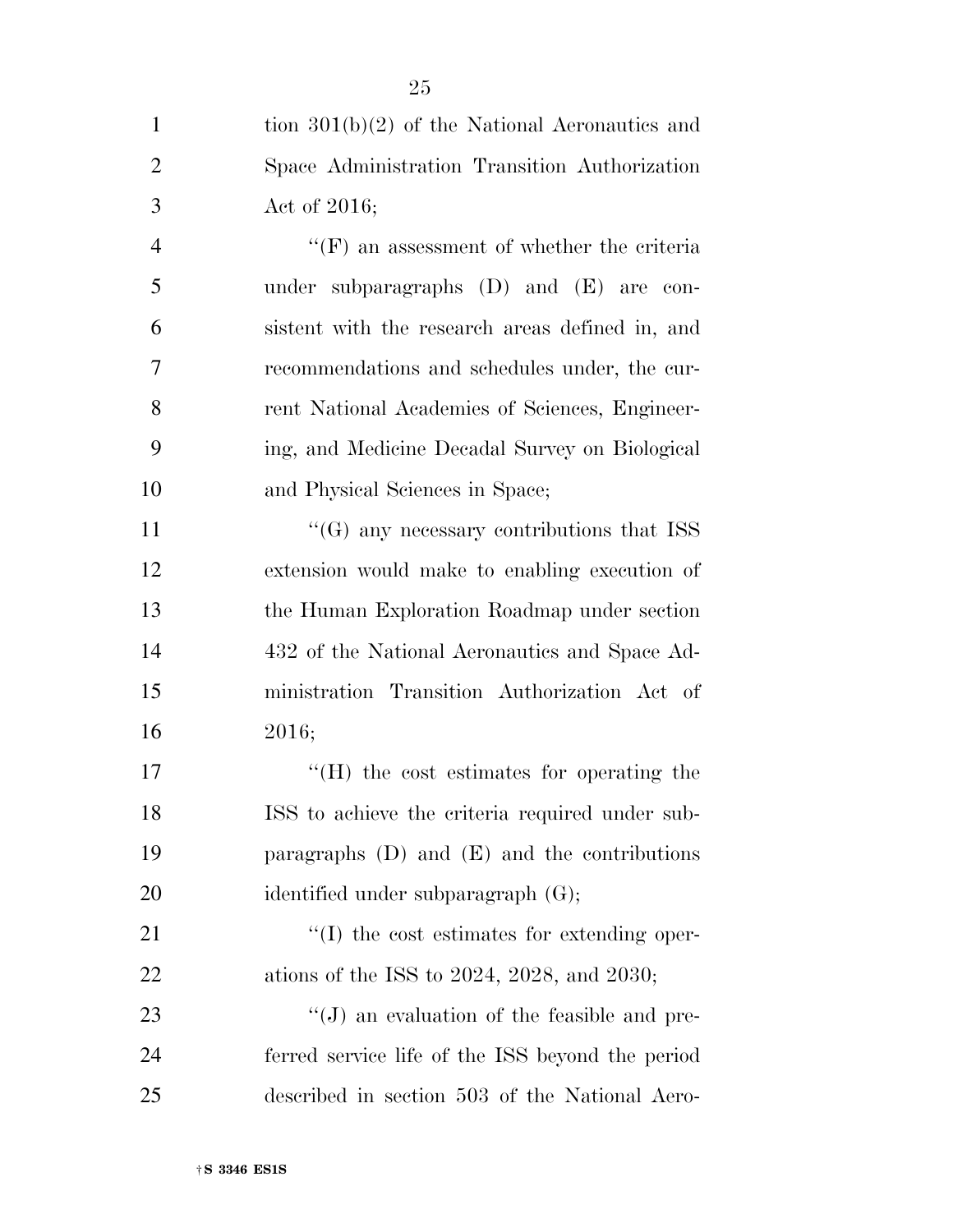| $\mathbf{1}$   | nautics and Space Administration Authorization      |
|----------------|-----------------------------------------------------|
| $\overline{2}$ | Act of 2010 (42 U.S.C. 18353), through at           |
| 3              | least 2028, as a unique scientific, commercial,     |
| $\overline{4}$ | and space exploration-related facility, includ-     |
| 5              | $ing$ —                                             |
| 6              | "(i) a general discussion of inter-                 |
| 7              | national partner capabilities and prospects         |
| 8              | for extending the partnership;                      |
| 9              | "(ii) the cost associated with extend-              |
| 10             | ing the service life;                               |
| 11             | "(iii) an assessment on the technical               |
| 12             | limiting factors of the service life of the         |
| 13             | ISS, including a list of critical components        |
| 14             | and their expected service life and avail-          |
| 15             | ability; and                                        |
| 16             | "(iv) such other information as may                 |
| 17             | be necessary to fully describe the justifica-       |
| 18             | tion for and feasibility of extending the           |
| 19             | service life of the ISS, including the poten-       |
| 20             | tial scientific or technological benefits to        |
| 21             | the Federal Government, public, or to aca-          |
| <u>22</u>      | demic or commercial entities;                       |
| 23             | $\lq\lq$ (K) an identification of the necessary ac- |
| 24             | tions and an estimate of the costs to deorbit the   |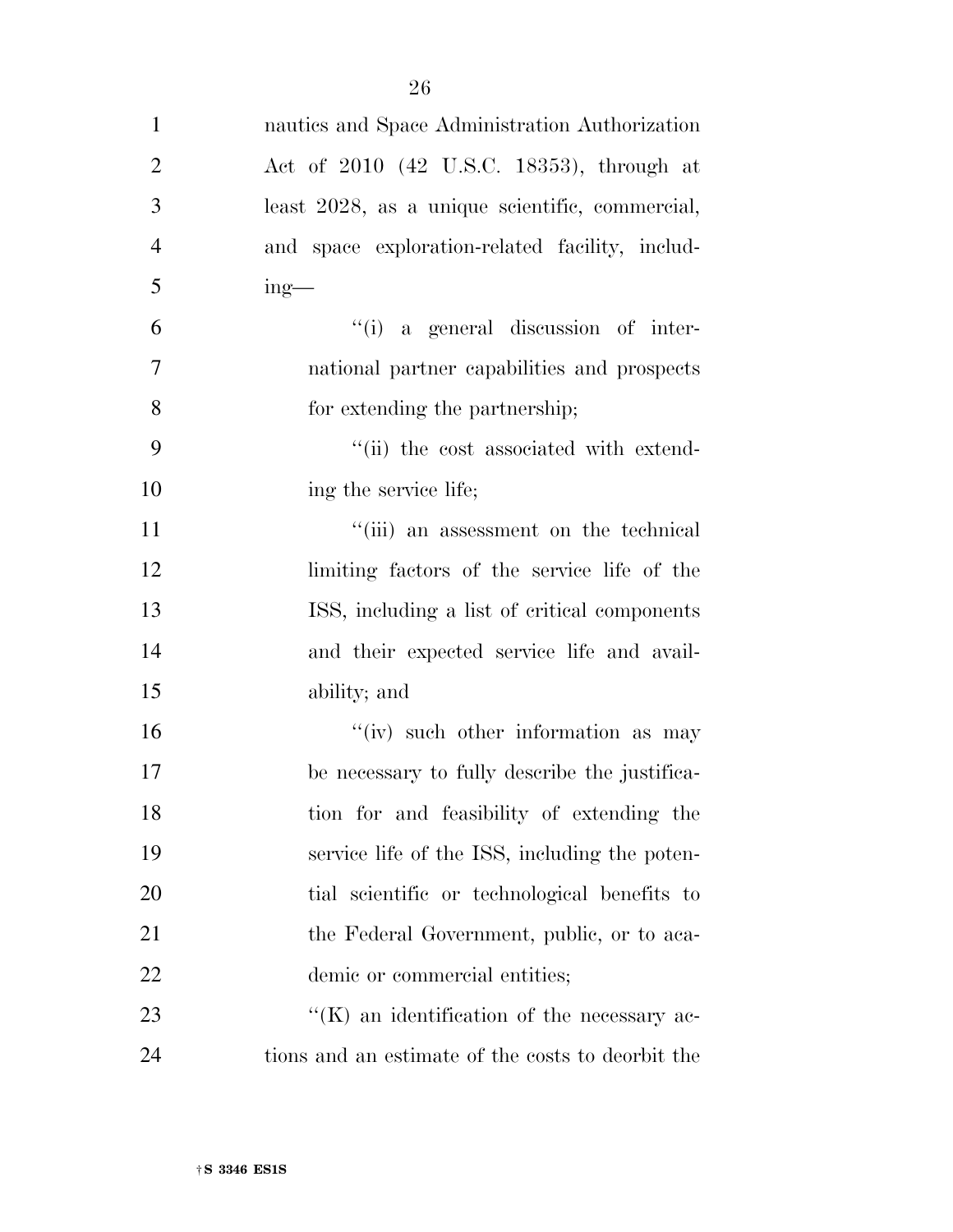| $\mathbf{1}$   | ISS once it has reached the end of its service      |
|----------------|-----------------------------------------------------|
| $\overline{2}$ | life;                                               |
| 3              | $\lq\lq$ . The impact on deep space exploration     |
| $\overline{4}$ | capabilities, including a crewed mission to Mars    |
| 5              | in the 2030s, if the preferred service life of the  |
| 6              | ISS is extended beyond 2024 and NASA main-          |
| 7              | tains a flat budget profile; and                    |
| 8              | $\lq\lq (M)$ an evaluation of the functions, roles, |
| 9              | and responsibilities for management and oper-       |
| 10             | ation of the ISS and a determination of—            |
| 11             | "(i) those functions, roles, and re-                |
| 12             | sponsibilities the Federal Government               |
| 13             | should retain during the lifecycle of the           |
| 14             | ISS;                                                |
| 15             | "(ii) those functions, roles, and re-               |
| 16             | sponsibilities that could be transferred to         |
| 17             | the commercial space sector;                        |
| 18             | "(iii) the metrics that would indicate              |
| 19             | the commercial space sector's readiness             |
| 20             | and ability to assume the functions, roles,         |
| 21             | and responsibilities described in clause (ii);      |
| 22             | and                                                 |
| 23             | "(iv) any necessary changes to any                  |
| 24             | agreements or other documents and the               |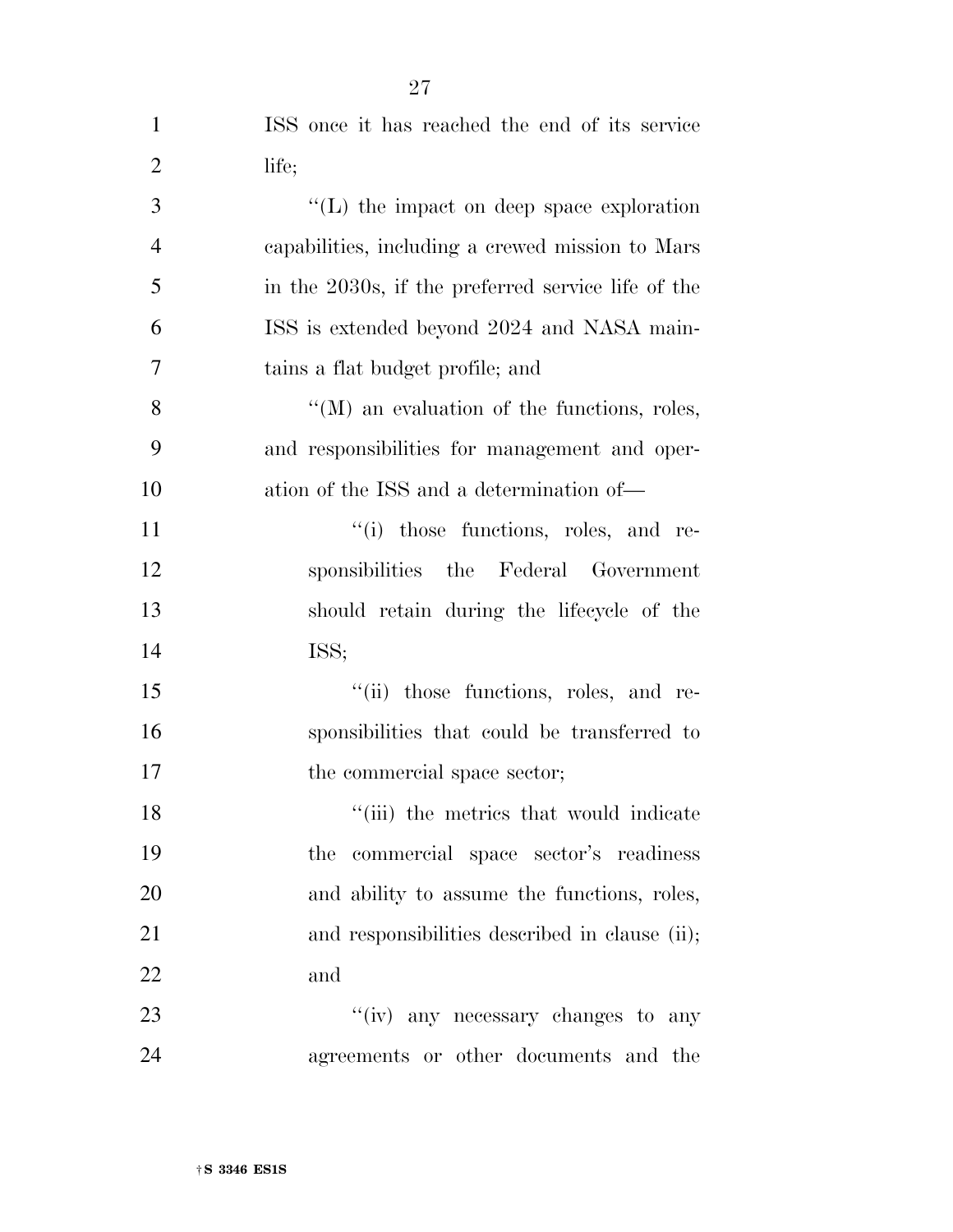| $\mathbf{1}$   | law to enable the activities described in             |
|----------------|-------------------------------------------------------|
| $\overline{2}$ | subparagraphs $(A)$ and $(B)$ .                       |
| 3              | "(3) DEMONSTRATIONS.—If additional Govern-            |
| $\overline{4}$ | ment crew, power, and transportation resources are    |
| 5              | available after meeting the Administration's require- |
| 6              | ments for ISS activities defined in the Human Ex-     |
| 7              | ploration Roadmap and related research, demonstra-    |
| 8              | tions identified under paragraph (2) may—             |
| 9              | "(A) test the capabilities needed to meet             |
| 10             | future mission requirements, space exploration        |
| 11             | objectives, and other research objectives de-         |
| 12             | scribed in paragraph $(2)(A)$ ; and                   |
| 13             | "(B) demonstrate or test capabilities, in-            |
| 14             | cluding commercial modules or deep space habi-        |
| 15             | tats, Environmental Control and Life Support          |
| 16             | Systems, orbital satellite assembly, exploration      |
| 17             | space suits, a node that enables a wide variety       |
| 18             | of activity, including multiple commercial mod-       |
| 19             | ules and airlocks, additional docking or berth-       |
| 20             | ing ports for commercial crew and cargo, oppor-       |
| 21             | tunities for the commercial space sector to cost      |
| 22             | share for transportation and other services on        |
| 23             | the ISS, other commercial activities, or services     |
| 24             | obtained through alternate acquisition<br>ap-         |
| 25             | proaches.".                                           |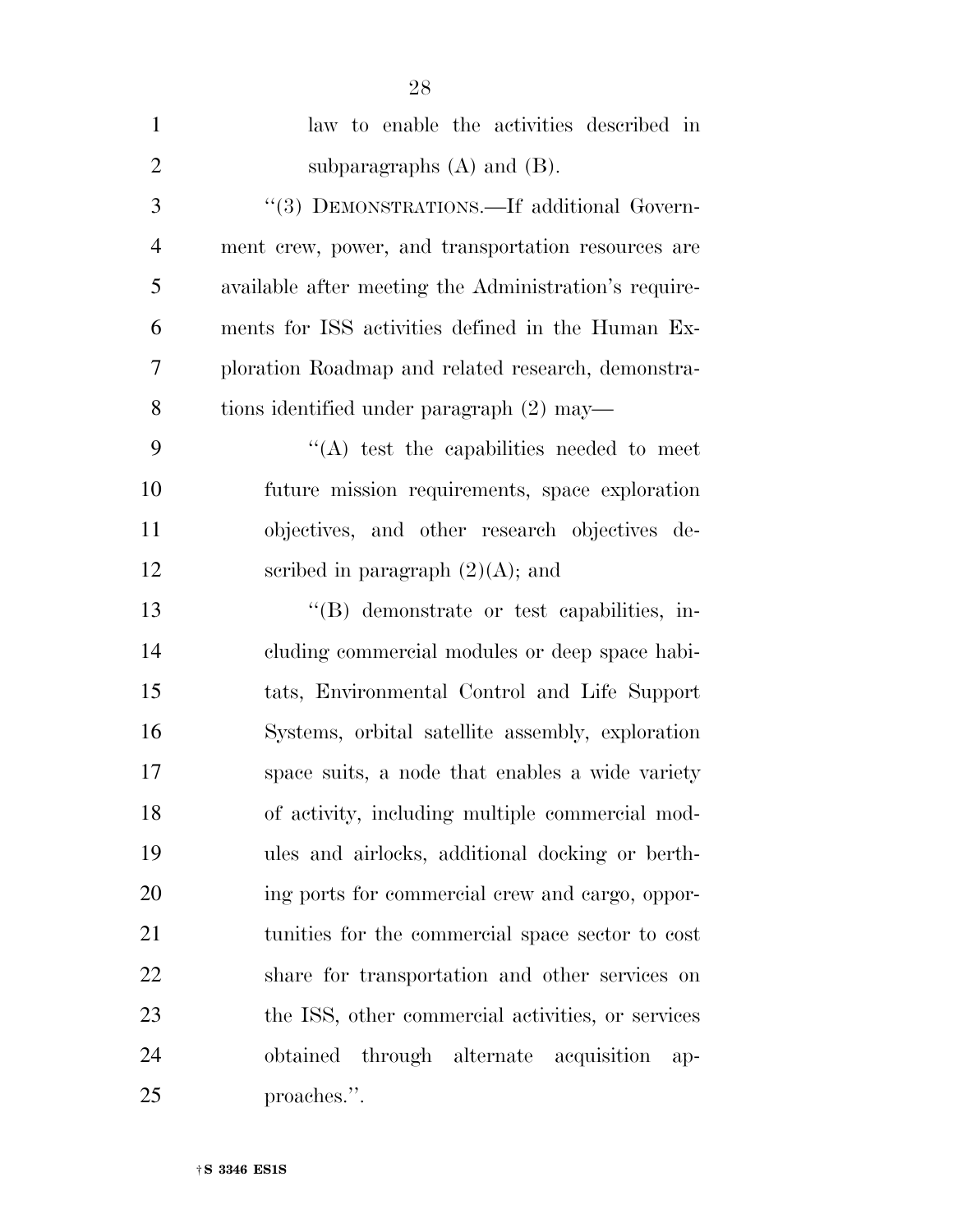#### **SEC. 304. SPACE COMMUNICATIONS.**

 (a) PLAN.—The Administrator shall develop a plan, in consultation with relevant Federal agencies, to meet the Administration's projected space communication and navi- gation needs for low-Earth orbit and deep space oper- ations in the 20-year period following the date of enact-ment of this Act.

(b) CONTENTS.—The plan shall include—

 (1) the lifecycle cost estimates and a 5-year funding profile;

 (2) the performance capabilities required to meet the Administration's projected space commu-nication and navigation needs;

 (3) the measures the Administration will take to sustain the existing space communications and navigation architecture;

 (4) an identification of the projected space com- munications and navigation network and infrastruc-ture needs;

 (5) a description of the necessary upgrades to meet the needs identified in paragraph (4), includ-ing—

 (A) an estimate of the cost of the up-grades;

 (B) a schedule for implementing the up-grades; and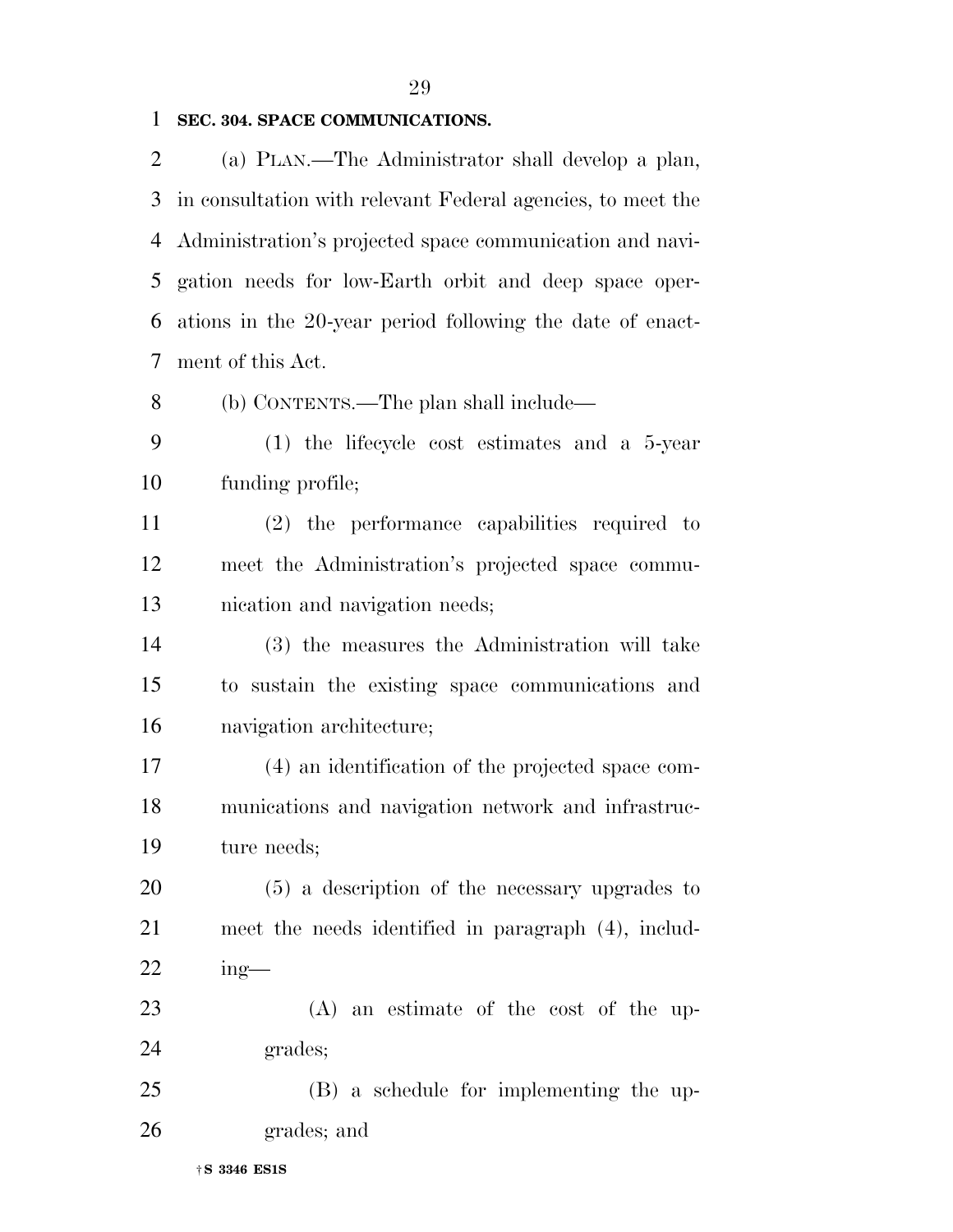| $\mathbf{1}$   | (C) an assessment of whether and how any              |
|----------------|-------------------------------------------------------|
| $\overline{2}$ | related missions will be impacted if resources        |
| 3              | are not secured at the level needed;                  |
| $\overline{4}$ | $(6)$ the cost estimates for the maintenance of       |
| 5              | existing space communications network capabilities    |
| 6              | necessary to meet the needs identified in paragraph   |
| 7              | (4);                                                  |
| 8              | (7) the criteria for prioritizing resources for the   |
| 9              | upgrades described in paragraph $(5)$ and the mainte- |
| 10             | nance described in paragraph $(6)$ ;                  |
| 11             | $(8)$ an estimate of any reimbursement amounts        |
| 12             | the Administration may receive from other Federal     |
| 13             | agencies;                                             |
| 14             | (9) an identification of the projected Tracking       |
| 15             | and Data Relay Satellite System needs in the 20-      |
| 16             | year period following the date of enactment of this   |
| 17             | Act, including in support of relevant Federal agen-   |
| 18             | cies, and cost and schedule estimates to maintain     |
| 19             | and upgrade the Tracking and Data Relay Satellite     |
| 20             | System to meet the projected needs;                   |
| 21             | (10) the measures the Administration is taking        |
| 22             | to meet space communications needs after all Track-   |
| 23             | ing and Data Relay Satellite System third-genera-     |
| 24             | tion communications satellites are operational; and   |
|                |                                                       |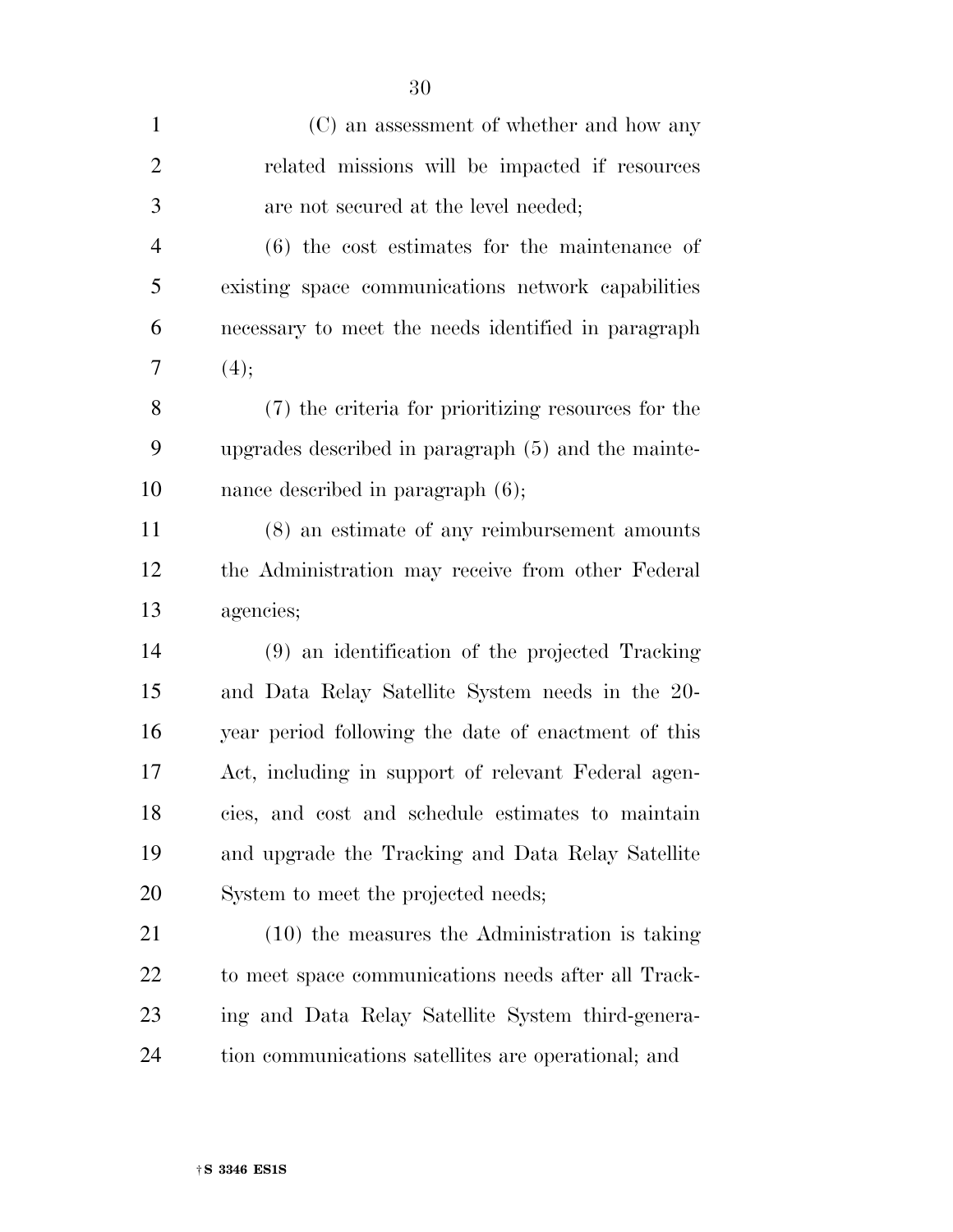(11) the measures the Administration is taking to mitigate threats to electromagnetic spectrum use. (c) SCHEDULE.—Not later than 1 year after the date of enactment of this Act, the Administrator shall submit the plan to the appropriate committees of Congress.

### **SEC. 305. INDEMNIFICATION; NASA LAUNCH SERVICES AND REENTRY SERVICES.**

 (a) IN GENERAL.—Subchapter III of chapter 201 of title 51, United States Code, is amended by adding at the end the following:

## **''§ 20148. Indemnification; NASA launch services and reentry services**

13 "(a) In GENERAL.—Under such regulations in con- formity with this section as the Administrator shall pre- scribe taking into account the availability, cost, and terms of liability insurance, any contract between the Adminis- tration and a provider may provide that the United States will indemnify the provider against successful claims (in- cluding reasonable expenses of litigation or settlement) by third parties for death, bodily injury, or loss of or damage to property resulting from launch services and reentry services carried out under the contract that the contract defines as unusually hazardous or nuclear in nature, but only to the extent the total amount of successful claims related to the activities under the contract—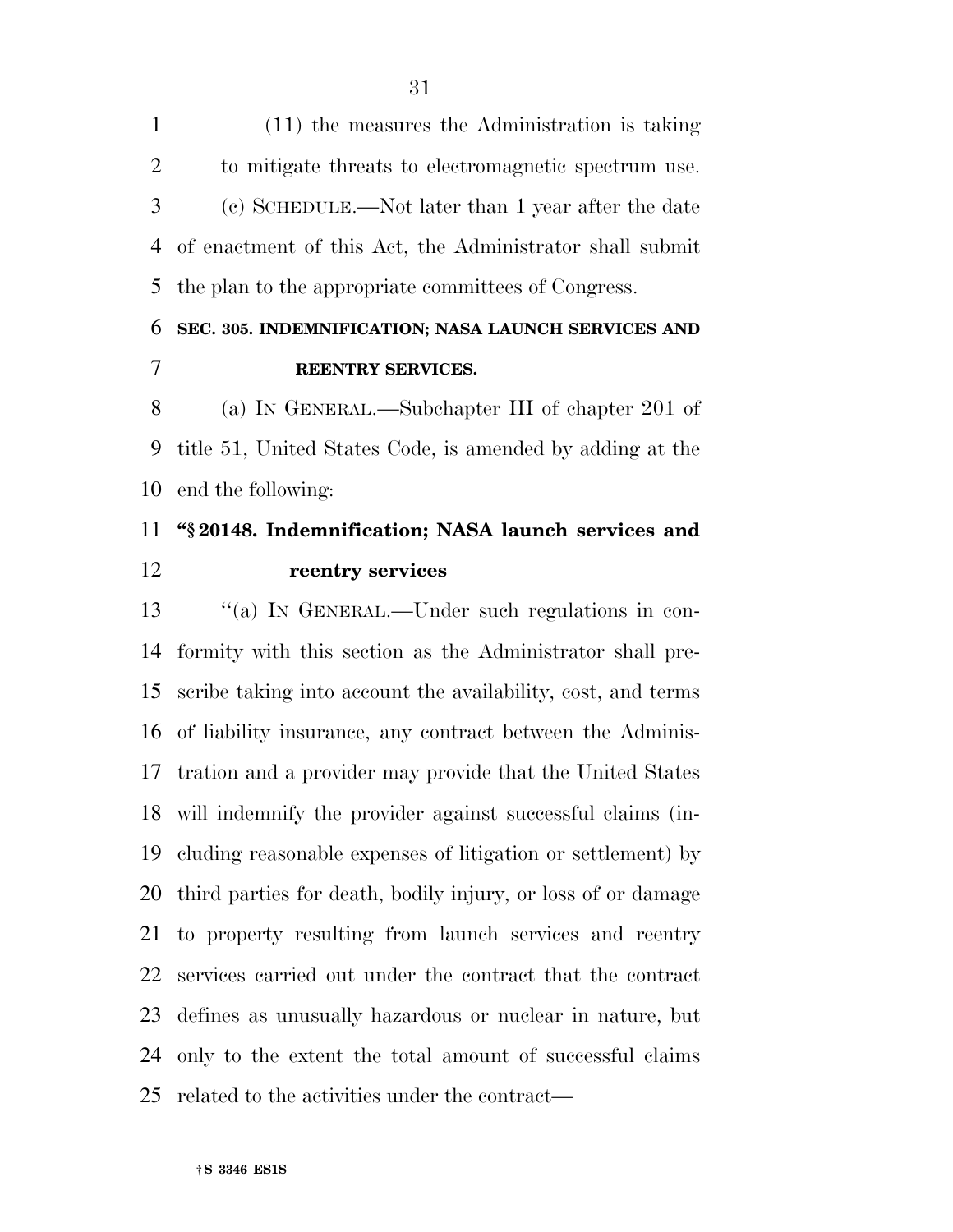| $\mathbf{1}$   | $f'(1)$ is more than the amount of insurance or               |
|----------------|---------------------------------------------------------------|
| $\overline{2}$ | demonstration of financial responsibility described in        |
| 3              | subsection $(e)(3)$ ; and                                     |
| $\overline{4}$ | $\cdot\cdot\cdot(2)$ is not more than the amount specified in |
| 5              | section $50915(a)(1)(B)$ .                                    |
| 6              | "(b) TERMS OF INDEMNIFICATION.—A contract                     |
| 7              | made under subsection (a) that provides indemnification       |
| 8              | shall provide for—                                            |
| 9              | $\lq(1)$ notice to the United States of any claim or          |
| 10             | suit against the provider for death, bodily injury, or        |
| 11             | loss of or damage to property; and                            |
| 12             | $\lq(2)$ control of or assistance in the defense by           |
| 13             | the United States, at its election, of that claim or          |
| 14             | suit and approval of any settlement.                          |
| 15             | "(c) LIABILITY INSURANCE OF THE PROVIDER.-                    |
| 16             | "(1) IN GENERAL.—The provider under sub-                      |
| 17             | section (a) shall obtain liability insurance or dem-          |
| 18             | onstrate financial responsibility in amounts to com-          |
| 19             | pensate for the maximum probable loss from claims             |
| 20             | $by-$                                                         |
| 21             | "(A) a third party for death, bodily injury,                  |
| 22             | or property damage or loss resulting from a                   |
| 23             | launch service or reentry service carried out                 |
| 24             | under the contract; and                                       |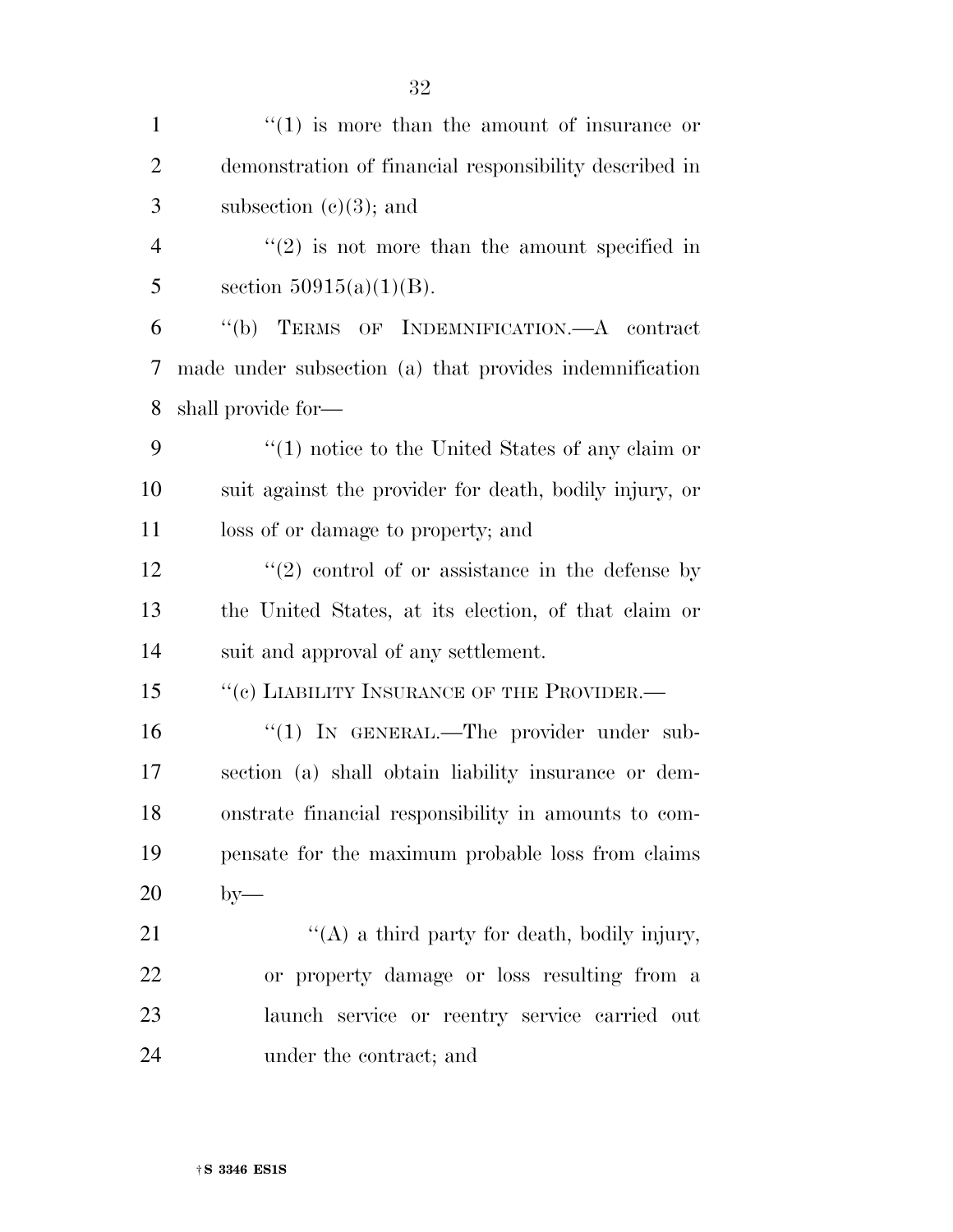| $\mathbf{1}$   | "(B) the United States Government for               |
|----------------|-----------------------------------------------------|
| $\overline{2}$ | damage or loss to Government property result-       |
| 3              | ing from a launch service or reentry service car-   |
| $\overline{4}$ | ried out under the contract.                        |
| 5              | $``(2)$ MAXIMUM PROBABLE LOSSES.—                   |
| 6              | "(A) IN GENERAL.—The Administrator                  |
| $\overline{7}$ | shall determine the maximum probable losses         |
| 8              | under subparagraphs $(A)$ and $(B)$ of paragraph    |
| 9              | $(1)$ not later than 90 days after the date that    |
| 10             | the provider requests such a determination and      |
| 11             | submits all information the Administrator re-       |
| 12             | quires.                                             |
| 13             | "(B) REVISIONS.—The Administrator may               |
| 14             | revise a determination under subparagraph (A)       |
| 15             | of this paragraph if the Administrator deter-       |
| 16             | mines the revision is warranted based on new        |
| 17             | information.                                        |
| 18             | "(3) AMOUNT OF INSURANCE.—For the total             |
| 19             | claims related to one launch or reentry, a provider |
| 20             | shall not be required to obtain insurance or dem-   |
| 21             | onstrate financial responsibility of more than—     |
| 22             | " $(A)(i)$ \$500,000,000 under paragraph            |
| 23             | $(1)(A);$ or                                        |
| 24             | "(ii) $$100,000,000$ under paragraph                |
| 25             | $(1)(B)$ ; or                                       |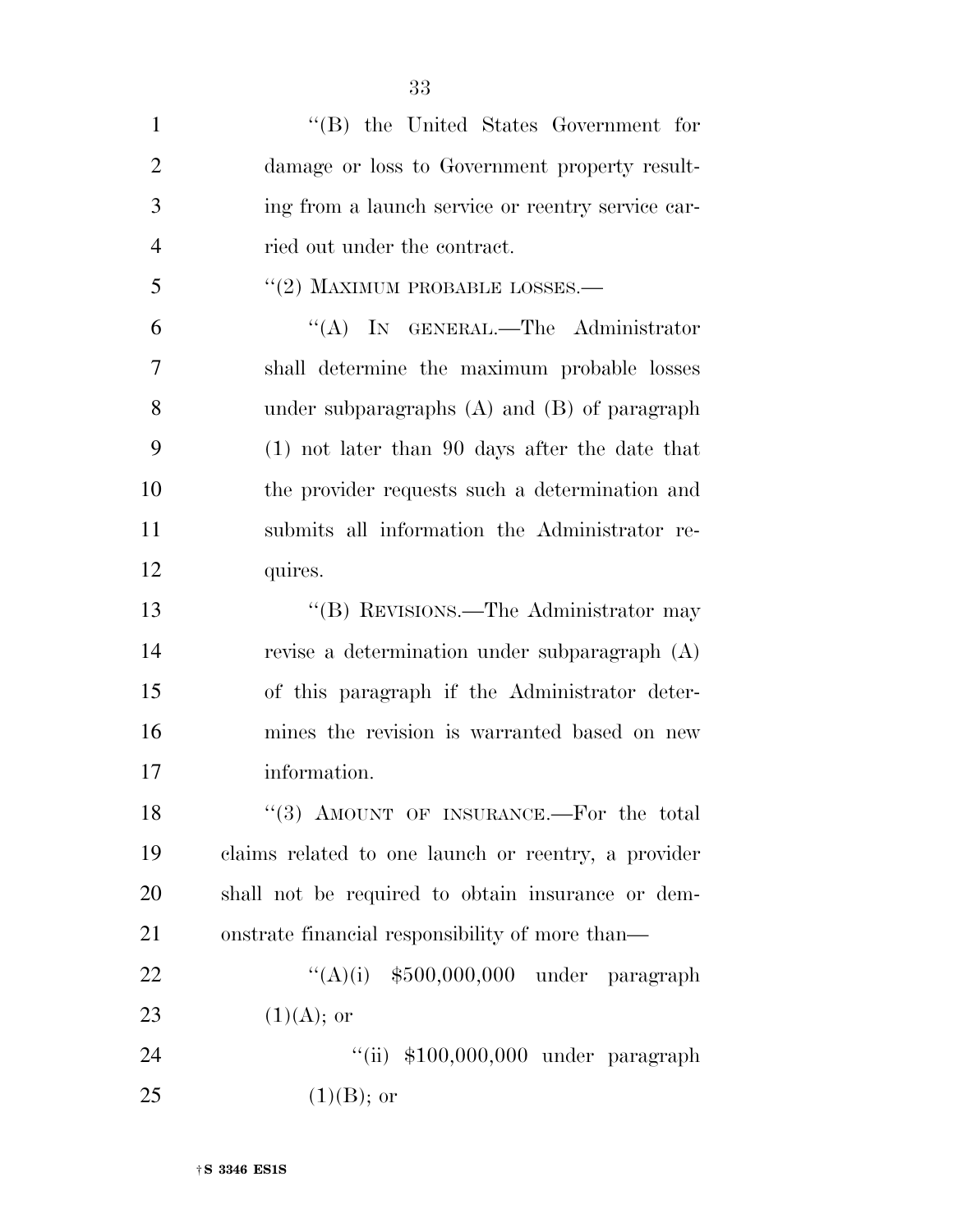| $\mathbf{1}$   | $\lq\lq(B)$ the maximum liability insurance                   |
|----------------|---------------------------------------------------------------|
| $\overline{2}$ | available on the world market at reasonable                   |
| 3              | cost.                                                         |
| $\overline{4}$ | $\cdot$ (4) COVERAGE.—An insurance policy or dem-             |
| 5              | onstration of financial responsibility under this sub-        |
| 6              | section shall protect the following, to the extent of         |
| 7              | their potential liability for involvement in launch           |
| 8              | services or reentry services:                                 |
| 9              | $\lq\lq (A)$ The Government.                                  |
| 10             | $\lq\lq$ (B) Personnel of the Government.                     |
| 11             | $\lq\lq$ <sup>c</sup> (C) Related entities of the Government. |
| 12             | $\lq\lq$ (D) Related entities of the provider.                |
| 13             | $\lq\lq (E)$ Government astronauts.                           |
| 14             | "(d) NO INDEMNIFICATION WITHOUT CROSS-WAIV-                   |
| 15             | $ER.$ Notwithstanding subsection (a), the Administrator       |
| 16             | may not indemnify a provider under this section unless        |
| 17             | there is a cross-waiver between the Administration and the    |
| 18             | provider as described in subsection (e).                      |
| 19             | "(e) CROSS-WAIVERS.—                                          |
| 20             | $\cdot$ (1) In GENERAL.—The Administrator, on be-             |
| 21             | half of the United States and its departments, agen-          |
| <u>22</u>      | cies, and instrumentalities, shall reciprocally waive         |
| 23             | claims with a provider under which each party to the          |
| 24             | waiver agrees to be responsible, and agrees to ensure         |
| 25             | that its related entities are responsible, for damage         |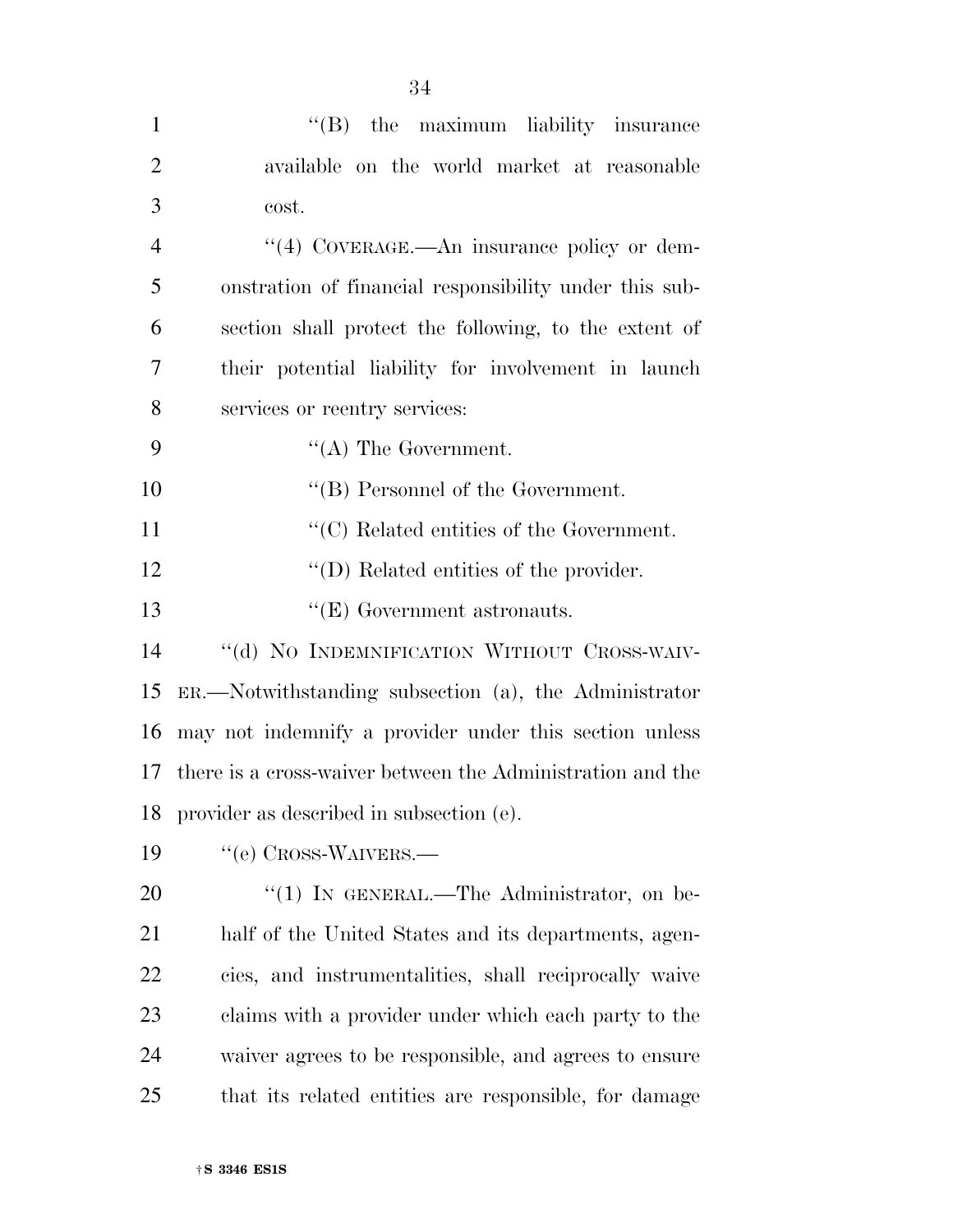or loss to its property, or for losses resulting from any injury or death sustained by its employees or agents, as a result of activities arising out of the performance of the contract.

5 "(2) LIMITATION.—The waiver made by the Government under paragraph (1) shall apply only to the extent that the claims are more than the amount of insurance or demonstration of financial responsi-9 bility required under subsection  $(e)(1)(B)$ .

 ''(f) WILLFUL MISCONDUCT.—Indemnification under subsection (a) may exclude claims resulting from the will-ful misconduct of the provider or its related entities.

 ''(g) CERTIFICATION OF JUST AND REASONABLE AMOUNT.—No payment may be made under subsection (a) unless the Administrator or the Administrator's des-ignee certifies that the amount is just and reasonable.

17 "(h) PAYMENTS.

18 "(1) In GENERAL.—Upon the approval by the Administrator, payments under subsection (a) may be made from funds appropriated for such pay-ments.

22 "(2) LIMITATION.—The Administrator shall not approve payments under paragraph (1), except to the extent provided in an appropriation law or to the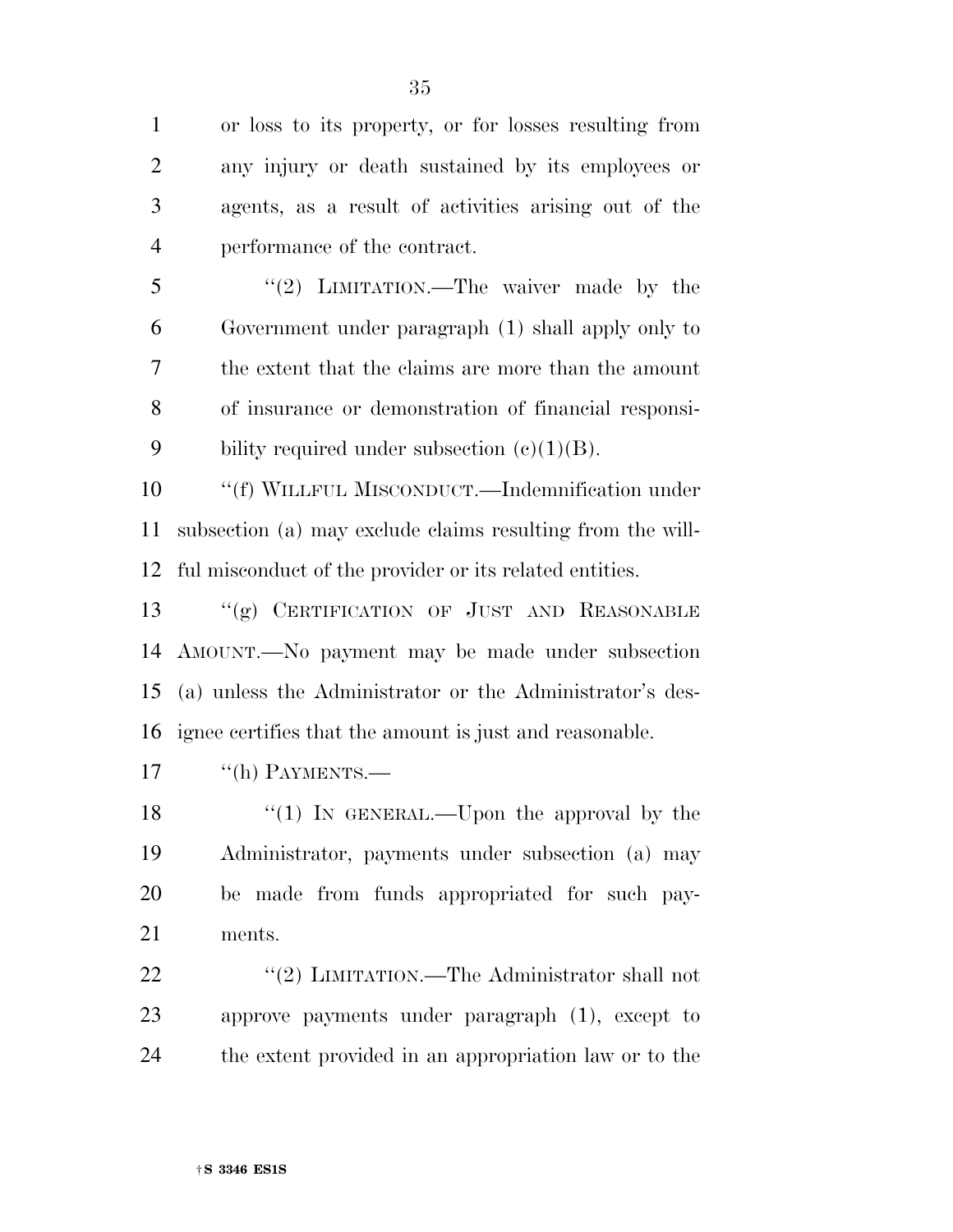extent additional legislative authority is enacted pro-viding for such payments.

 ''(3) ADDITIONAL APPROPRIATIONS.—If the Administrator requests additional appropriations to make payments under this subsection, then the re- quest for those appropriations shall be made in ac- cordance with the procedures established under sec-tion 50915.

9 ""(i) RULES OF CONSTRUCTION.—

 $\frac{1}{1}$  IN GENERAL.—The authority to indemnify under this section shall not create any rights in third persons that would not otherwise exist by law. 13 "(2) OTHER AUTHORITY.—Nothing in this sec- tion may be construed as prohibiting the Adminis- trator from indemnifying a provider or any other NASA contractor under other law, including under Public Law 85–804 (50 U.S.C. 1431 et seq.).

18 "(3) ANTI-DEFICIENCY ACT.—Notwithstanding any other provision of this section—

20  $\langle (A)$  all obligations under this section are subject to the availability of funds; and

 $\text{``(B)}$  nothing in this section may be con- strued to require obligation or payment of funds in violation of sections 1341, 1342, 1349 through 1351, and 1511 through 1519 of title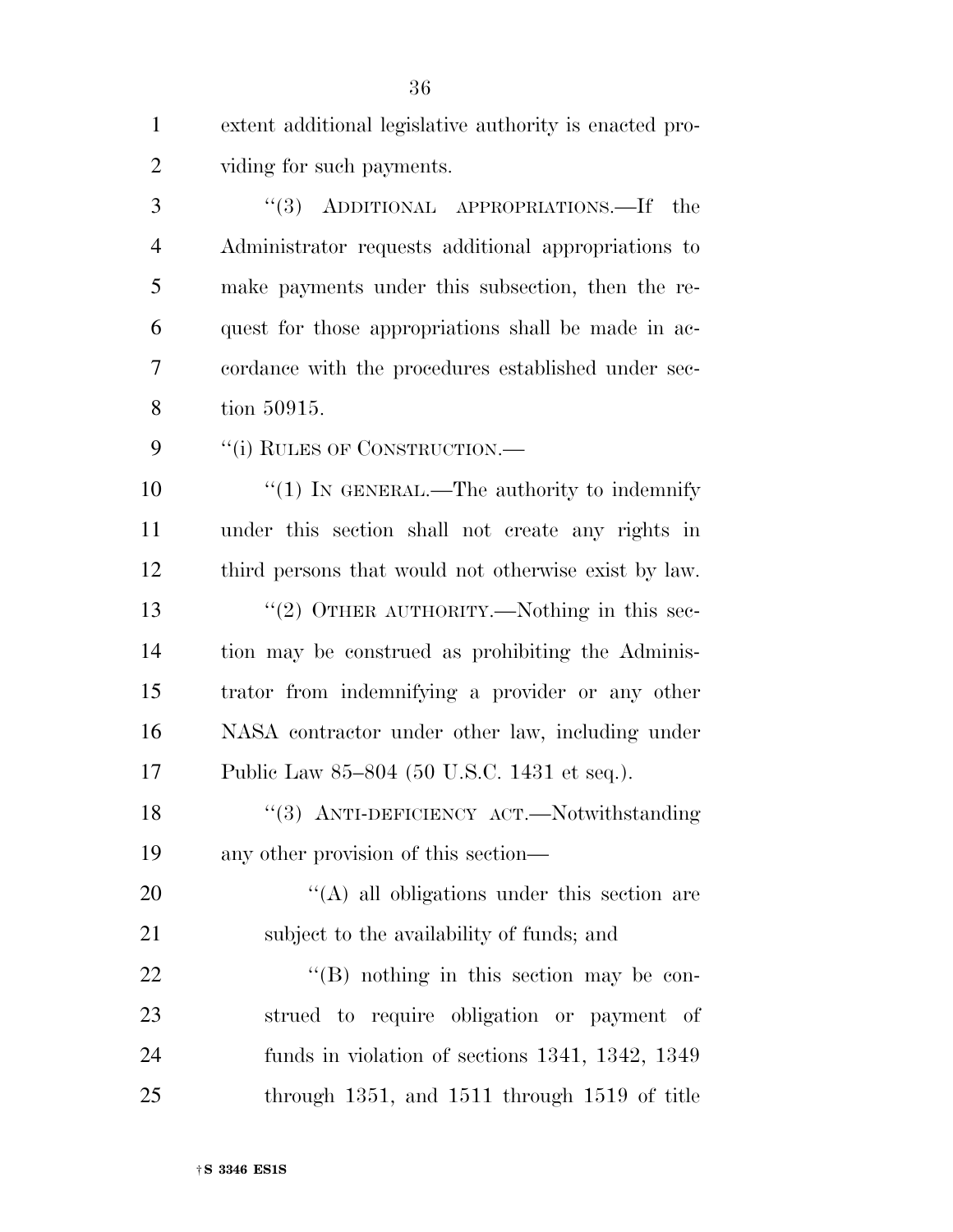| $\mathbf{1}$   | 31, United States Code (commonly referred to                 |
|----------------|--------------------------------------------------------------|
| $\overline{2}$ | as the 'Anti-Deficiency Act').                               |
| 3              | "(j) RELATIONSHIP TO OTHER LAWS.—The Admin-                  |
| $\overline{4}$ | istrator may not provide indemnification under this sec-     |
| 5              | tion for an activity that requires a license or permit under |
| 6              | chapter 509.                                                 |
| 7              | "(k) DEFINITIONS.—In this section:                           |
| 8              | $\cdot$ (1) GOVERNMENT ASTRONAUT.—The<br>term                |
| 9              | 'government astronaut' has the meaning given the             |
| 10             | term in section 50902.                                       |
| 11             | "(2) LAUNCH SERVICES.—The term 'launch                       |
| 12             | services' has the meaning given the term in section          |
| 13             | 50902.                                                       |
| 14             | "(3) PROVIDER.—The term 'provider' means a                   |
| 15             | person that provides domestic launch services or do-         |
| 16             | mestic reentry services to the Government.                   |
| 17             | "(4) REENTRY SERVICES.—The term 'reentry                     |
| 18             | services' has the meaning given the term in section          |
| 19             | 50902.                                                       |
| 20             | "(5) RELATED ENTITY.—The term 'related en-                   |
| 21             | tity' means a contractor or subcontractor.                   |
| 22             | "(6) THIRD PARTY.—The term 'third party'                     |
| 23             | means a person except—                                       |
| 24             | $\lq\lq$ the United States Government;                       |

†**S 3346 ES1S**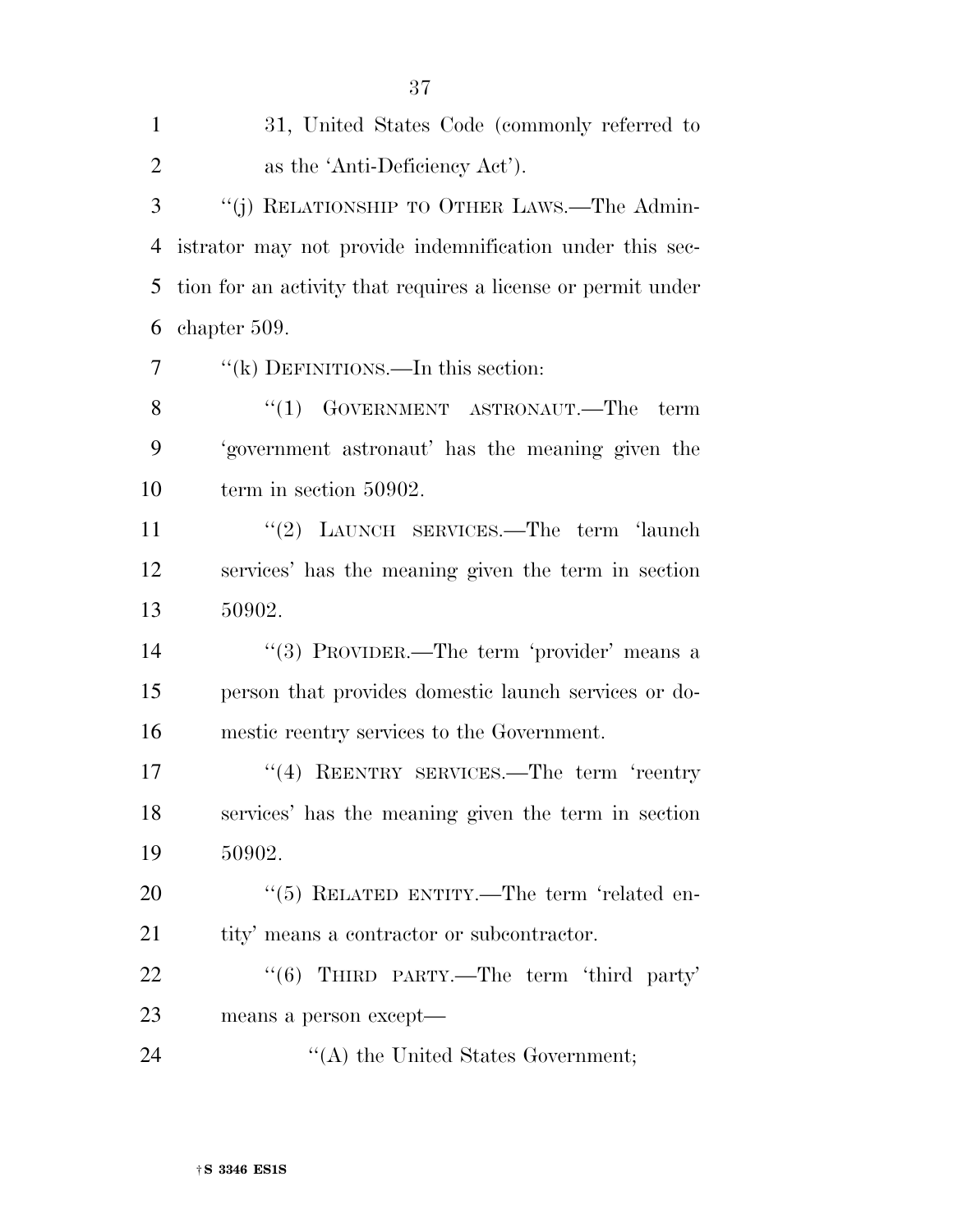| $\mathbf{1}$   | "(B) related entities of the Government in-                           |
|----------------|-----------------------------------------------------------------------|
| 2              | volved in launch services or reentry services;                        |
| 3              | $\lq\lq$ (C) a provider;                                              |
| $\overline{4}$ | "(D) related entities of the provider in-                             |
| 5              | volved in launch services or reentry services; or                     |
| 6              | $\lq\lq(E)$ a government astronaut.".                                 |
| 7              | (b) CONFORMING AMENDMENT.—The table of con-                           |
| 8              | tents for subchapter III of chapter 201 of title 51, United           |
| 9              | States Code, is amended by inserting after the item relat-            |
| 10             | ing to section 20147 the following:                                   |
|                | "20148. Indemnification; NASA launch services and reentry services.". |
| 11             | TITLE IV—ADVANCING HUMAN                                              |
| 12             | <b>DEEP SPACE EXPLORATION</b>                                         |
|                |                                                                       |
| 13             | Subtitle A—Human Space Flight                                         |
| 14             | and Exploration Goals and Ob-                                         |
| 15             | jectives                                                              |
| 16             | SEC. 411. HUMAN SPACE FLIGHT AND EXPLORATION LONG-                    |
| 17             | <b>TERM GOALS.</b>                                                    |
| 18             | Section $202(a)$ of the National Aeronautics<br>and                   |
| 19             | Space Administration Authorization Act of 2010 (42)                   |
| 20             | U.S.C. $18312(a)$ is amended to read as follows:                      |
| 21             | "(a) LONG-TERM GOALS.—The long-term goals of                          |
| 22             | the human space flight and exploration efforts of NASA                |
| 23             | shall be—                                                             |
| 24             | $\lq(1)$ to expand permanent human presence be-                       |
| 25             | yond low-Earth orbit and to do so, where practical,                   |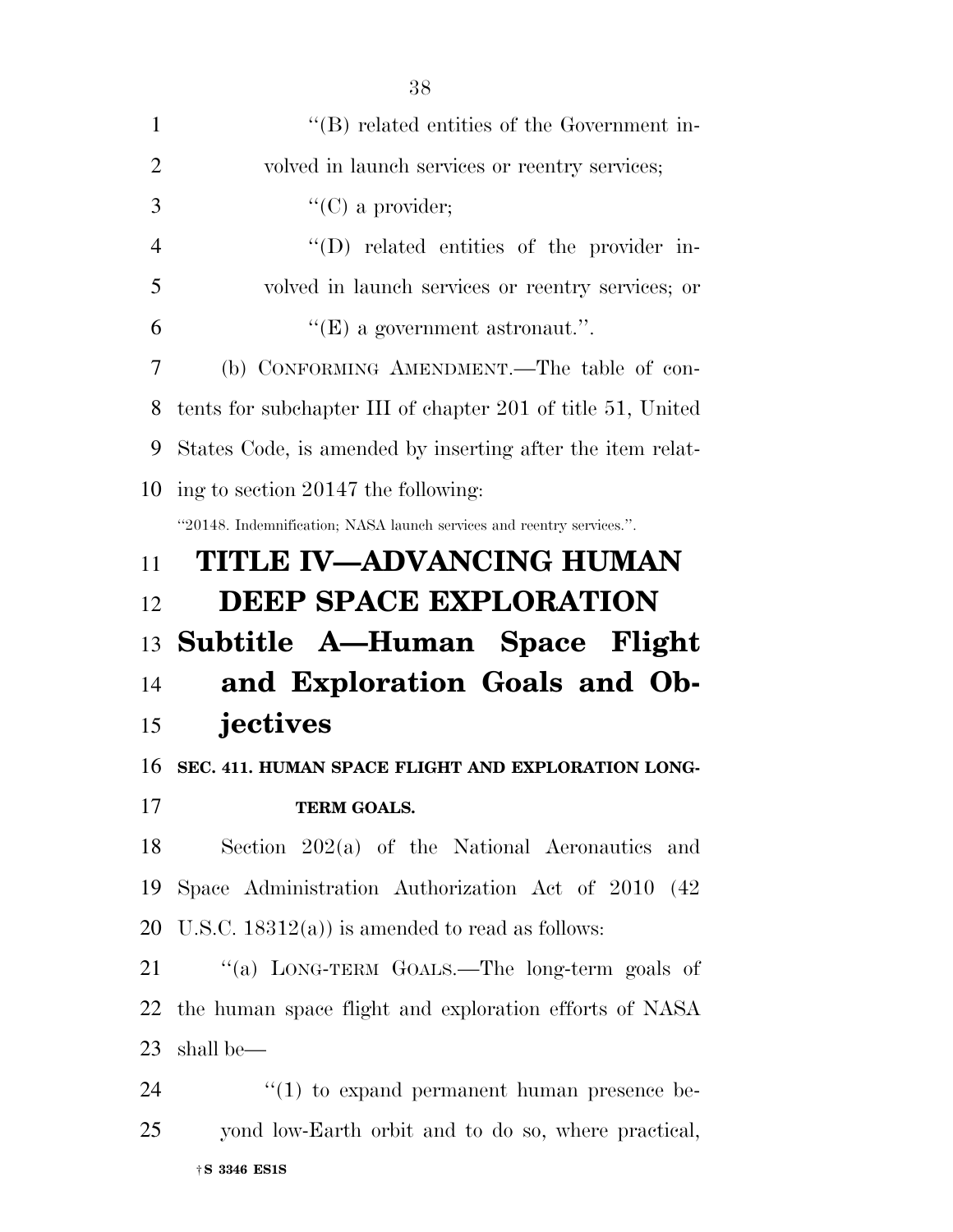in a manner involving international, academic, and industry partners;

3 "(2) crewed missions and progress toward achieving the goal in paragraph (1) to enable the po- tential for subsequent human exploration and the ex- tension of human presence throughout the solar sys-tem; and

 "(3) to enable a capability to extend human presence, including potential human habitation on another celestial body and a thriving space economy 11 in the 21st Century.".

## **SEC. 412. KEY OBJECTIVES.**

 Section 202(b) of the National Aeronautics and Space Administration Authorization Act of 2010 (42 U.S.C. 18312(b)) is amended—

16 (1) in paragraph  $(3)$ , by striking "; and" and inserting a semicolon;

 (2) in paragraph (4), by striking the period at 19 the end and inserting "; and"; and

(3) by adding at the end the following:

21 ''(5) to achieve human exploration of Mars and beyond through the prioritization of those tech- nologies and capabilities best suited for such a mis-sion in accordance with the stepping stone approach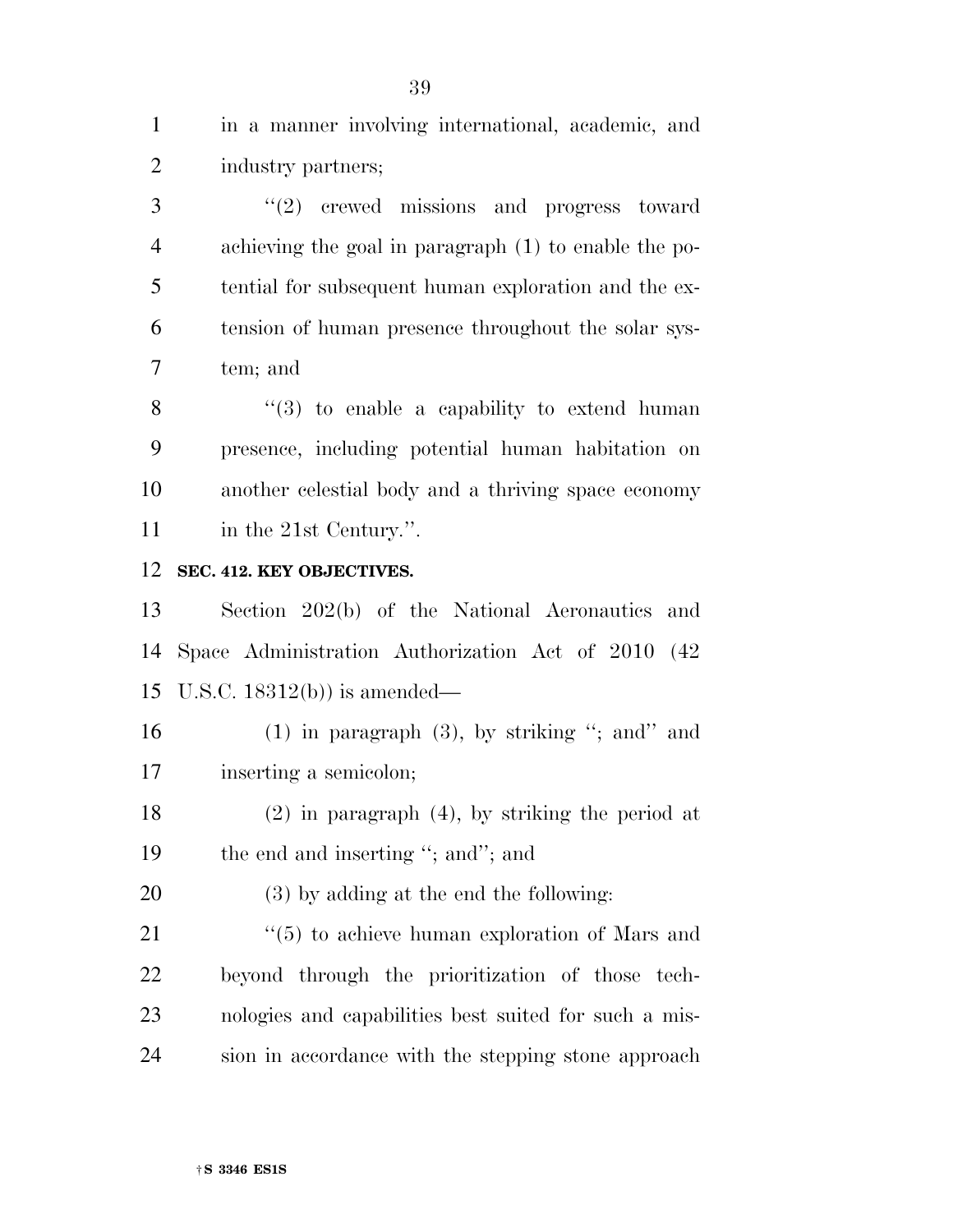to exploration under section 70504 of title 51, United States Code.''.

## **SEC. 413. VISION FOR SPACE EXPLORATION.**

 Section 20302 of title 51, United States Code, is amended—

 (1) in subsection (a), by inserting ''in cis-lunar space or'' after ''sustained human presence'';

 (2) by amending subsection (b) to read as fol-lows:

 ''(b) FUTURE EXPLORATION OF MARS.—The Admin- istrator shall manage human space flight programs, in- cluding the Space Launch System and Orion, to enable humans to explore Mars and other destinations by defin- ing a series of sustainable steps and conducting mission planning, research, and technology development on a time- table that is technically and fiscally possible, consistent with section 70504.''; and

(3) by adding at the end the following:

''(c) DEFINITIONS.—In this section:

20 "(1) ORION.—The term 'Orion' means the mul- tipurpose crew vehicle described under section 303 of the National Aeronautics and Space Administra-tion Authorization Act of 2010 (42 U.S.C. 18323).

24 "(2) SPACE LAUNCH SYSTEM.—The term 'Space Launch System' means has the meaning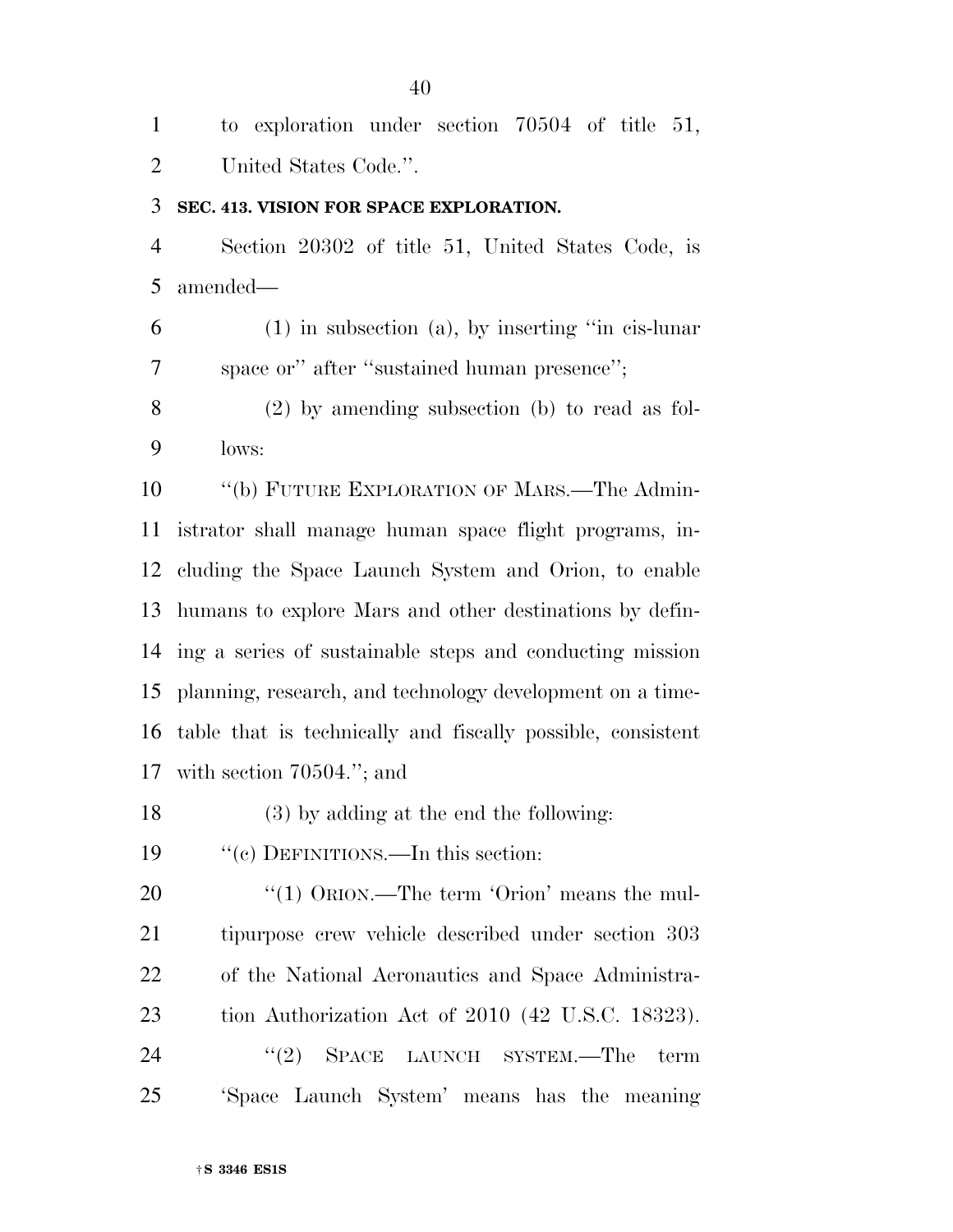given the term in section 3 of the National Aero- nautics and Space Administration Authorization Act of 2010 (42 U.S.C. 18302).''.

### **SEC. 414. STEPPING STONE APPROACH TO EXPLORATION.**

 Section 70504 of title 51, United States Code, is amended to read as follows:

# **''§ 70504. Stepping stone approach to exploration**

8 "(a) In GENERAL.—The Administration may con- duct missions to intermediate destinations, including the surface of the Moon, cis-lunar space, near-Earth asteroids, Lagrangian points, and Martian moons, in a series of sus- tainable steps in accordance with section 20302(b) of title 51, United States Code, in order to achieve the objective of human exploration of Mars specified in section 202(b)(5) of the National Aeronautics and Space Adminis- tration Authorization Act of 2010 (42 U.S.C.  $17 \quad 18312(b)(5)$ ).

18 "(b) COST-EFFECTIVENESS.—In order to maximize the cost-effectiveness of the long-term space exploration and utilization activities of the United States, the Admin- istrator shall take all necessary steps, including engaging international, academic, and industry partners, to ensure that activities in the Administration's human space explo- ration program balance how those activities might also help meet the requirements of future exploration and utili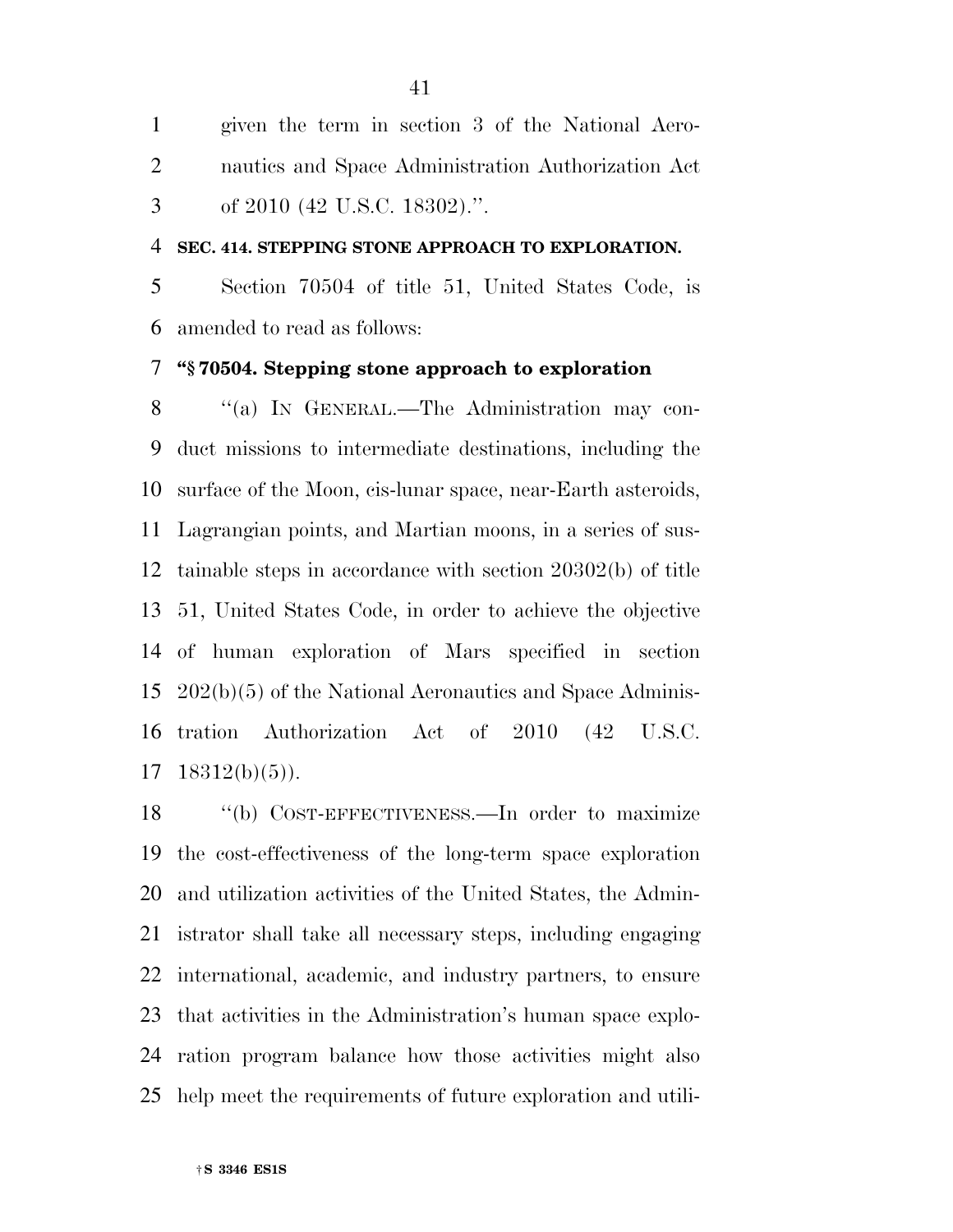zation activities leading to human habitation on the sur-face of Mars.

 ''(c) COMPLETION.—Within budgetary consider- ations, once an exploration-related project enters its devel- opment phase, the Administrator shall seek, to the max- imum extent practicable, to complete that project without undue delays.

8 "(d) INTERNATIONAL PARTICIPATION.—In order to achieve the goal of successfully conducting a crewed mis- sion to the surface of Mars, the President may invite the United States partners in the ISS program and other na- tions, as appropriate, to participate in an international ini-tiative under the leadership of the United States.''.

## **SEC. 415. UPDATE OF EXPLORATION PLAN AND PROGRAMS.**

 Section 70502(2) of title 51, United States Code, is amended to read as follows:

17 ''(2) implement an exploration research and technology development program to enable human and robotic operations consistent with section 20302(b) of this title;''.

### **SEC. 416. REPEALS.**

 (a) SPACE SHUTTLE CAPABILITY ASSURANCE.—Sec- tion 203 of the National Aeronautics and Space Adminis- tration Authorization Act of 2010 (42 U.S.C. 18313) is amended—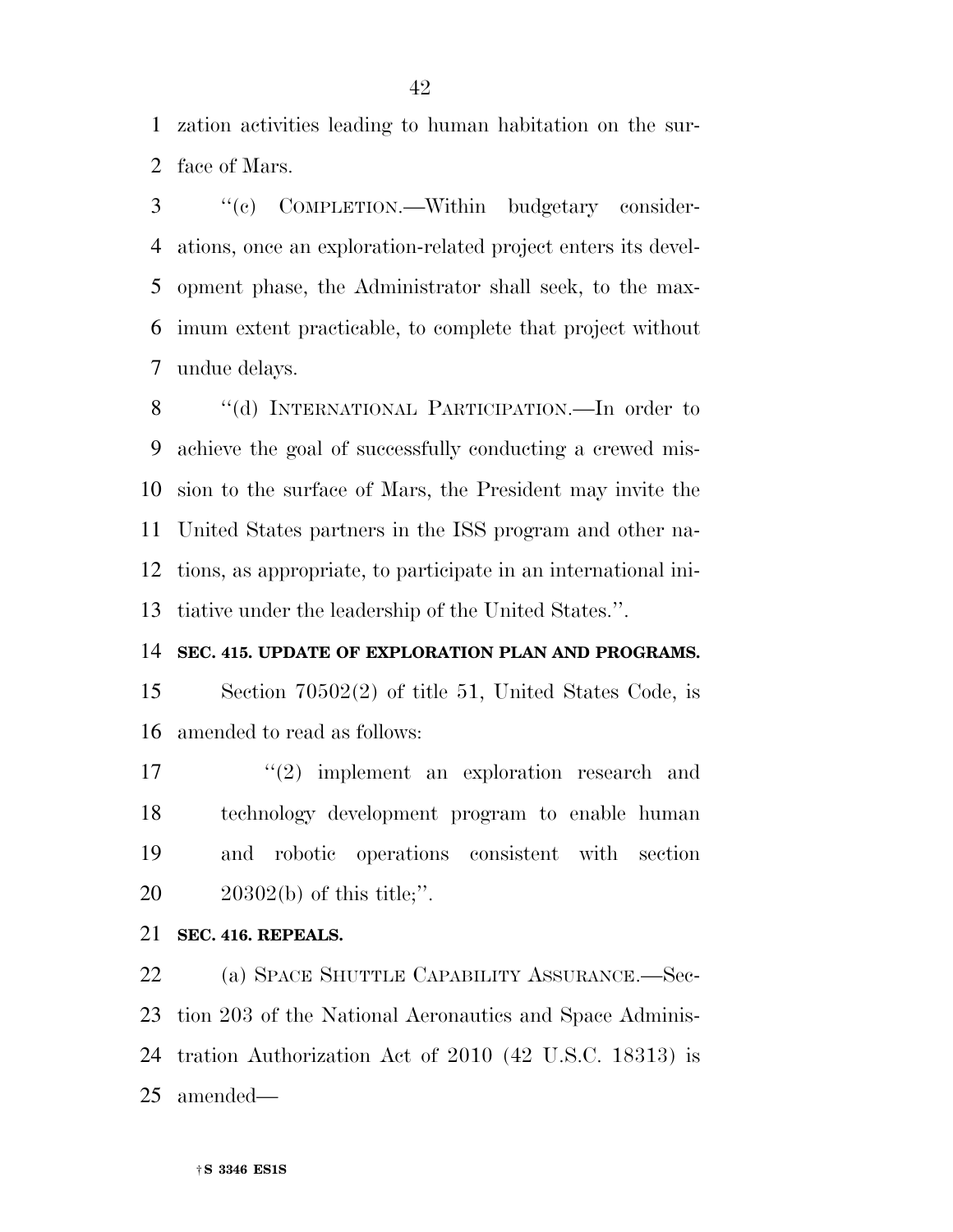| $\mathbf{1}$   | $(1)$ by striking subsection $(b)$ ;                        |
|----------------|-------------------------------------------------------------|
| $\overline{2}$ | $(2)$ in subsection (d), by striking "subsection"           |
| 3              | $(e)$ " and inserting "subsection $(b)$ "; and              |
| $\overline{4}$ | $(3)$ by redesignating subsections $(c)$ and $(d)$ as       |
| 5              | subsections (b) and (c), respectively.                      |
| 6              | (b) SHUTTLE PRICING POLICY FOR COMMERCIAL                   |
| 7              | AND FOREIGN USERS.—Chapter 703 of title 51, United          |
| 8              | States Code, and the item relating to that chapter in the   |
| 9              | table of chapters for that title, are repealed.             |
| 10             | (c) SHUTTLE PRIVATIZATION.—Section 50133 of                 |
| 11             | title 51, United States Code, and the item relating to that |
|                | 12 section in the table of sections for chapter 501 of that |
|                | 13 title, are repealed.                                     |
|                |                                                             |

#### **SEC. 417. ASSURED ACCESS TO SPACE.**

 Section 70501 of title 51, United States Code, is amended—

 (1) by amending subsection (a) to read as fol-lows:

 ''(a) POLICY STATEMENT.—In order to ensure con- tinuous United States participation and leadership in the exploration and utilization of space and as an essential instrument of national security, it is the policy of the United States to maintain an uninterrupted capability for human space flight and operations—

25  $\frac{1}{2}$  (1) in low-Earth orbit; and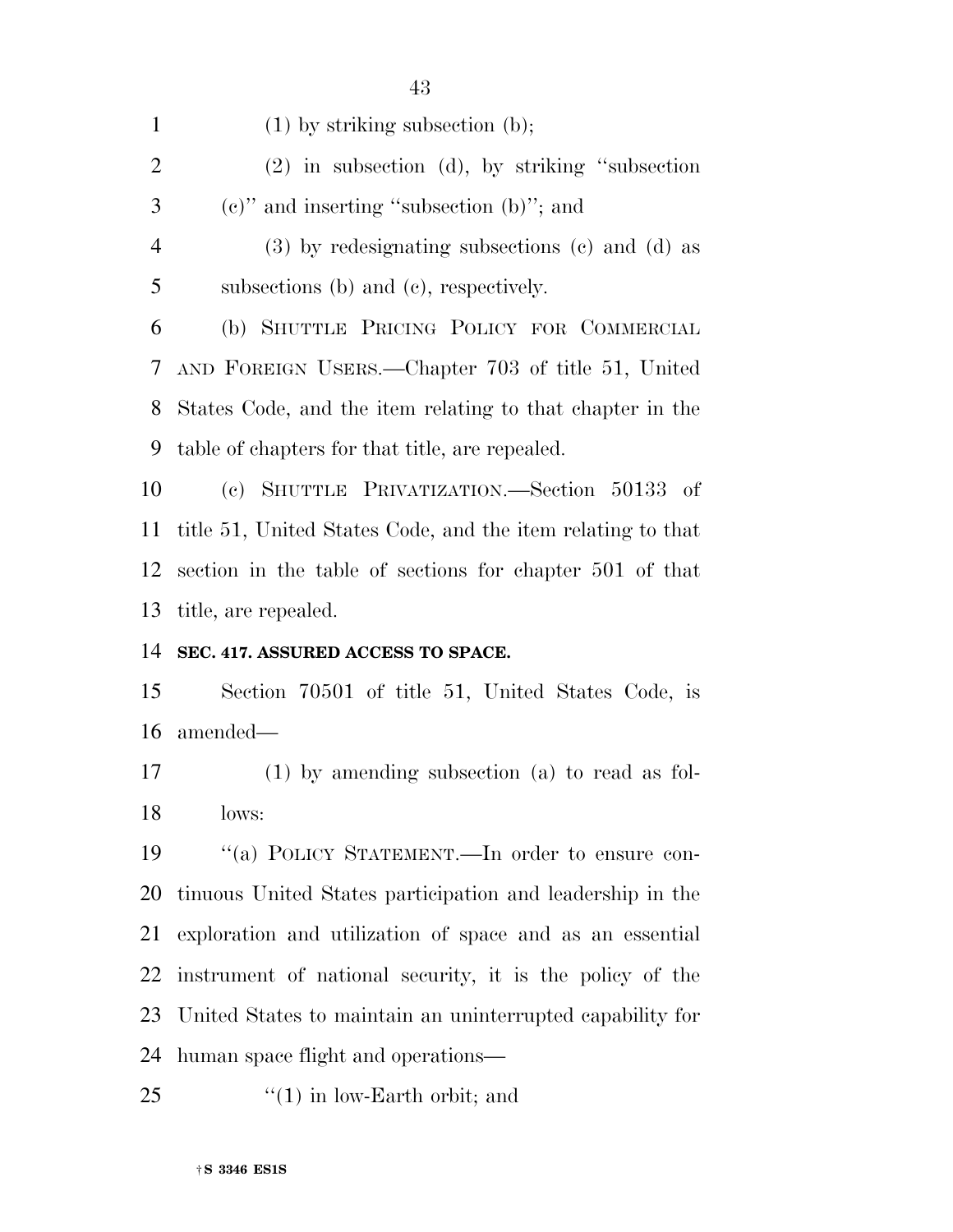1 ''(2) beyond low-Earth orbit once the capabili- ties described in section 421(e) of the National Aer- onautics and Space Administration Transition Au- thorization Act of 2016 become available.''; and (2) in subsection (b), by striking ''Committee on Science and Technology of the House of Rep- resentatives and the Committee on Commerce, Science, and Transportation of the Senate describing the progress being made toward developing the Crew Exploration Vehicle and the Crew Launch Vehicle'' and inserting ''Committee on Commerce, Science, and Transportation of the Senate and the Com- mittee on Science, Space, and Technology of the House of Representatives describing the progress being made toward developing the Space Launch System and Orion''.

# **Subtitle B—Assuring Core**

**Capabilities for Exploration** 

**SEC. 421. SPACE LAUNCH SYSTEM, ORION, AND EXPLO-**

**RATION GROUND SYSTEMS.** 

 (a) FINDINGS.—Congress makes the following find-ings:

 (1) NASA has made steady progress in devel- oping and testing the Space Launch System and Orion exploration systems with the successful Explo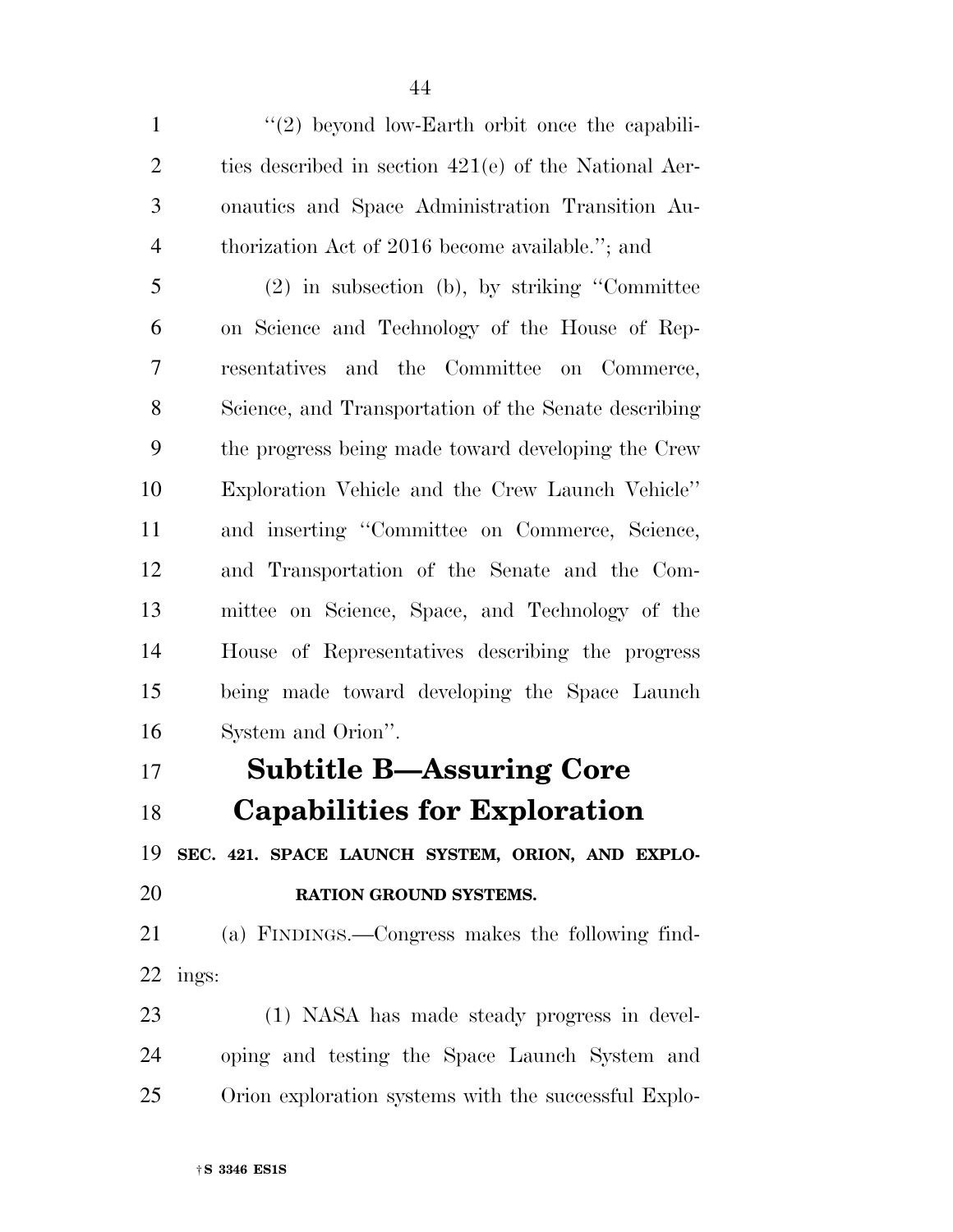ration Flight Test of Orion in December of 2014, the final qualification test firing of the 5-segment Space Launch System boosters in June 2016, and a full thrust, full duration test firing of the RS–25 Space Launch System core stage engine in August 2016.

 (2) Through the 21st Century Launch Complex program and Exploration Ground Systems pro- grams, NASA has made significant progress in transforming exploration ground systems infrastruc- ture to meet NASA's mission requirements for the Space Launch System and Orion and to modernize NASA's launch complexes to the benefit of the civil, defense, and commercial space sectors.

(b) SPACE LAUNCH SYSTEM.—

 (1) SENSE OF CONGRESS.—It is the sense of Congress that the Space Launch System is the most practical approach to reaching the Moon, Mars, and beyond.

 (2) REAFFIRMATION.—Congress reaffirms the policy and minimum capability requirements for the Space Launch System under section 302 of the Na- tional Aeronautics and Space Administration Au-thorization Act of 2010 (42 U.S.C. 18322).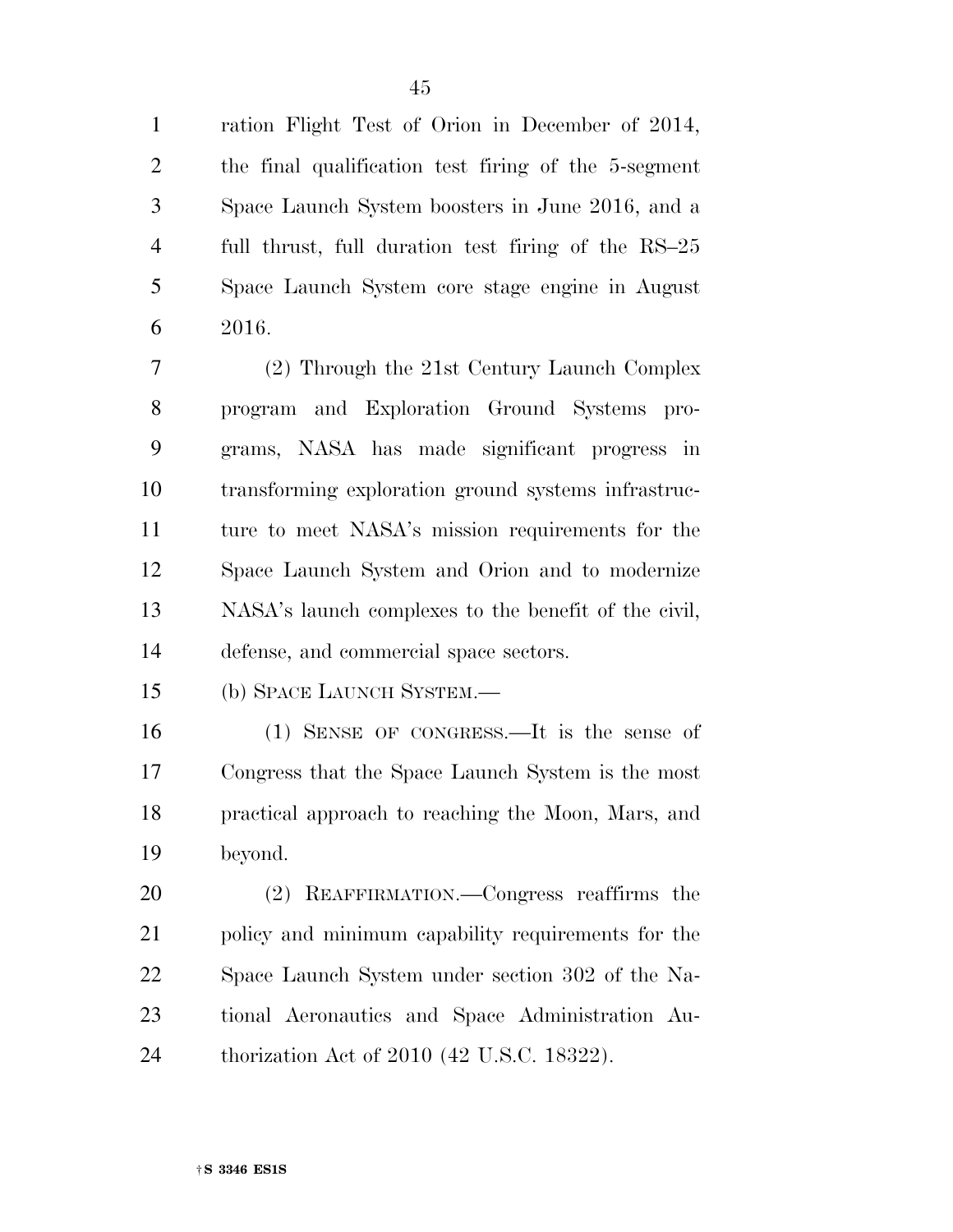(c) SENSE OF CONGRESS ON SPACE LAUNCH SYS- TEM, ORION, AND EXPLORATION GROUND SYSTEMS.—It is the sense of Congress that—

 (1) as the United States works to send humans on a series of missions to Mars in the 2030s, the United States national space program should con- tinue to make progress on its commitment by fully developing the Space Launch System, Orion, and re-lated Exploration Ground Systems;

 (2) using the Space Launch System and Orion for a wide range of contemplated missions will facili- tate the national defense, science, and exploration objectives of the United States;

 (3) the United States should have continuity of purpose for the Space Launch System and Orion in deep space exploration missions, using them begin- ning with the uncrewed mission, EM–1, planned for 2018, followed by the crewed mission, EM–2, in cis- lunar space planned for 2021, and for subsequent missions beginning with EM–3 extending into cis-21 lunar space and eventually to Mars;

 (4) the President's annual budget requests for the Space Launch System and Orion development, test, and operational phases should strive to accu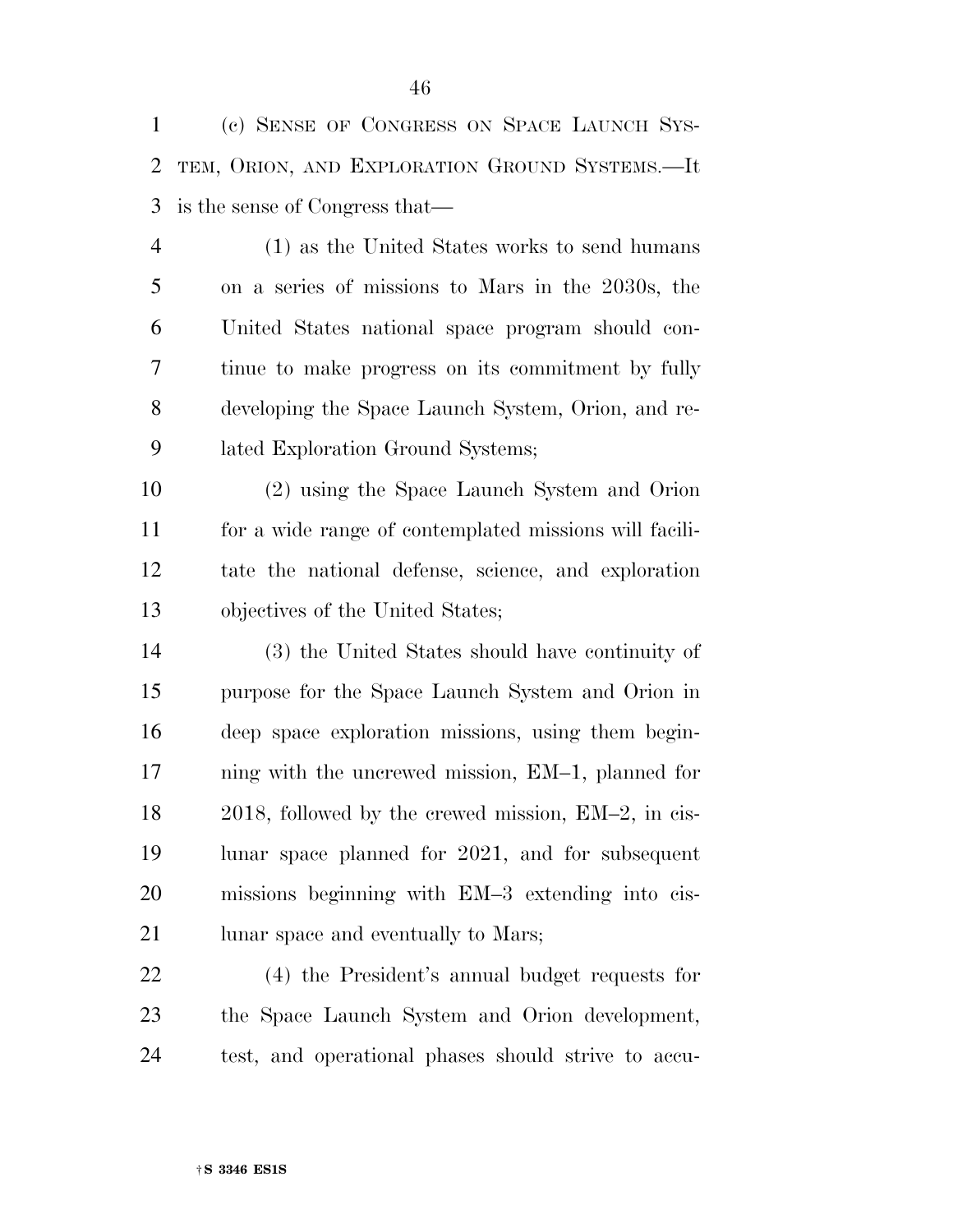rately reflect the resource requirements of each of 2 those phases;

 (5) the fully integrated Space Launch System, including an upper stage needed to go beyond low- Earth orbit, will safely enable human space explo-ration of the Moon, Mars, and beyond; and

 (6) the Administrator should budget for and undertake a robust ground test and uncrewed and crewed flight test and demonstration program for the Space Launch System and Orion in order to pro-mote safety and reduce programmatic risk.

 (d) IN GENERAL.—The Administrator shall continue development of the fully integrated Space Launch System, including an upper stage needed to go beyond low-Earth orbit, in order to safely enable human space exploration of the Moon, Mars, and beyond over the course of the next century as required in section 302(c) of the National Aero- nautics and Space Administration Authorization Act of 2010 (42 U.S.C. 18322(c)).

 (e) EXPLORATION MISSIONS.—The Administrator shall continue development of—

 (1) an uncrewed exploration mission to dem- onstrate the capability of both the Space Launch System and Orion as an integrated system by 2018;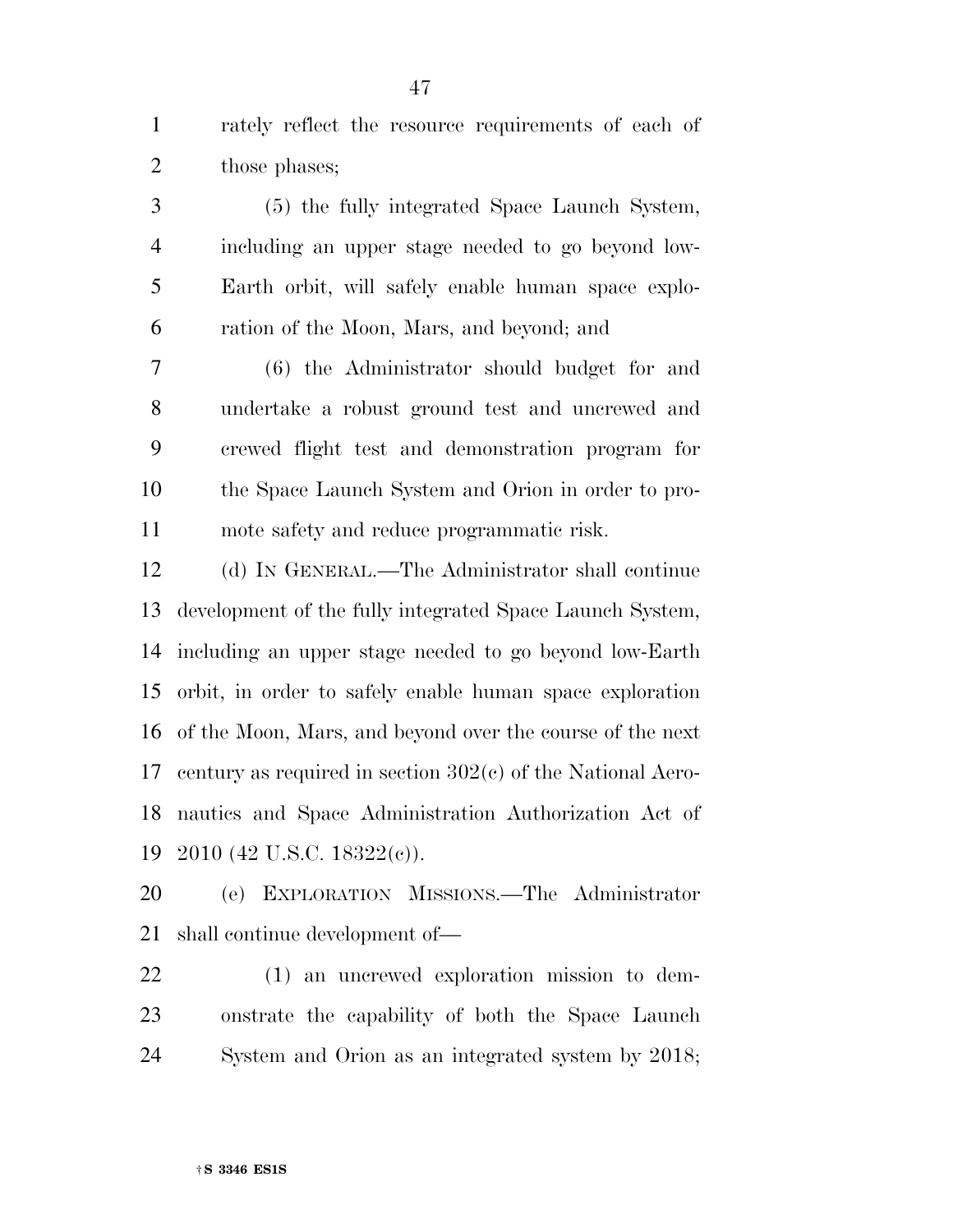(2) subject to applicable human rating proc- esses and requirements, a crewed exploration mis- sion to demonstrate the Space Launch System, in- cluding the Core Stage and Exploration Upper Stages, by 2021;

 (3) subsequent missions beginning with EM–3 at operational flight rate sufficient to maintain safe-8 ty and operational readiness using the Space Launch System and Orion to extend into cis-lunar space and eventually to Mars; and

 (4) a deep space habitat as a key element in a deep space exploration architecture along with the Space Launch System and Orion.

 (f) OTHER USES.—The Administrator shall assess the utility of the Space Launch System for use by the science community and for other Federal Government launch needs, including consideration of overall cost and schedule savings from reduced transit times and increased science returns enabled by the unique capabilities of the Space Launch System.

21 (g) UTILIZATION REPORT.—

 (1) IN GENERAL.—The Administrator, in con- sultation with the Secretary of Defense and the Di- rector of National Intelligence, shall prepare a re-port that addresses the effort and budget required to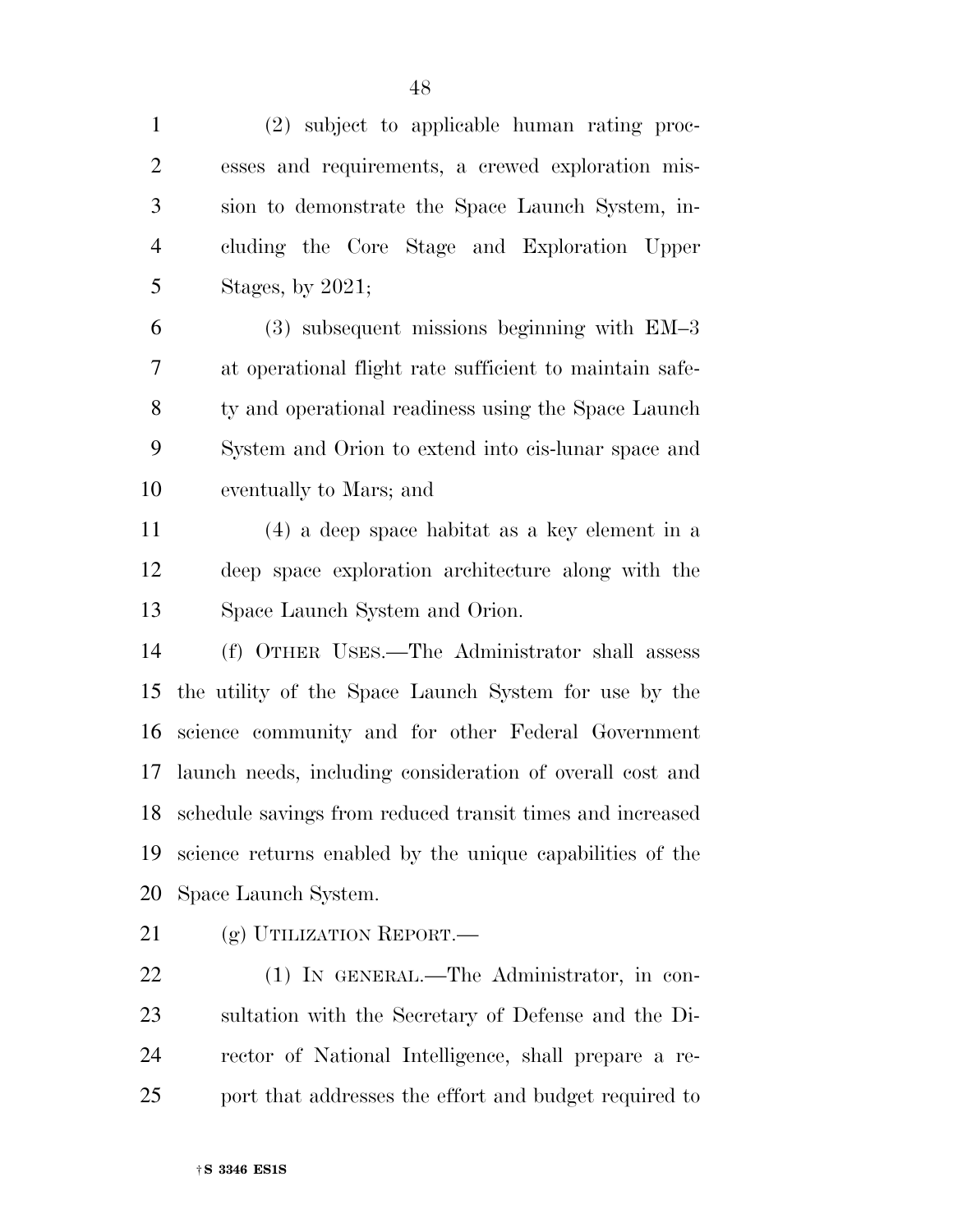| $\mathbf{1}$   | enable and utilize a cargo variant of the 130-ton     |
|----------------|-------------------------------------------------------|
| $\overline{2}$ | Space Launch System configuration described in        |
| 3              | section $302(c)$ of the National Aeronautics and      |
| $\overline{4}$ | Space Administration Authorization Act of 2010 (42    |
| 5              | U.S.C. $18322(e)$ ).                                  |
| 6              | (2) CONTENTS.—In preparing the report, the            |
| 7              | Administrator shall—                                  |
| 8              | (A) consider the technical requirements of            |
| 9              | the scientific and national security communities      |
| 10             | related to a cargo variant of the Space Launch        |
| 11             | System; and                                           |
| 12             | (B) directly assess the utility and esti-             |
| 13             | mated cost savings obtained by using a cargo          |
| 14             | variant of the Space Launch System for na-            |
| 15             | tional security and space science missions.           |
| 16             | (3) SUBMISSION TO CONGRESS.—Not later than            |
| 17             | 180 days after the date of enactment of this Act, the |
| 18             | Administrator shall submit the report to the appro-   |
| 19             | priate committees of Congress.                        |
| 20             | <b>Subtitle C—Journey to Mars</b>                     |
| 21             | SEC. 431. FINDINGS ON HUMAN SPACE EXPLORATION.        |
| 22             | Congress makes the following findings:                |
| 23             | $(1)$ In accordance with section 204 of the Na-       |
| 24             | tional Aeronautics and Space Administration Au-       |
| 25             | thorization Act of $2010$ (124 Stat. 2813), the Na-   |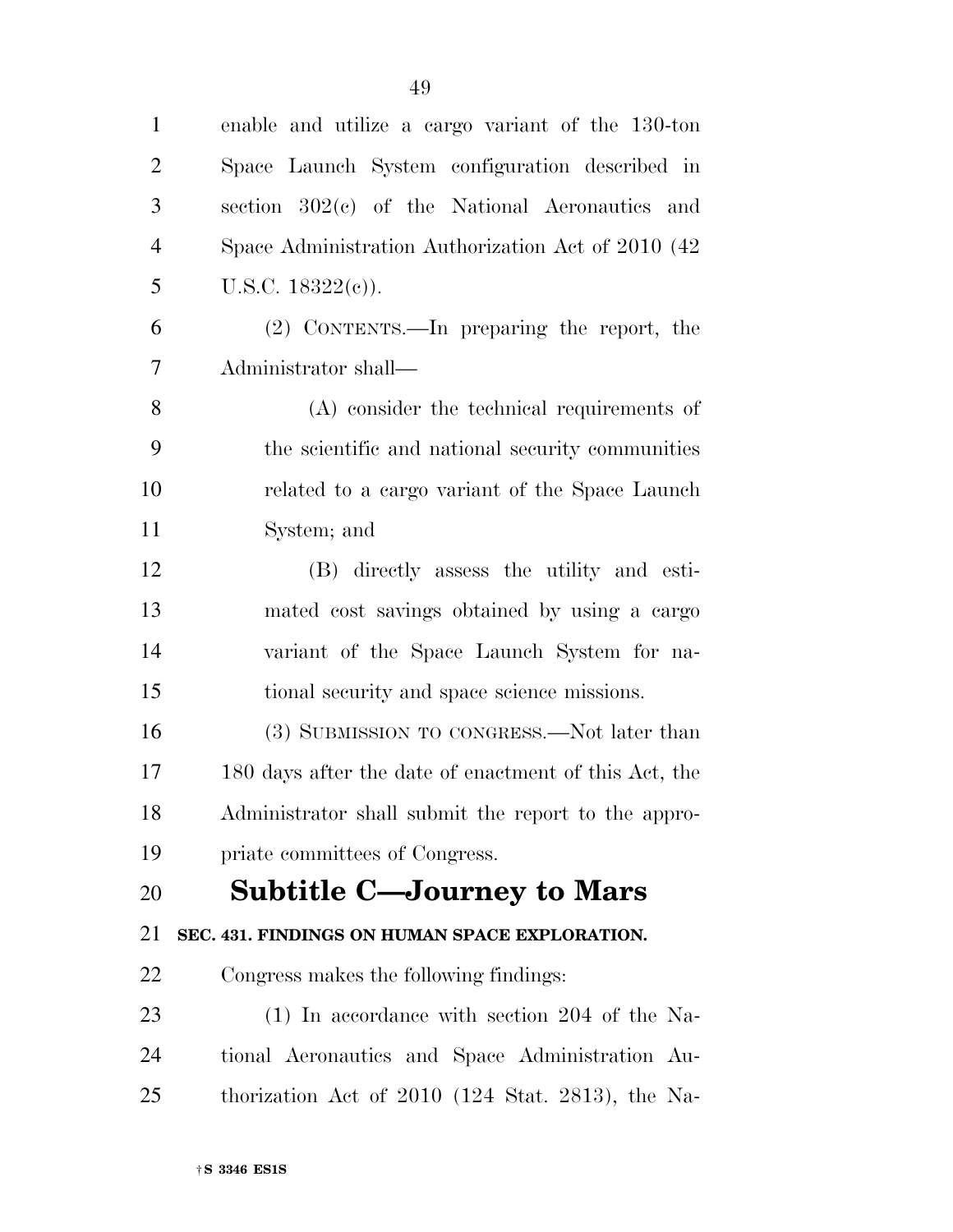tional Academies of Sciences, Engineering, and Med- icine, through its Committee on Human Spaceflight, conducted a review of the goals, core capabilities, and direction of human space flight, and published the findings and recommendations in a 2014 report entitled, ''Pathways to Exploration: Rationales and Approaches for a U.S. Program of Human Space Exploration''.

 (2) The Committee on Human Spaceflight in- cluded leaders from the aerospace, scientific, secu-rity, and policy communities.

 (3) With input from the public, the Committee on Human Spaceflight concluded that many prac- tical and aspirational rationales for human space flight together constitute a compelling case for con- tinued national investment and pursuit of human space exploration toward the horizon goal of Mars.

 (4) According to the Committee on Human Spaceflight, the rationales include economic benefits, national security, national prestige, inspiring stu- dents and other citizens, scientific discovery, human survival, and a sense of shared destiny.

 (5) The Committee on Human Spaceflight af- firmed that Mars is the appropriate long-term goal 25 for the human space flight program.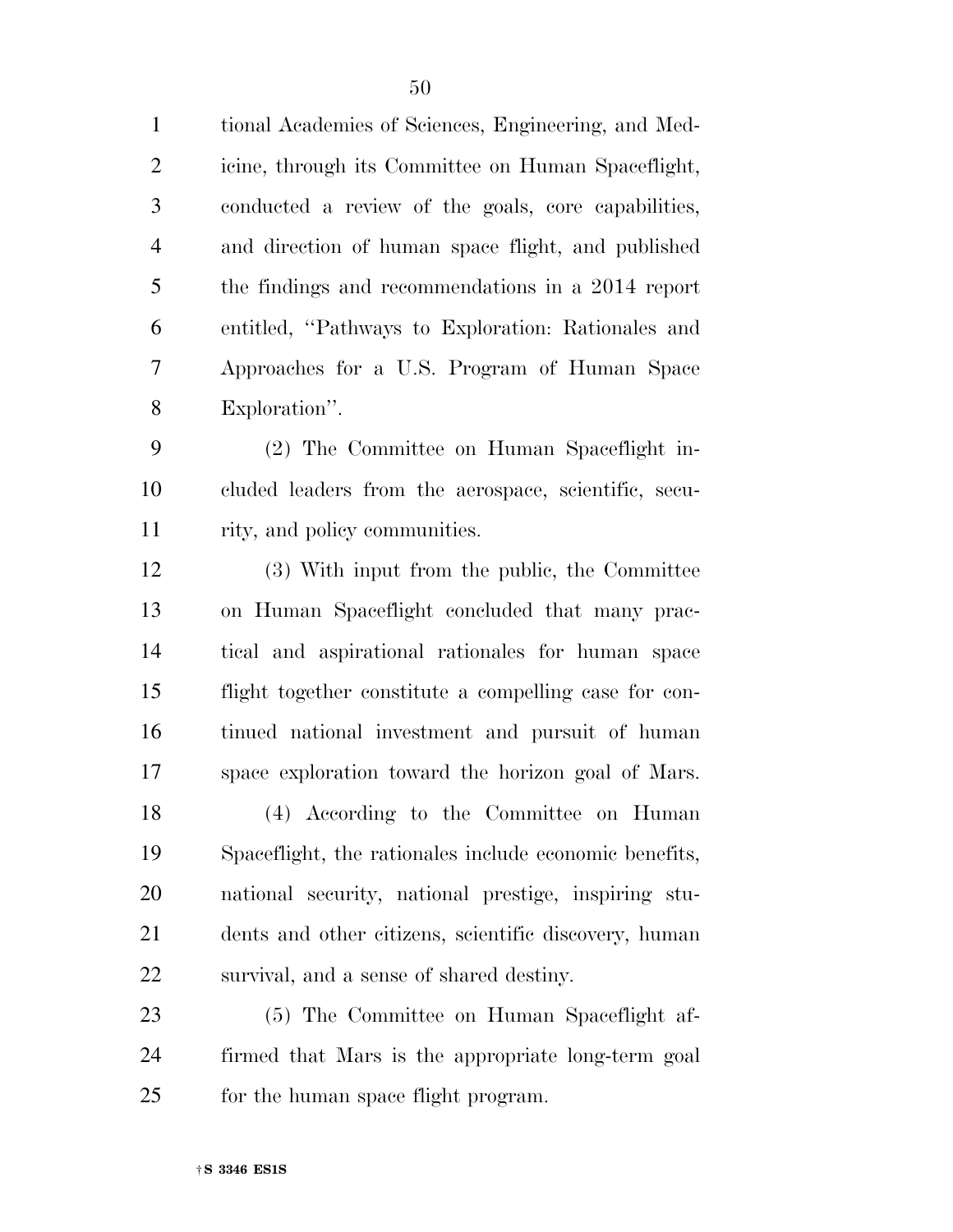(6) The Committee on Human Spaceflight rec- ommended that NASA define a series of sustainable steps and conduct mission planning and technology development as needed to achieve the long-term goal of placing humans on the surface of Mars.

 (7) Expanding human presence beyond low- Earth orbit and advancing toward human missions to Mars requires early planning and timely decisions to be made in the near-term on the necessary courses of action for commitments to achieve short-term and long-term goals and objectives.

 (8) In addition to the 2014 report described in paragraph (1), there are several independently devel- oped reports or concepts that describe potential Mars architectures or concepts and identify Mars as the long-term goal for human space exploration, in- cluding NASA's ''The Global Exploration Roadmap'' of 2013, ''NASA's Journey to Mars–Pioneering Next Steps in Space Exploration'' of 2015, NASA Jet Propulsion Laboratory's ''Minimal Architecture 21 for Human Journeys to Mars" of 2015, and Explore Mars' ''The Humans to Mars Report 2016''.

## **SEC. 432. HUMAN EXPLORATION ROADMAP.**

 (a) SENSE OF CONGRESS.—It is the sense of Con-gress that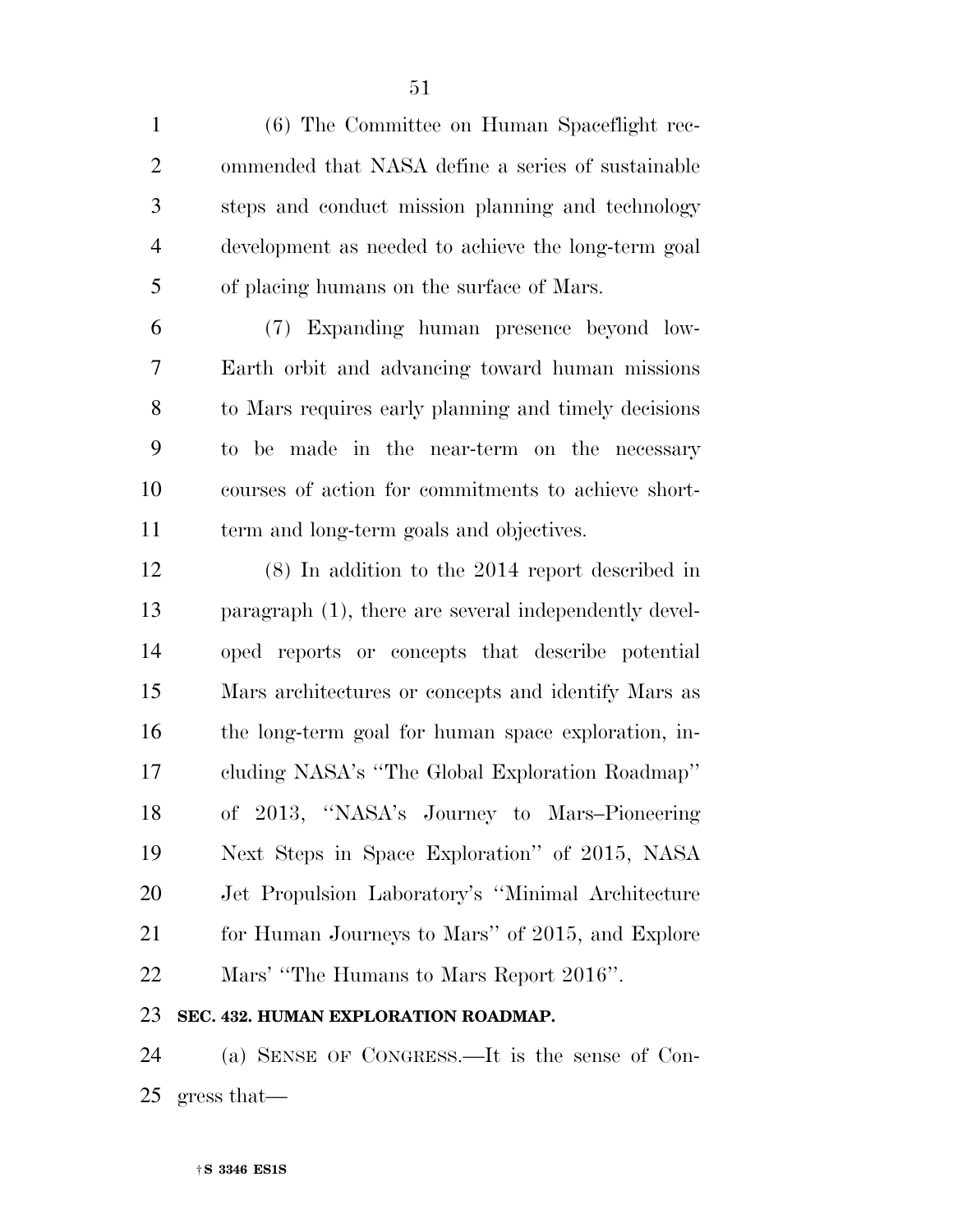(1) expanding human presence beyond low- Earth orbit and advancing toward human missions to Mars in the 2030s requires early strategic plan- ning and timely decisions to be made in the near- term on the necessary courses of action for commit- ments to achieve short-term and long-term goals and objectives;

 (2) for strong and sustained United States leadership, a need exists to advance a human explo- ration roadmap, addressing exploration objectives in collaboration with international, academic, and in-dustry partners;

 (3) an approach that incrementally advances to- ward a long-term goal is one in which nearer-term developments and implementation would influence future development and implementation; and

 (4) a human exploration roadmap should begin with low-Earth orbit, then address in greater detail progress beyond low-Earth orbit to cis-lunar space, and then address future missions aimed at human arrival and activities near and then on the surface of Mars.

23 (b) HUMAN EXPLORATION ROADMAP.

 (1) IN GENERAL.—The Administrator shall de-velop a human exploration roadmap, including a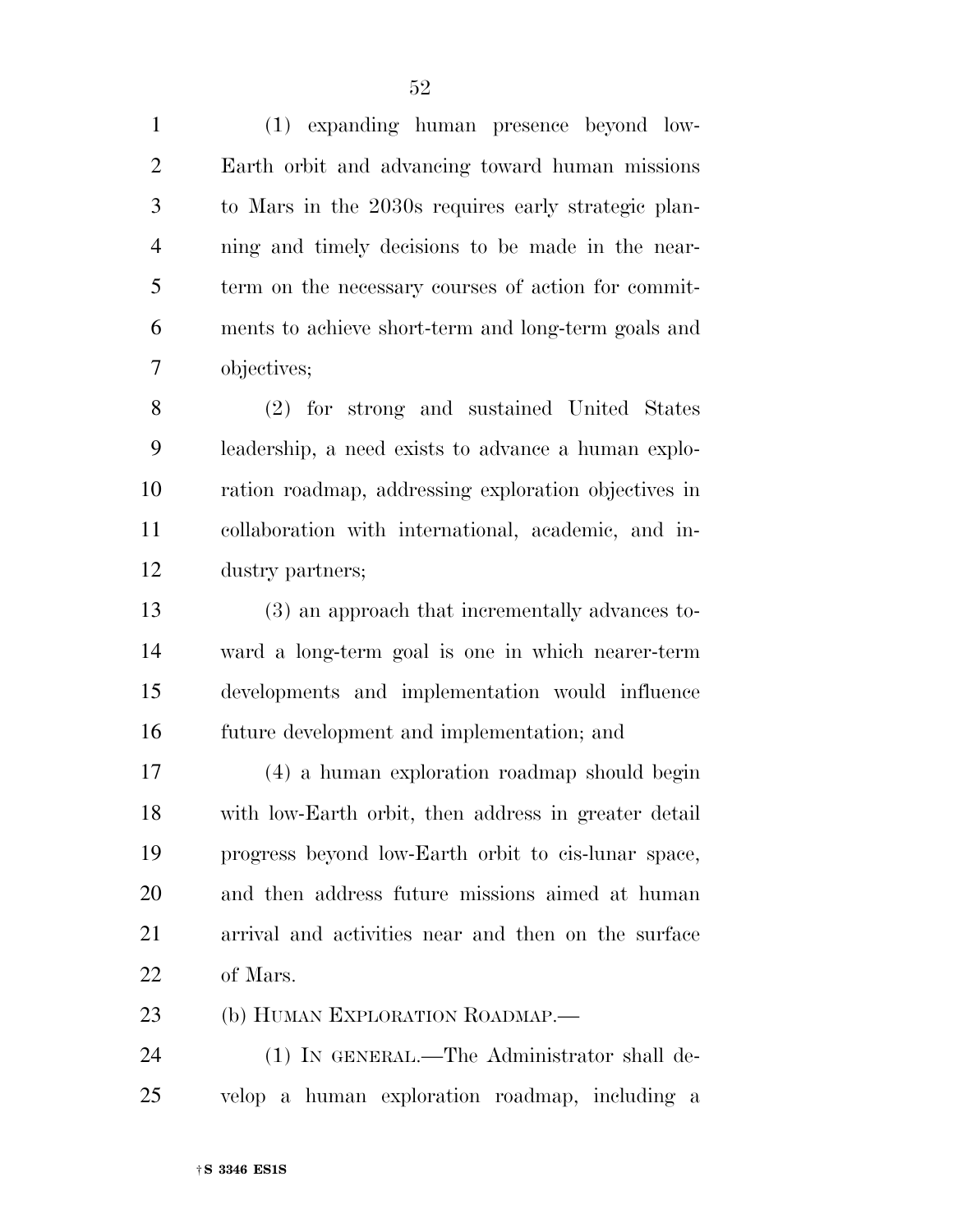critical decision plan, to expand human presence be- yond low-Earth orbit to the surface of Mars and be- yond, considering potential interim destinations such as cis-lunar space and the moons of Mars.

 (2) SCOPE.—The human exploration roadmap shall include—

 (A) an integrated set of exploration, science, and other goals and objectives of a United States human space exploration pro- gram to achieve the long-term goal of human missions near or on the surface of Mars in the 2030s;

 (B) opportunities for international, aca- demic, and industry partnerships for explo- ration-related systems, services, research, and technology if those opportunities provide cost- savings, accelerate program schedules, or other- wise benefit the goals and objectives developed under subparagraph (A);

 (C) sets and sequences of precursor mis- sions in cis-lunar space and other missions or activities necessary—

 (i) to demonstrate the proficiency of the capabilities and technologies identified under subparagraph (D); and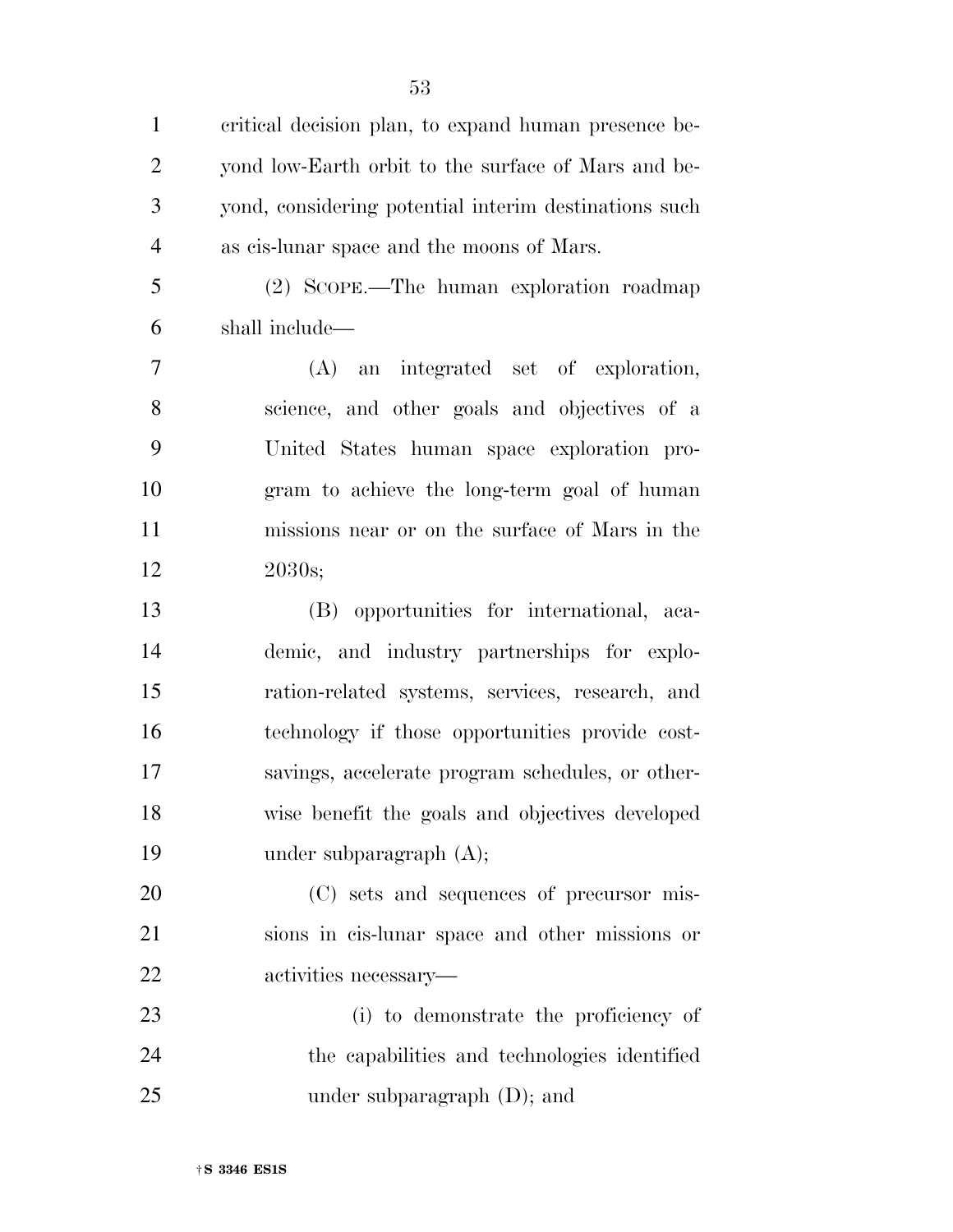| $\mathbf{1}$   | (ii) to meet the goals and objectives             |
|----------------|---------------------------------------------------|
| $\overline{2}$ | developed under subparagraph (A), includ-         |
| 3              | ing anticipated timelines and missions for        |
| $\overline{4}$ | the Space Launch System and Orion;                |
| 5              | (D) an identification of the specific capa-       |
| 6              | bilities and technologies, including the Space    |
| 7              | Launch System, Orion, a deep space habitat,       |
| 8              | and other capabilities, that facilitate the goals |
| 9              | and objectives developed under subparagraph       |
| 10             | (A);                                              |
| 11             | (E) a description of how cis-lunar ele-           |
| 12             | ments, objectives, and activities advance the     |
| 13             | human exploration of Mars;                        |
| 14             | an assessment of potential human<br>(F)           |
| 15             | health and other risks, including radiation expo- |
| 16             | sure;                                             |
| 17             | (G) mitigation plans, whenever possible, to       |
| 18             | address the risks identified in subparagraph      |
| 19             | (F);                                              |
| 20             | (H) a description of those technologies al-       |
| 21             | ready under development across the Federal        |
| 22             | Government or by other entities that facilitate   |
| 23             | the goals and objectives developed under sub-     |
| 24             | paragraph $(A)$ ;                                 |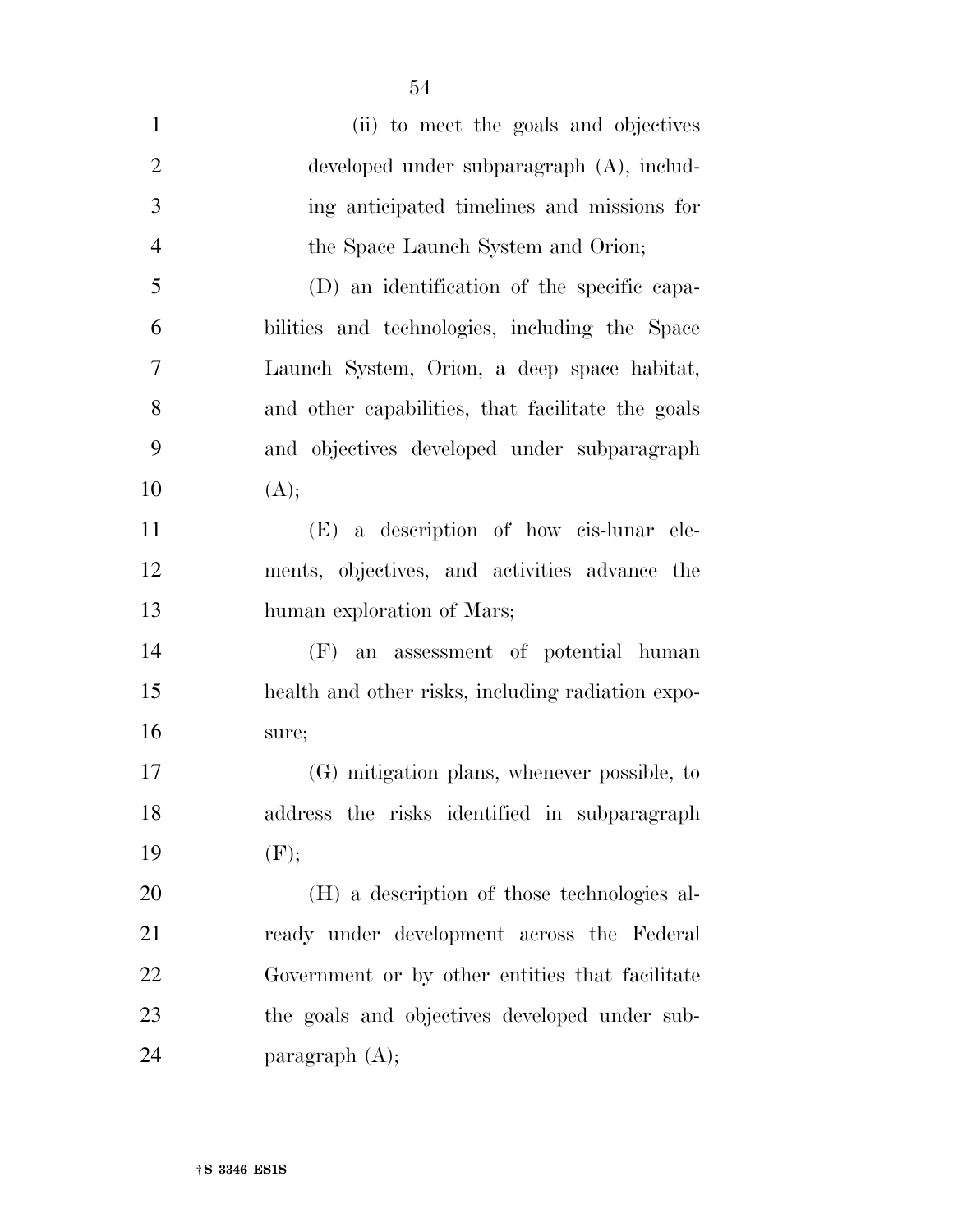| $\mathbf{1}$   | (I) a specific process for the evolution of       |
|----------------|---------------------------------------------------|
| $\overline{2}$ | the capabilities of the fully integrated Orion    |
| 3              | with the Space Launch System and a descrip-       |
| $\overline{4}$ | tion of how these systems facilitate the goals    |
| 5              | and objectives developed under subparagraph       |
| 6              | (A) and demonstrate the capabilities and tech-    |
| $\overline{7}$ | nologies described in subparagraph $(D)$ ;        |
| 8              | (J) a description of the capabilities and         |
| 9              | technologies that need to be demonstrated or      |
| 10             | research data that could be gained through the    |
| 11             | utilization of the ISS and the status of the de-  |
| 12             | velopment of such capabilities and technologies;  |
| 13             | (K) a framework for international coopera-        |
| 14             | tion in the development of all capabilities and   |
| 15             | technologies identified under this section, in-   |
| 16             | cluding an assessment of the risks posed by re-   |
| $17\,$         | lying on international partners for capabilities  |
| 18             | and technologies on the critical path of develop- |
| 19             | ment;                                             |
| 20             | $(L)$ a process for partnering with non-          |
| 21             | governmental entities using Space Act Agree-      |
| 22             | ments or other acquisition instruments for fu-    |
| 23             | ture human space exploration; and                 |
| 24             | (M) include information on the phasing of         |
| 25             | planned intermediate destinations, Mars mis-      |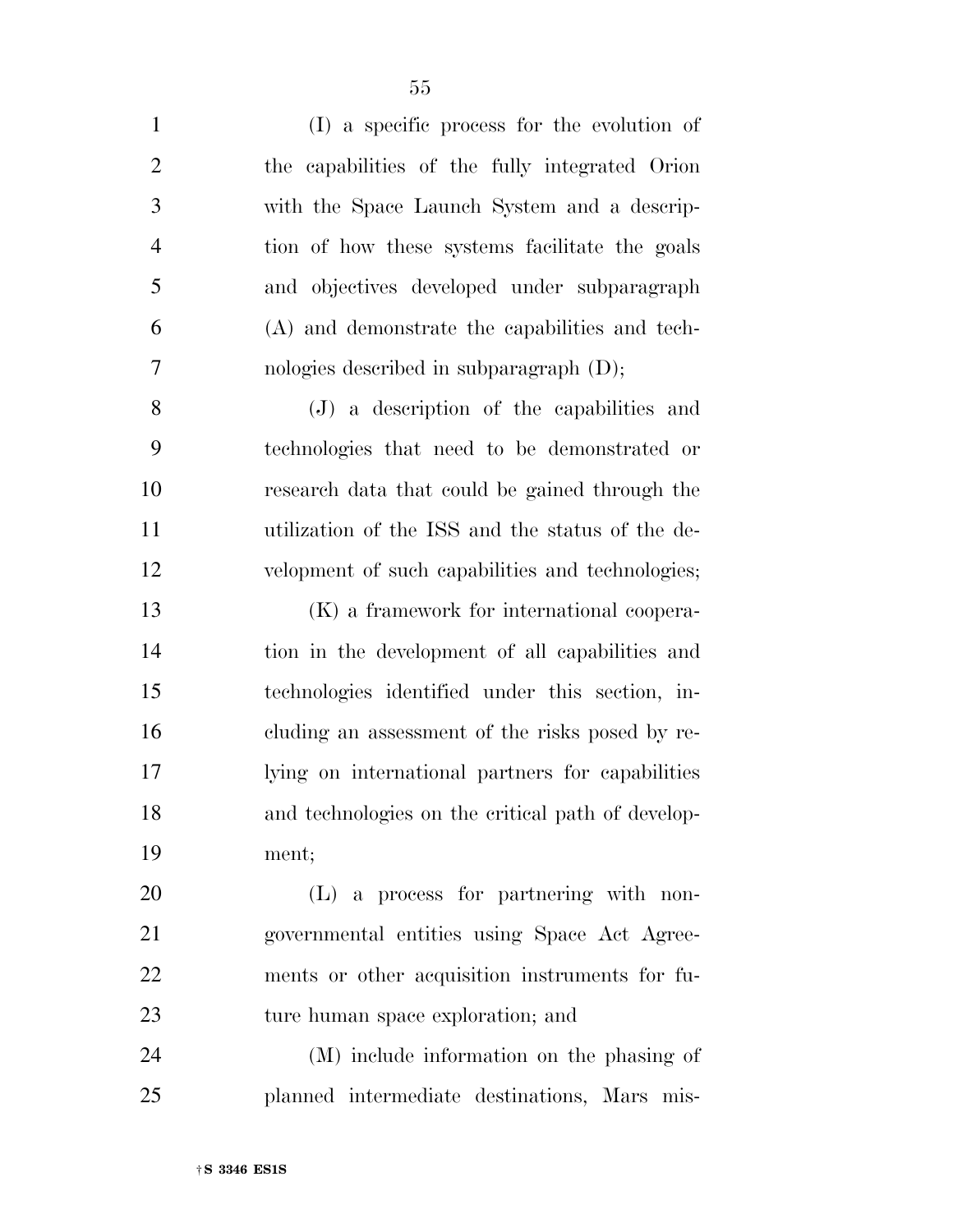| $\mathbf{1}$   | sion risk areas and potential risk mitigation ap-  |
|----------------|----------------------------------------------------|
| $\overline{2}$ | proaches, technology requirements and phasing      |
| 3              | of required technology development activities,     |
| $\overline{4}$ | the management strategy to be followed, related    |
| 5              | ISS activities, planned international collabo-     |
| 6              | rative activities, potential commercial contribu-  |
| $\overline{7}$ | tions, and other activities relevant to the        |
| 8              | achievement of the goal established in this sec-   |
| 9              | tion.                                              |
| 10             | (3)<br>CONSIDERATIONS.—In developing<br>the        |
| 11             | human exploration roadmap, the Administrator shall |
| 12             | consider-                                          |
| 13             | (A) using key exploration capabilities,            |
| 14             | namely the Space Launch System and Orion;          |
| 15             | (B) using existing commercially available          |
| 16             | technologies and capabilities or those tech-       |
| 17             | nologies and capabilities being developed by in-   |
| 18             | dustry for commercial purposes;                    |
| 19             | (C)<br>establishing an organizational<br>$ap-$     |
| 20             | proach to ensure collaboration and coordination    |
| 21             | among NASA's Mission Directorates under sec-       |
| 22             |                                                    |
|                | tion 821, when appropriate, including to collect   |
| 23             | and return to Earth a sample from the Martian      |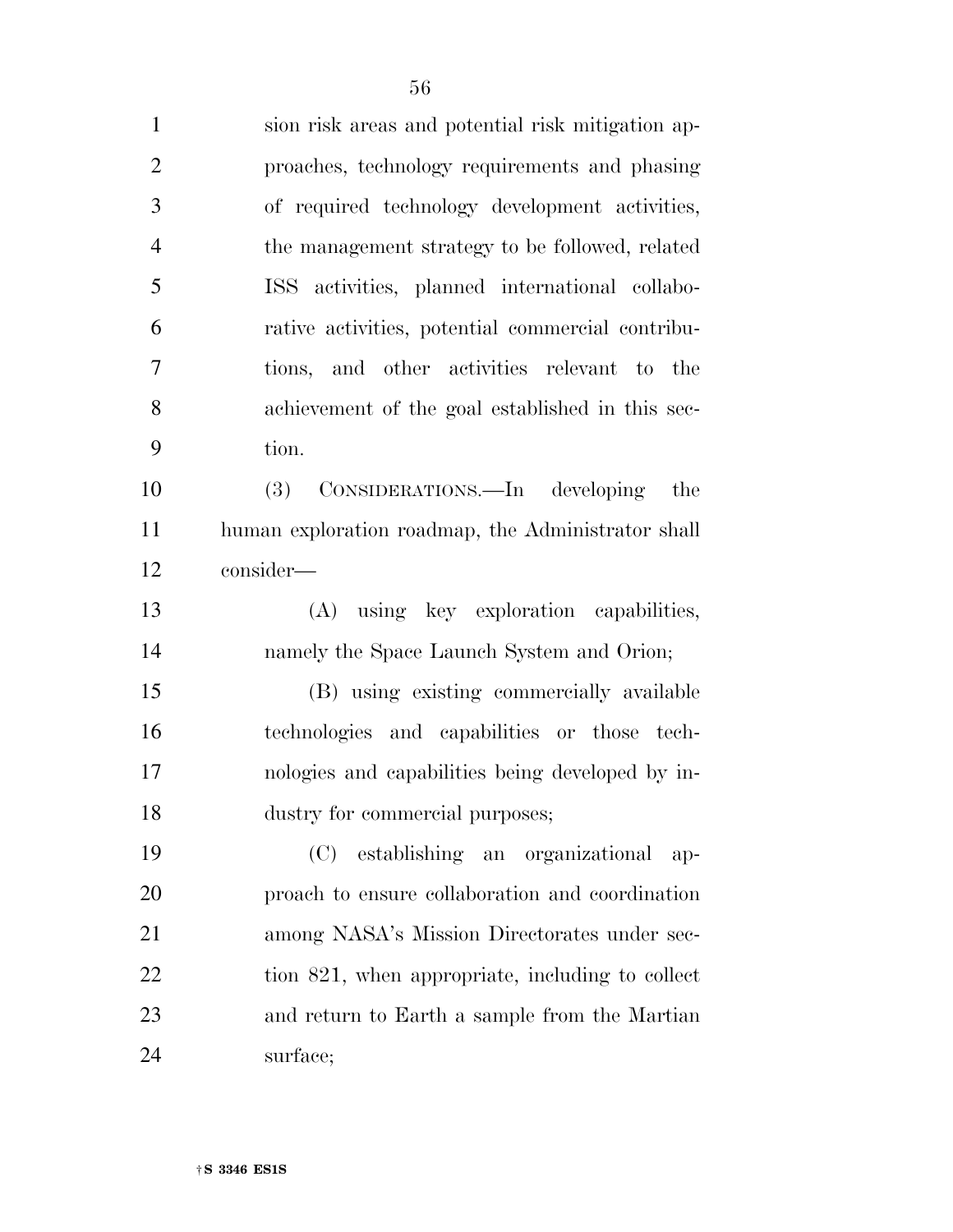(D) building upon the initial uncrewed mission, EM–1, and first crewed mission, EM– 2, of the Space Launch System and Orion to establish a sustainable cadence of missions ex- tending human exploration missions into cis- lunar space, including anticipated timelines and milestones;

 (E) developing the robotic and precursor missions and activities that will demonstrate, test, and develop key technologies and capabili- ties essential for achieving human missions to Mars, including long-duration human oper- ations beyond low-Earth orbit, space suits, solar electric propulsion, deep space habitats, envi- ronmental control life support systems, Mars lander and ascent vehicle, entry, descent, land- ing, ascent, Mars surface systems, and in-situ 18 resource utilization;

 (F) demonstrating and testing 1 or more habitat modules in cis-lunar space to prepare 21 for Mars missions;

 (G) using public-private, firm fixed-price 23 partnerships, where practicable;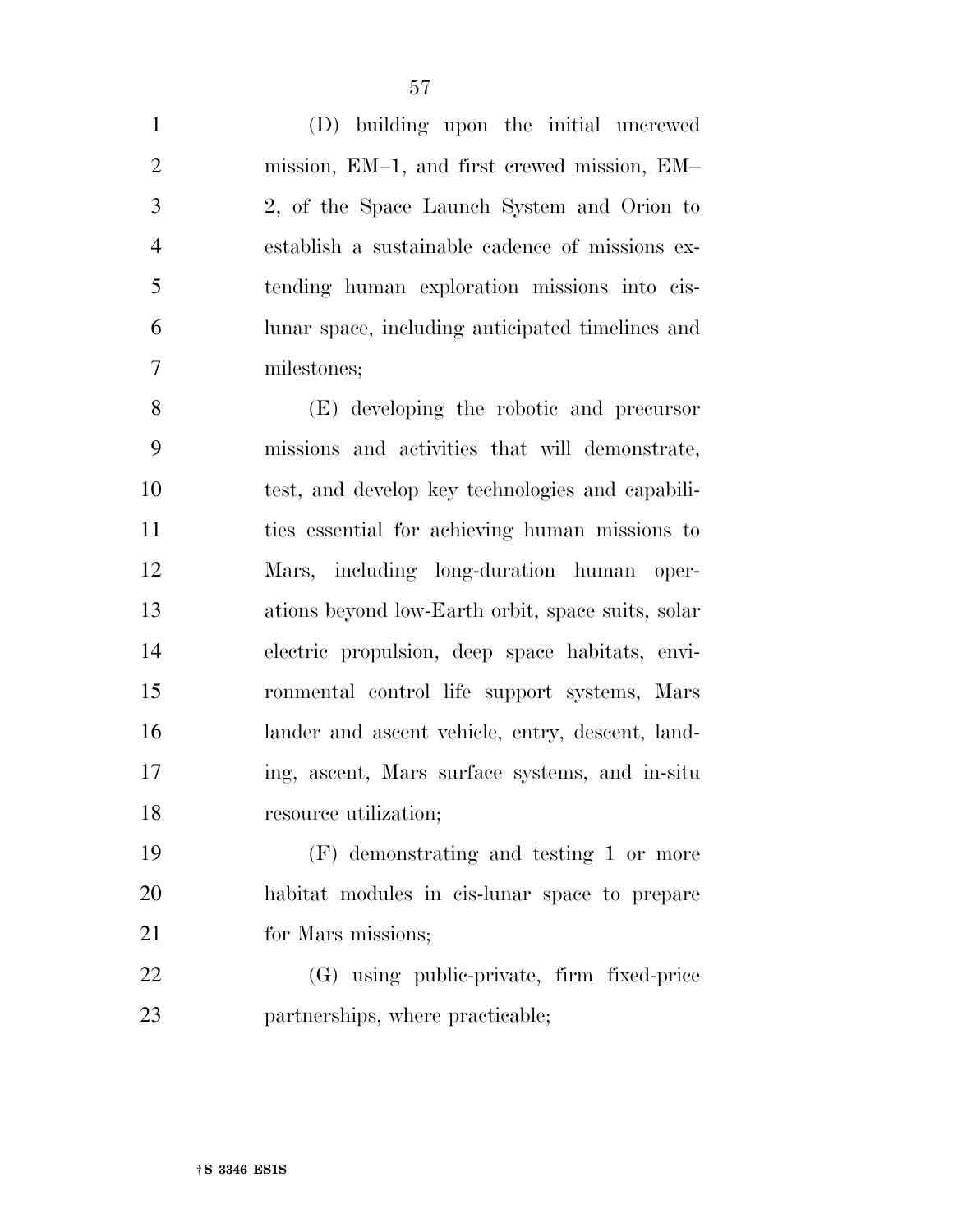| $\mathbf{1}$   | (H) collaborating with international, aca-          |
|----------------|-----------------------------------------------------|
| $\overline{2}$ | demic, and industry partners, when appro-           |
| 3              | priate;                                             |
| $\overline{4}$ | (I) any risks to human health and sensitive         |
| 5              | onboard technologies, including radiation expo-     |
| 6              | sure;                                               |
| 7              | (J) any risks identified through research           |
| 8              | outcomes under the NASA Human Research              |
| 9              | Program's Behavioral Health Element; and            |
| 10             | (K) the recommendations and ideas of sev-           |
| 11             | eral independently developed reports or con-        |
| 12             | cepts that describe potential Mars architectures    |
| 13             | or concepts and identify Mars as the long-term      |
| 14             | goal for human space exploration, including the     |
| 15             | reports described under section 431.                |
| 16             | (4) CRITICAL DECISION PLAN ON HUMAN SPACE           |
| 17             | EXPLORATION.—As part of the human exploration       |
| 18             | roadmap, the Administrator shall include a critical |
| 19             | decision plan—                                      |
| 20             | (A) identifying and defining key decisions          |
| 21             | guiding human space exploration priorities and      |
| 22             | plans that need to be made before June 30,          |
| 23             | 2020, including decisions that may guide            |
| 24             | human space exploration capability develop-         |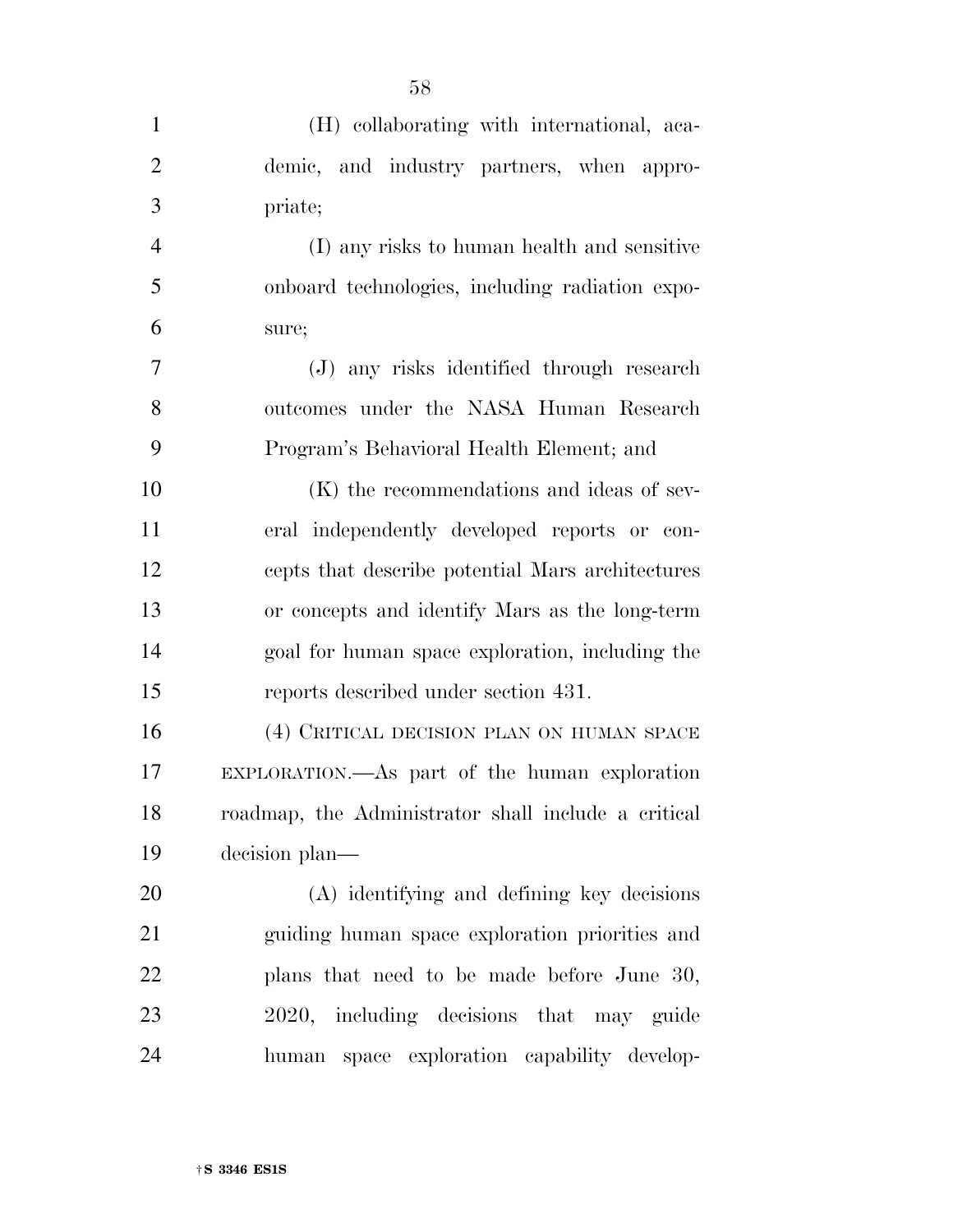| $\mathbf{1}$   | ment, precursor missions, long-term missions,     |
|----------------|---------------------------------------------------|
| $\overline{2}$ | and activities;                                   |
| 3              | (B) defining decisions needed to maximize         |
| $\overline{4}$ | efficiencies and resources for reaching the near, |
| 5              | intermediate, and long-term goals and objec-      |
| 6              | tives of human space exploration; and             |
| 7              | (C) identifying and defining timelines and        |
| 8              | milestones for a sustainable cadence of missions  |
| 9              | beginning with EM-3 for the Space Launch          |
| 10             | System and Orion to extend human exploration      |
| 11             | from cis-lunar space to the surface of Mars.      |
| 12             | $(5)$ REPORTS.—                                   |
| 13             | (A) INITIAL HUMAN EXPLORATION ROAD-               |
| 14             | MAP.—The Administrator shall submit to the        |
| 15             | appropriate committees of Congress—               |
| 16             | (i) an initial human exploration road-            |
| 17             | map, including a critical decision plan, be-      |
| 18             | fore December 1, 2017; and                        |
| 19             | an updated human exploration<br>(ii)              |
| 20             | roadmap periodically as the Administrator         |
| 21             | considers necessary but not less than bien-       |
| 22             | nially.                                           |
| 23             | (B) CONTENTS.—Each human exploration              |
| 24             | roadmap under this paragraph shall include a      |
| 25             | description of-                                   |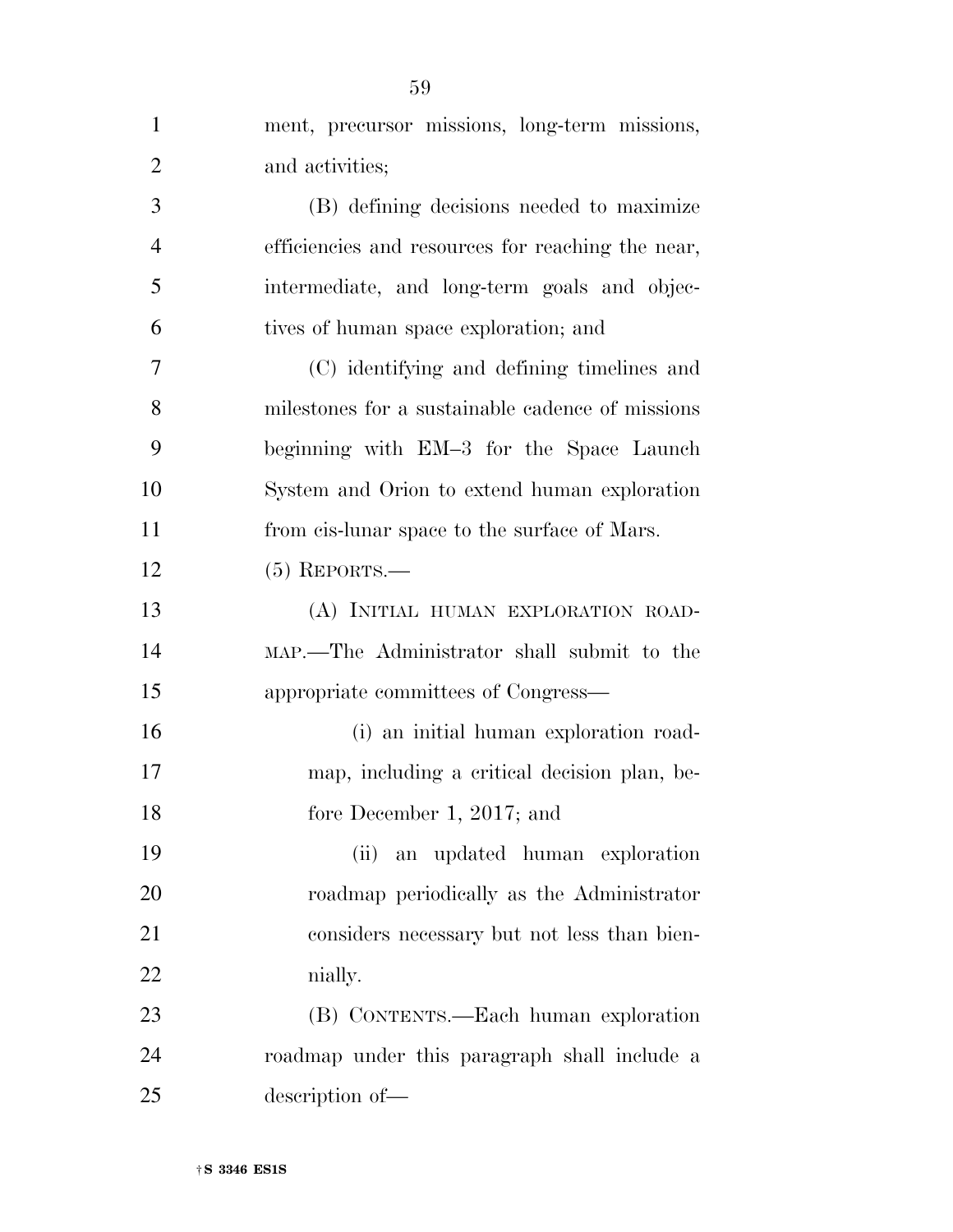| 1              | (i) the achievements and goals accom-           |
|----------------|-------------------------------------------------|
| 2              | plished in the process of developing such       |
| 3              | capabilities and technologies during the 2-     |
| $\overline{4}$ | year period prior to the submission of the      |
| 5              | human exploration roadmap; and                  |
| 6              | (ii) the expected goals and achieve-            |
| $\overline{7}$ | ments in the following 2- year period.          |
| 8              | (C) SUBMISSION WITH BUDGET.-Each                |
| 9              | human exploration roadmap under this section    |
| 10             | shall be included in the budget for that fiscal |
| 11             | year transmitted to Congress under section      |
| 12             | $1105(a)$ of title 31, United States Code.      |
|                |                                                 |

# **SEC. 433. ADVANCED SPACE SUIT CAPABILITY.**

 Not later than 90 days after the date of enactment of this Act, the Administrator shall submit to the appro- priate committees of Congress a detailed plan for achiev- ing an advanced space suit capability that aligns with the crew needs for exploration enabled by the Space Launch System and Orion, including an evaluation of the merit of delivering the planned suit system for use on the ISS.

# **SEC. 434. ASTEROID ROBOTIC REDIRECT MISSION.**

 (a) FINDINGS.—Congress makes the following find-ings:

 (1) NASA initially estimated that the Asteroid Robotic Redirect Mission would launch in December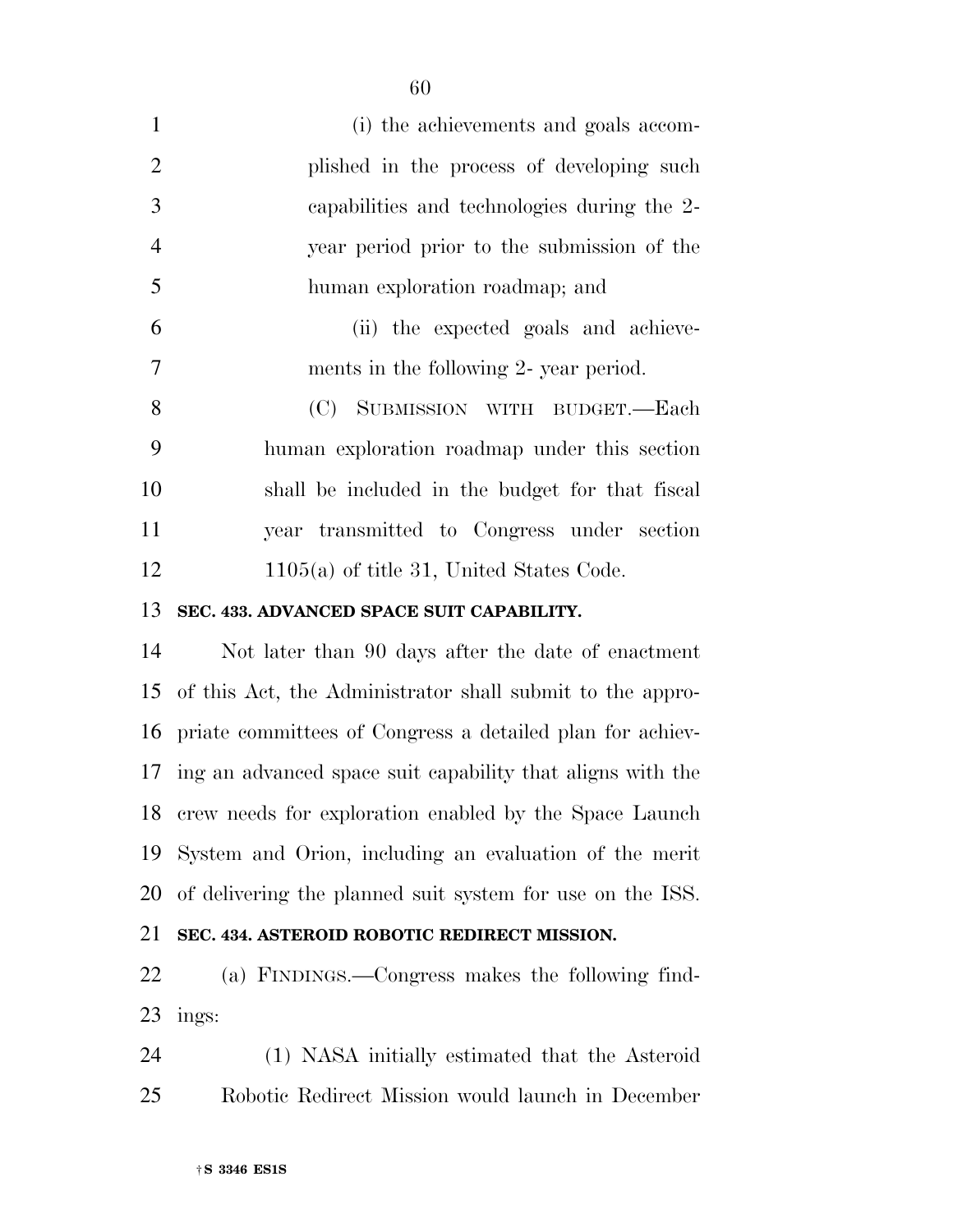| $\mathbf{1}$   | 2020 and cost no more than $$1,250,000,000$ , ex-     |
|----------------|-------------------------------------------------------|
| $\overline{2}$ | eluding launch and operations.                        |
| 3              | $(2)$ On July 15, 2016, NASA conducted its Key        |
| $\overline{4}$ | Decision Point–B review of the Asteroid Robotic Re-   |
| 5              | direct Mission or approval for Phase B in mission     |
| 6              | formulation.                                          |
| 7              | (3) During the Key Decision Point-B review,           |
| 8              | NASA estimated that<br>costs<br>have grown<br>to      |
| 9              | $$1,400,000,000$ excluding launch and operations for  |
| 10             | a launch in December 2021 and the agency must         |
| 11             | evaluate whether to accept the increase or reduce the |
| 12             | Asteroid Robotic Redirect Mission's scope to stay     |
| 13             | within the cost cap set by the Administrator.         |
| 14             | (4) In April 2015, the NASA Advisory Coun-            |
| 15             | $\operatorname{cil}$ —                                |
| 16             | $(A)$ issued a finding that—                          |
| 17             | high-performance solar<br>electric<br>(i)             |
| 18             | propulsion will likely be an important part           |
| 19             | of an architecture to send humans to                  |
| 20             | Mars; and                                             |
| 21             | (ii) maneuvering a large test mass is                 |
| 22             | not necessary to provide a valid in-space             |
| 23             | test of a new solar electric propulsion               |
| 24             | stage;                                                |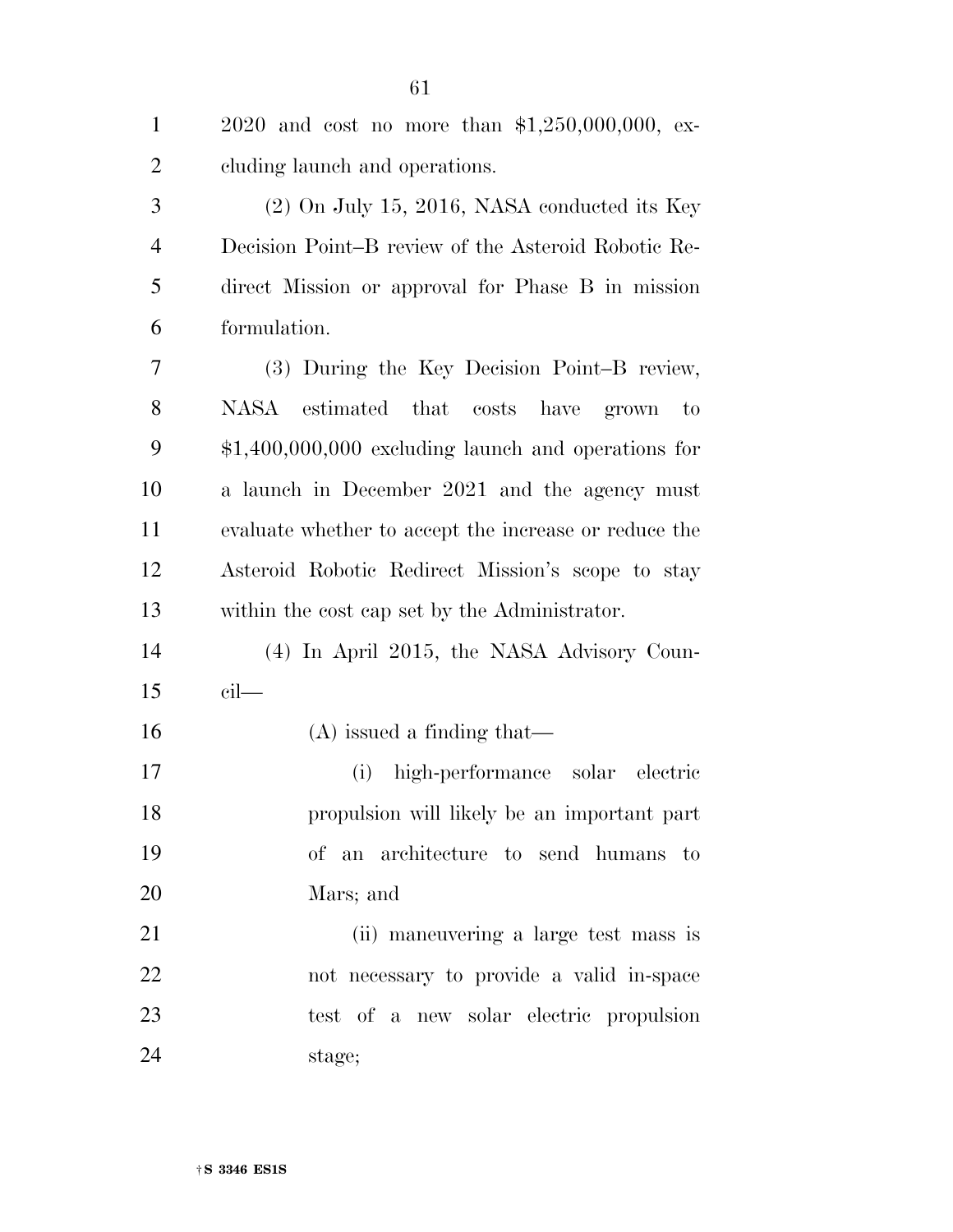| $\mathbf{1}$   | (B) determined that a solar electric propul-       |
|----------------|----------------------------------------------------|
| $\overline{2}$ | sion mission will contribute more directly to the  |
| 3              | goal of sending humans to Mars if the mission      |
| $\overline{4}$ | is focused entirely on development and valida-     |
| 5              | tion of the solar electric propulsion stage; and   |
| 6              | (C) determined that other possible motiva-         |
| 7              | tions for acquiring and maneuvering a boulder,     |
| 8              | such as asteroid science and planetary defense,    |
| 9              | do not have value commensurate with their          |
| 10             | probable cost.                                     |
| 11             | (5) The Asteroid Robotic Redirect Mission is       |
| 12             | competing for resources with other critical explo- |
| 13             | ration development programs, including the Space   |
| 14             | Launch System, Orion, commercial crew, and a hab-  |
| 15             | itation module.                                    |
| 16             | (6) In 2014, the NASA Advisory Council rec-        |
| 17             | ommended that NASA conduct an independent cost     |
| 18             | and technical assessment of the Asteroid Robotic   |
| 19             | Redirect Mission.                                  |
| 20             | (7) In 2015, the NASA Advisory Council rec-        |
| 21             | ommended that NASA preserve the following key ob-  |
| 22             | jectives if the program needed to be descoped:     |
| 23             | (A) Development of high power solar elec-          |
| 24             | tric propulsion.                                   |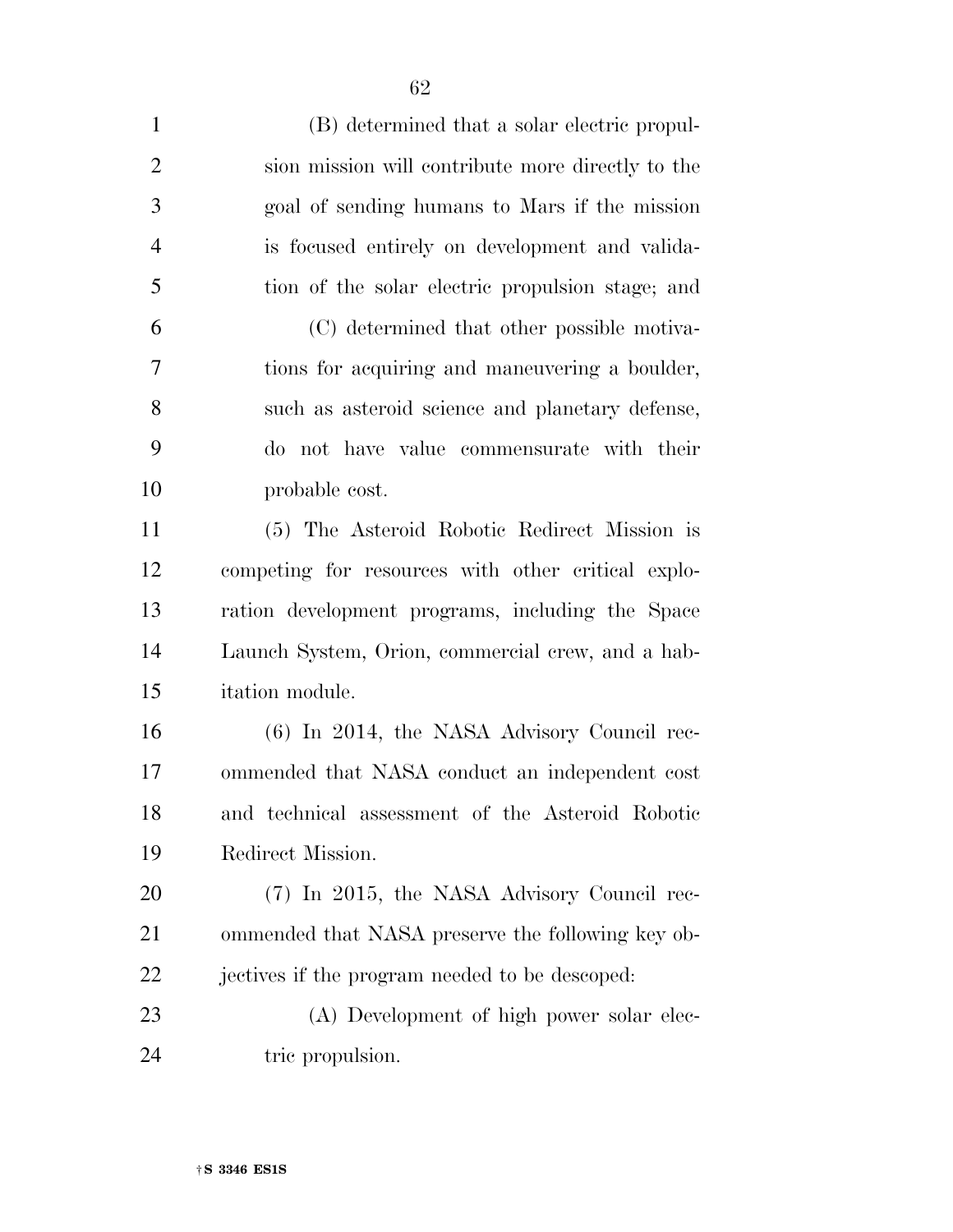| $\mathbf{1}$   | (B) Ability to maneuver in a low gravity                   |
|----------------|------------------------------------------------------------|
| $\overline{2}$ | environment in deep space.                                 |
| 3              | $(8)$ In January 2015 and July 2015, the NASA              |
| $\overline{4}$ | Advisory Council expressed its concern to NASA             |
| 5              | about the potential for growing costs for the pro-         |
| 6              | gram and highlighted that choices would need to be         |
| 7              | made about the program's content.                          |
| 8              | (b) SENSE OF CONGRESS.—It is the sense of Con-             |
| 9              | gress that                                                 |
| 10             | (1) the technological and scientific goals of the          |
| 11             | Asteroid Robotic Redirect Mission may not be com-          |
| 12             | mensurate with the cost; and                               |
| 13             | (2) alternative missions may provide a more                |
| 14             | cost effective and scientifically beneficial means to      |
| 15             | demonstrate the technologies needed for a human            |
| 16             | mission to Mars that would otherwise be dem-               |
| 17             | onstrated by the Asteroid Robotic Redirect Mission.        |
| 18             | (c) EVALUATION AND REPORT.—Not later than 180              |
| 19             | days after the date of enactment of this Act, the Adminis- |
| 20             | trator shall—                                              |
| 21             | $(1)$ conduct an evaluation of —                           |
| $22\,$         | (A) alternative approaches to the Asteroid                 |
| 23             | Robotic Redirect Mission for demonstrating the             |
| 24             | technologies and capabilities needed for<br>a              |
| 25             | human mission to Mars that would otherwise be              |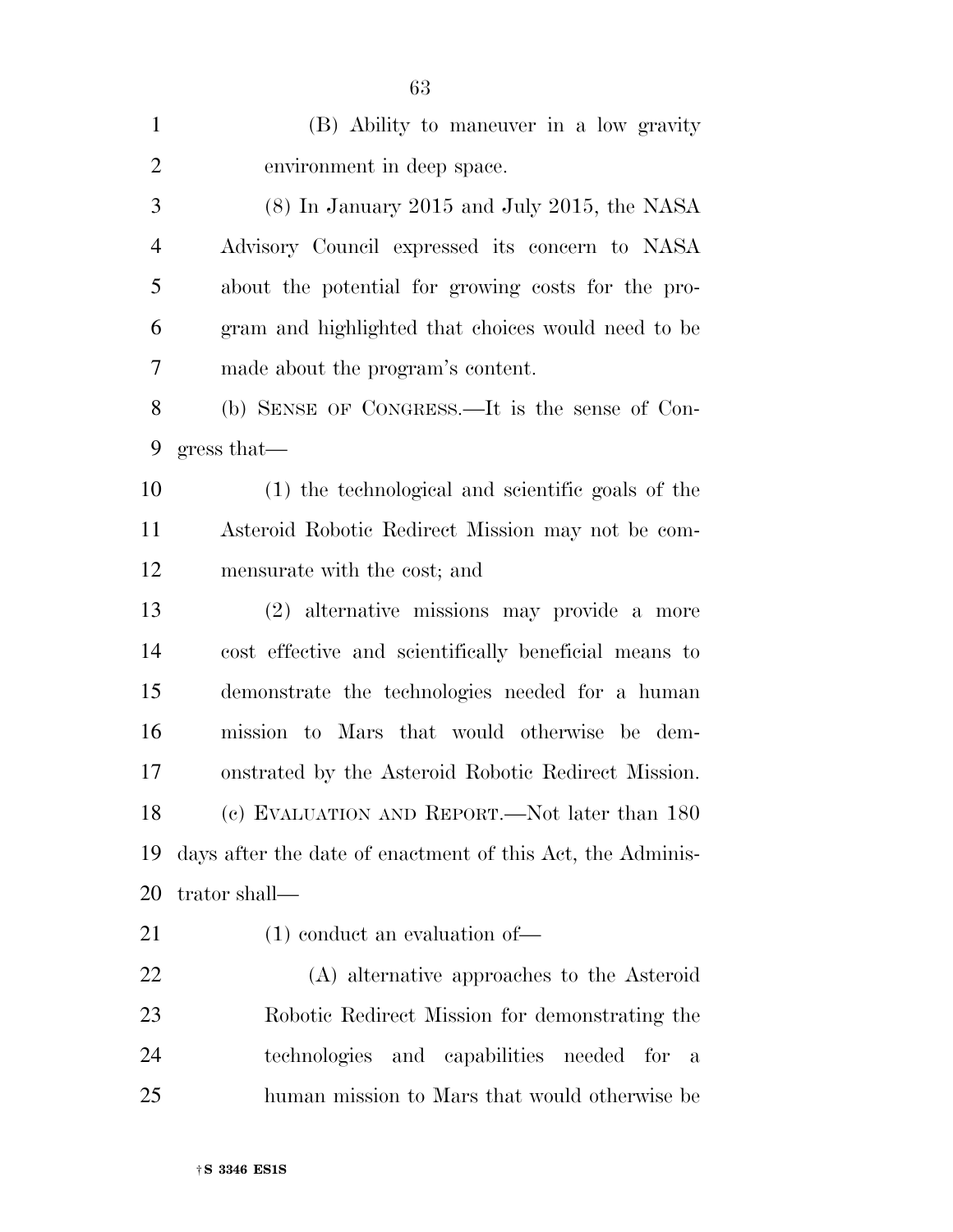| $\mathbf{1}$   | demonstrated by the Asteroid Robotic Redirect               |
|----------------|-------------------------------------------------------------|
| $\overline{2}$ | Mission;                                                    |
| 3              | (B) the scientific and technical benefits of                |
| $\overline{4}$ | the alternative approaches under subparagraph               |
| 5              | $(A)$ to future human space exploration com-                |
| 6              | pared to scientific and technical benefits of the           |
| 7              | Asteroid Redirect Robotic Mission;                          |
| 8              | (C) the commercial benefits of the alter-                   |
| 9              | native approaches identified in subparagraph                |
| 10             | $(A)$ , including the impact on the development of          |
| 11             | domestic solar electric propulsion technology to            |
| 12             | bolster United States competitiveness in the                |
| 13             | global marketplace; and                                     |
| 14             | (D) a comparison of the estimated costs of                  |
| 15             | the alternative approaches identified in sub-               |
| 16             | paragraph $(A)$ ; and                                       |
| 17             | (2) submit to the appropriate committees of                 |
| 18             | Congress a report on the evaluation under para-             |
| 19             | $graph(1)$ , including any recommendations.                 |
| 20             | <b>SEC. 435. MARS 2033 REPORT.</b>                          |
| 21             | (a) IN GENERAL.—Not later than 120 days after the           |
| 22             | date of enactment of this Act, the Administrator shall con- |
| 23             | tract with an independent, non-governmental systems en-     |

gineering and technical assistance organization to study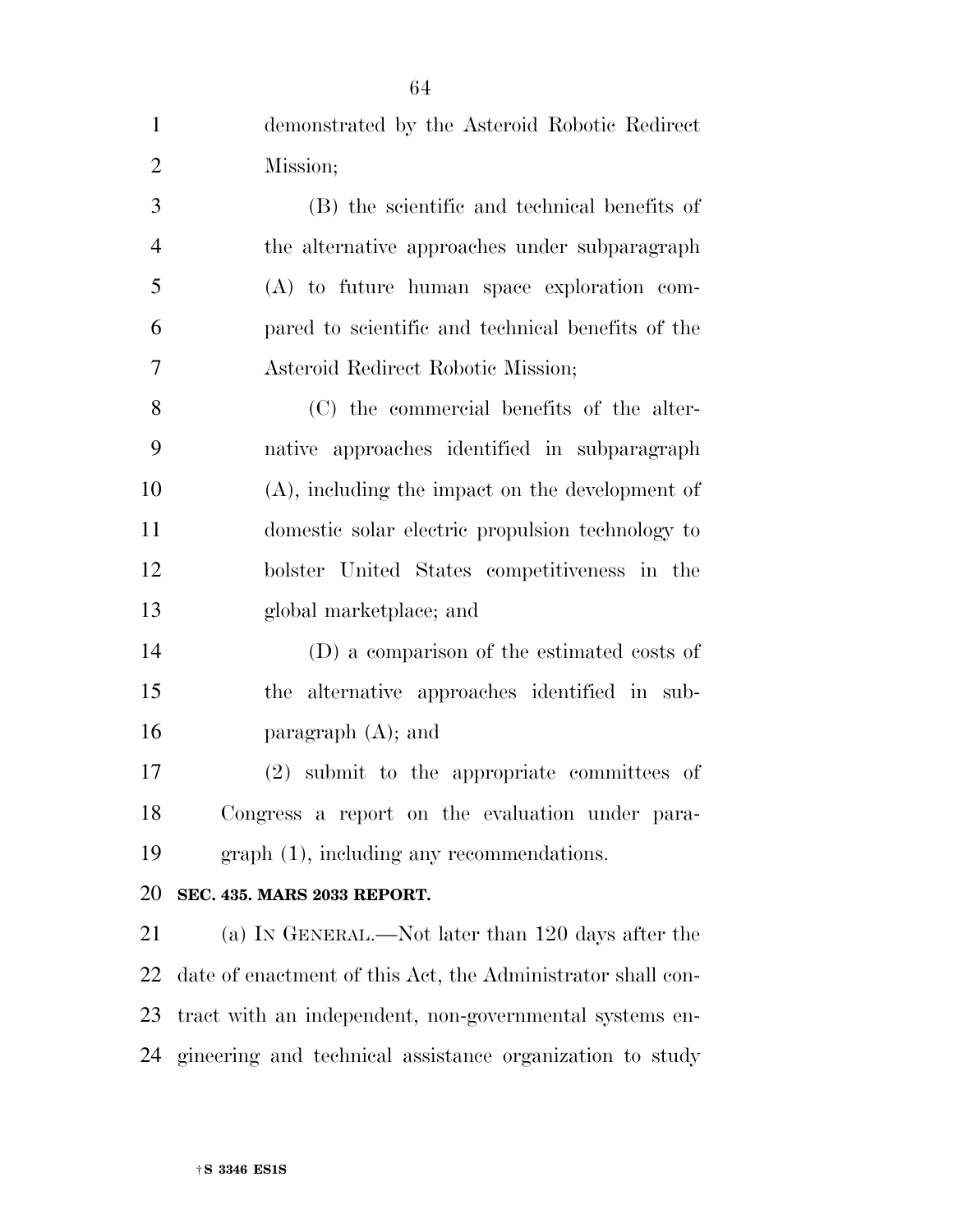a Mars human space flight mission to be launched in 2033.

 (b) CONTENTS.—The study shall include— (1) a technical development, test, fielding, and operations plan using the Space Launch System, Orion, and other systems to successfully launch such a Mars human space flight mission by 2033;

 (2) an annual budget profile, including cost es- timates, for the technical development, test, fielding, and operations plan to carry out a Mars human space flight mission by 2033; and

 (3) a comparison of the annual budget profile to the 5-year budget profile contained in the Presi- dent's budget request for fiscal year 2017 under sec-tion 1105 of title 31, United States Code.

 (c) REPORT.—Not later than 180 days after the date of enactment of this Act, the Administrator shall submit to the appropriate committees of Congress a report on the study, including findings and recommendations regarding the Mars 2033 human space flight mission described in subsection (a).

22 (d) ASSESSMENT.—Not later than 60 days after the date the report is submitted under subsection (c), the Ad- ministrator shall submit to the appropriate committees of Congress an assessment by the NASA Advisory Council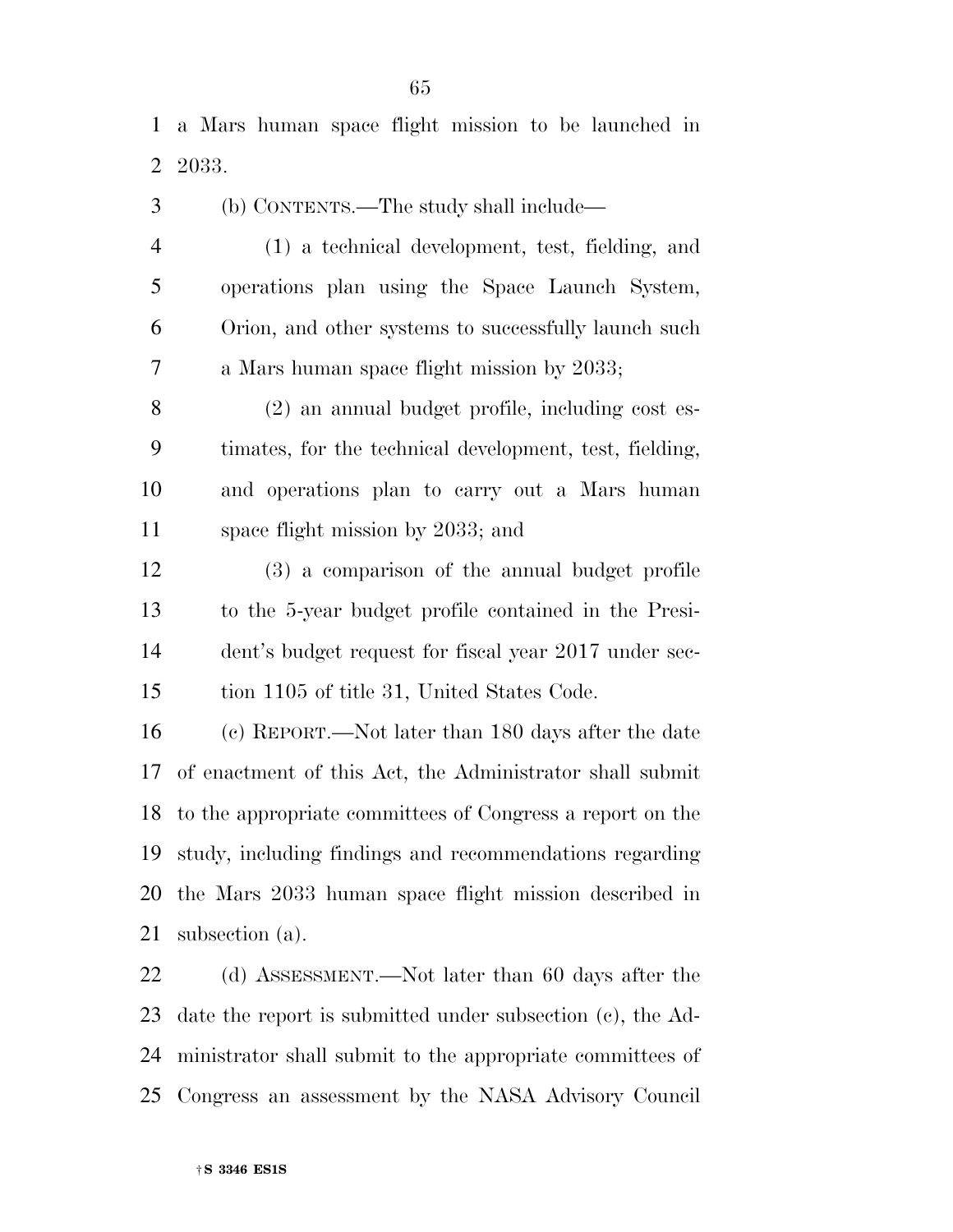of whether the proposal for a Mars human space flight mission to be launched in 2033 is in the strategic interests of the United States in space exploration.

**Subtitle D—TREAT Astronauts Act** 

# **SEC. 441. SHORT TITLE.**

 This subtitle may be cited as the ''To Research, Evaluate, Assess, and Treat Astronauts Act'' or the ''TREAT Astronauts Act''.

# **SEC. 442. FINDINGS; SENSE OF CONGRESS.**

 (a) FINDINGS.—Congress makes the following find-ings:

 (1) Human space exploration can pose signifi- cant challenges and is full of substantial risk, which has ultimately claimed the lives of 24 National Aero- nautics and Space Administration astronauts serving in the line of duty.

 (2) As United States government astronauts participate in long-duration and exploration space flight missions they may experience increased health risks, such as vision impairment, bone demineralization, and behavioral health and perform- ance risks, and may be exposed to galactic cosmic radiation. Exposure to high levels of radiation and microgravity can result in acute and long-term health consequences that can increase the risk of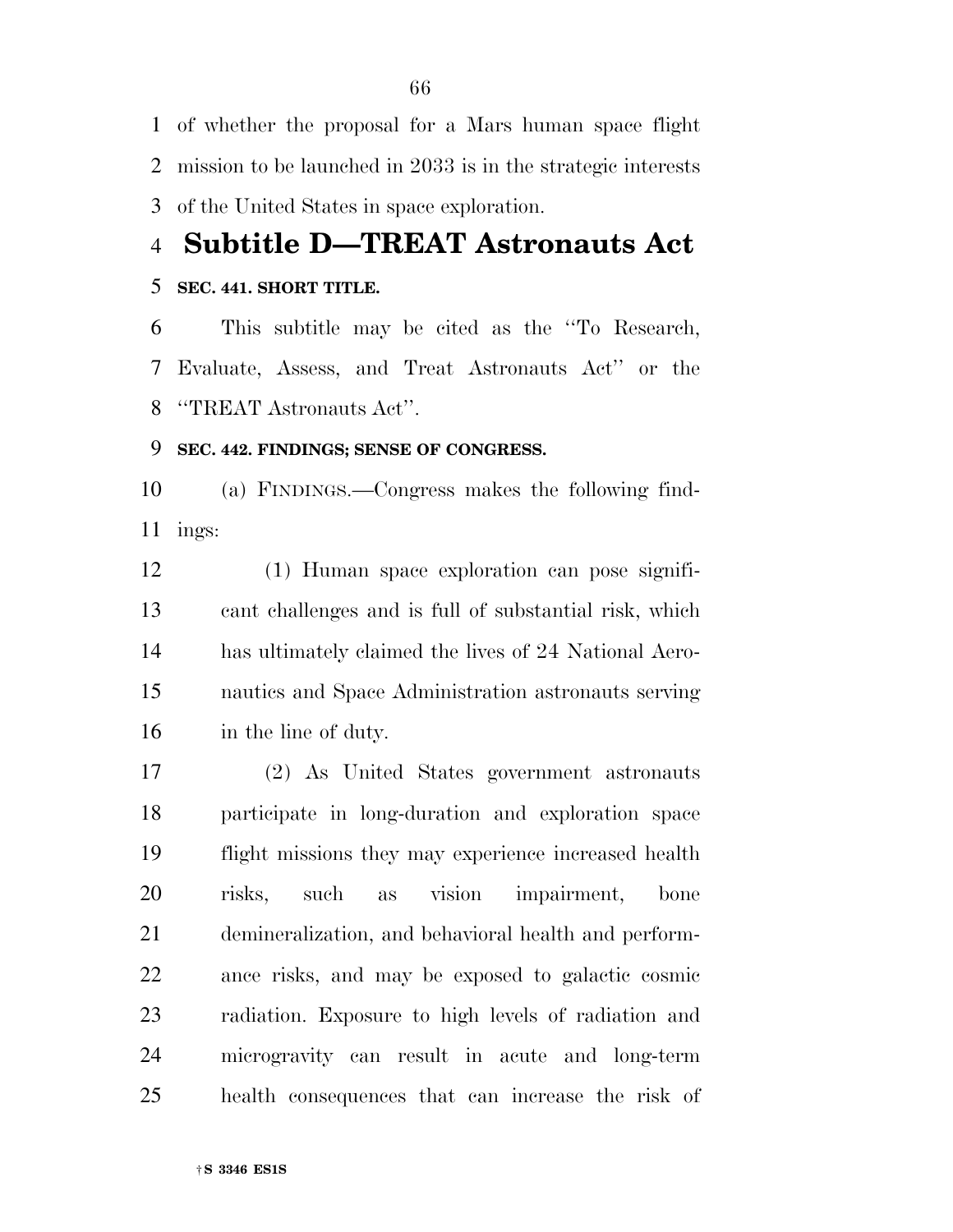cancer and tissue degeneration and have potential effects on the musculoskeletal system, central nerv- ous system, cardiovascular system, immune function, and vision.

 (3) To advance the goal of long-duration and exploration space flight missions, United States gov- ernment astronaut Scott Kelly participated in a 1- year twins study in space while his identical twin brother, former United States government astronaut Mark Kelly, acted as a human control specimen on Earth, providing an understanding of the physical, behavioral, microbiological, and molecular reaction of the human body to an extended period of time in space.

 (4) Since the Administration currently provides medical monitoring, diagnosis, and treatment for United States government astronauts during their active employment, given the unknown long-term health consequences of long-duration space explo- ration, the Administration has requested statutory authority from Congress to provide medical moni- toring, diagnosis, and treatment to former United States government astronauts for psychological and medical conditions associated with human space flight.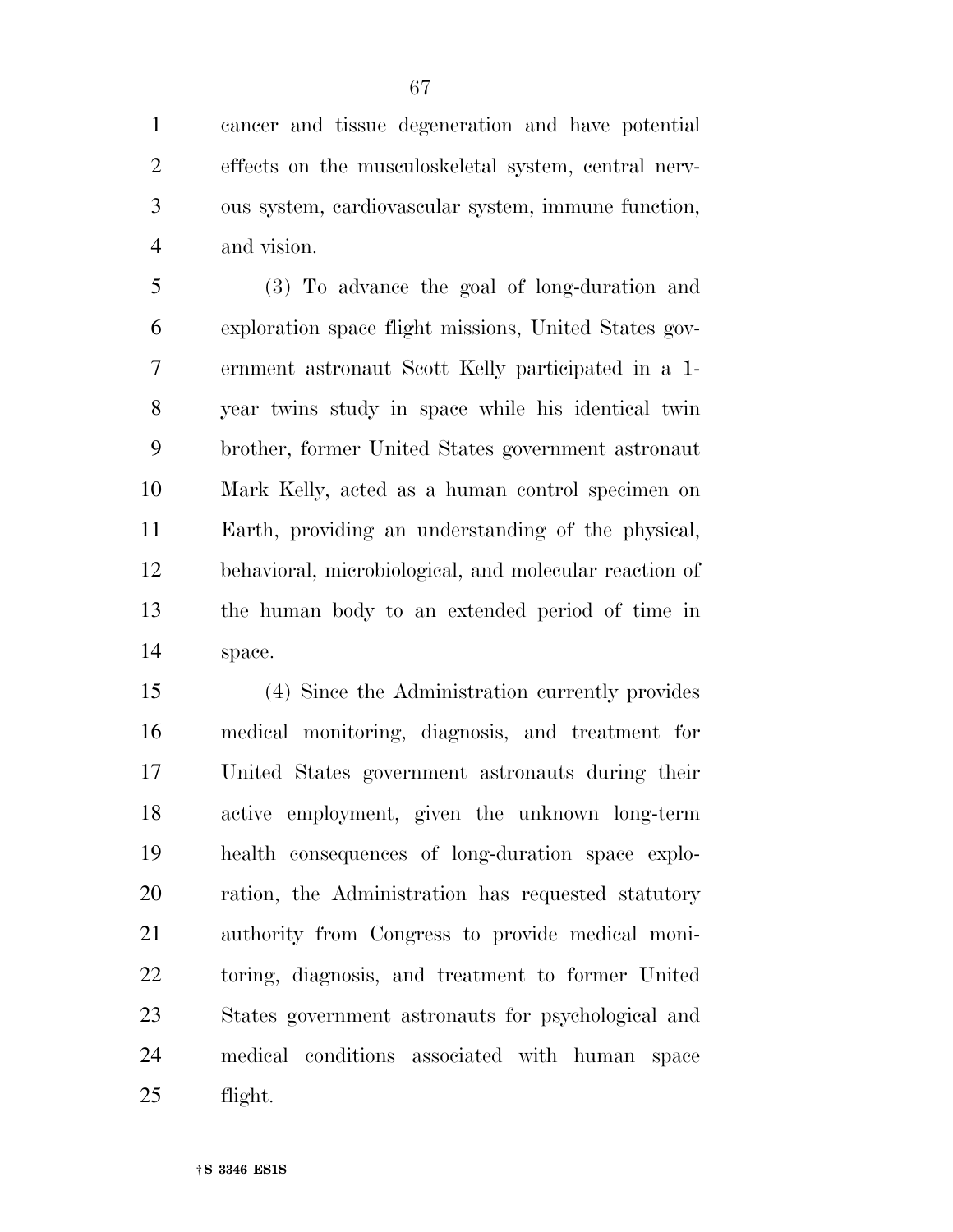(b) SENSE OF CONGRESS.—It is the sense of Con-gress that—

 (1) the United States should continue to seek the unknown and lead the world in space exploration and scientific discovery as the Administration pre- pares for long-duration and exploration space flight in deep space and an eventual mission to Mars;

 (2) data relating to the health of astronauts will become increasingly valuable to improving our un-derstanding of many diseases humans face on Earth;

 (3) the Administration should provide the type of monitoring, diagnosis, and treatment described in subsection (a) only for conditions the Administration considers unique to the training or exposure to the space flight environment of United States govern- ment astronauts and should not require any former United States Government astronauts to participate 18 in the Administration's monitoring;

 (4) such monitoring, diagnosis, and treatment should not replace a former United States govern-ment astronaut's private health insurance;

 (5) expanded data acquired from such moni- toring, diagnosis, and treatment should be used to tailor treatment, inform the requirements for new space flight medical hardware, and develop controls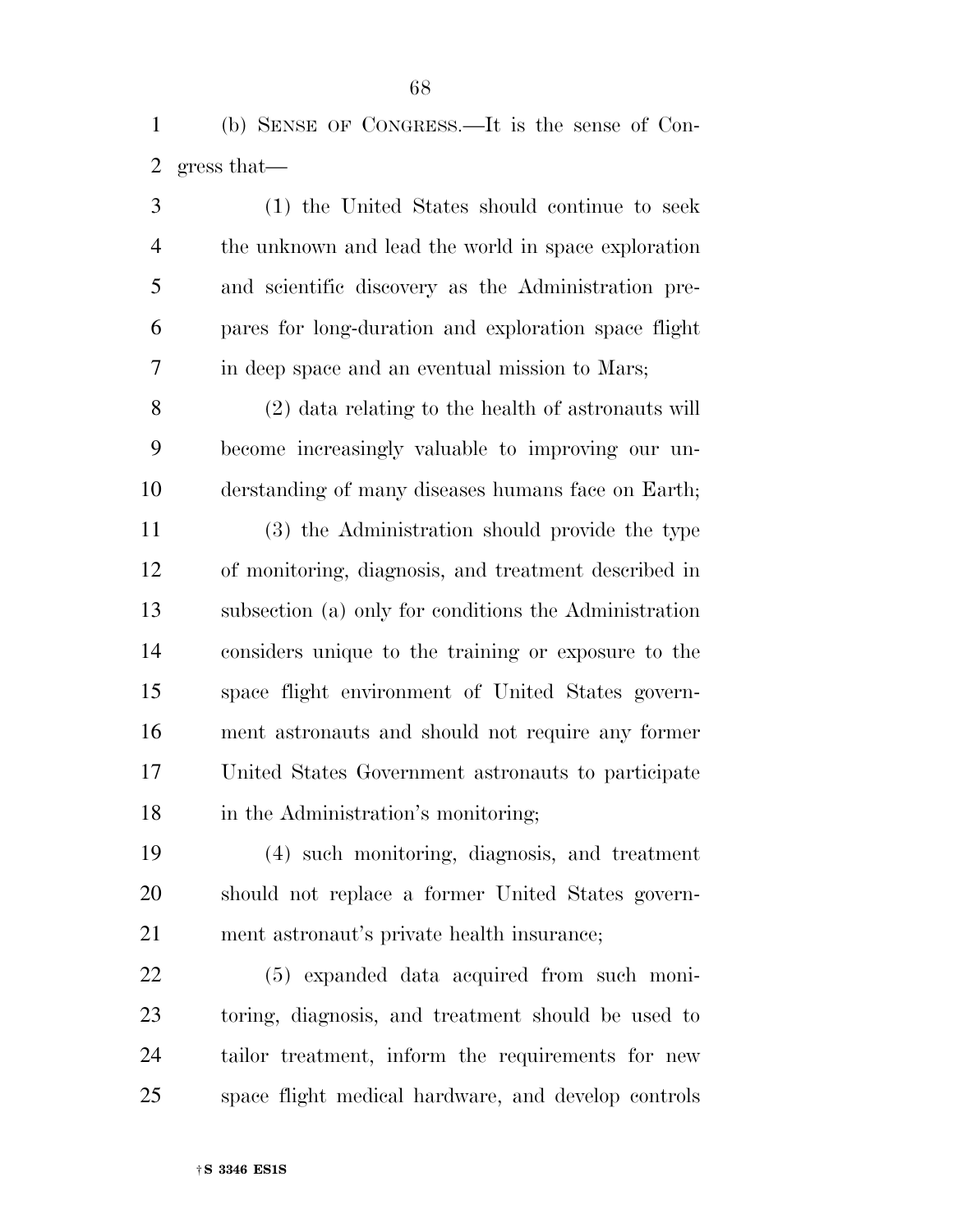| $\mathbf{1}$   | in order to prevent disease occurrence in the astro-        |
|----------------|-------------------------------------------------------------|
| $\overline{2}$ | naut corps; and                                             |
| 3              | $(6)$ the 340-day space mission of Scott Kelly              |
| $\overline{4}$ | aboard the ISS—                                             |
| 5              | (A) was pivotal for the goal of the United                  |
| 6              | States for humans to explore deep space and                 |
| $\overline{7}$ | Mars as the mission generated new insight into              |
| 8              | how the human body adjusts to weightlessness,               |
| 9              | isolation, radiation, and the stress of long-dura-          |
| 10             | tion space flight; and                                      |
| 11             | (B) will help support the physical and                      |
| 12             | mental well-being of astronauts during longer               |
| 13             | space exploration missions in the future.                   |
| 14             | SEC. 443. MEDICAL MONITORING AND RESEARCH RELAT-            |
| 15             | ING TO HUMAN SPACE FLIGHT.                                  |
| 16             | (a) IN GENERAL.—Subchapter III of chapter 201 of            |
| 17             | title 51, United States Code, as amended by section 305     |
|                | 18 of this Act, is further amended by adding at the end the |
| 19             | following:                                                  |
| 20             | "\\$20149. Medical monitoring and research relating to      |
| 21             | human space flight                                          |
| 22             | "(a) IN GENERAL.—Notwithstanding any other pro-             |
| 23             | vision of law, the Administrator may provide for-           |
| 24             | $f(1)$ the medical monitoring and diagnosis of a            |
| 25             | former United States government astronaut or a              |
|                |                                                             |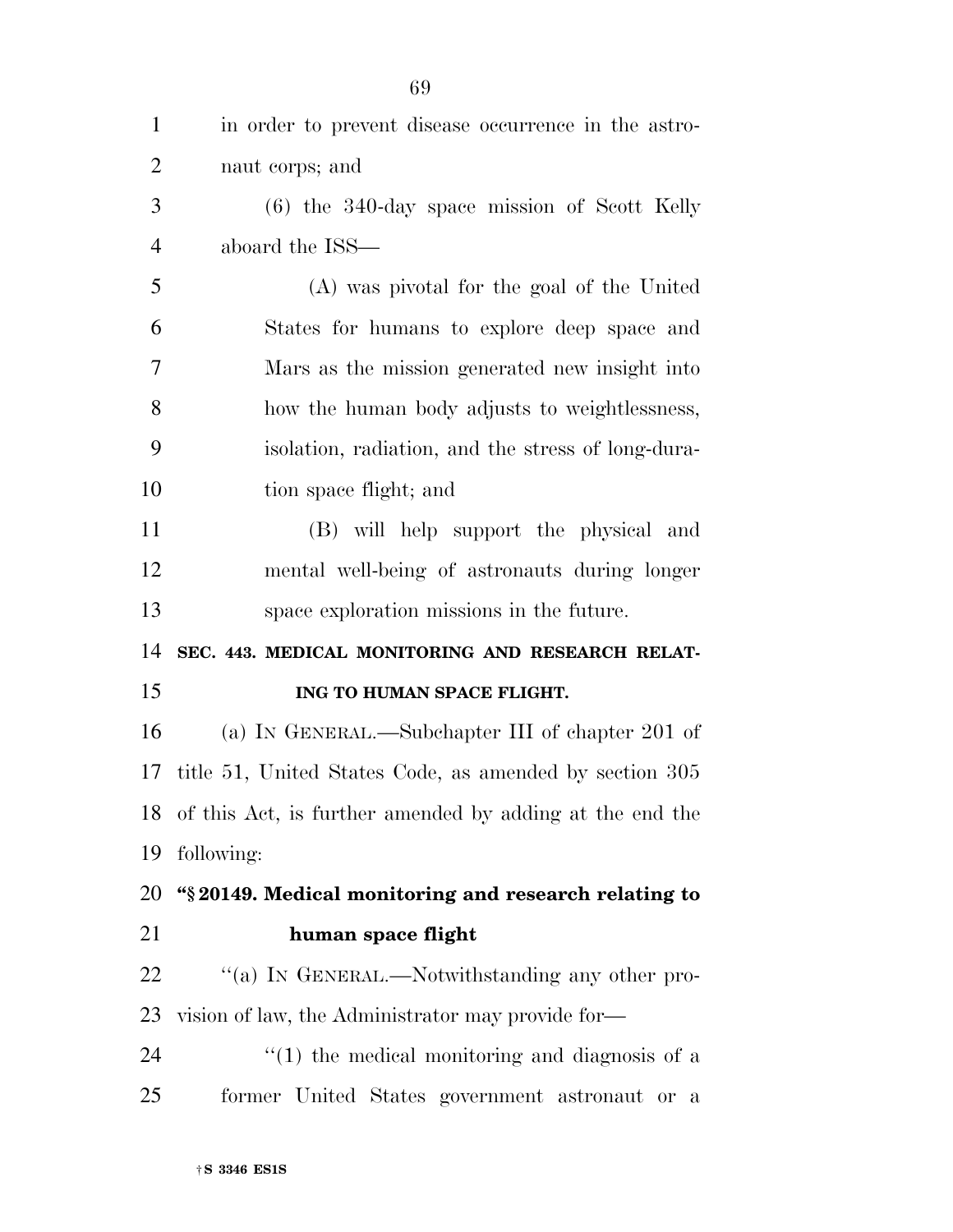former payload specialist for conditions that the Ad- ministrator considers potentially associated with human space flight; and

 ''(2) the treatment of a former United States government astronaut or a former payload specialist for conditions that the Administrator considers asso- ciated with human space flight, including scientific and medical tests for psychological and medical con-ditions.

10 "(b) REQUIREMENTS.—

11 "(1) No cost sharing. The medical moni- toring, diagnosis, or treatment described in sub- section (a) shall be provided without any deductible, copayment, or other cost sharing obligation.

15 "(2) ACCESS TO LOCAL SERVICES.—The med- ical monitoring, diagnosis, and treatment described in subsection (a) may be provided by a local health care provider if it is unadvisable due to the health of the applicable former United States government astronaut or former payload specialist for that former United States government astronaut or former payload specialist to travel to the Lyndon B. Johnson Space Center, as determined by the Admin-istrator.

†**S 3346 ES1S**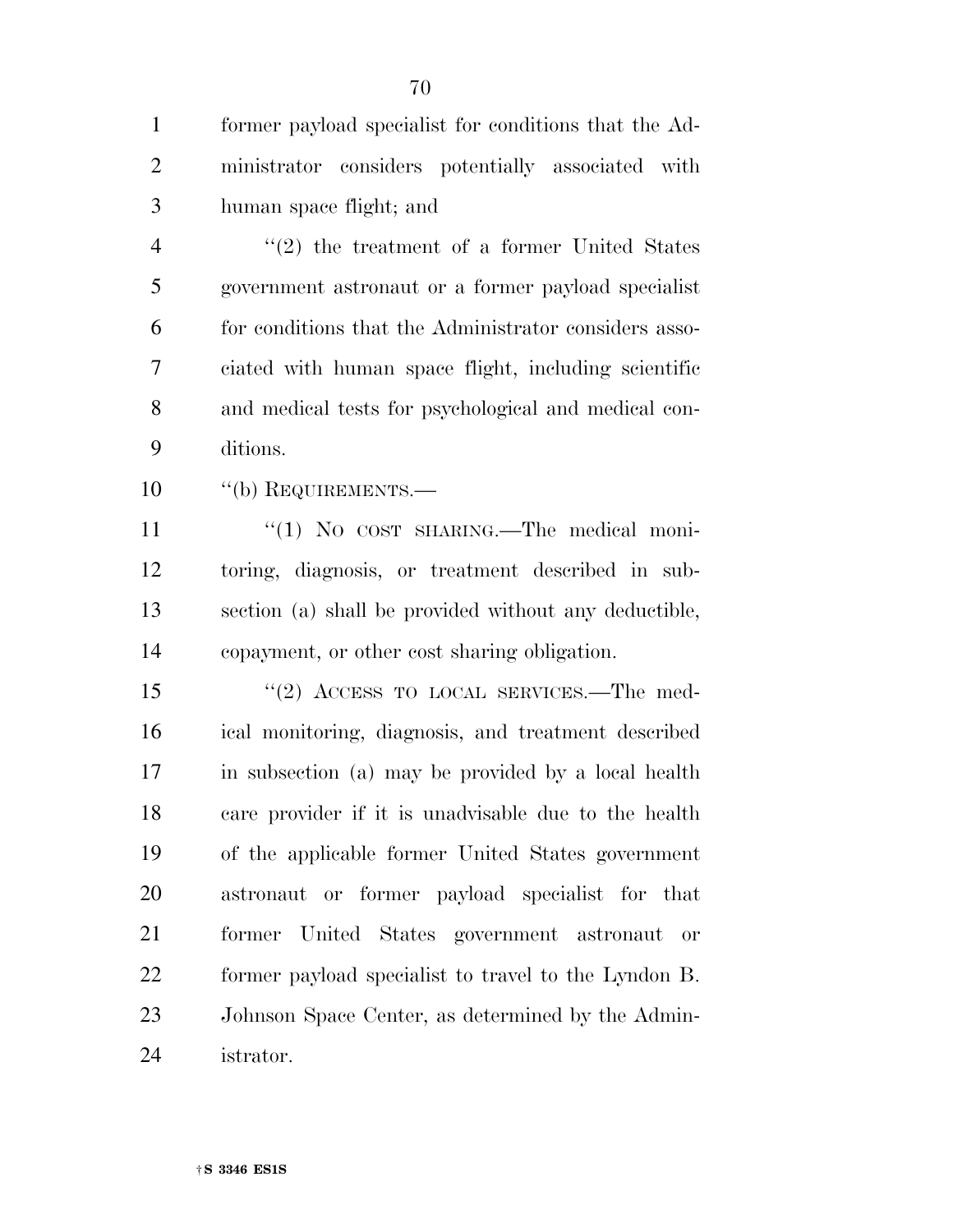1 "(3) SECONDARY PAYMENT.—Payment or reim- bursement for the medical monitoring, diagnosis, or treatment described in subsection (a) shall be sec- ondary to any obligation of the United States Gov- ernment or any third party under any other provi- sion of law or contractual agreement to pay for or provide such medical monitoring, diagnosis, or treat- ment. Any costs for items and services that may be provided by the Administrator for medical moni- toring, diagnosis, or treatment under subsection (a) that are not paid for or provided under such other provision of law or contractual agreement, due to the application of deductibles, copayments, coinsurance, other cost sharing, or otherwise, are reimbursable by the Administrator on behalf of the former United States government astronaut or former payload spe- cialist involved to the extent such items or services are authorized to be provided by the Administrator for such medical monitoring, diagnosis, or treatment under subsection (a).

21 "(4) CONDITIONAL PAYMENT.—The Adminis- trator may provide for conditional payments for or provide medical monitoring, diagnosis, or treatment described in subsection (a) that is obligated to be paid for or provided by the United States or any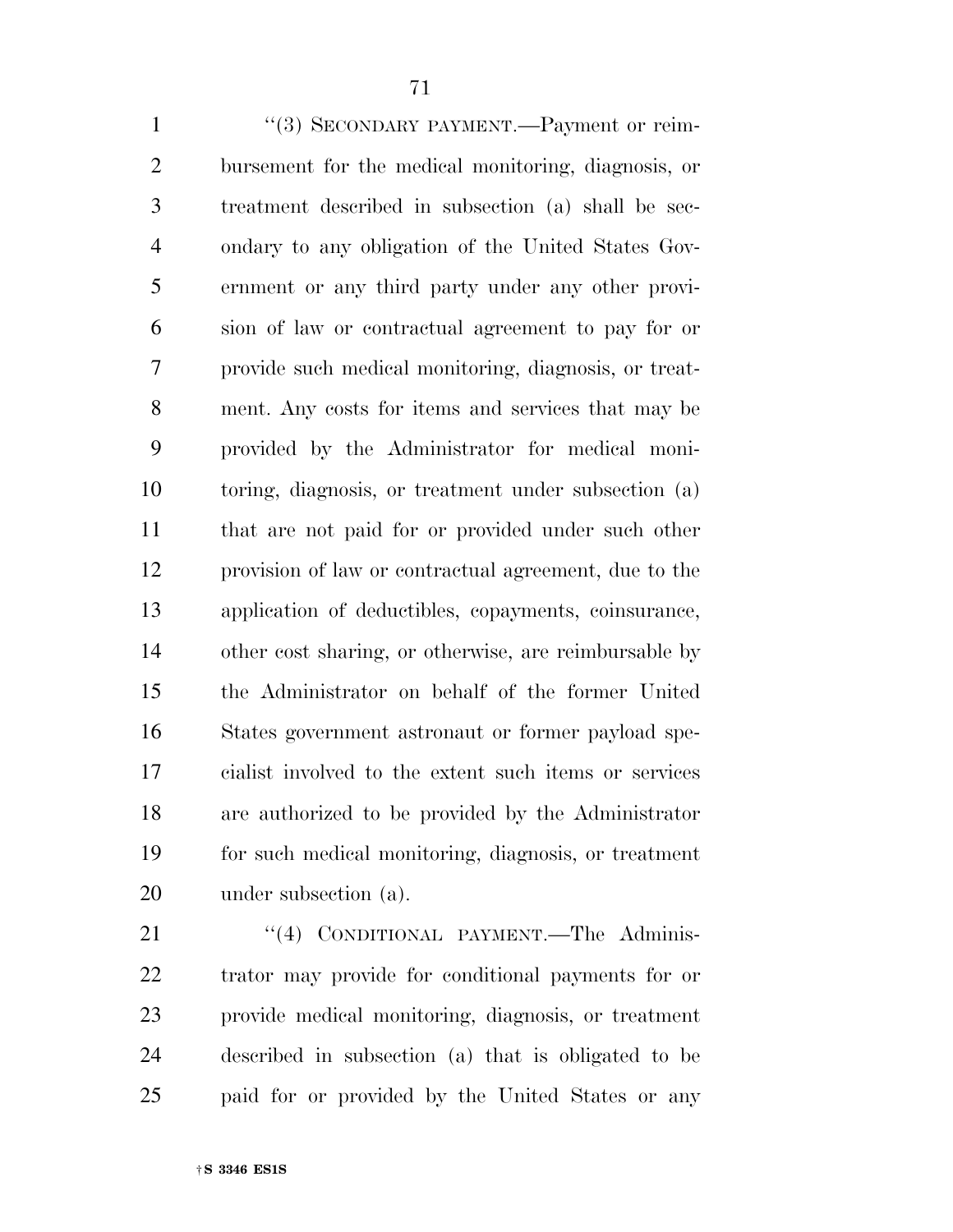| $\mathbf{1}$   | third party under any other provision of law or con-   |
|----------------|--------------------------------------------------------|
| $\overline{2}$ | tractual agreement to pay for or provide such med-     |
| 3              | ical monitoring, diagnosis, or treatment if—           |
| $\overline{4}$ | "(A) payment for (or the provision of)                 |
| 5              | such medical monitoring, diagnosis, or treat-          |
| 6              | ment services has not been made (or provided)          |
| 7              | or cannot reasonably be expected to be made            |
| 8              | (or provided) promptly by the United States or         |
| 9              | such third party, respectively; and                    |
| 10             | $\lq\lq$ such payment (or such provision of            |
| 11             | services) by the Administrator is conditioned on       |
| 12             | reimbursement by the United States or such             |
| 13             | third party, respectively, for such medical moni-      |
| 14             | toring, diagnosis, or treatment.                       |
| 15             | $\lq\lq (e)$ EXCLUSIONS.—The Administrator may not—    |
| 16             | $\lq(1)$ provide for medical monitoring or diag-       |
| 17             | nosis of a former United States government astro-      |
| 18             | naut or former payload specialist under subsection     |
| 19             | (a) for any psychological or medical condition that    |
| 20             | is not potentially associated with human space flight; |
| 21             | $\lq(2)$ provide for treatment of a former United      |
| 22             | States government astronaut or former payload spe-     |
| 23             | cialist under subsection (a) for any psychological or  |
| 24             | medical condition that is not associated with human    |
| 25             | space flight; or                                       |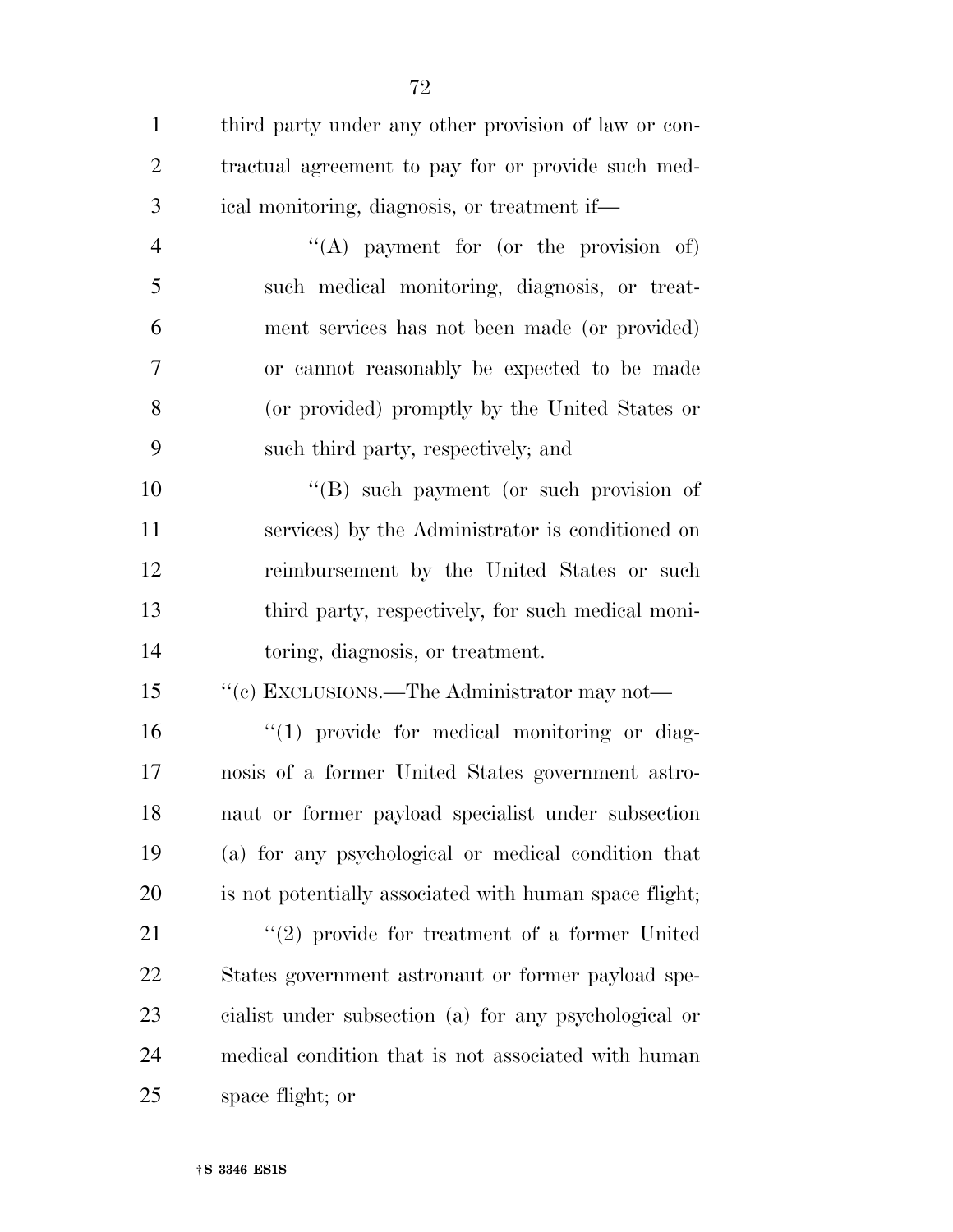1 ''(3) require a former United States govern- ment astronaut or former payload specialist to par- ticipate in the medical monitoring, diagnosis, or treatment authorized under subsection (a).

 ''(d) PRIVACY.—Consistent with applicable provisions of Federal law relating to privacy, the Administrator shall protect the privacy of all medical records generated under subsection (a) and accessible to the Administration.

 ''(e) REGULATIONS.—The Administrator shall pro- mulgate such regulations as are necessary to carry out this section.

12 ""(f) DEFINITION OF UNITED STATES GOVERNMENT ASTRONAUT.—In this section, the term 'United States government astronaut' has the meaning given the term 'government astronaut' in section 50902, except it does not include an individual who is an international partner astronaut.

 ''(g) DATA USE AND DISCLOSURE.—The Adminis- trator may use or disclose data acquired in the course of medical monitoring, diagnosis, or treatment of a former United States government astronaut or a former payload specialist under subsection (a), in accordance with sub- section (d). Former United States government astronaut or former payload specialist participation in medical moni-toring, diagnosis, or treatment under subsection (a) shall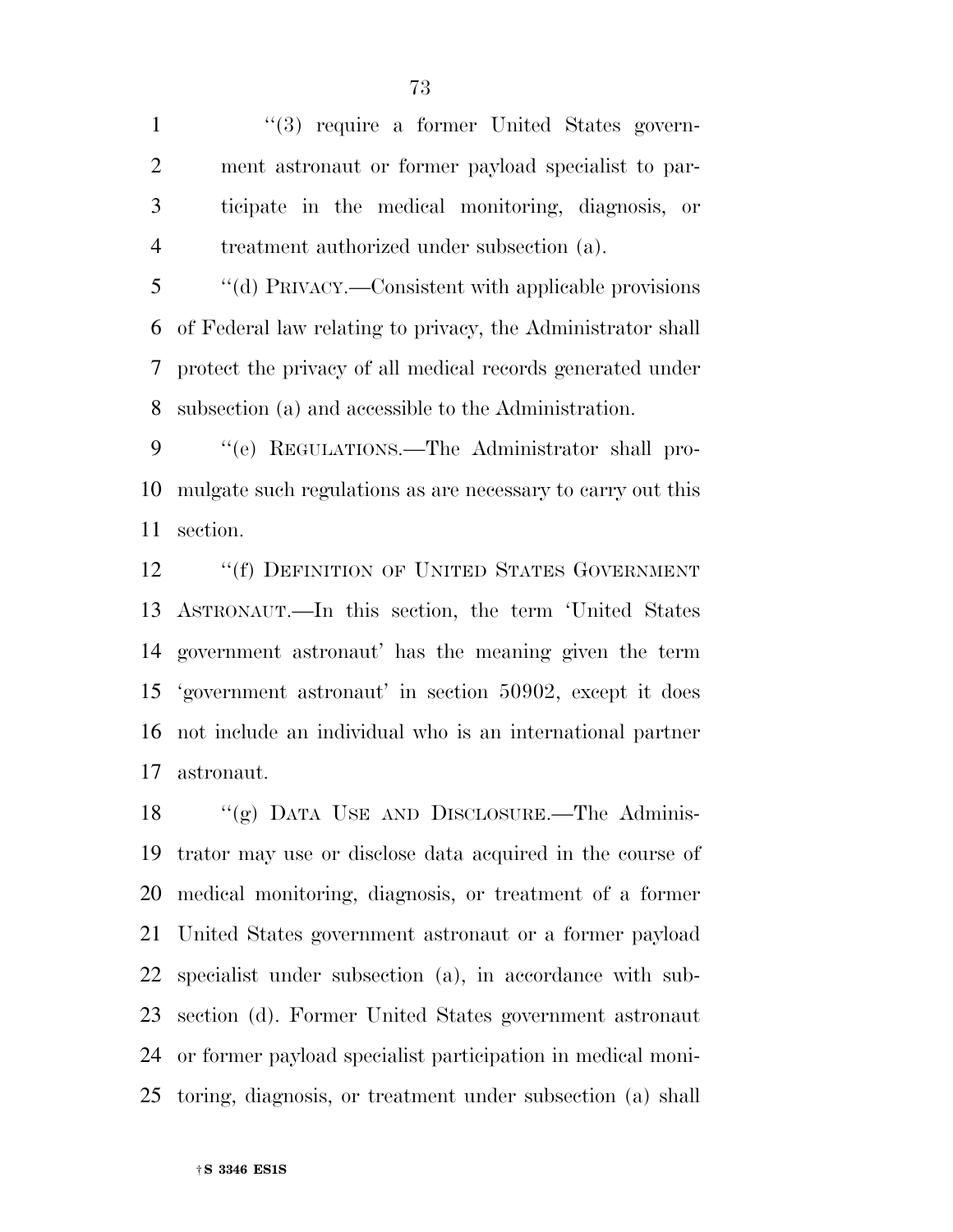constitute consent for the Administrator to use or disclose such data.''.

 (b) TABLE OF CONTENTS.—The table of contents for chapter 201 of title 51, United States Code, as amended by section 305 of this Act, is further amended by inserting after the item relating to section 20148 the following: ''20149. Medical monitoring and research relating to human space flight.''.

(c) ANNUAL REPORTS.—

 (1) IN GENERAL.—Each fiscal year, not later than the date of submission of the President's an- nual budget request for that fiscal year under sec- tion 1105 of title 31, United States Code, the Ad- ministrator shall publish a report, in accordance with applicable Federal privacy laws, on the activi- ties of the Administration under section 20149 of 15 title 51, United States Code.

 (2) CONTENTS.—Each report under paragraph (1) shall include a detailed cost accounting of the Administration's activities under section 20149 of title 51, United States Code, and a 5-year budget estimate.

 (3) SUBMISSION TO CONGRESS.—The Adminis-22 trator shall submit to the appropriate committees of Congress each report under paragraph (1) not later than the date of submission of the President's an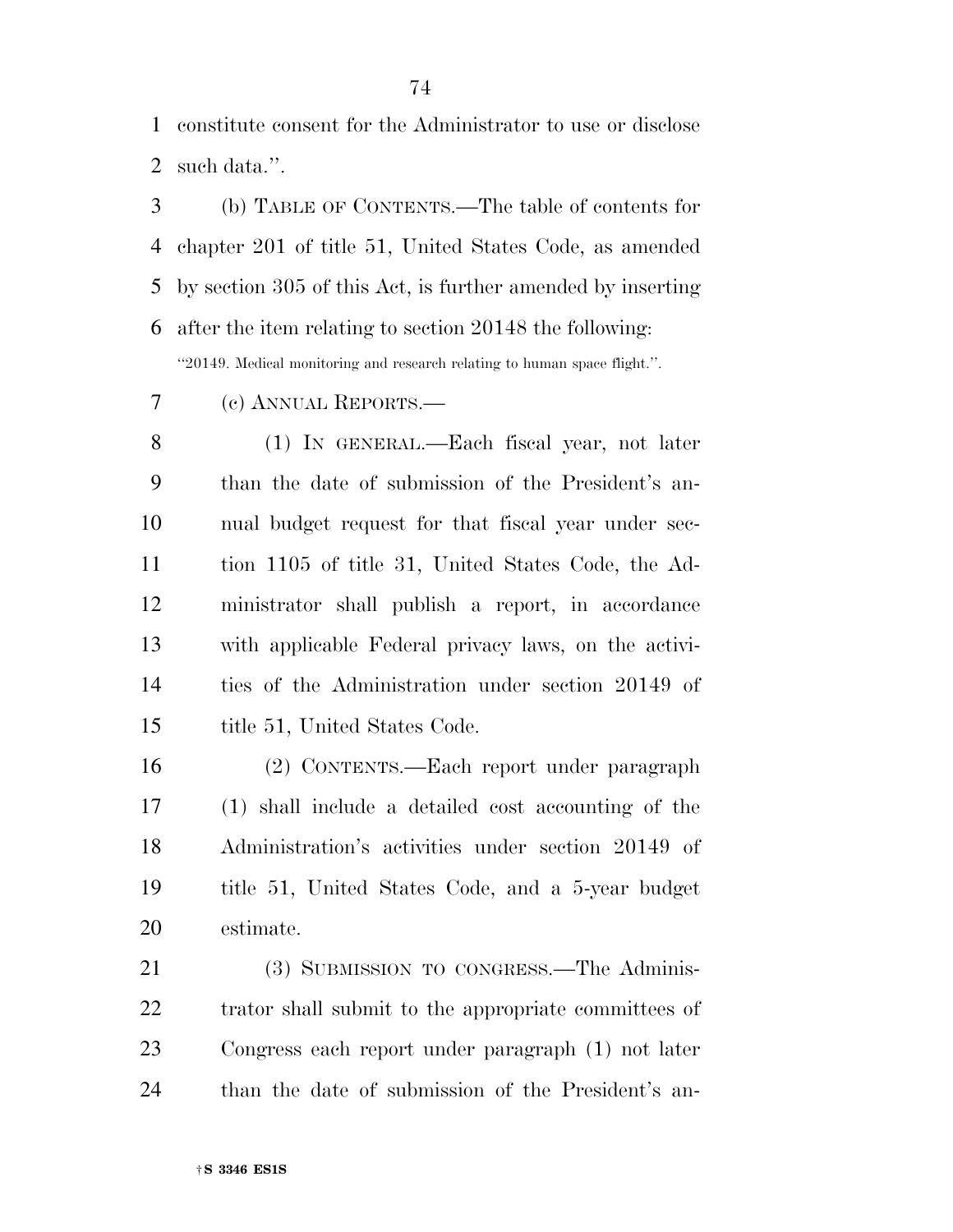nual budget request for that fiscal year under sec-2 tion 1105 of title 31, United States Code.

(d) COST ESTIMATE.—

 (1) REQUIREMENT.—Not later than 90 days after the date of enactment of this Act, the Adminis- trator shall enter into an arrangement with an inde- pendent external organization to undertake an inde- pendent cost estimate of the cost to the Administra- tion and the Federal Government to implement and administer the activities of the Administration under section 20149 of title 51, United States Code. The independent external organization may not be a NASA entity, such as the Office of Safety and Mis-sion Assurance.

 (2) SUBMITTAL TO CONGRESS.—Not later than 16 1 year after the date of the enactment of this Act, the Administrator shall submit to the appropriate committees of Congress the independent cost esti-mate under paragraph (1).

(e) PRIVACY STUDY.—

 (1) STUDY.—The Administrator shall carry out a study on any potential privacy or legal issues re- lated to the possible sharing beyond the Federal Government of data acquired under the activities of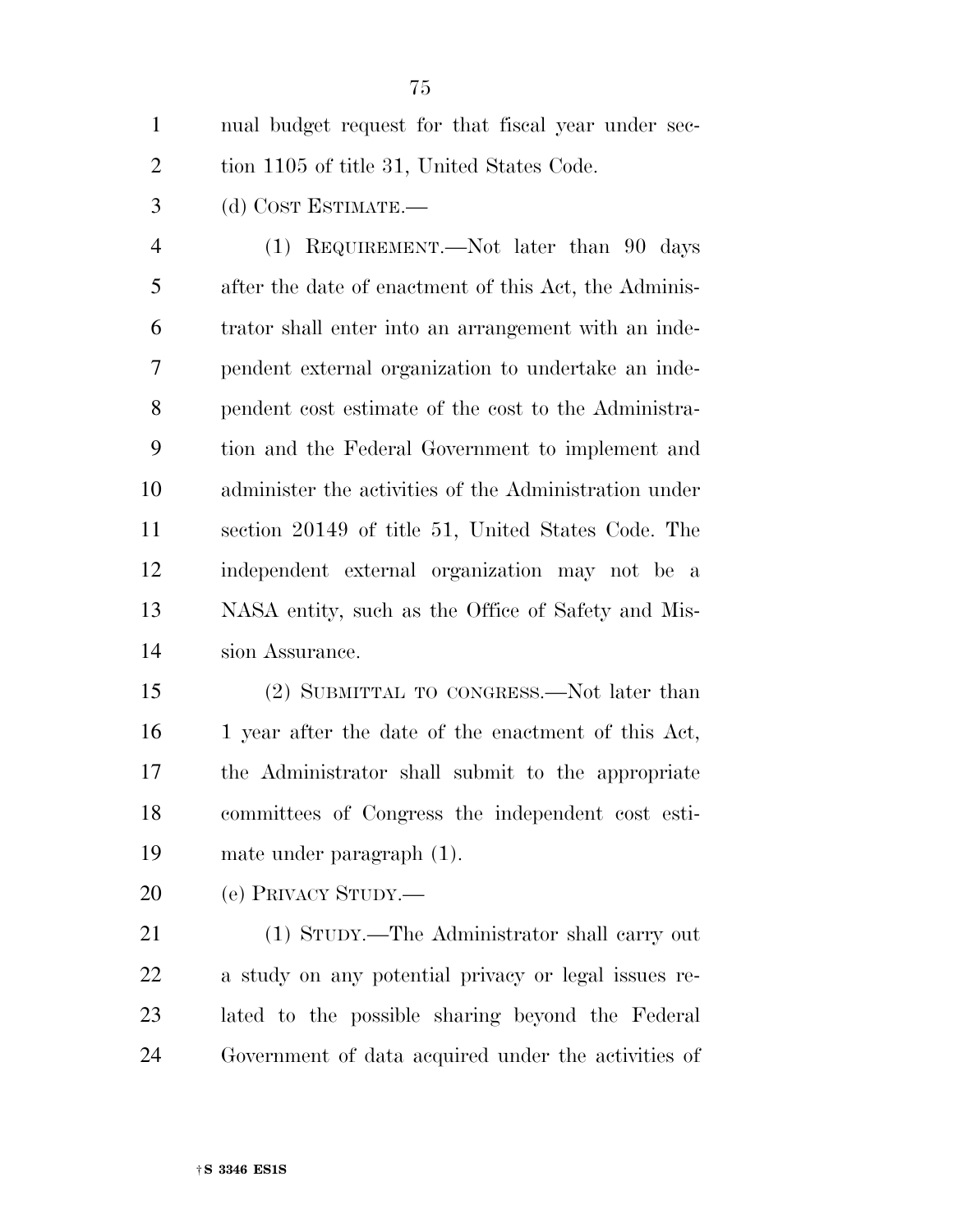the Administration under section 20149 of title 51, United States Code. (2) REPORT.—Not later than 270 days after the date of enactment of this Act, the Administrator shall submit to the appropriate committees of Con- gress a report containing the results of the study carried out under paragraph (1). (f) INSPECTOR GENERAL AUDIT.—The Inspector General of NASA shall periodically audit or review, as the Inspector General considers necessary to prevent waste, fraud, and abuse, the activities of the Administration under section 20149 of title 51, United States Code. **TITLE V—ADVANCING SPACE SCIENCE SEC. 501. MAINTAINING A BALANCED SPACE SCIENCE PORTFOLIO.**  (a) SENSE OF CONGRESS ON SCIENCE PORTFOLIO.— Congress reaffirms the sense of Congress that— (1) a balanced and adequately funded set of ac- tivities, consisting of research and analysis grant programs, technology development, suborbital re- search activities, and small, medium, and large space missions, contributes to a robust and productive science program and serves as a catalyst for innova-tion and discovery; and

†**S 3346 ES1S**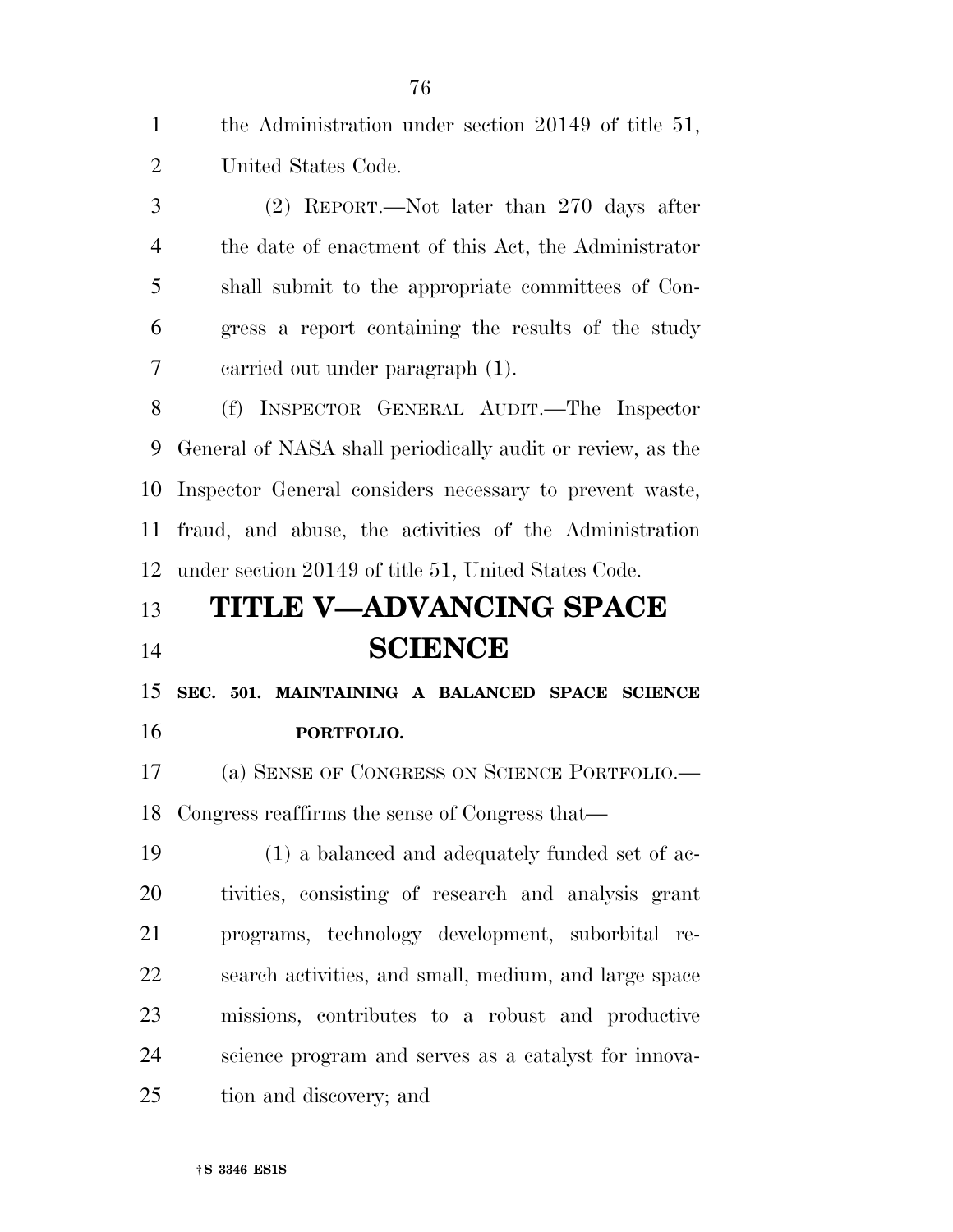(2) the Administrator should set science prior- ities by following the guidance provided by the sci- entific community through the National Academies of Sciences, Engineering, and Medicine's decadal surveys.

 (b) POLICY.—It is the policy of the United States to ensure, to the extent practicable, a steady cadence of large, medium, and small science missions.

### **SEC. 502. PLANETARY SCIENCE.**

(a) FINDINGS.—Congress finds that—

 (1) Administration support for planetary science is critical to enabling greater understanding of the solar system and the origin of the Earth;

 (2) the United States leads the world in plan- etary science and can augment its success in that area with appropriate international, academic, and industry partnerships;

 (3) a mix of small, medium, and large planetary science missions is required to sustain a steady ca-dence of planetary exploration; and

 (4) robotic planetary exploration is a key com-ponent of preparing for future human exploration.

(b) MISSION PRIORITIES.—

 (1) IN GENERAL.—In accordance with the pri-orities established in the most recent Planetary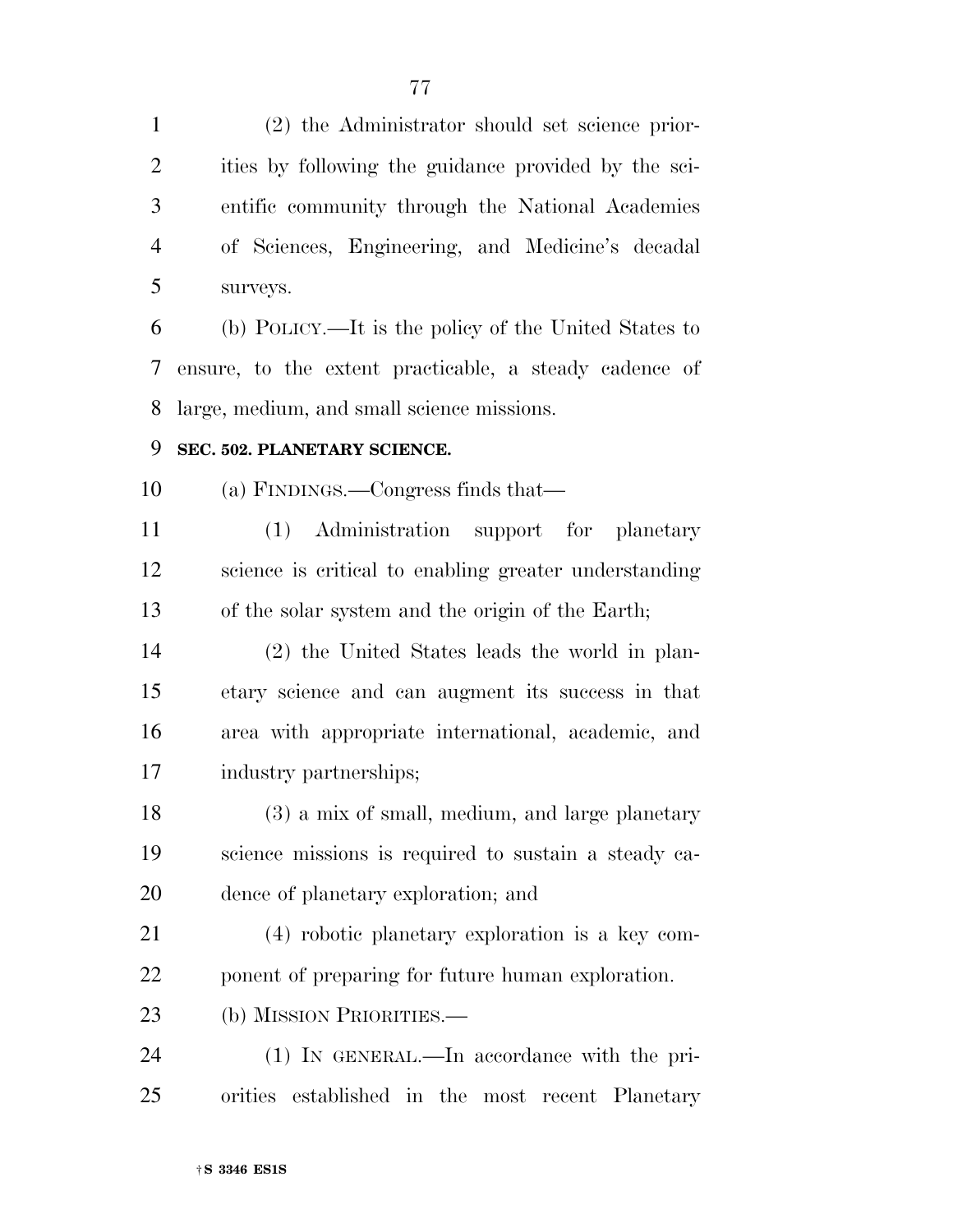Science Decadal Survey, the Administrator shall en- sure, to the greatest extent practicable, the comple- tion of a balanced set of Discovery, New Frontiers, and Flagship missions at the cadence recommended by the most recent Planetary Science Decadal Sur-vey.

 (2) MISSION PRIORITY ADJUSTMENTS.—Con- sistent with the set of missions described in para- graph (1), and while maintaining the continuity of scientific data and steady development of capabilities and technologies, the Administrator may seek, if necessary, adjustments to mission priorities, sched- ule, and scope in light of changing budget projec-tions.

### **SEC. 503. JAMES WEBB SPACE TELESCOPE.**

16 It is the sense of Congress that—

(1) the James Webb Space Telescope will—

 (A) significantly advance our under- standing of star and planet formation, and im-prove our knowledge of the early universe; and

 (B) support United States leadership in astrophysics;

 (2) consistent with annual Government Ac- countability Office reviews of the James Webb Space Telescope program, the Administrator should con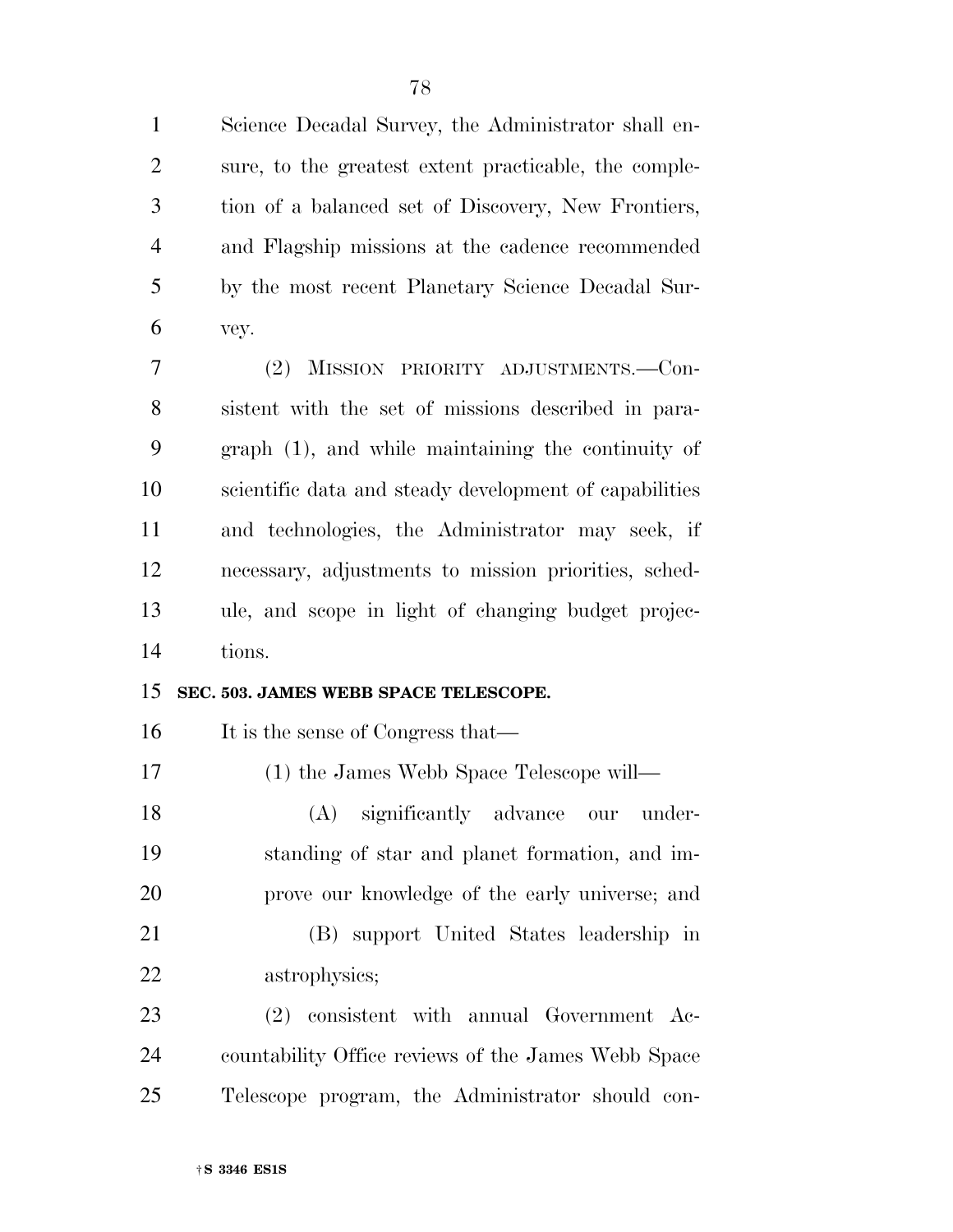tinue robust surveillance of the performance of the James Webb Space Telescope project and continue to improve the reliability of cost estimates and con- tractor performance data and other major space flight projects in order to enhance NASA's ability to successfully deliver the James Webb Space Telescope on-time and within budget;

 (3) the on-time and on-budget delivery of the James Webb Space Telescope is a high congressional priority; and

 (4) the Administrator should ensure that inte- grated testing is appropriately timed and sufficiently comprehensive to enable potential issues to be identi- fied and addressed early enough to be handled with- in the James Webb Space Telescope's development schedule and prior to its launch.

### **SEC. 504. WIDE-FIELD INFRARED SURVEY TELESCOPE.**

 (a) SENSE OF CONGRESS.—It is the sense of Con-gress that—

 (1) the Wide-Field Infrared Survey Telescope (referred to in this section as ''WFIRST'') mission has the potential to enable scientific discoveries that will transform our understanding of the universe; and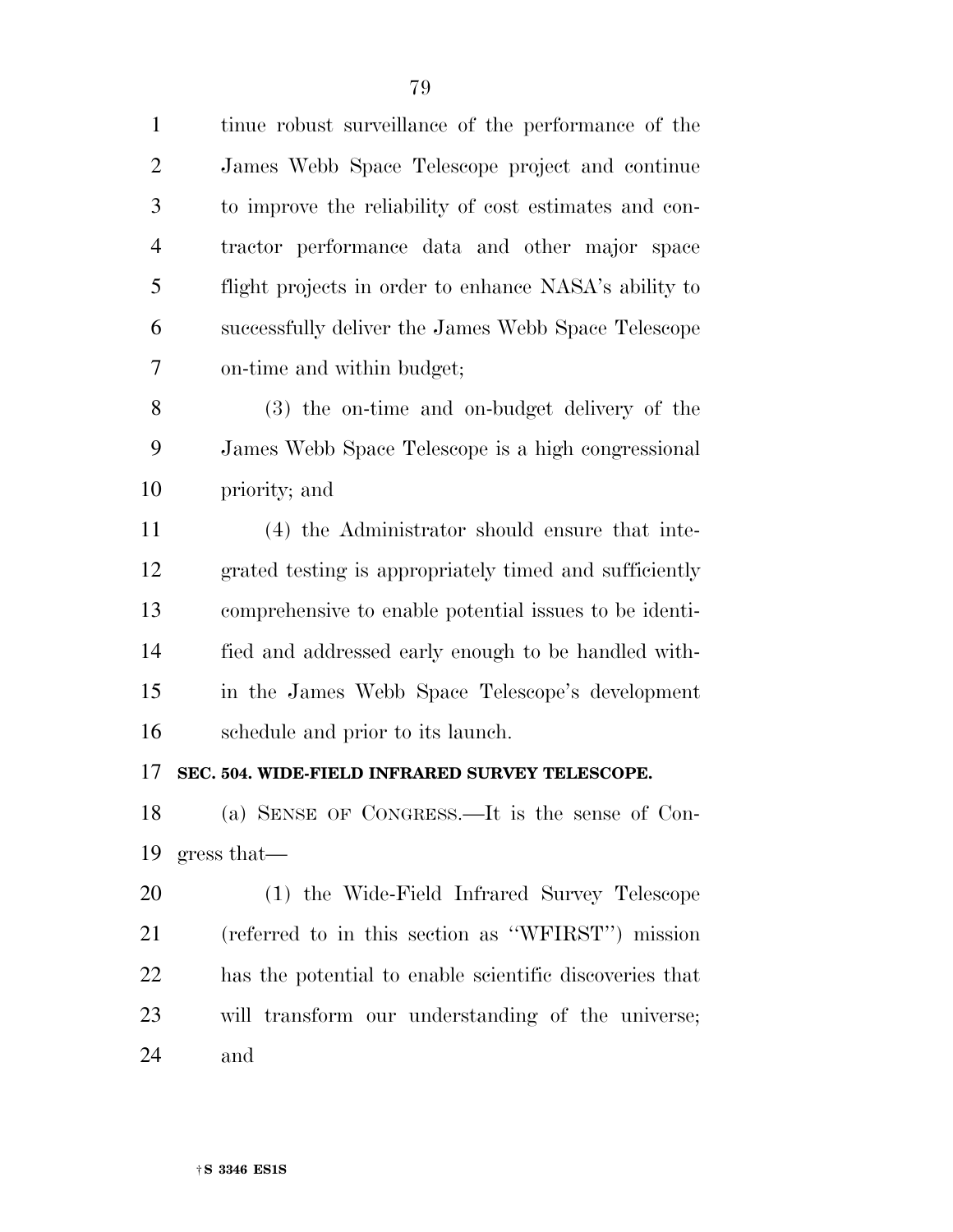(2) the Administrator, to the extent practicable, should make progress on the technologies and capa- bilities needed to position the Administration to meet the objectives, as outlined in the 2010 National Academies' Astronomy and Astrophysics Decadal Survey, in a way that maximizes the scientific pro- ductivity of meeting those objectives for the re- sources invested. (b) CONTINUITY OF DEVELOPMENT.—The Adminis-

 trator shall ensure that the concept definition and pre- formulation activities of the WFIRST mission continue while the James Webb Space Telescope is being com-pleted.

### **SEC. 505. MARS 2020 ROVER.**

| 15 | It is the sense of Congress that—                   |
|----|-----------------------------------------------------|
| 16 | $(1)$ the Mars 2020 mission, to develop a Mars      |
| 17 | rover and to enable the return of samples to Earth, |
| 18 | should remain a priority for NASA; and              |
| 19 | $(2)$ the Mars 2020 mission—                        |
| 20 | (A) should significantly increase our un-           |
| 21 | derstanding of Mars;                                |
| 22 | (B) should help determine whether life pre-         |
| 23 | viously existed on that planet; and                 |
| 24 | (C) should provide opportunities to gather          |
| 25 | knowledge and demonstrate technologies that         |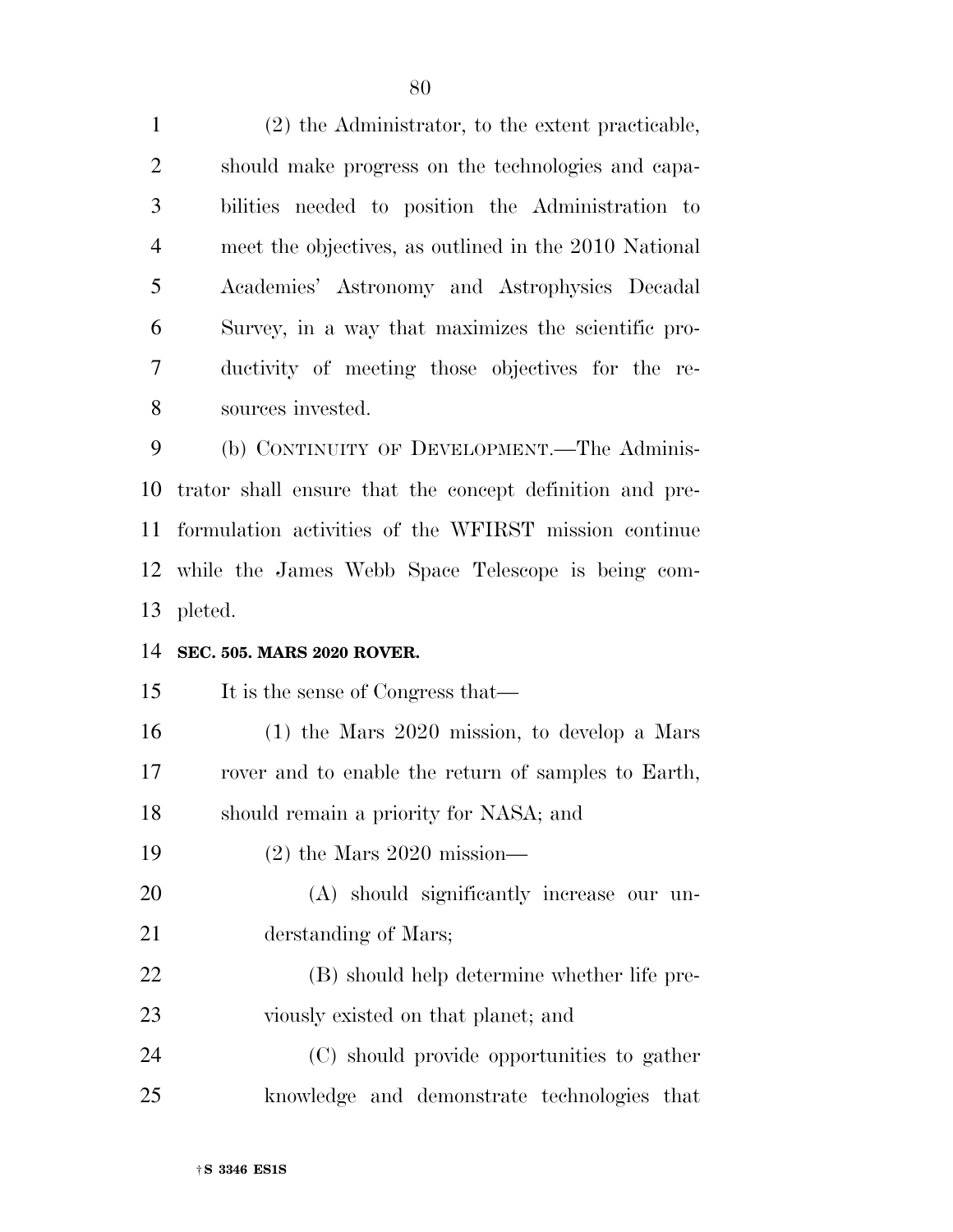| $\mathbf{1}$   | address the challenges of future human expedi-        |
|----------------|-------------------------------------------------------|
| $\overline{2}$ | tions to Mars.                                        |
| 3              | SEC. 506. EUROPA.                                     |
| $\overline{4}$ | (a) FINDINGS.—Congress makes the following find-      |
| 5              | ings:                                                 |
| 6              | (1) Studies of Europa, Jupiter's moon, indicate       |
| 7              | that Europa may provide a habitable environment,      |
| 8              | as it contains key ingredients known to support life. |
| 9              | (2) In 2012, using the Hubble Space Telescope,        |
| 10             | NASA scientists observed water vapor around the       |
| 11             | south polar region of Europa, which provides poten-   |
| 12             | tial evidence of water plumes in that region.         |
| 13             | (3) For decades, the Europa mission has con-          |
| 14             | sistently ranked as a high priority mission for the   |
| 15             | scientific community.                                 |
| 16             | (4) The Europa mission was ranked as the top          |
| 17             | priority mission in the previous Planetary Science    |
| 18             | Decadal Survey and ranked as the second-highest       |
| 19             | priority in the current Planetary Science Decadal     |
| 20             | Survey.                                               |
| 21             | (b) SENSE OF CONGRESS.—It is the sense of Con-        |
| 22             | gress that                                            |
| 23             | (1) the Europa mission could provide another          |
| 24             | avenue in which to capitalize on our Nation's cur-    |
| 25             | rent investment in the Space Launch System that       |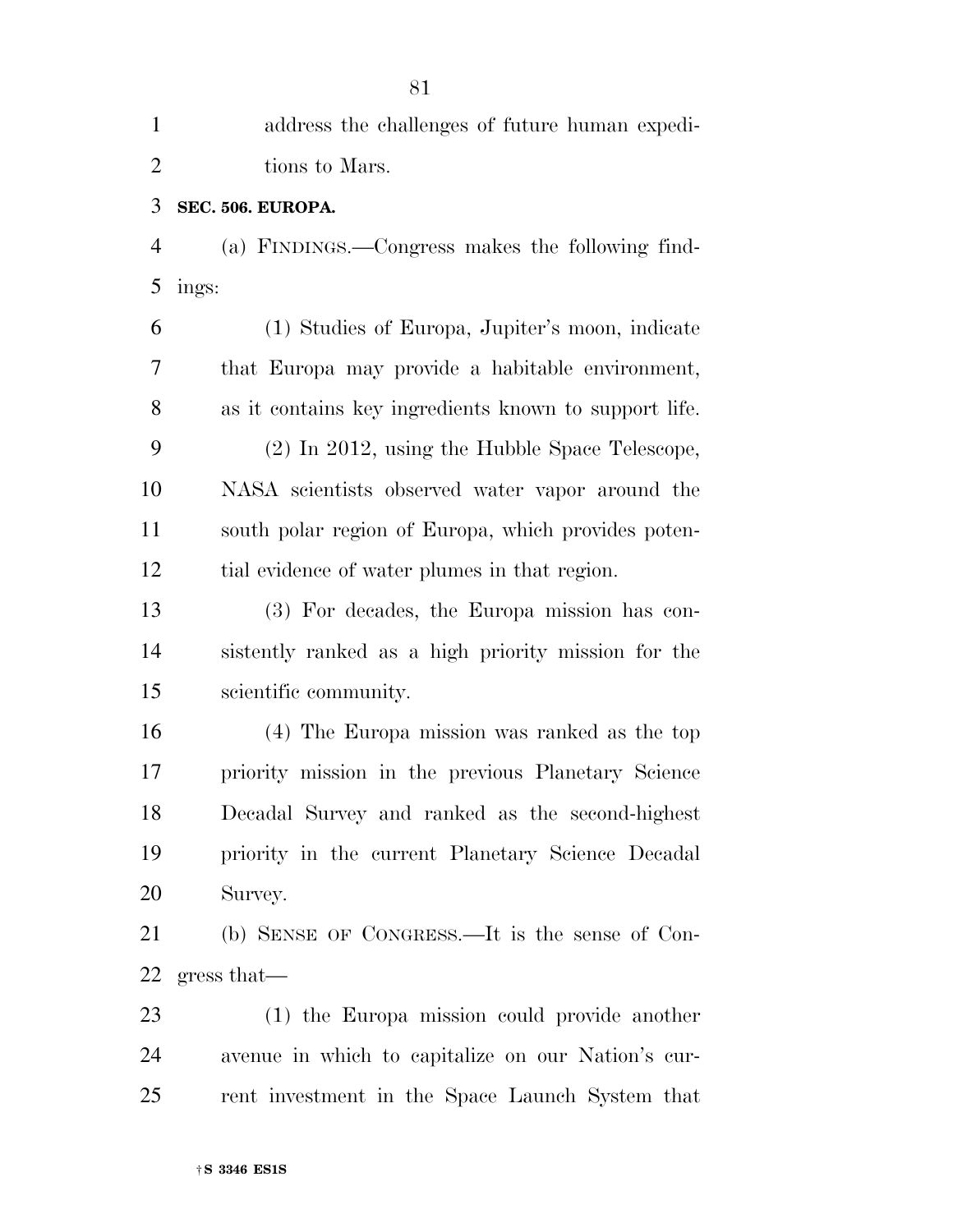| $\mathbf{1}$   | would significantly reduce the transit time for such    |
|----------------|---------------------------------------------------------|
| $\overline{2}$ | a deep space mission; and                               |
| 3              | $(2)$ a scientific, robotic exploration mission to      |
| 4              | Europa, as prioritized in both Planetary Science        |
| 5              | Decadal Surveys, should be supported.                   |
| 6              | SEC. 507. CONGRESSIONAL DECLARATION OF POLICY AND       |
| 7              | PURPOSE.                                                |
| 8              | Section $20102(d)$ of title 51, United States Code, is  |
| 9              | amended by adding at the end the following:             |
| 10             | $\lq(10)$ The search for life's origin, evolution, dis- |
| 11             | tribution, and future in the universe.".                |
| 12             | SEC. 508. EXTRASOLAR PLANET EXPLORATION STRATEGY.       |
| 13             | $(a)$ STRATEGY.—                                        |
| 14             | (1) IN GENERAL.—The Administrator<br>shall              |
| 15             | enter into an arrangement with the National Acad-       |
| 16             | emies to develop a science strategy for the study and   |
| 17             | exploration of extrasolar planets, including the use    |
| 18             | of the Transiting Exoplanet Survey Satellite, the       |
| 19             | James Webb Space Telescope, a potential Wide-           |
| 20             | Field Infrared Survey Telescope mission, or any         |
| 21             | other telescope, spacecraft, or instrument, as appro-   |
| 22             | priate.                                                 |
| 23             | (2) REQUIREMENTS.—The strategy shall—                   |
| 24             | (A) outline key scientific questions;                   |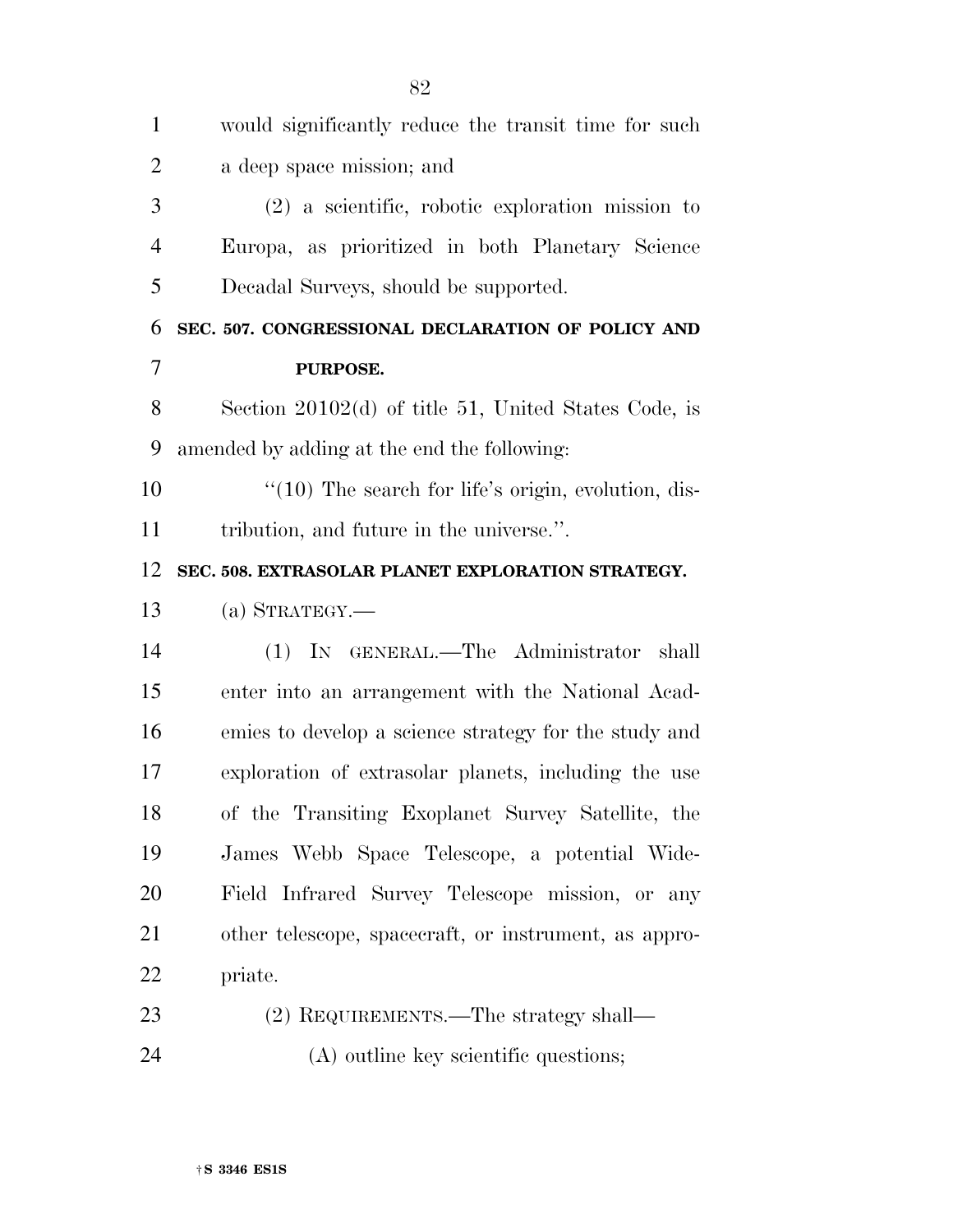| $\mathbf{1}$   | (B) identify the most promising research                |
|----------------|---------------------------------------------------------|
| $\overline{2}$ | in the field;                                           |
| 3              | (C) indicate the extent to which the mis-               |
| $\overline{4}$ | sion priorities in existing decadal surveys ad-         |
| 5              | dress the key extrasolar planet research and ex-        |
| 6              | ploration goals;                                        |
| $\overline{7}$ | (D) identify opportunities for coordination             |
| 8              | with international partners, commercial part-           |
| 9              | ners, and not-for-profit partners; and                  |
| 10             | (E) make recommendations regarding the                  |
| 11             | activities under subparagraphs (A) through              |
| 12             | $(D)$ , as appropriate.                                 |
| 13             | (b) USE OF STRATEGY.—The Administrator shall use        |
| 14             | the strategy—                                           |
| 15             | (1) to inform roadmaps, strategic plans, and            |
| 16             | other activities of the Administration as they relate   |
| 17             | to extrasolar planet research and exploration; and      |
| 18             | $(2)$ to provide a foundation for future activities     |
| 19             | and initiatives related to extrasolar planet research   |
| 20             | and exploration.                                        |
| 21             | (c) REPORT TO CONGRESS.—Not later than 18               |
| 22             | months after the date of enactment of this Act, the Na- |
| 23             | tional Academies shall submit to the Administrator and  |
| 24             | to the appropriate committees of Congress a report con- |
| 25             | taining the strategy developed under subsection (a).    |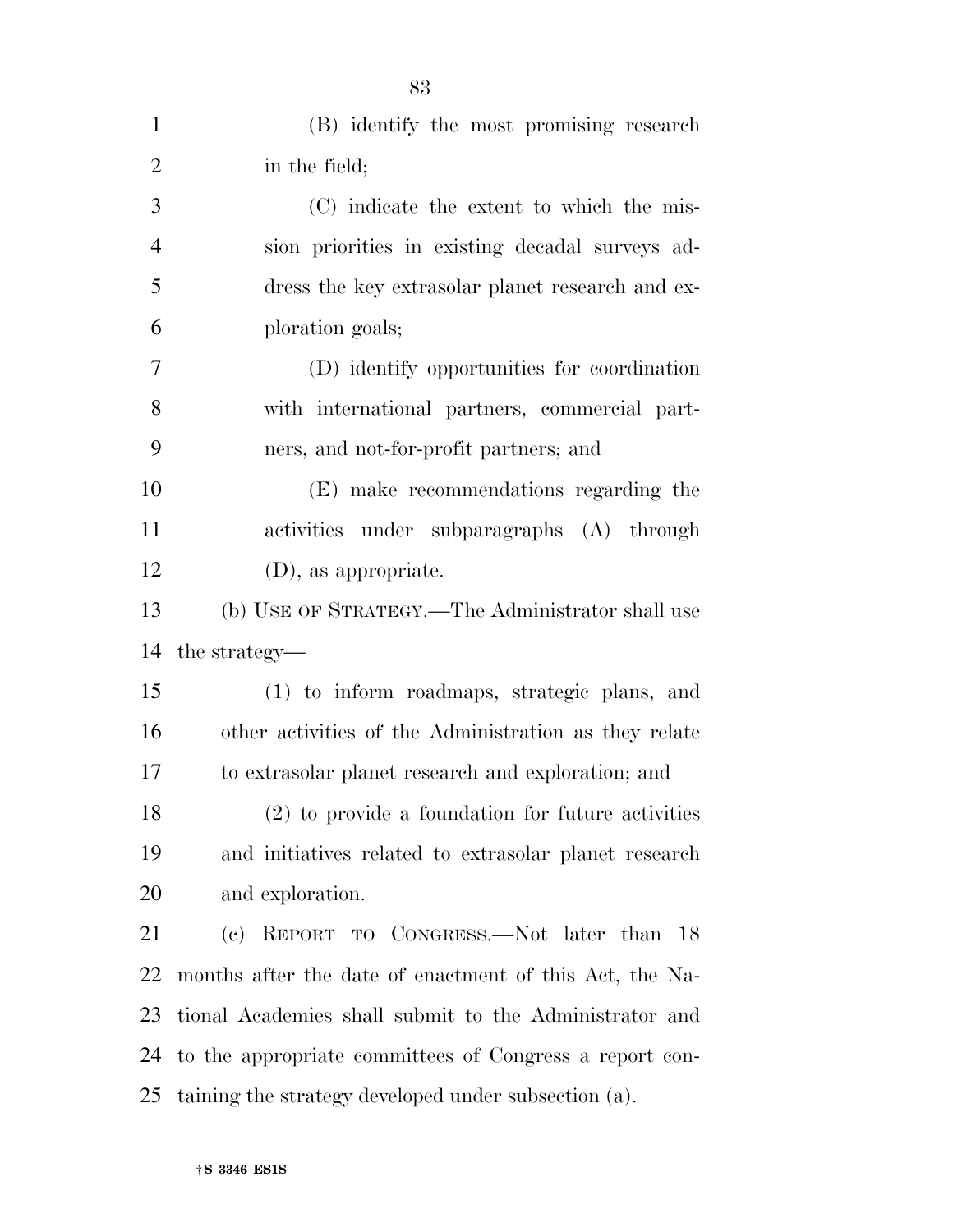### **SEC. 509. ASTROBIOLOGY STRATEGY.**

(a) STRATEGY.—

 (1) IN GENERAL.—The Administrator shall enter into an arrangement with the National Acad- emies to develop a science strategy for astrobiology that would outline key scientific questions, identify the most promising research in the field, and indi- cate the extent to which the mission priorities in ex- isting decadal surveys address the search for life's origin, evolution, distribution, and future in the Uni-verse.

 (2) RECOMMENDATIONS.—The strategy shall include recommendations for coordination with inter-national partners.

 (b) USE OF STRATEGY.—The Administrator shall use the strategy developed under subsection (a) in planning and funding research and other activities and initiatives in the field of astrobiology.

 (c) REPORT TO CONGRESS.—Not later than 18 months after the date of enactment of this Act, the Na- tional Academies shall submit to the Administrator and to the appropriate committees of Congress a report con-taining the strategy developed under subsection (a).

**SEC. 510. ASTROBIOLOGY PUBLIC-PRIVATE PARTNERSHIPS.** 

†**S 3346 ES1S**  Not later than 180 days after the date of enactment of this Act, the Administrator shall submit to the appro-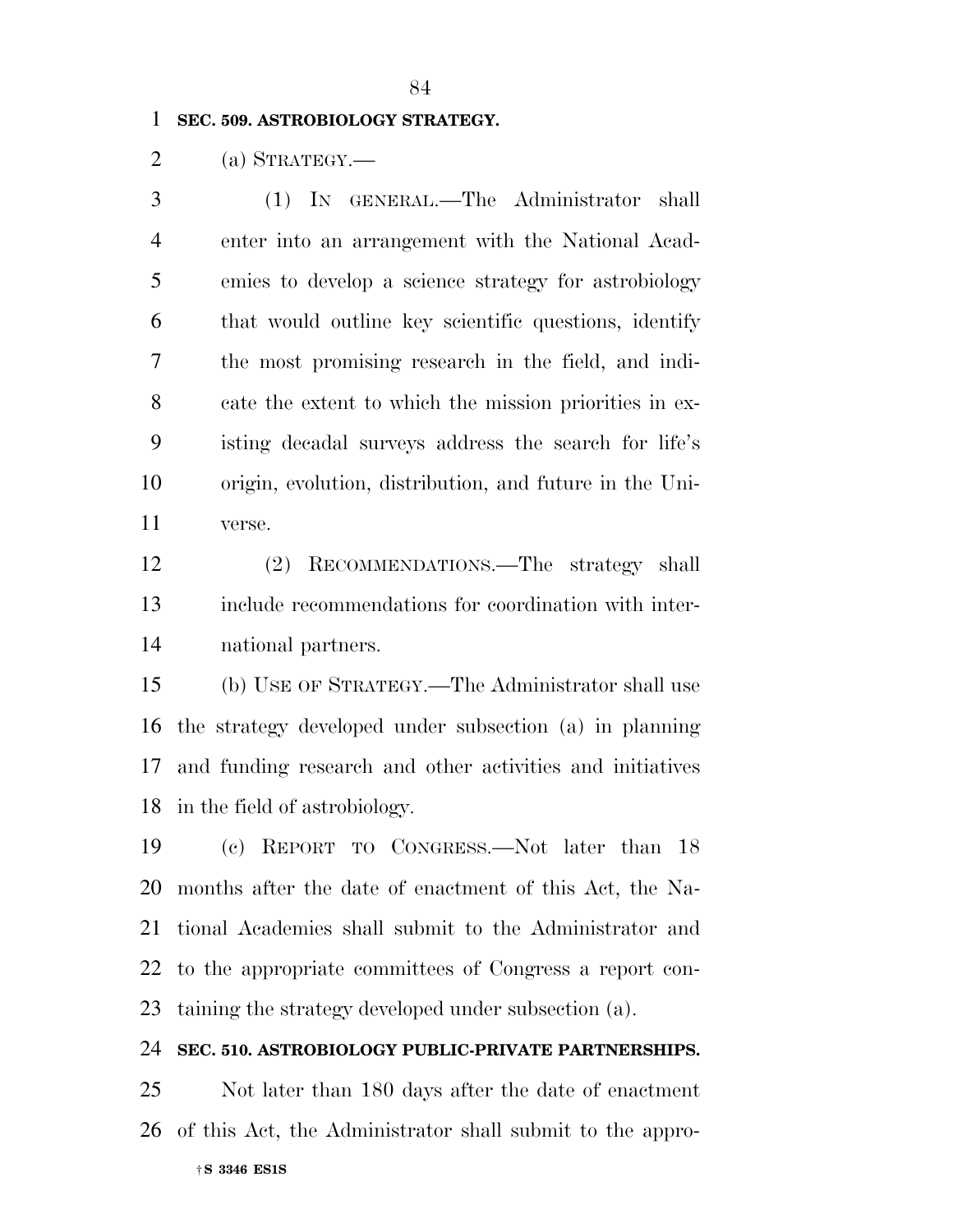priate committees of Congress a report describing how the Administration can expand collaborative partnerships to study life's origin, evolution, distribution, and future in the universe.

### **SEC. 511. NEAR-EARTH OBJECTS.**

 Section 321 of the National Aeronautics and Space Administration Authorization Act of 2005 (51 U.S.C. note prec. 71101) is amended by adding at the end the fol-lowing:

 ''(e) PROGRAM REPORT.—The Director of the Office of Science and Technology Policy and the Administrator shall submit to the Committee on Commerce, Science, and Transportation of the Senate and the Committee on Science, Space, and Technology of the House of Rep- resentatives, not later than 1 year after the date of enact- ment of the National Aeronautics and Space Administra- tion Transition Authorization Act of 2016, an initial re-port that provides—

19  $\frac{1}{2}$  (1) recommendations for carrying out the Sur-vey program and an associated proposed budget;

21  $\frac{1}{2}$  (2) an analysis of possible options that the Ad- ministration could employ to divert an object on a 23 likely collision course with Earth; and

 ''(3) a description of the status of efforts to co-ordinate and cooperate with other countries to dis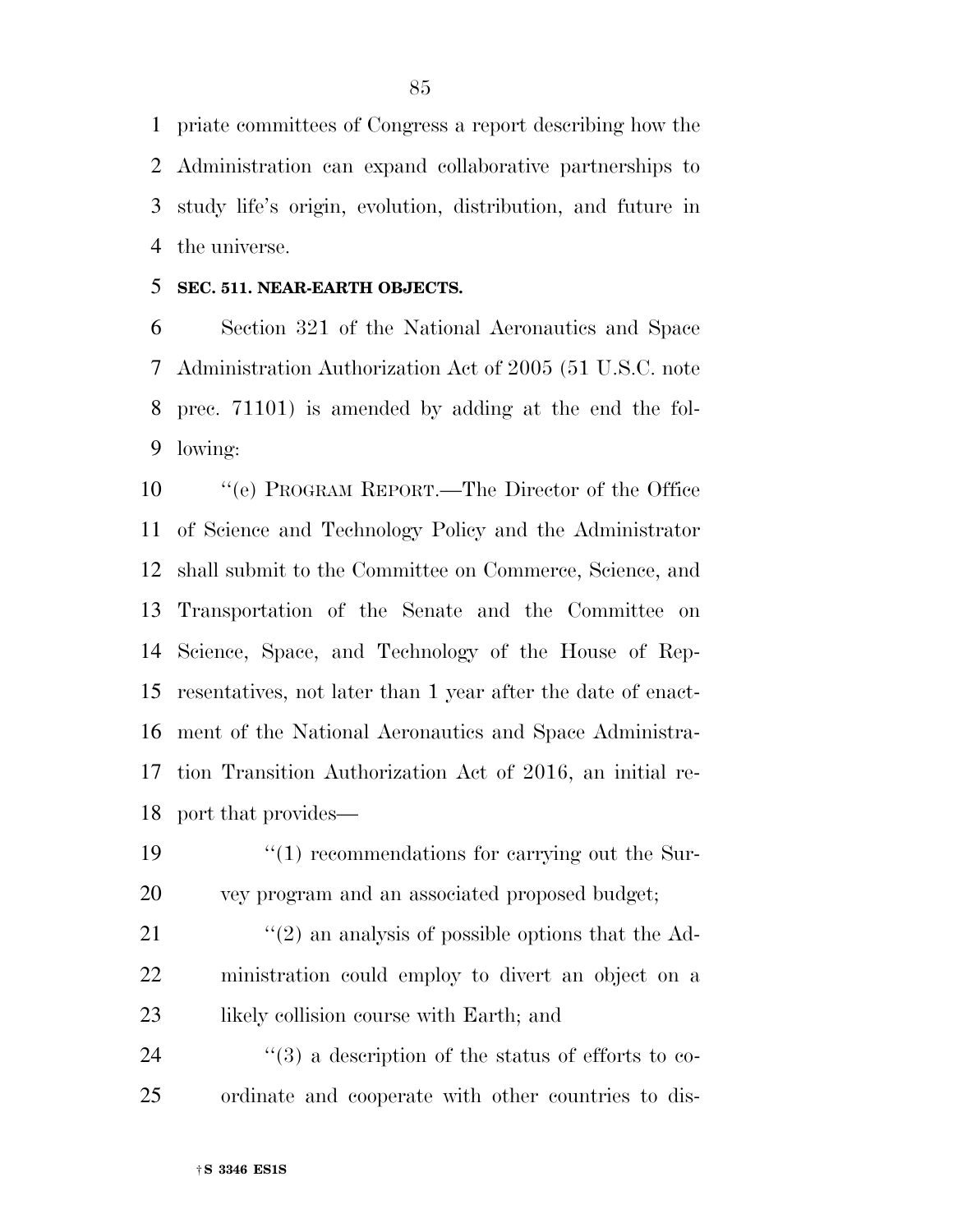cover hazardous asteroids and comets, plan a mitiga- tion strategy, and implement that strategy in the event of the discovery of an object on a likely colli-sion course with Earth.

 ''(f) ANNUAL REPORTS.—After the initial report under subsection (e), the Administrator shall annually transmit to the Committee on Commerce, Science, and Transportation of the Senate and the Committee on Science, Space, and Technology of the House of Rep-resentatives a report that includes—

 $(1)$  a summary of all activities carried out under subsection (d) since the date of enactment of the National Aeronautics and Space Administration Transition Authorization Act of 2016, including the progress toward achieving 90 percent completion of 16 the survey described in subsection (d); and

 $\frac{17}{2}$  ''(2) a summary of expenditures for all activi- ties carried out under subsection (d) since the date of enactment of the National Aeronautics and Space Administration Transition Authorization Act of 2016.

22 "(g) ASSESSMENT.—The Administrator, in collabora- tion with other relevant Federal agencies, shall carry out a technical and scientific assessment of the capabilities and resources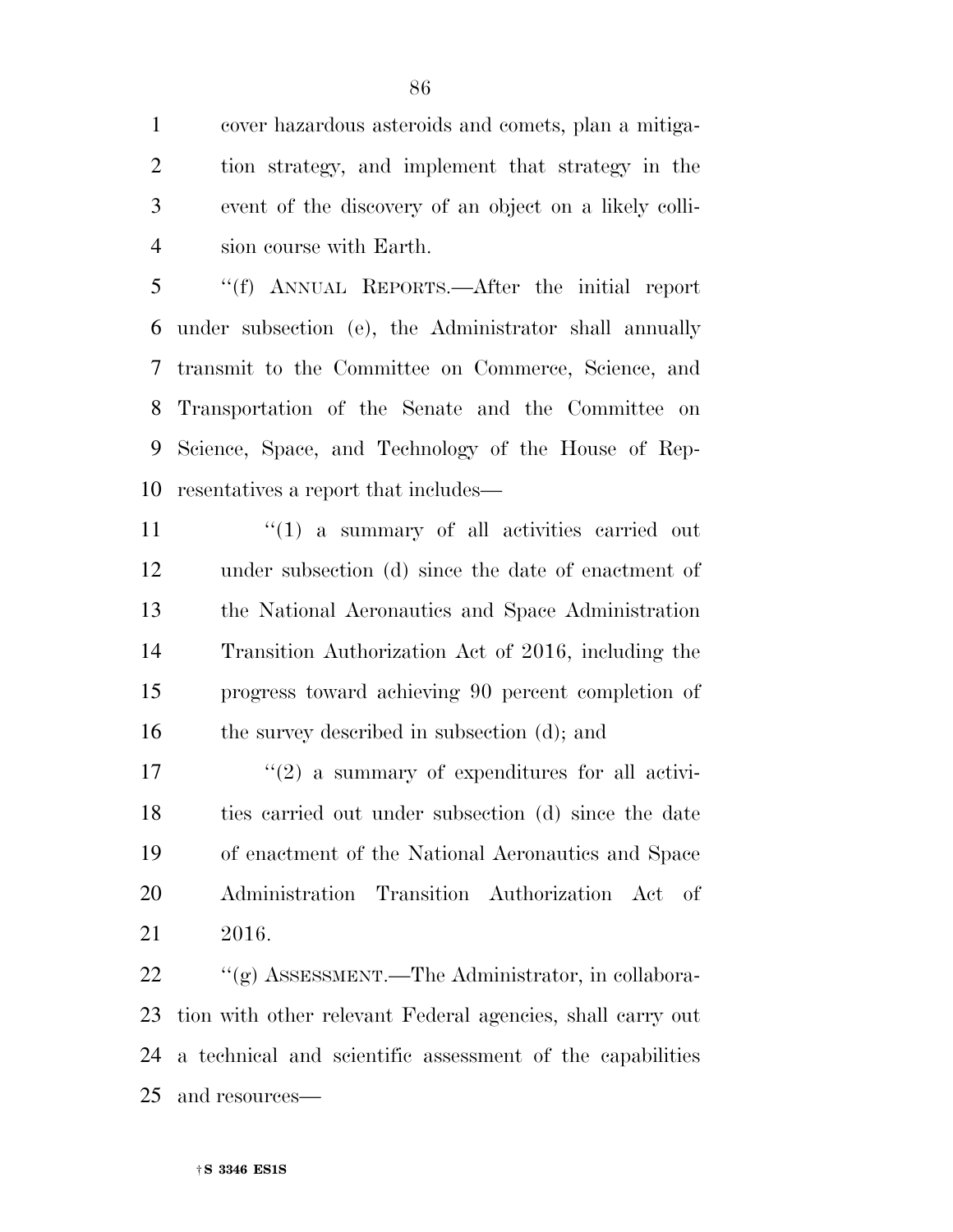1  $\frac{1}{1}$  to accelerate the survey described in sub-section (d); and

3 ''(2) to expand the Administration's Near-Earth Object Program to include the detection, tracking, cataloguing, and characterization of potentially haz- ardous near-Earth objects less than 140 meters in diameter.

8 "(h) TRANSMITTAL.—Not later than 270 days after the date of enactment of the National Aeronautics and Space Administration Transition Authorization Act of 2016, the Administrator shall transmit the results of the assessment under subsection (g) to the Committee on Commerce, Science, and Transportation of the Senate and the Committee on Science, Space, and Technology of the House of Representatives.''.

### **SEC. 512. NEAR-EARTH OBJECTS PUBLIC-PRIVATE PART-NERSHIPS.**

 (a) SENSE OF CONGRESS.—It is the sense of Con- gress that the Administration should seek to leverage the capabilities of the private sector and philanthropic organi- zations to the maximum extent practicable in carrying out the Near-Earth Object Survey Program in order to meet 23 the goal of that program under section  $321(d)(1)$  of the National Aeronautics and Space Administration Author-25 ization Act of 2005 (51 U.S.C. note prec.  $71101(d)(1)$ ).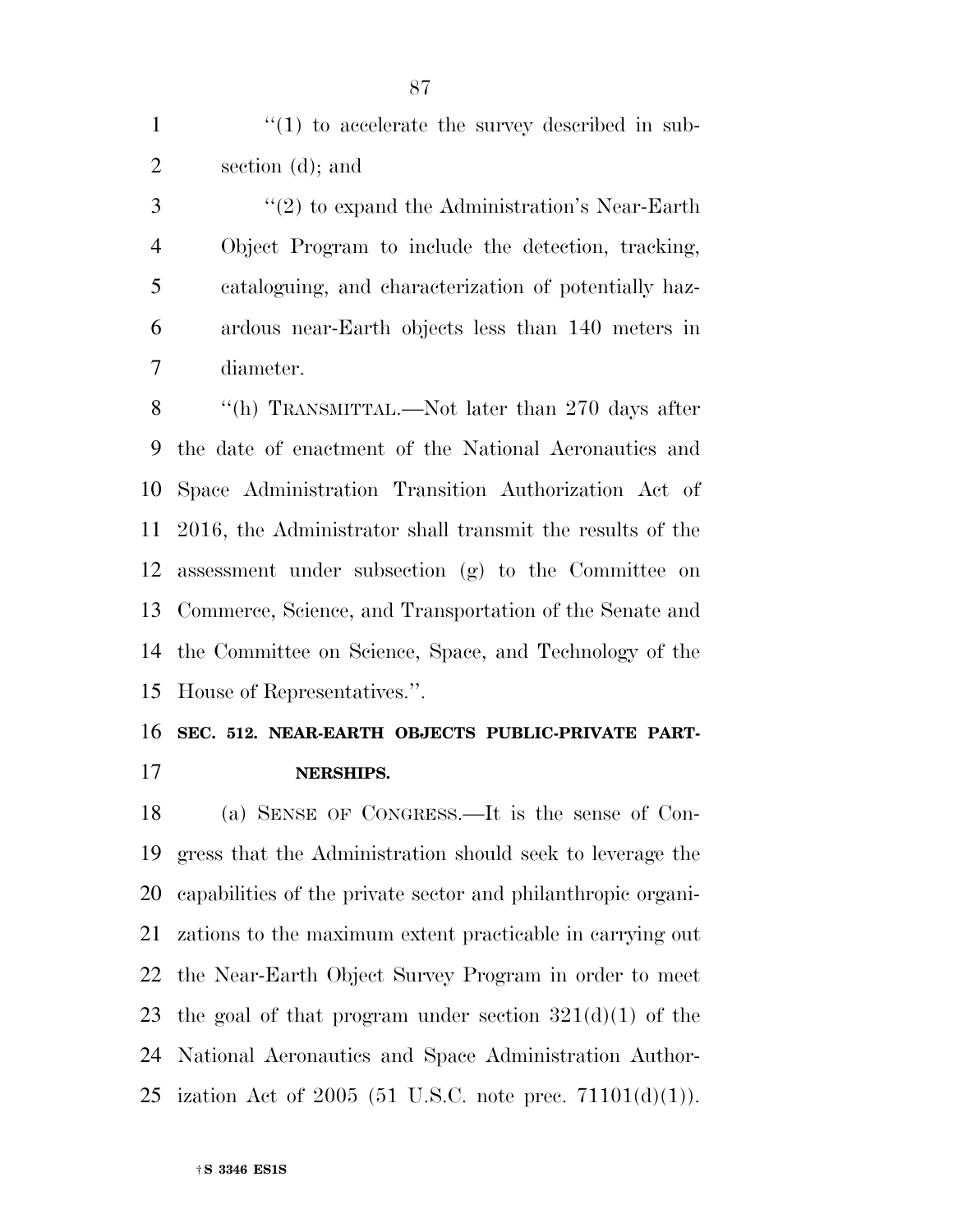(b) REPORT.—Not later than 180 days after the date of enactment of this Act, the Administrator shall submit to the appropriate committees of Congress a report de- scribing how the Administration can expand collaborative partnerships to detect, track, catalogue, and categorize near-Earth objects.

**SEC. 513. ASSESSMENT OF SCIENCE MISSION EXTENSIONS.** 

 Section 30504 of title 51, United States Code, is amended to read as follows:

### **''§ 30504. Assessment of science mission extensions**

11 "(a) ASSESSMENTS.—

12 "(1) IN GENERAL.—The Administrator shall carry out triennial reviews within each of the Science divisions to assess the cost and benefits of extending the date of the termination of data collection for those missions that exceed their planned missions' lifetime.

18 "(2) CONSIDERATIONS.—In conducting an as- sessment under paragraph (1), the Administrator shall consider whether and how extending missions impacts the start of future missions.

22 "(b) CONSULTATION AND CONSIDERATION OF PO- TENTIAL BENEFITS OF INSTRUMENTS ON MISSIONS.— When deciding whether to extend a mission that has an operational component, the Administrator shall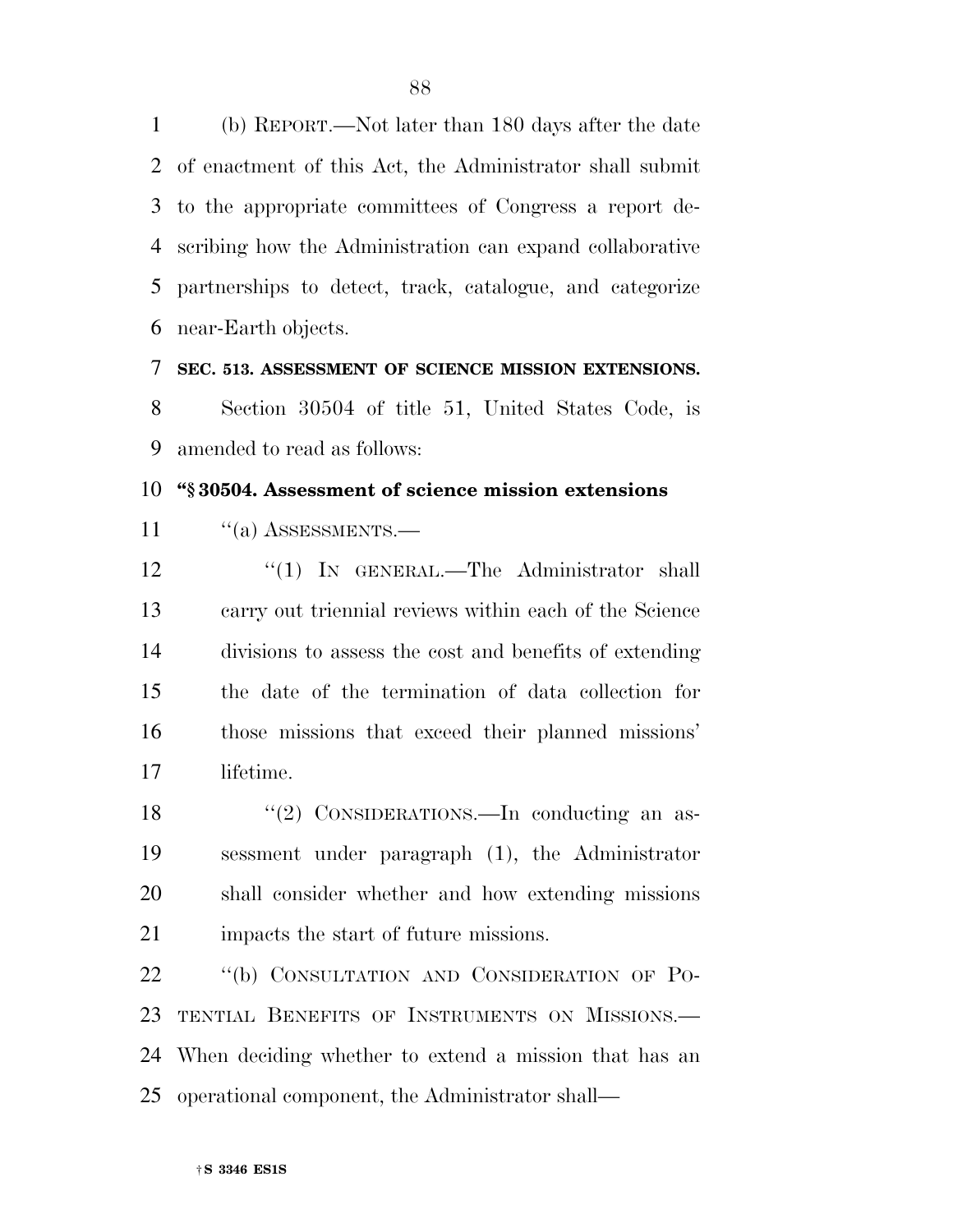1 ''(1) consult with any affected Federal agency; and

 ''(2) take into account the potential benefits of instruments on missions that are beyond their planned mission lifetime.

 ''(c) REPORTS.—The Administrator shall submit to the Committee on Commerce, Science, and Transportation of the Senate and the Committee on Science, Space, and Technology of the House of Representatives, at the same time as the submission to Congress of the Administra- tion's annual budget request for each fiscal year, a report detailing any assessment under subsection (a) that was carried out during the previous year.''.

## **SEC. 514. STRATOSPHERIC OBSERVATORY FOR INFRARED ASTRONOMY.**

 The Administrator may not terminate science oper- ations of the Stratospheric Observatory for Infrared As-tronomy before December 31, 2017.

### **SEC. 515. RADIOISOTOPE POWER SYSTEMS.**

 (a) SENSE OF CONGRESS.—It is the sense of Con-gress that—

22 (1) exploration of the outer reaches of the solar system is enabled by radioisotope power systems;

 (2) establishing continuity in the production of the material needed for radioisotope power systems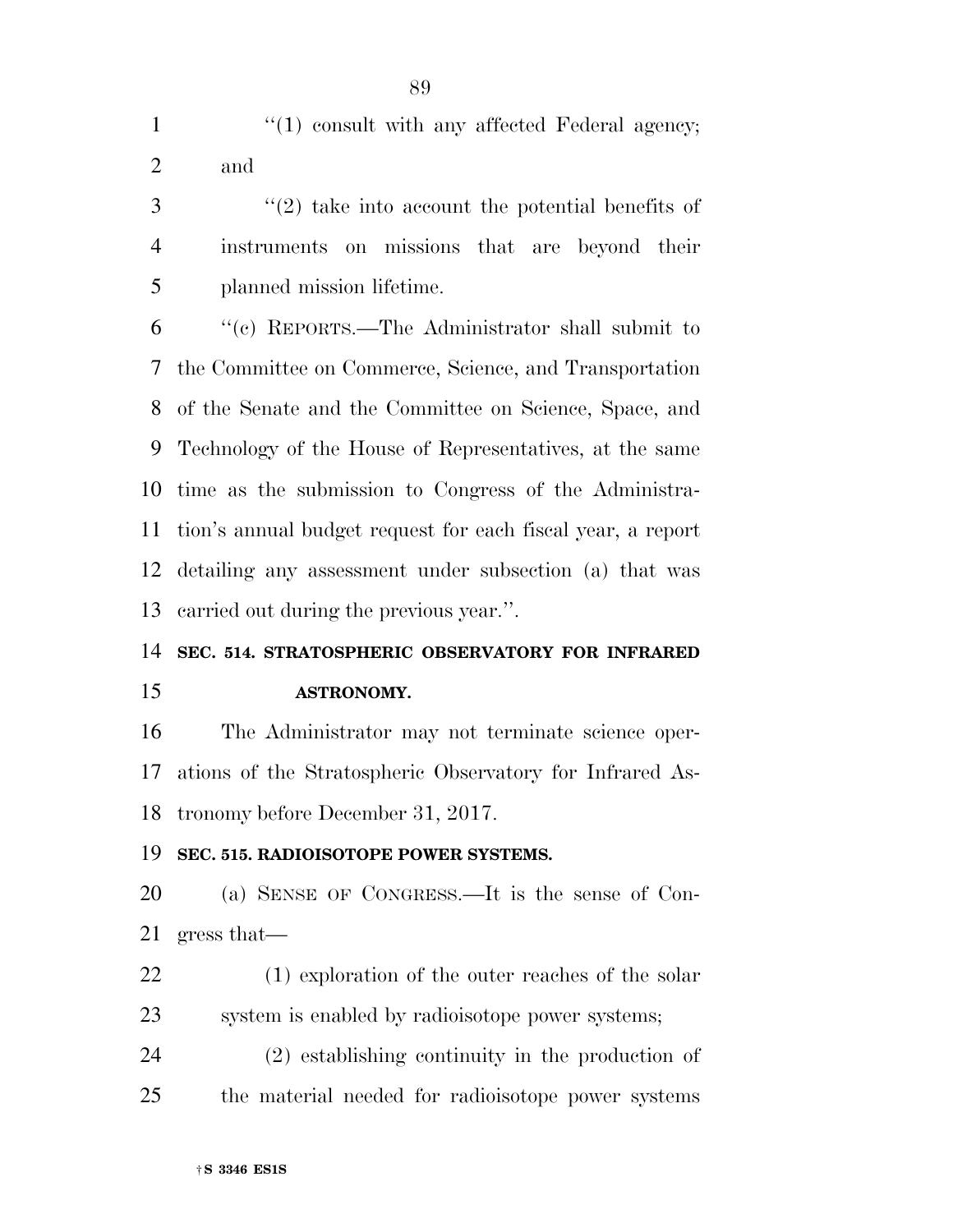is essential to maintaining the availability of such systems for future deep space exploration missions; and

 (3) Federal agencies supporting the Adminis- tration through the production of such material should do so in a cost effective manner so as not to impose excessive reimbursement requirements on the Administration.

 (b) ANALYSIS OF REQUIREMENTS AND RISKS.—The Director of the Office of Science and Technology Policy and the Administrator, in consultation with other Federal agencies, shall conduct an analysis of—

 (1) the requirements of the Administration for radioisotope power system material that is needed to carry out planned, high priority robotic missions in the solar system and other surface exploration activi-ties beyond low-Earth orbit; and

 (2) the risks to missions of the Administration in meeting those requirements, or any additional re- quirements, due to a lack of adequate radioisotope power system material.

 (c) CONTENTS OF ANALYSIS.—The analysis con-ducted under subsection (b) shall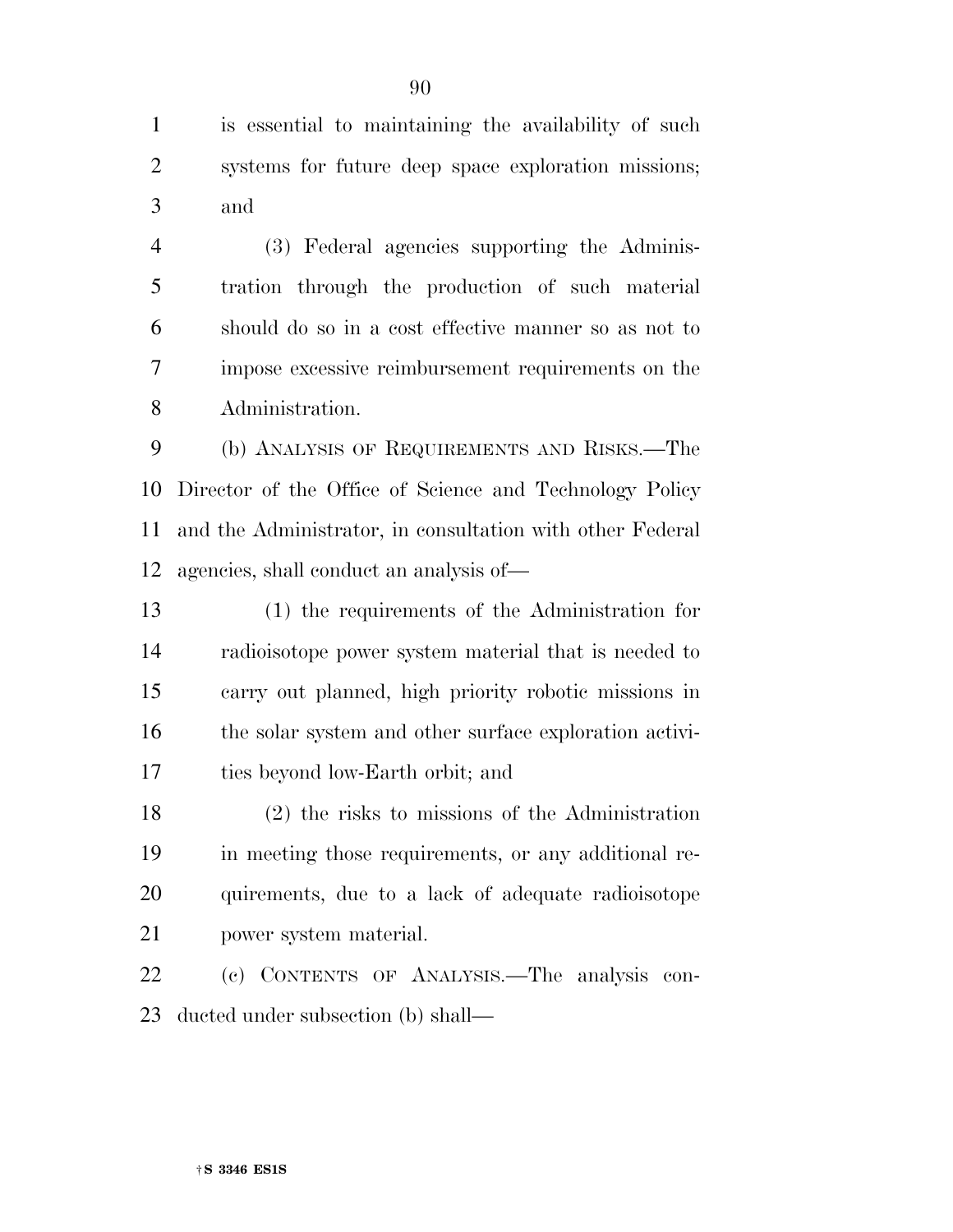(1) detail the Administration's current pro- jected mission requirements and associated time-frames for radioisotope power system material;

 (2) explain the assumptions used to determine the Administration's requirements for the material, including—

 (A) the planned use of advanced thermal conversion technology such as advanced thermocouples and Stirling generators and con-verters; and

 (B) the risks and implications of, and con- tingencies for, any delays or unanticipated tech- nical challenges affecting or related to the Ad- ministration's mission plans for the anticipated use of advanced thermal conversion technology; (3) assess the risk to the Administration's pro- grams of any potential delays in achieving the sched- ule and milestones for planned domestic production of radioisotope power system material;

 (4) outline a process for meeting any additional Administration requirements for the material;

 (5) estimate the incremental costs required to increase the amount of material produced each year, if such an increase is needed to support additional Administration requirements for the material;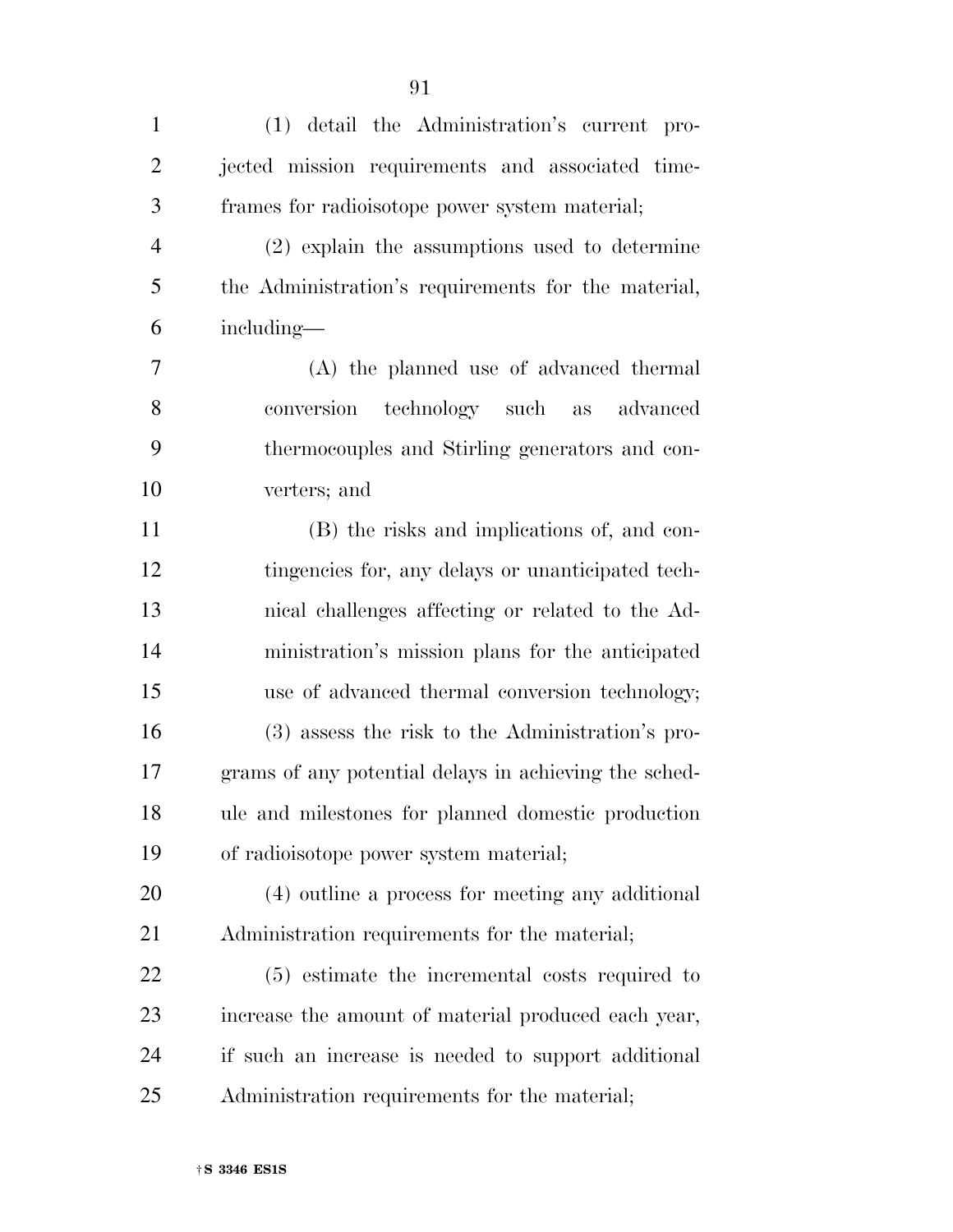(6) detail how the Administration and other Federal agencies will manage, operate, and fund production facilities and the design and development of all radioisotope power systems used by the Ad- ministration and other Federal agencies as nec-essary;

 (7) specify the steps the Administration will take, in consultation with the Department of En- ergy, to preserve the infrastructure and workforce necessary for production of radioisotope power sys- tems and ensure that its reimbursements to the De- partment of Energy associated with such preserva-tion are equitable and justified; and

 (8) detail how the Administration has imple- mented or rejected the recommendations from the National Research Council's 2009 report titled ''Ra- dioisotope Power Systems: An Imperative for Main-taining U.S. Leadership in Space Exploration.''

 (d) REPORT TO CONGRESS.—Not later than 180 days after the date of enactment of this Act, the Administrator shall submit the results of the analysis to the appropriate committees of Congress.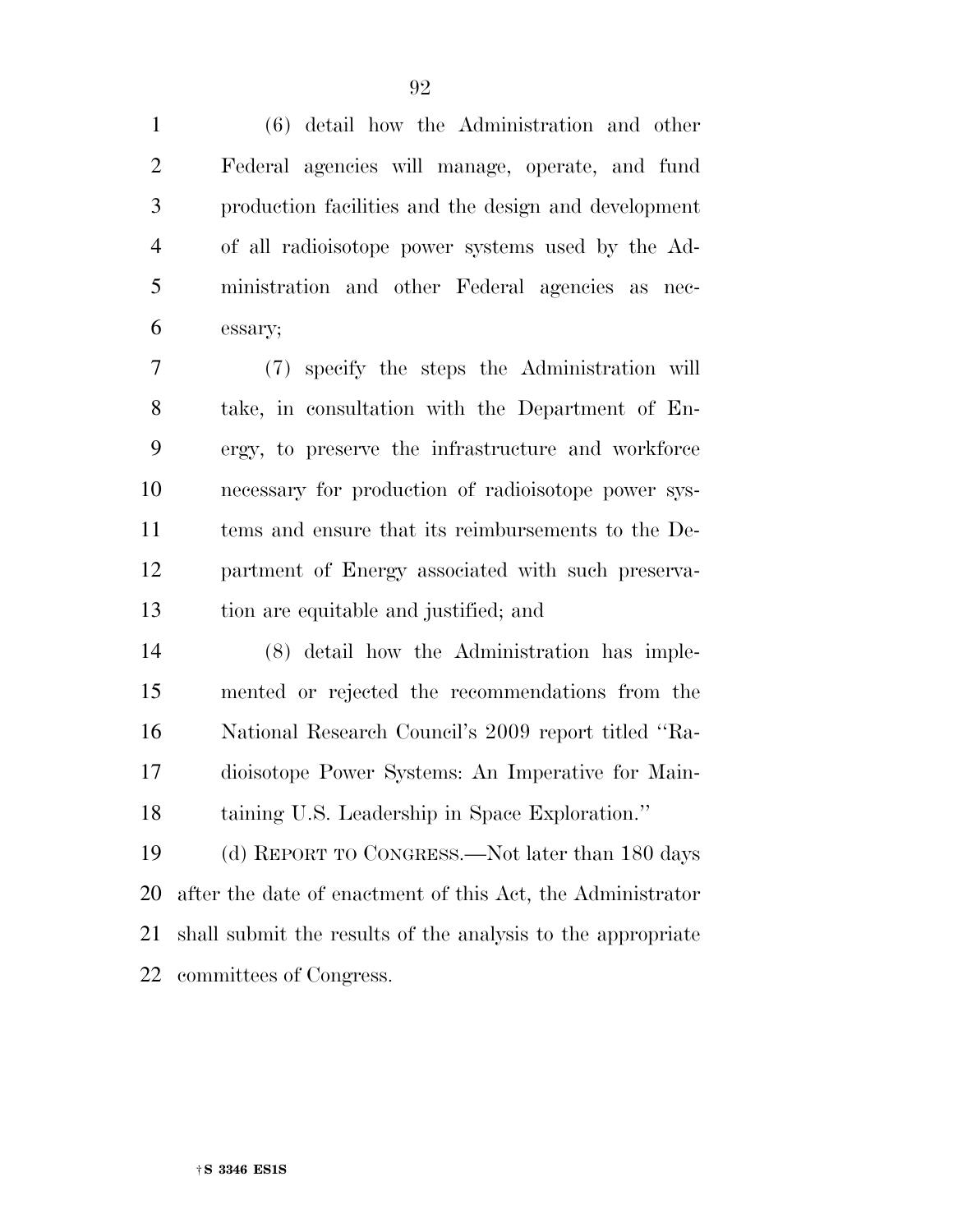### **SEC. 516. ASSESSMENT OF MARS ARCHITECTURE.**

 (a) ASSESSMENT.—The Administrator shall enter into an arrangement with the National Academies of Sciences, Engineering, and Medicine to assess—

 (1) the Administration's Mars exploration ar- chitecture and its responsiveness to the strategies, priorities, and guidelines put forward by the Na- tional Academies' planetary science decadal surveys and other relevant National Academies Mars-related reports;

 (2) the long-term goals of the Administration's Mars Exploration Program and such program's abil- ity to optimize the science return, given the current fiscal posture of the program;

 (3) the Mars exploration architecture's relation- ship to Mars-related activities to be undertaken by foreign agencies and organizations; and

 (4) the extent to which the Mars exploration ar- chitecture represents a reasonably balanced mission portfolio.

 (b) REPORT TO CONGRESS.—Not later than 18 months after the date of enactment of this Act, the Ad- ministrator shall submit the results of the assessment to the appropriate committees of Congress.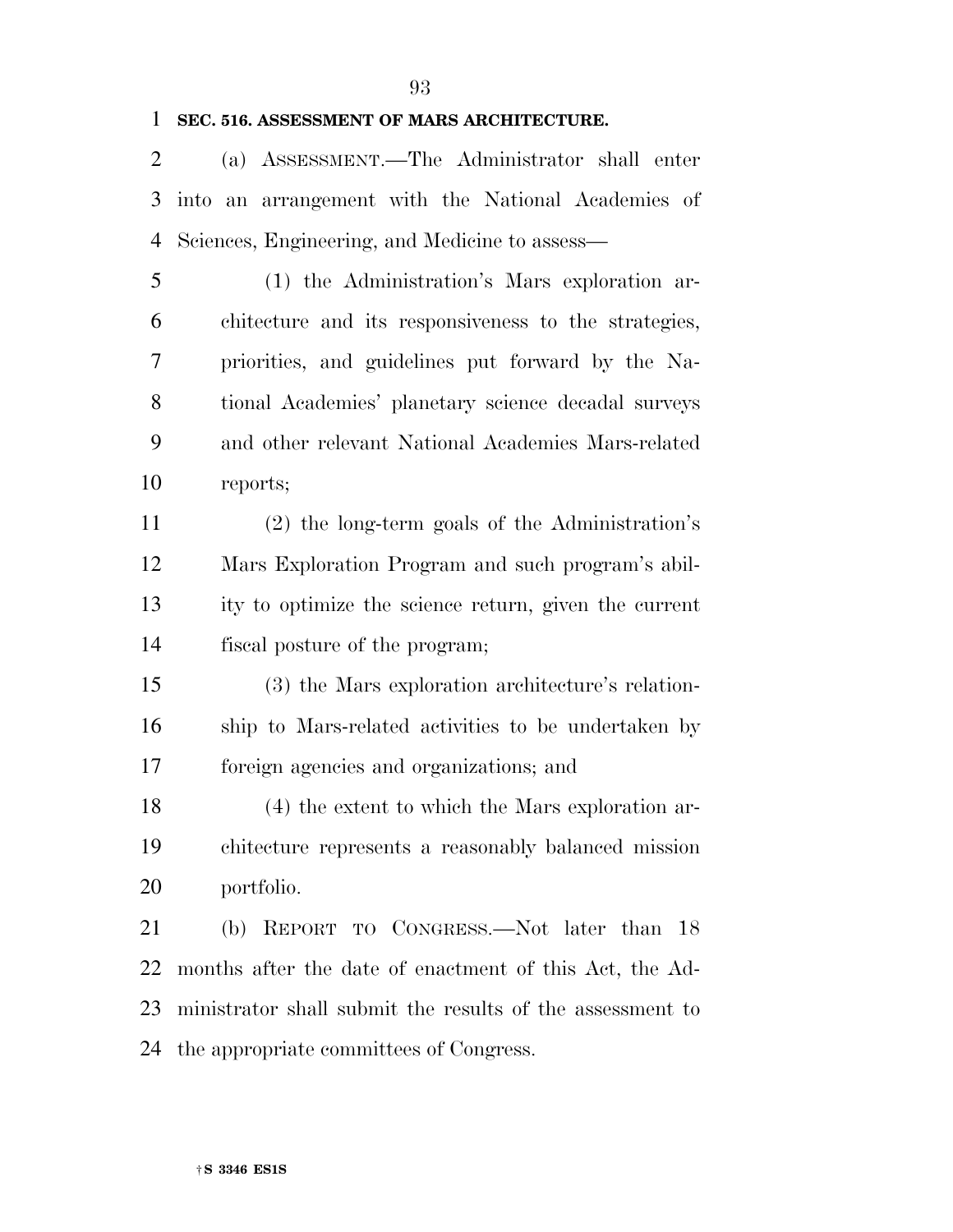### **SEC. 517. COLLABORATION.**

 The Administration shall continue to develop first-of- a-kind instruments that, once proved, can be transitioned to other agencies for operations. Whenever responsibilities for the development of sensors or for measurements are transferred to the Administration from another agency, the Administration shall seek, to the extent possible, to be reimbursed for the assumption of such responsibilities.

### **TITLE VI—AERONAUTICS**

### **SEC. 601. SENSE OF CONGRESS ON AERONAUTICS.**

11 It is the sense of Congress that—

 (1) a robust aeronautics research portfolio will help maintain the United States status as a leader in aviation, enhance the competitiveness of the United States in the world economy, and improve 16 the quality of life of all citizens;

 (2) aeronautics research is essential to the Ad- ministration's mission, continues to be an important core element of the Administration's mission, and should be supported;

 (3) the Administrator should coordinate and consult with relevant Federal agencies and the pri- vate sector to minimize duplication of efforts and le-verage resources; and

†**S 3346 ES1S**  (4) carrying aeronautics research to a level of maturity that allows the Administration's research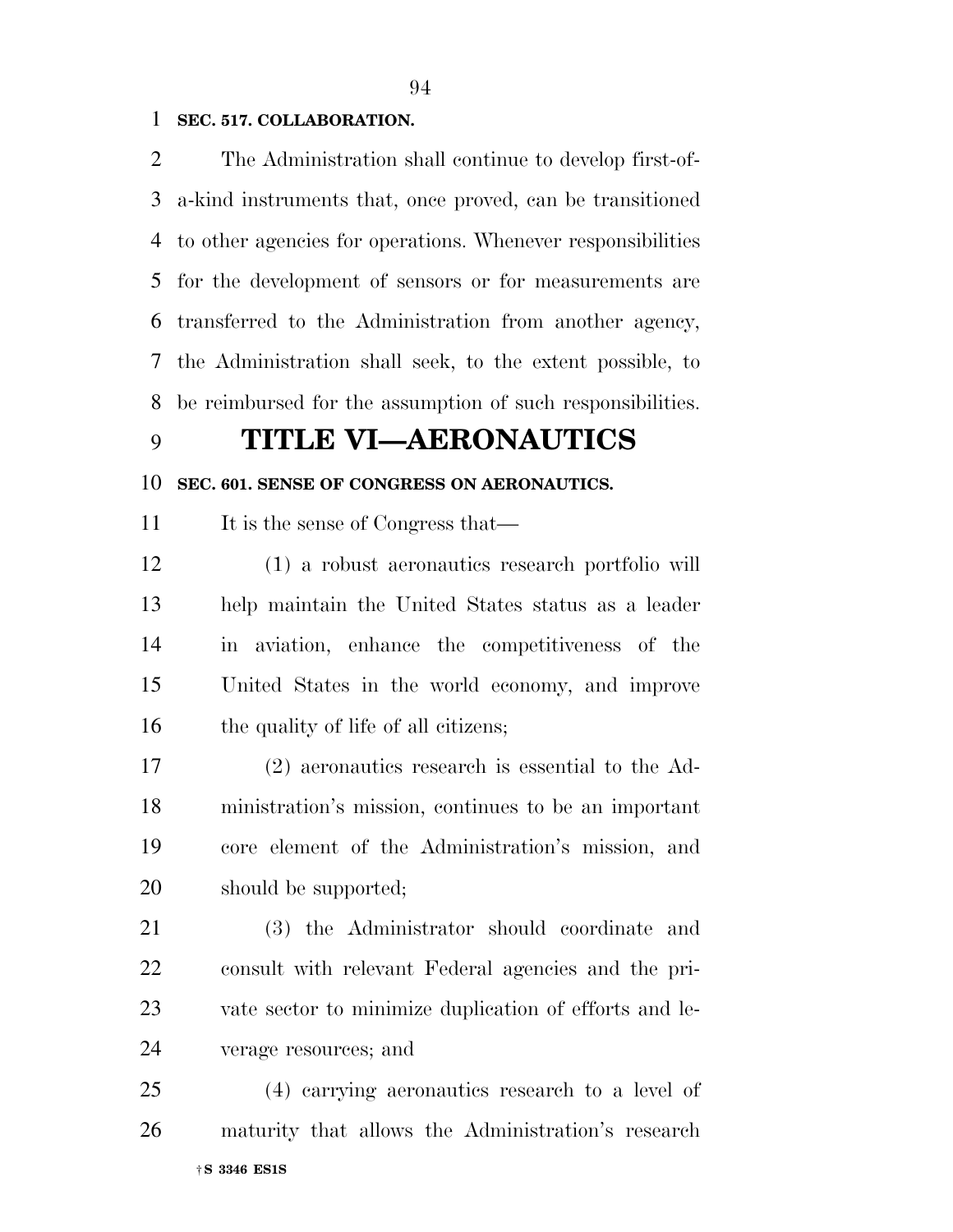results to be transferred to the users, whether pri- vate or public sector, is critical to their eventual adoption.

### **SEC. 602. TRANSFORMATIVE AERONAUTICS RESEARCH.**

 It is the sense of Congress that the Administrator should look strategically into the future and ensure that the Administration's Center personnel are at the leading edge of aeronautics research by encouraging investigations into the early-stage advancement of new processes, novel concepts, and innovative technologies that have the poten-tial to meet national aeronautics needs.

#### **SEC. 603. HYPERSONIC RESEARCH.**

 (a) ROADMAP FOR HYPERSONIC RESEARCH.—Not later than 1 year after the date of enactment of this Act, the Administrator, in consultation with the heads of other relevant Federal agencies, shall develop and submit to the appropriate committees of Congress a research and devel-opment roadmap for hypersonic aircraft research.

 (b) OBJECTIVE.—The objective of the roadmap is to explore hypersonic science and technology using air- breathing propulsion concepts, through a mix of theo- retical work, basic and applied research, and development of flight research demonstration vehicles.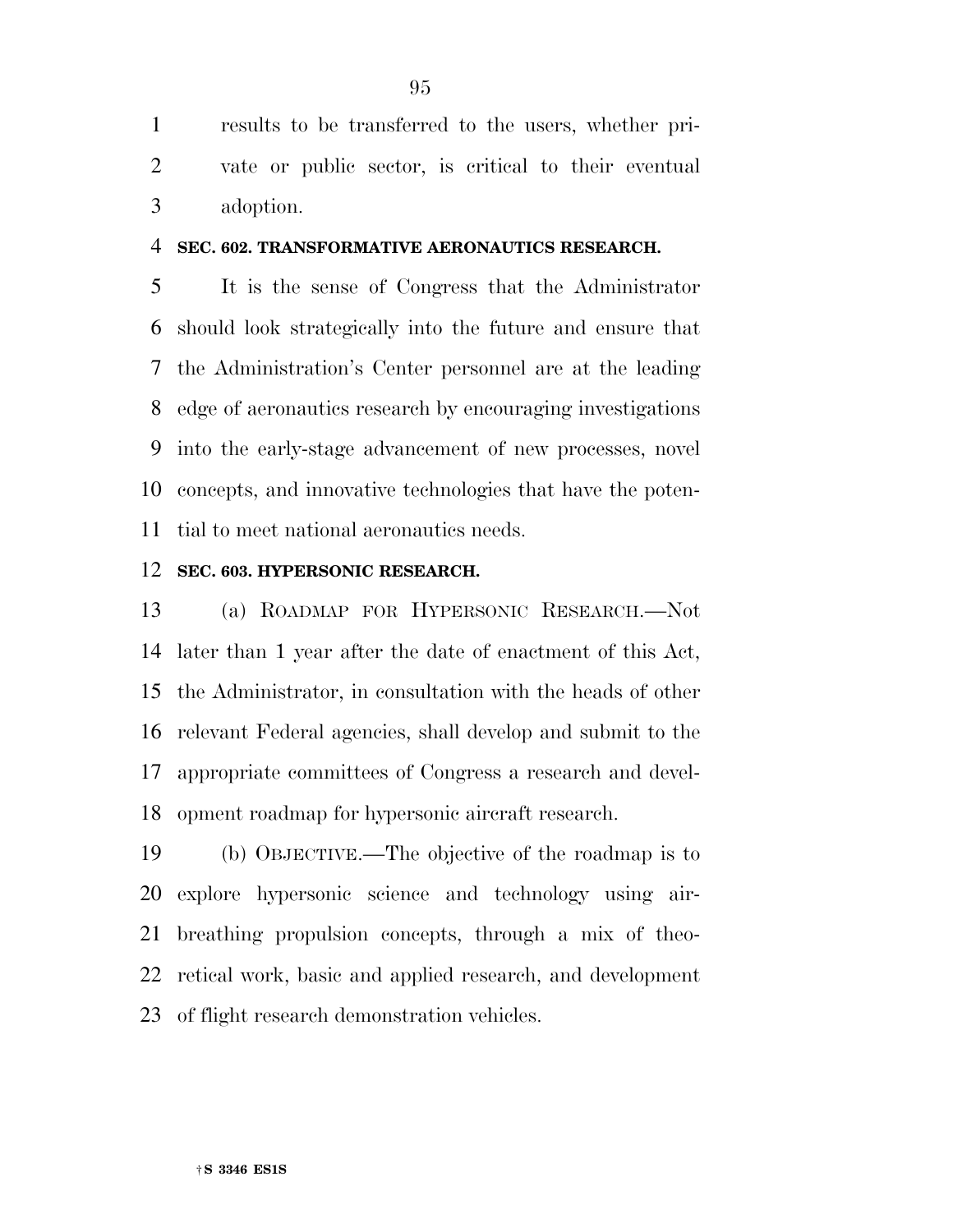(c) CONTENTS.—The roadmap shall recommend ap- propriate Federal agency contributions, coordination ef-forts, and technology milestones.

### **SEC. 604. SUPERSONIC RESEARCH.**

(a) FINDINGS.—Congress finds that—

 (1) the ability to fly commercial aircraft over land at supersonic speeds without adverse impacts on the environment or on local communities could open new global markets and enable new transpor-tation capabilities; and

 (2) continuing the Administration's research program is necessary to assess the impact in a rel- evant environment of commercial supersonic flight operations and provide the basis for establishing ap- propriate sonic boom standards for such flight oper-ations.

(b) ROADMAP FOR SUPERSONIC RESEARCH.—

 (1) IN GENERAL.—Not later than 1 year after the date of enactment of this Act, the Administrator shall develop and submit to the appropriate commit- tees of Congress a roadmap that allows for flexible funding profiles for supersonic aeronautics research and development.

 (2) OBJECTIVE.—The objective of the roadmap is to develop and demonstrate, in a relevant environ-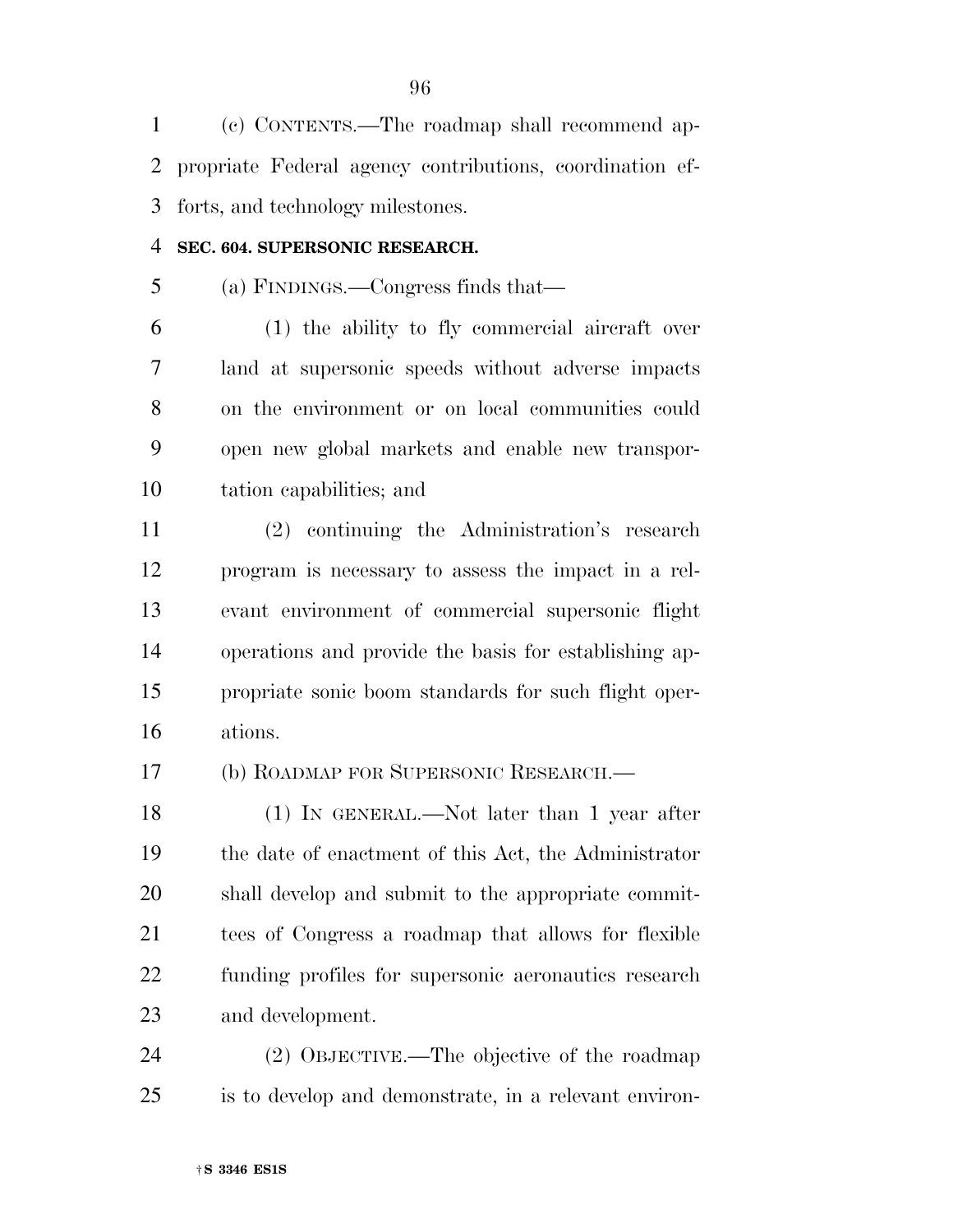| $\mathbf{1}$   | ment, airframe and propulsion technologies to mini-        |
|----------------|------------------------------------------------------------|
| $\overline{2}$ | mize the environmental impact, including noise, of         |
| 3              | supersonic overland flight in an efficient and eco-        |
| $\overline{4}$ | nomical manner.                                            |
| 5              | (3) CONTENTS.—The roadmap shall include—                   |
| 6              | (A) the baseline research as embodied by                   |
| 7              | the Administration's existing research on super-           |
| 8              | sonic flight;                                              |
| 9              | (B) a list of specific technological, environ-             |
| 10             | mental, and other challenges that must be over-            |
| 11             | come to minimize the environmental impact, in-             |
| 12             | cluding noise, of supersonic overland flight;              |
| 13             | (C) a research plan to address the chal-                   |
| 14             | lenges under subparagraph (B), including a                 |
| 15             | project timeline for accomplishing relevant re-            |
| 16             | search goals;                                              |
| 17             | (D) a plan for coordination with stake-                    |
| 18             | holders, including relevant government agencies            |
| 19             | and industry; and                                          |
| 20             | (E) a plan for how the Administration will                 |
| 21             | ensure that sonic boom research is coordinated             |
| 22             | as appropriate with relevant Federal agencies.             |
| 23             | SEC. 605. ROTORCRAFT RESEARCH.                             |
| 24             | (a) ROADMAP FOR ROTORCRAFT RESEARCH.-Not                   |
| 25             | later than 1 year after the date of enactment of this Act, |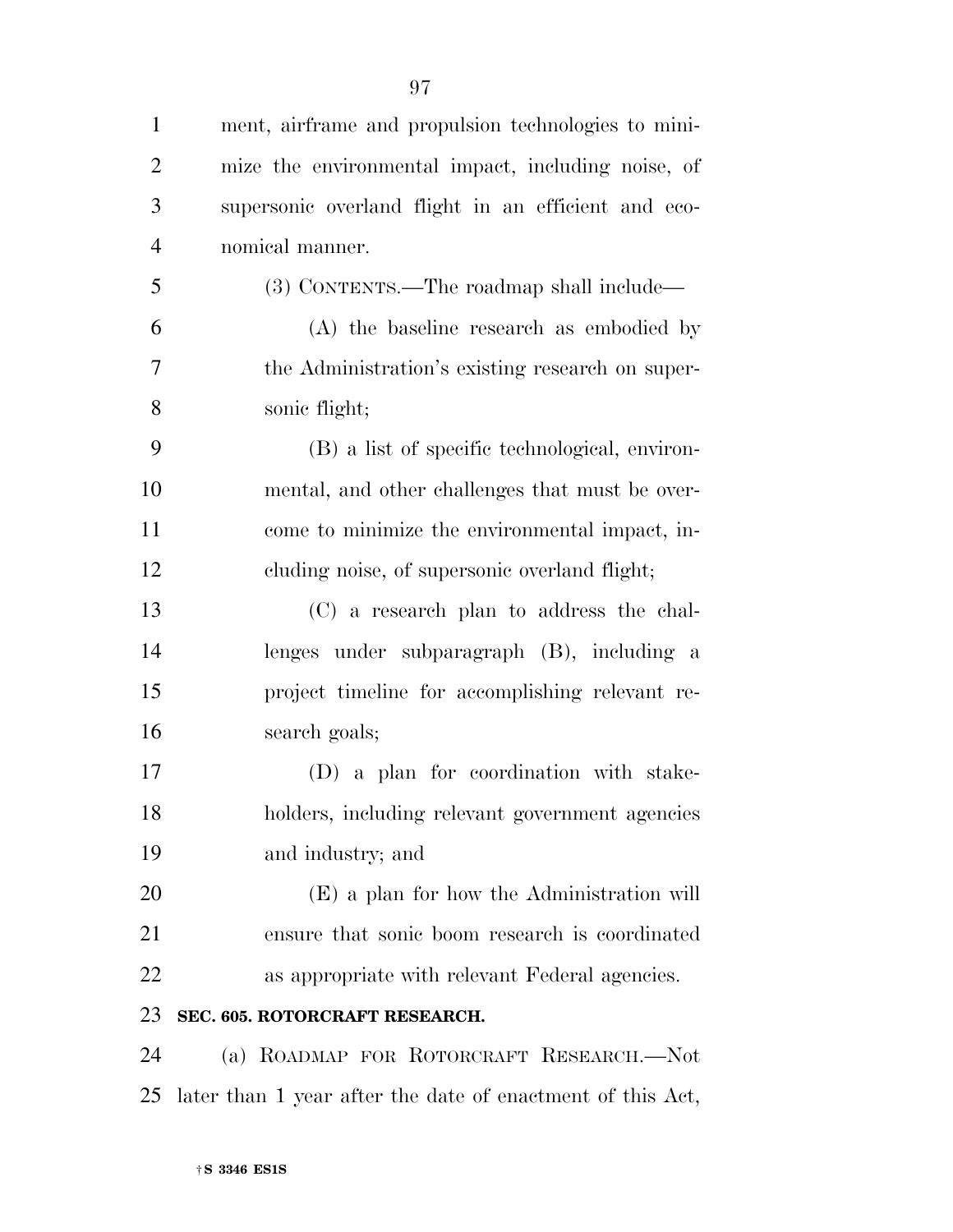the Administrator, in consultation with the heads of other relevant Federal agencies, shall prepare and submit to the appropriate committees of Congress a roadmap for re- search relating to rotorcraft and other runway-inde-pendent air vehicles.

 (b) OBJECTIVE.—The objective of the roadmap is to develop and demonstrate improved safety, noise, and envi-ronmental impact in a relevant environment.

 (c) CONTENTS.—The roadmap shall include specific goals for the research, a timeline for implementation, metrics for success, and guidelines for collaboration and coordination with industry and other Federal agencies.

### **TITLE VII—SPACE TECHNOLOGY**

### **SEC. 701. SPACE TECHNOLOGY INFUSION.**

 (a) SENSE OF CONGRESS ON SPACE TECHNOLOGY.— It is the sense of Congress that space technology is crit-ical—

 (1) to developing technologies and capabilities that will make the Administration's core missions more affordable and more reliable;

 (2) to enabling a new class of Administration missions beyond low-Earth orbit; and

 (3) to improving technological capabilities and promote innovation for the Administration and the Nation.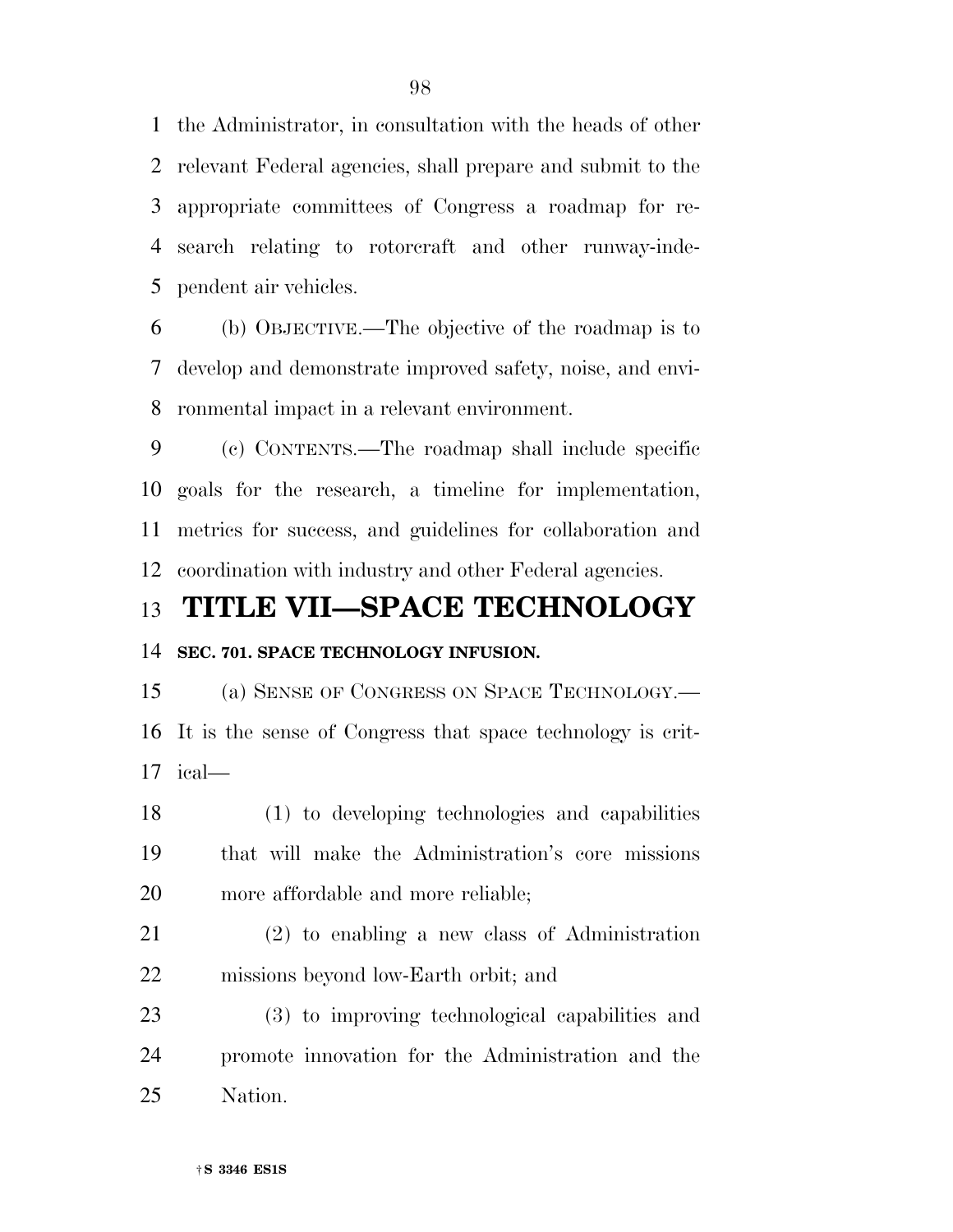(b) SENSE OF CONGRESS ON PROPULSION TECH- NOLOGY.—It is the sense of Congress that advancing pro- pulsion technology would improve the efficiency of trips to Mars and could shorten travel time to Mars, reduce astronaut health risks, and reduce radiation exposure, consumables, and mass of materials required for the jour-ney.

 (c) POLICY.—It is the policy of the United States that the Administrator shall develop technologies to sup- port the Administration's core missions, as described in section 2(3) of the National Aeronautics and Space Ad- ministration Authorization Act of 2010 (42 U.S.C. 18301(3)), and support sustained investments in early stage innovation, fundamental research, and technologies to expand the boundaries of the national aerospace enter-prise.

 (d) PROPULSION TECHNOLOGIES.—A goal of propul- sion technologies developed under subsection (c) shall be to significantly reduce human travel time to Mars.

### **SEC. 702. SPACE TECHNOLOGY PROGRAM.**

 (a) SPACE TECHNOLOGY PROGRAM AUTHORIZED.— The Administrator shall conduct a space technology pro- gram (referred to in this section as the ''Program'') to research and develop advanced space technologies that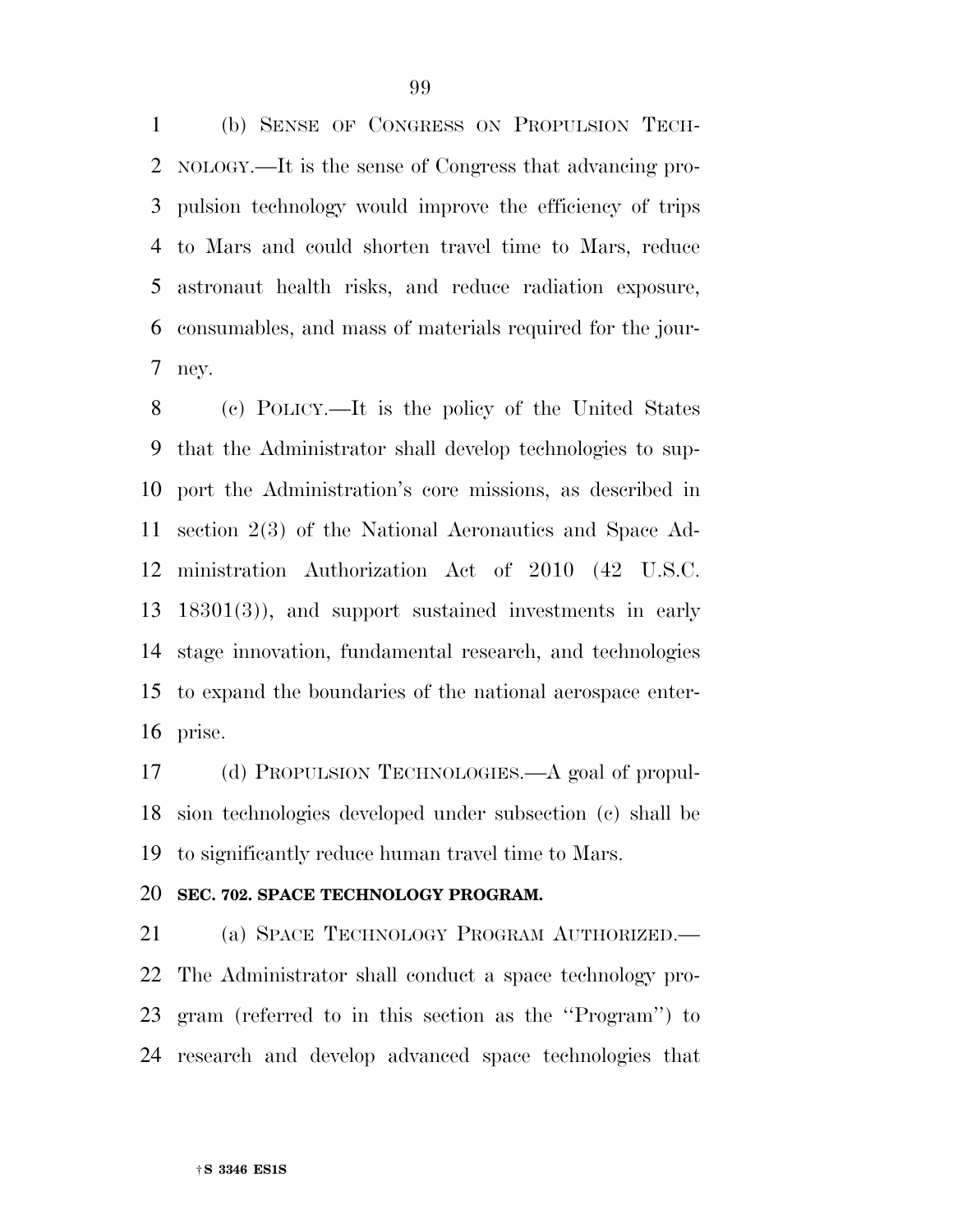could deliver innovative solutions across the Administra- tion's space exploration and science missions. (b) CONSIDERATIONS.—In conducting the Program, the Administrator shall consider— (1) the recommendations of the National Acad- emies' review of the Administration's Space Tech- nology roadmaps and priorities; and (2) the applicable enabling aspects of the step- ping stone approach to exploration under section 70504 of title 51, United States Code. (c) REQUIREMENTS.—In conducting the Program, the Administrator shall— (1) to the extent practicable, use a competitive process to select research and development projects; (2) to the extent practicable and appropriate, use small satellites and the Administration's sub- orbital and ground-based platforms to demonstrate space technology concepts and developments; and (3) as appropriate, partner with other Federal agencies, universities, private industry, and foreign countries. (d) SMALL BUSINESS PROGRAMS.—The Adminis- trator shall organize and manage the Administration's Small Business Innovation Research Program and Small

†**S 3346 ES1S**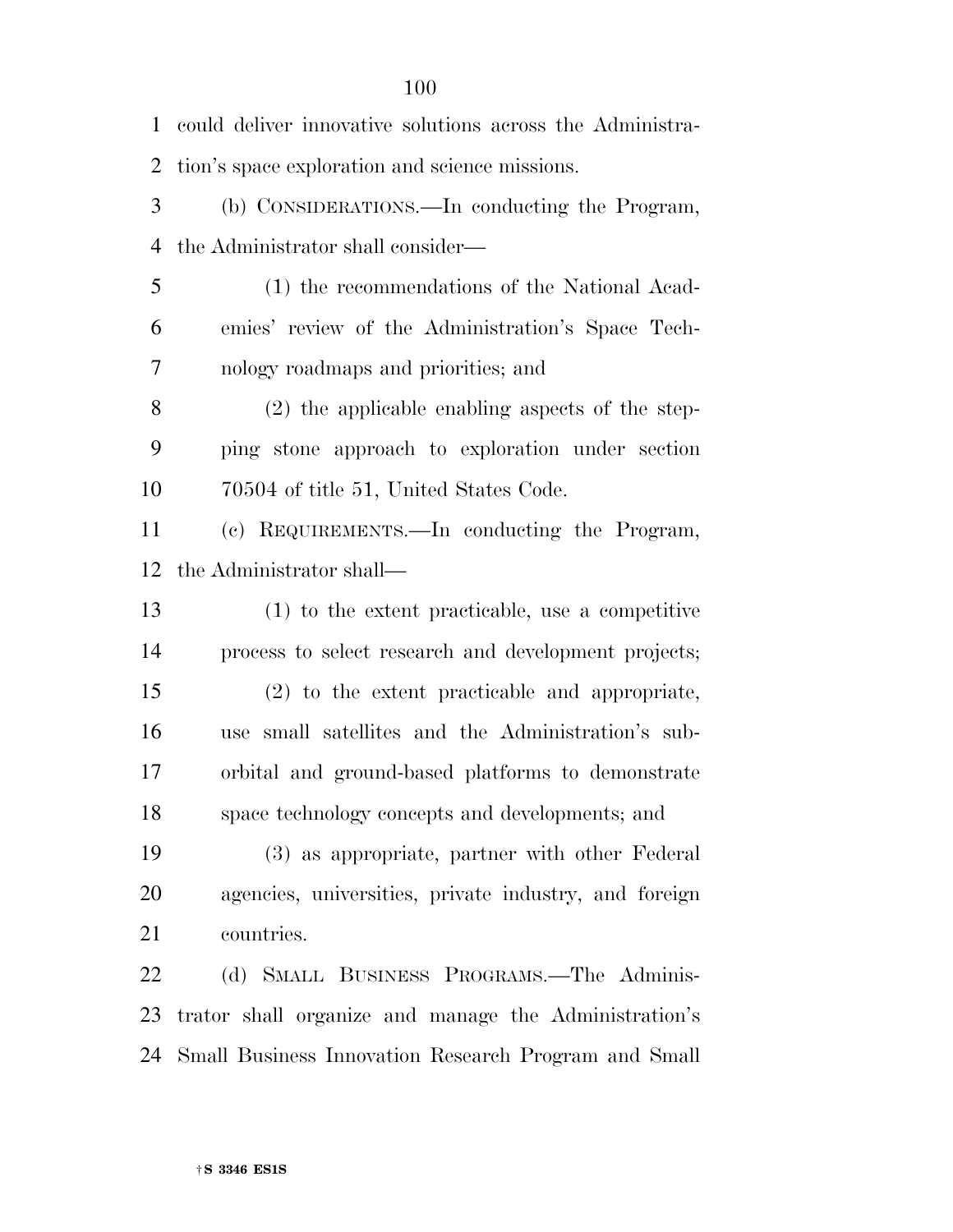Business Technology Transfer Program within the Pro-gram.

 (e) NONDUPLICATION CERTIFICATION.—The Admin- istrator shall submit a budget for each fiscal year, as transmitted to Congress under section 1105(a) of title 31, United States Code, that avoids duplication of projects, programs, or missions conducted by Program with other projects, programs, or missions conducted by another of-fice or directorate of the Administration.

 (f) COLLABORATION, COORDINATION, AND ALIGN-MENT.—

(1) IN GENERAL.—The Administrator shall—

 (A) ensure that the Administration's projects, programs, and activities in support of technology research and development of ad- vanced space technologies are fully coordinated and aligned;

 (B) ensure that the results the projects, programs, and activities under subparagraph (A) are shared and leveraged within the Admin-istration; and

 (C) ensure that the organizational respon- sibility for research and development activities in support of human space exploration not initi-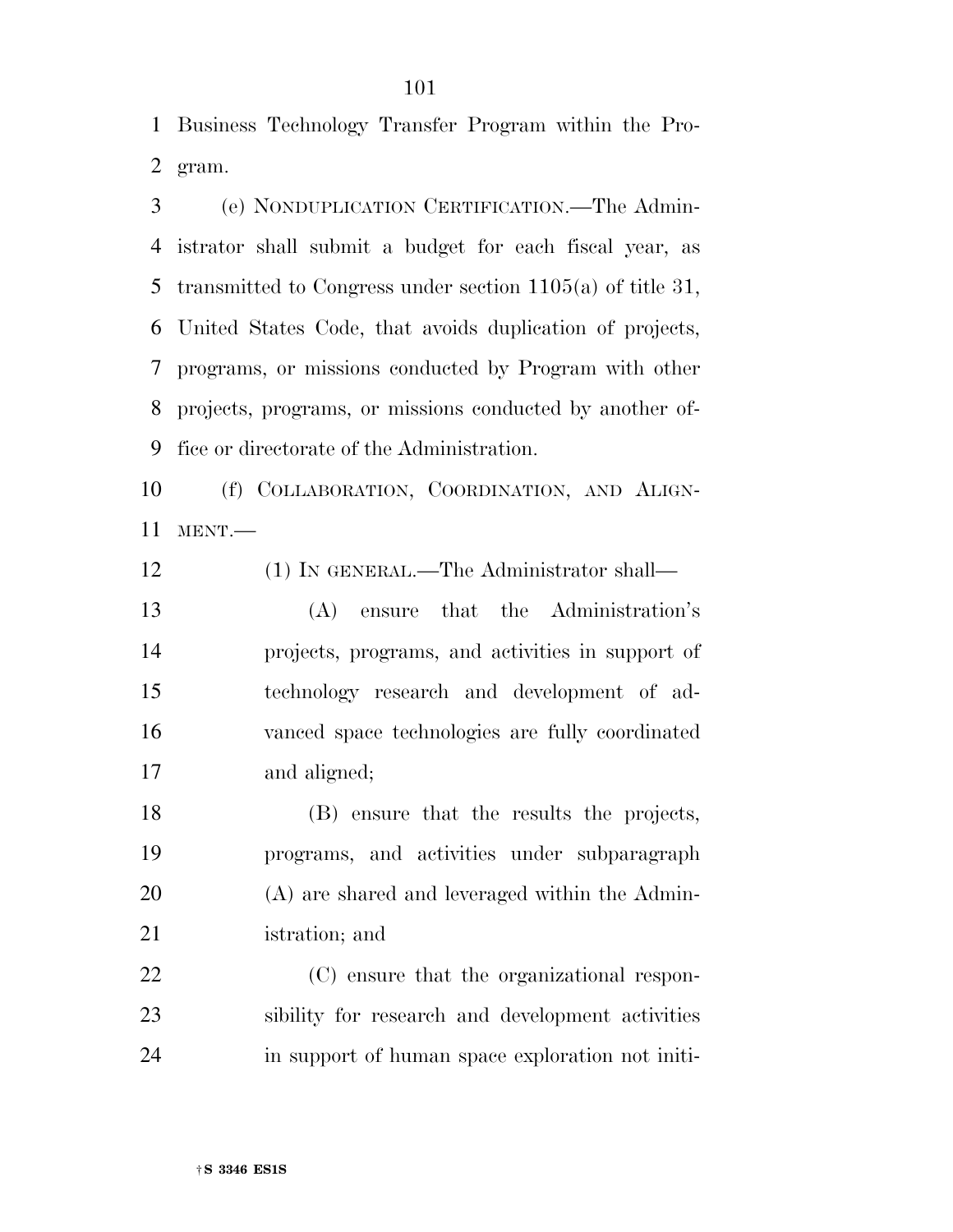| $\mathbf{1}$   | ated as of the date of enactment of this Act is           |
|----------------|-----------------------------------------------------------|
| $\overline{2}$ | established on the basis of a sound rationale.            |
| 3              | (2) SENSE OF CONGRESS.—It is the sense of                 |
| $\overline{4}$ | Congress that projects, programs, and missions            |
| 5              | being conducted by the Human Exploration and Op-          |
| 6              | erations Mission Directorate in support of research       |
| 7              | and development of advanced space technologies and        |
| 8              | systems focusing on human space exploration should        |
| 9              | continue in that Directorate.                             |
| 10             | $(g)$ REPORT.—Not later than 180 days after the date      |
| 11             | of enactment of this Act, the Administrator shall provide |
| 12             | to the appropriate committees of Congress a report—       |
| 13             | (1) comparing the Administration's space tech-            |
| 14             | nology investments with the high-priority technology      |
| 15             | areas identified by the National Academies in the         |
| 16             | National Research Council's report on the Adminis-        |
| 17             | tration's Space Technology Roadmaps; and                  |
| 18             | $(2)$ including—                                          |
| 19             | (A) identification of how the Administra-                 |
| 20             | tion will address any gaps between the agency's           |
| 21             | investments and the recommended technology                |
| 22             | areas, including a projection of funding require-         |
| 23             | ments; and                                                |
| 24             | (B) identification of the rationale described             |
| 25             | in subsection $(f)(1)(C)$ .                               |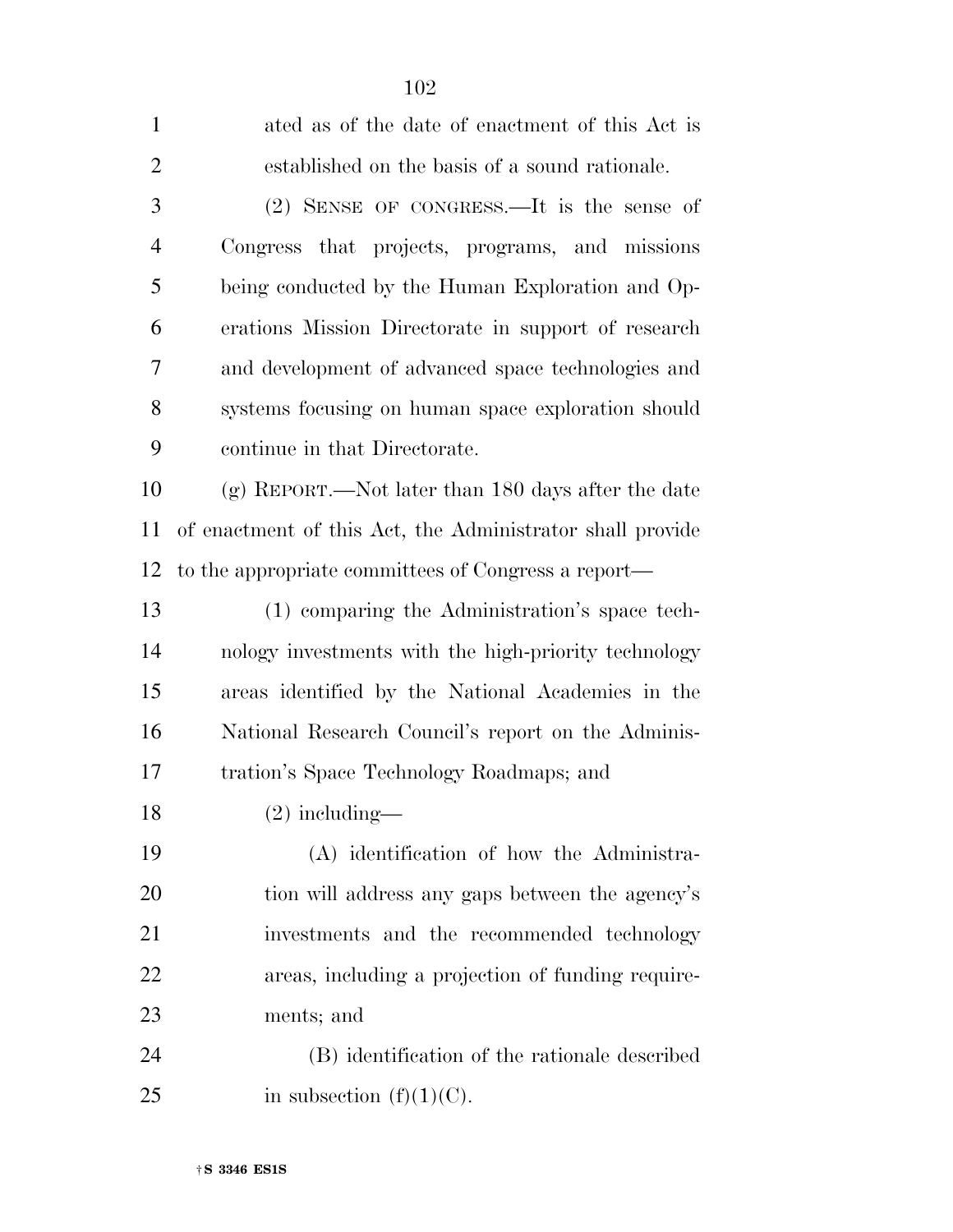(h) ANNUAL REPORT.—The Administrator shall in- clude in the Administration's annual budget request for each fiscal year the rationale for assigning organizational responsibility for, in the year prior to the budget fiscal year, each initiated project, program, and mission focused on research and development of advanced technologies for human space exploration.

# **TITLE VIII—MAXIMIZING EFFICIENCY Subtitle A—Agency Information Technology and Cybersecurity**

**SEC. 811. INFORMATION TECHNOLOGY GOVERNANCE.** 

 (a) IN GENERAL.—The Administrator shall, in a manner that reflects the unique nature of NASA's mission and expertise—

16 (1) ensure the NASA Chief Information Officer, Mission Directorates, and Centers have appropriate roles in the management, governance, and oversight processes related to information technology oper- ations and investments and information security pro-grams for the protection of NASA systems;

 (2) ensure the NASA Chief Information Officer has the appropriate resources and insight to oversee NASA information technology and information secu-rity operations and investments;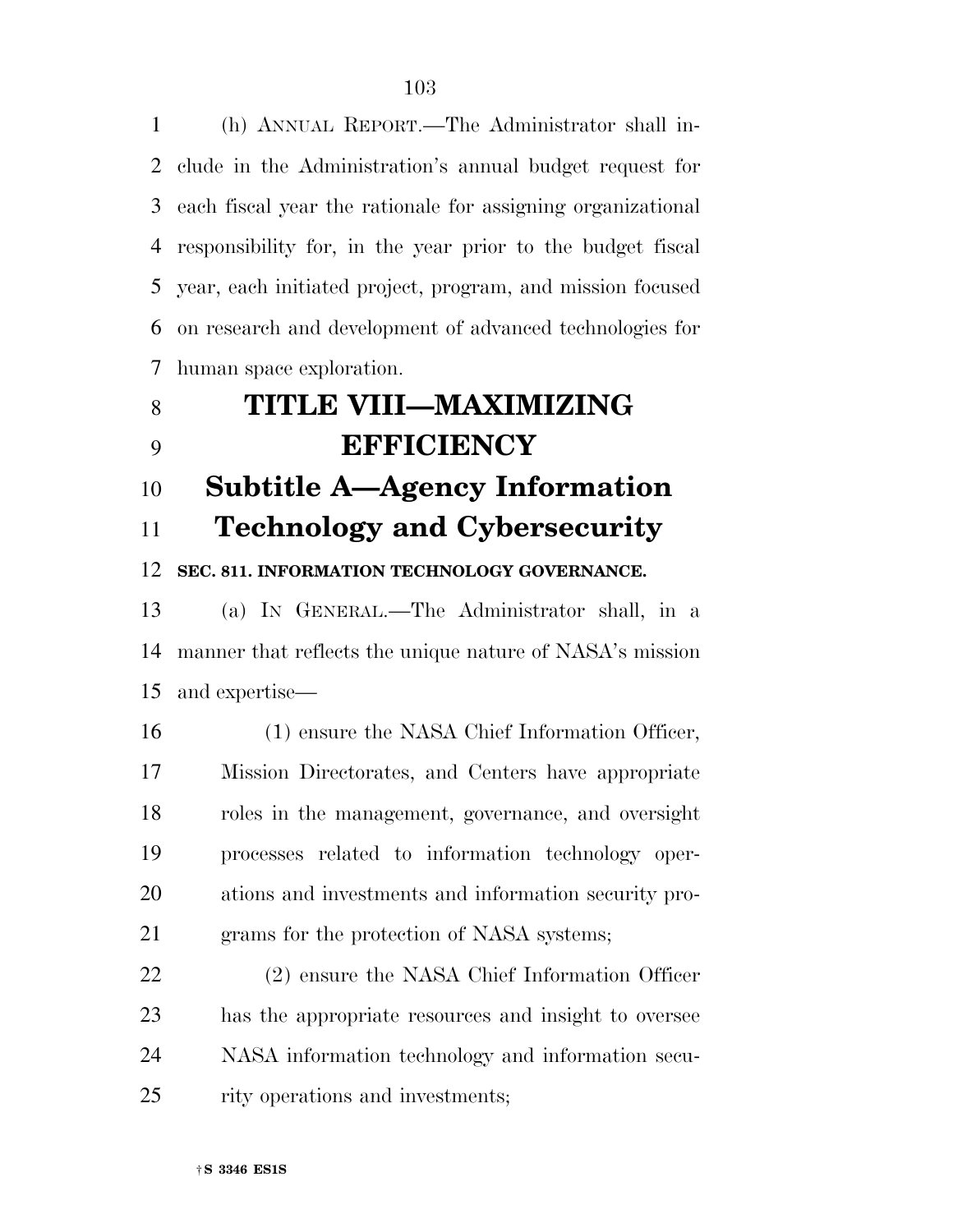(3) provide an information technology program management framework to increase the efficiency and effectiveness of information technology invest- ments, including relying on metrics for identifying and reducing potential duplication, waste, and cost;

 (4) improve the operational linkage between the NASA Chief Information Officer and each NASA mission directorate, center, and mission support of- fice to ensure both agency and mission needs are considered in agency-wide information technology and information security management and oversight;

 (5) review the portfolio of information tech- nology investments and spending, including informa- tion technology-related investments included as part of activities within NASA mission directorates that may not be considered information technology, to en- sure investments are recognized and reported appro- priately based on guidance from the Office of Man-agement and Budget;

 (6) consider appropriate revisions to the char- ters of information technology boards and councils that inform information technology investment and operation decisions; and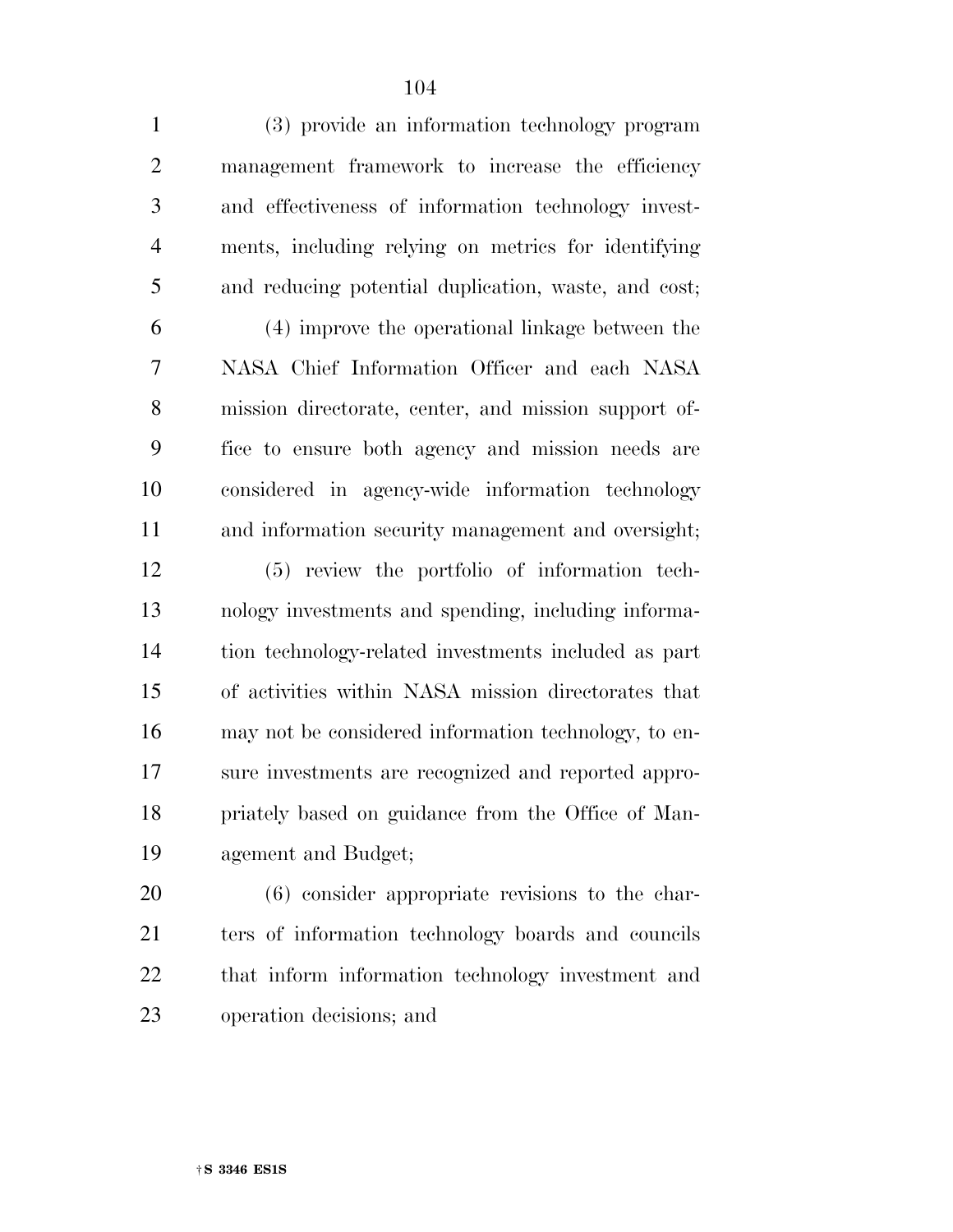| $\mathbf{1}$   | (7) consider whether the NASA Chief Informa-          |
|----------------|-------------------------------------------------------|
| $\overline{2}$ | tion Officer should have a seat on any boards or      |
| 3              | councils described in paragraph (6).                  |
| $\overline{4}$ | $(b)$ GAO STUDY.—                                     |
| 5              | (1) STUDY.—The Comptroller General of the             |
| 6              | United States shall conduct a study of the effective- |
| 7              | ness of the Administration's Information Technology   |
| 8              | Governance in ensuring information technology re-     |
| 9              | sources are aligned with agency missions and are      |
| 10             | cost effective and secure.                            |
| 11             | (2) CONTENTS.—The study shall include an as-          |
| 12             | sessment of-                                          |
| 13             | (A) the resources available for overseeing            |
| 14             | Administration-wide information technology op-        |
| 15             | erations, investments, and security measures          |
| 16             | and the NASA Chief Information Officer's visi-        |
| 17             | bility and involvement into information tech-         |
| 18             | nology oversight and access to those resources;       |
| 19             | (B) the effectiveness and challenges of the           |
| 20             | Administration's information technology struc-        |
| 21             | ture, decision making processes and authorities,      |
| 22             | including impacts on its ability to implement in-     |
| 23             | formation security; and                               |
| 24             | (C) the impact of NASA Chief Information              |
| 25             | Officer<br>approval authority over information        |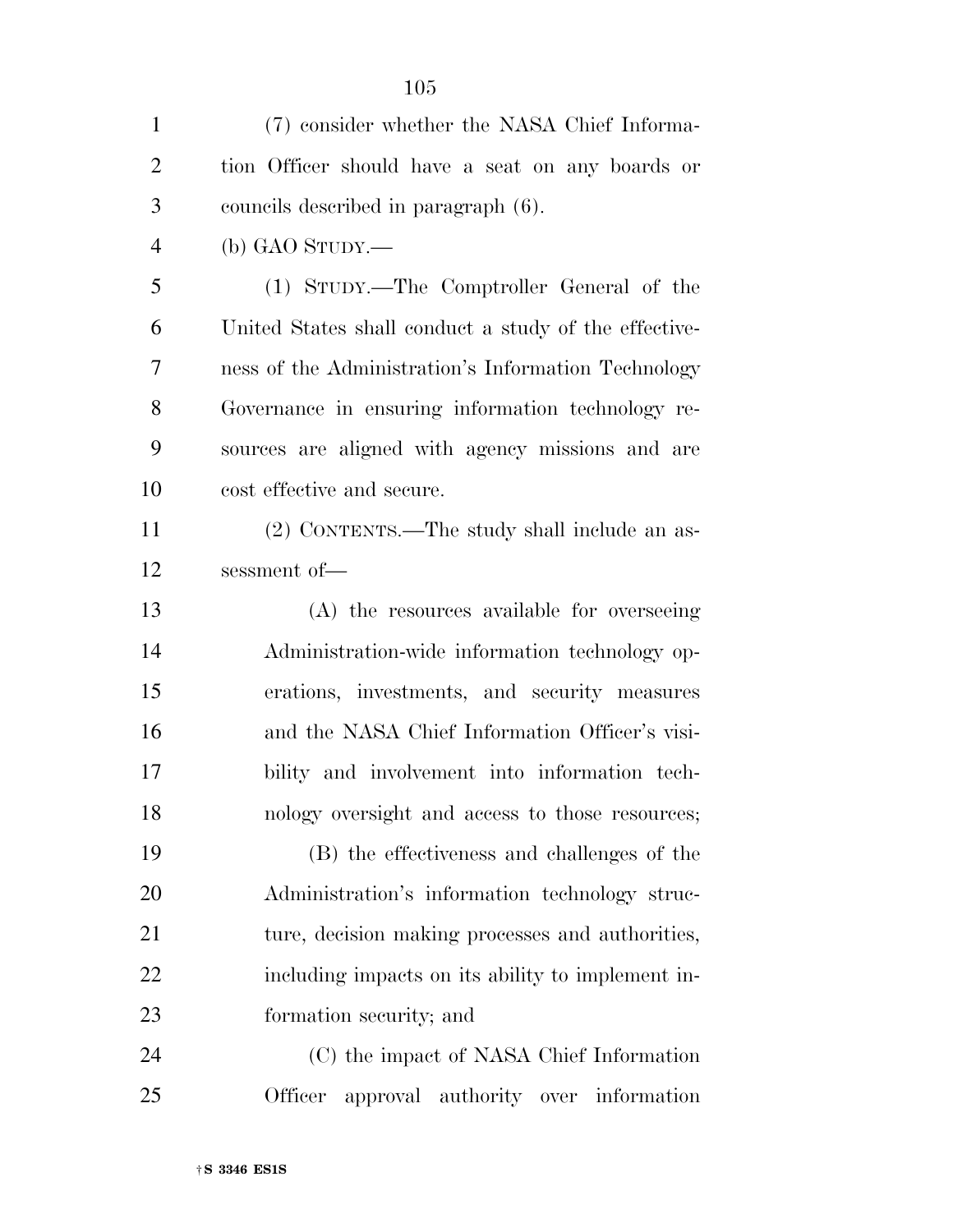| $\mathbf{1}$   | technology investments that exceed a defined         |
|----------------|------------------------------------------------------|
| 2              | monetary threshold, including any potential im-      |
| 3              | pacts of such authority on the Administration's      |
| $\overline{4}$ | missions, flights programs and projects, re-         |
| 5              | search activities, and Center operations.            |
| 6              | $(3)$ REPORT.—Not later than 1 year after the        |
| 7              | date of enactment of this Act, the Comptroller Gen-  |
| 8              | eral shall submit to the appropriate committees of   |
| 9              | Congress a report detailing the results of the study |
| 10             | under paragraph (1), including any recommenda-       |
| 11             | tions.                                               |

#### **SEC. 812. INFORMATION TECHNOLOGY STRATEGIC PLAN.**

 (a) IN GENERAL.—Subject to subsection (b), the Ad- ministrator shall develop an information technology stra- tegic plan to guide NASA information technology manage-ment and strategic objectives.

 (b) REQUIREMENTS.—In developing the strategic plan, the Administrator shall ensure that the strategic plan addresses—

20 (1) the deadline under section  $306(a)$  of title 5, United States Code; and

 (2) the requirements under section 3506 of title 44, United States Code.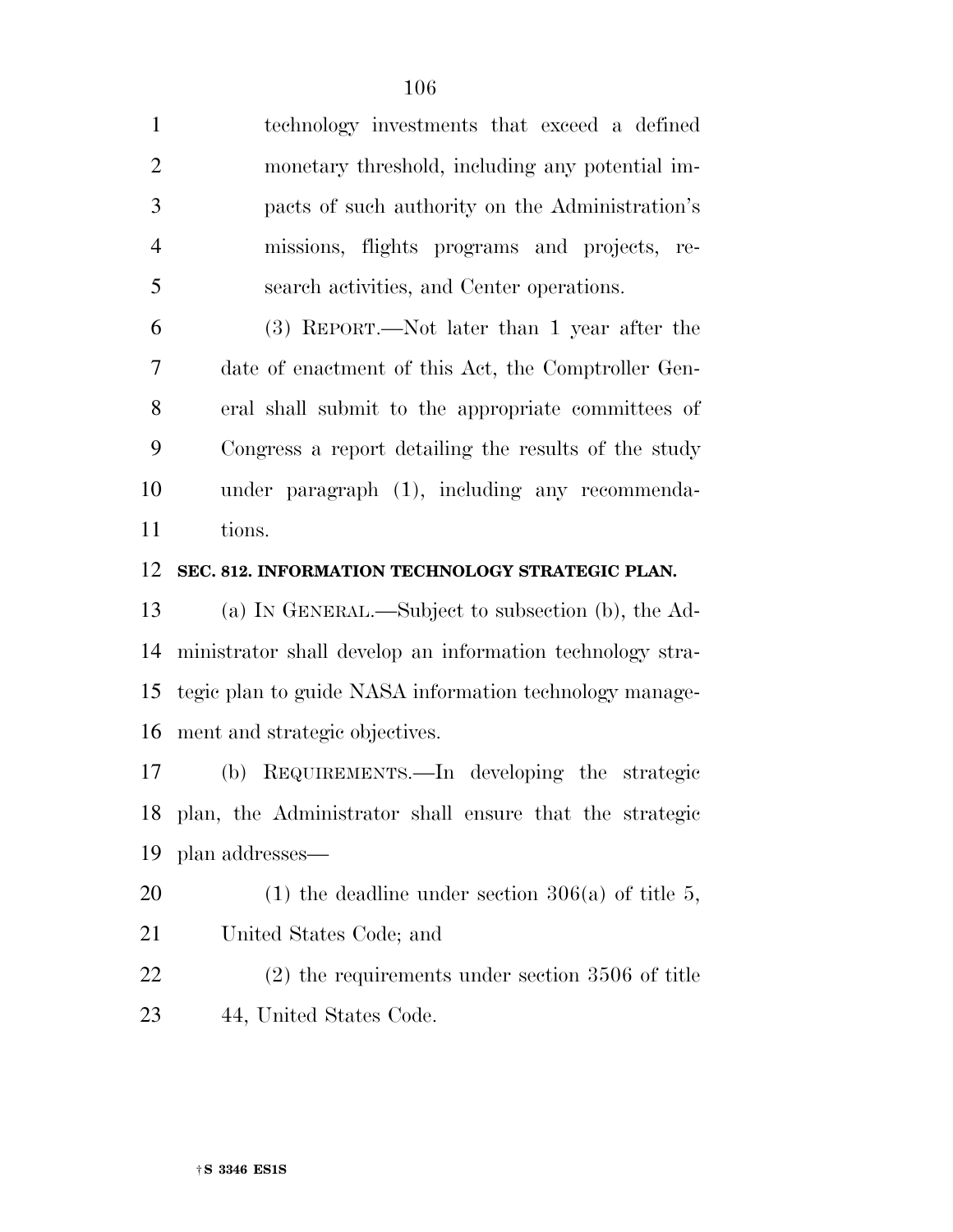(c) CONTENTS.—The strategic plan shall address, in a manner that reflects the unique nature of NASA's mis-sion and expertise—

 (1) near and long-term goals and objectives for leveraging information technology;

 (2) a plan for how NASA will submit to Con- gress of a list of information technology projects, in- cluding completion dates and risk level in accordance with guidance from the Office of Management and Budget;

 (3) an implementation overview for an agency- wide approach to information technology investments and operations, including reducing barriers to cross-center collaboration;

 (4) coordination by the NASA Chief Informa- tion Officer with centers and mission directorates to ensure that information technology policies are effec-18 tively and efficiently implemented across the agency;

 (5) a plan to increase the efficiency and effec- tiveness of information technology investments, in- cluding a description of how unnecessarily duplica-22 tive, wasteful, legacy, or outdated information tech- nology across NASA will be identified and elimi- nated, and a schedule for the identification and elimination of such information technology;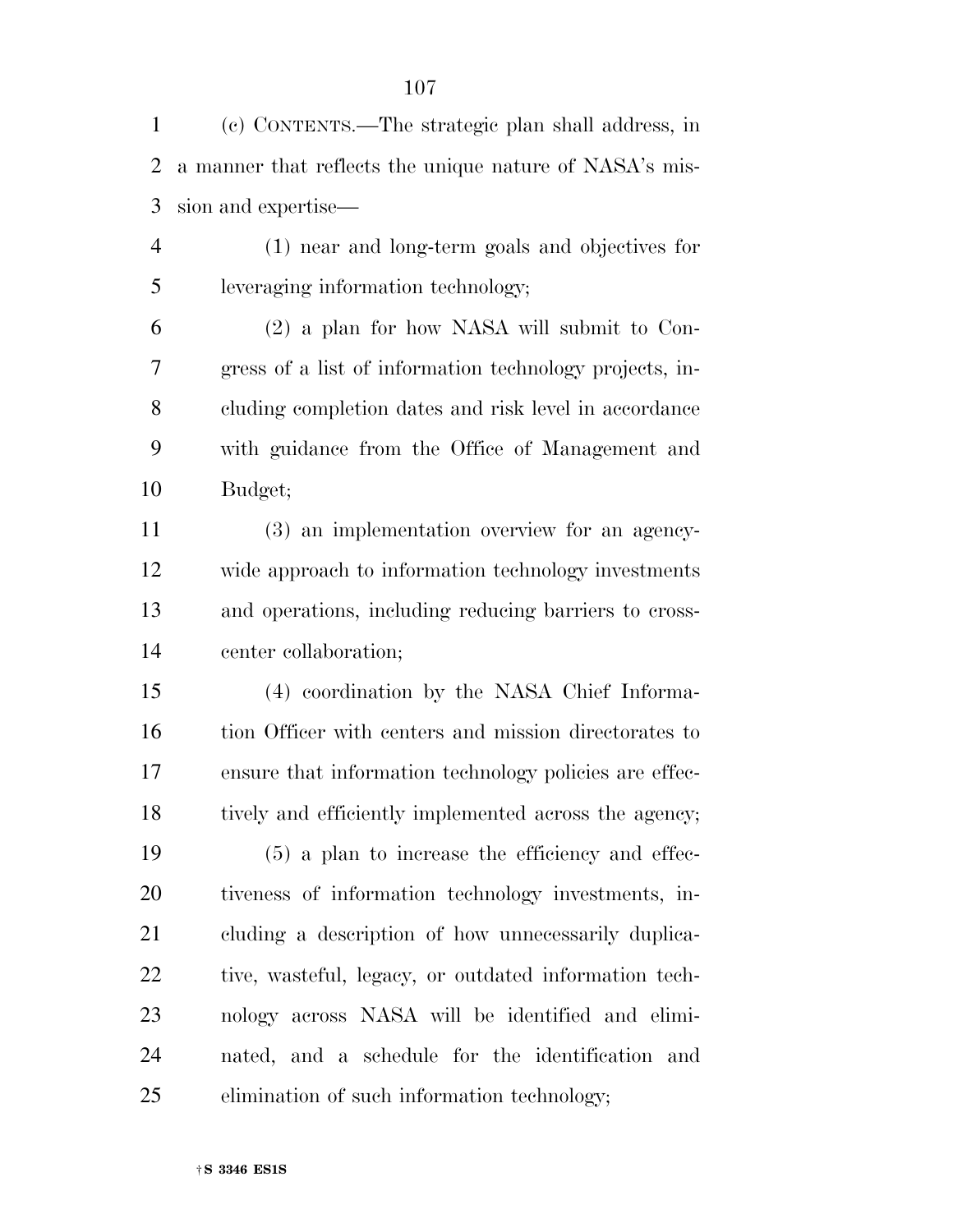(6) a plan for improving the information secu- rity of agency information and agency information systems, including improving security control assess- ments and role-based security training of employees; and

 (7) submission by NASA to Congress of infor- mation regarding high risk projects and cybersecu-rity risks.

 (d) CONGRESSIONAL OVERSIGHT.—The Adminis- trator shall submit to the appropriate committees of Con- gress the strategic plan under subsection (a) and any up-dates thereto.

### **SEC. 813. CYBERSECURITY.**

 (a) FINDING.—The security of NASA information and information systems is vital to the success of the mis-sion of the agency.

(b) INFORMATION SECURITY PLAN.—

 (1) IN GENERAL.—Not later than 1 year after the date of enactment of this Act, the Administrator shall implement the information security plan devel- oped under paragraph (2) and take such further ac- tions as the Administrator considers necessary to improve the information security system in accord-ance with this section.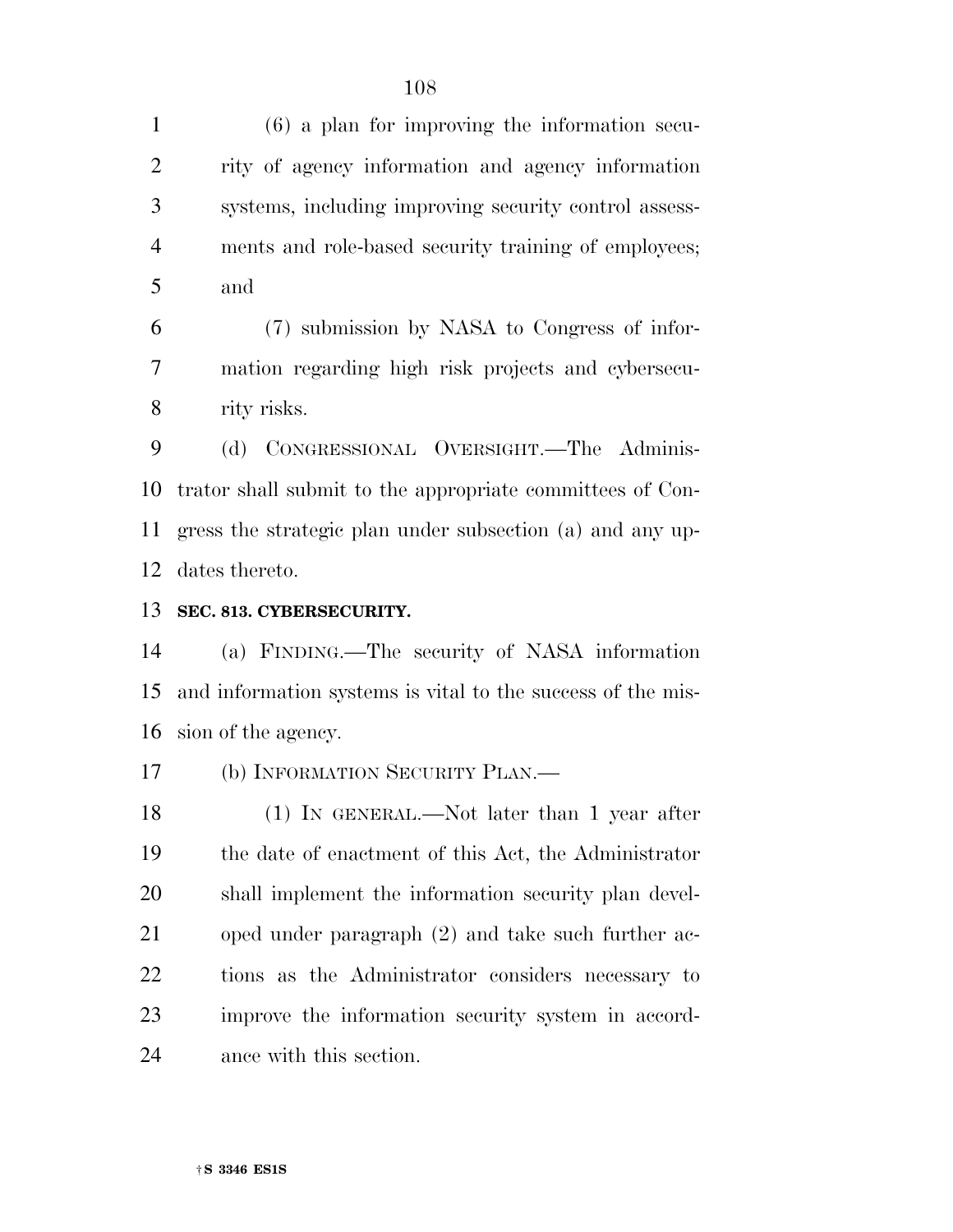| $\mathbf{1}$   | (2) INFORMATION SECURITY PLAN.—Subject to                |
|----------------|----------------------------------------------------------|
| $\overline{2}$ | paragraphs $(3)$ and $(4)$ , the Administrator shall de- |
| 3              | velop an agency-wide information security plan to        |
| $\overline{4}$ | enhance information security for NASA information        |
| 5              | and information infrastructure.                          |
| 6              | (3) REQUIREMENTS.—In developing the plan                 |
| 7              | under paragraph $(2)$ , the Administrator shall ensure   |
| 8              | that the plan—                                           |
| 9              | (A) reflects the unique nature of NASA's                 |
| 10             | mission and expertise;                                   |
| 11             | (B) is informed by policies, standards,                  |
| 12             | guidelines, and directives on information secu-          |
| 13             | rity required for Federal agencies;                      |
| 14             | (C) is consistent with the standards and                 |
| 15             | guidelines under section 11331 of title 40,              |
| 16             | United States Code; and                                  |
| 17             | (D) meets applicable National Institute of               |
| 18             | Standards and Technology information security            |
| 19             | standards and guidelines.                                |
| 20             | (4) CONTENTS.—The plan shall address—                    |
| 21             | (A) an overview of the requirements of the               |
| 22             | information security system;                             |
| 23             | an agency-wide risk management<br>(B)                    |
| 24             | framework for information security;                      |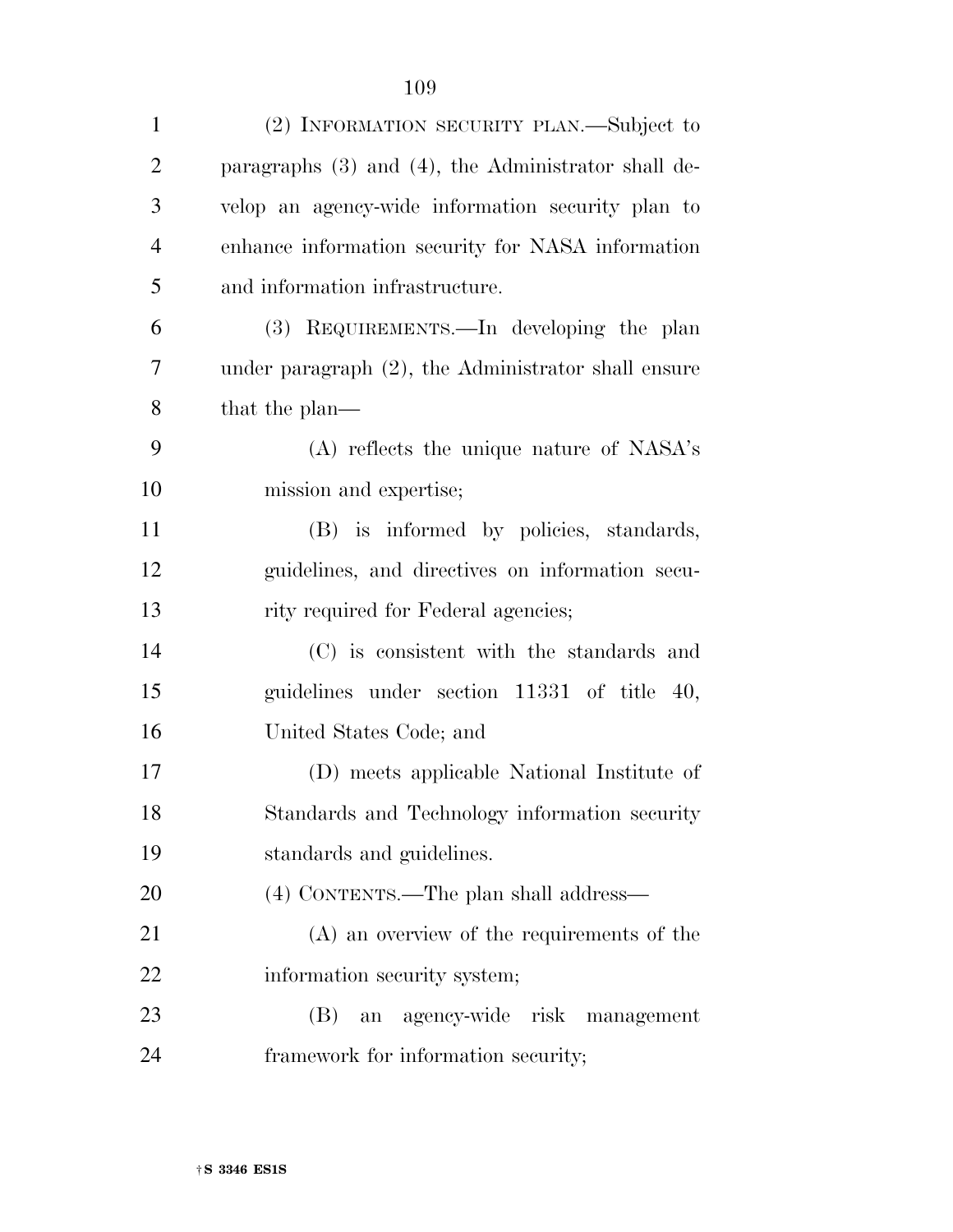| $\mathbf{1}$   | (C) a description of the information secu-               |
|----------------|----------------------------------------------------------|
| $\overline{2}$ | rity system management controls and common               |
| 3              | controls that are necessary to ensure compli-            |
| $\overline{4}$ | ance with information security-related require-          |
| 5              | ments;                                                   |
| 6              | (D) an identification and assignment of                  |
| $\overline{7}$ | roles, responsibilities, and management commit-          |
| 8              | ment for information security at the agency;             |
| 9              | (E) coordination among organizational en-                |
| 10             | tities, including between each center, facility,         |
| 11             | mission directorate, and mission support office,         |
| 12             | and among agency entities responsible for dif-           |
| 13             | ferent aspects of information security;                  |
| 14             | $(F)$ the need to protect the information se-            |
| 15             | curity of mission-critical systems and activities        |
| 16             | and high-impact and moderate-impact informa-             |
| 17             | tion systems; and                                        |
| 18             | (G) a schedule of frequent reviews and up-               |
| 19             | dates, as necessary, of the plan.                        |
| 20             | SEC. 814. SECURITY MANAGEMENT OF FOREIGN NATIONAL        |
| 21             | <b>ACCESS.</b>                                           |
| 22             | The Administrator shall notify the appropriate com-      |
| 23             | mittees of Congress when the agency has implemented the  |
| 24             | information technology security recommendations from     |
| 25             | the National Academy of Public Administration on foreign |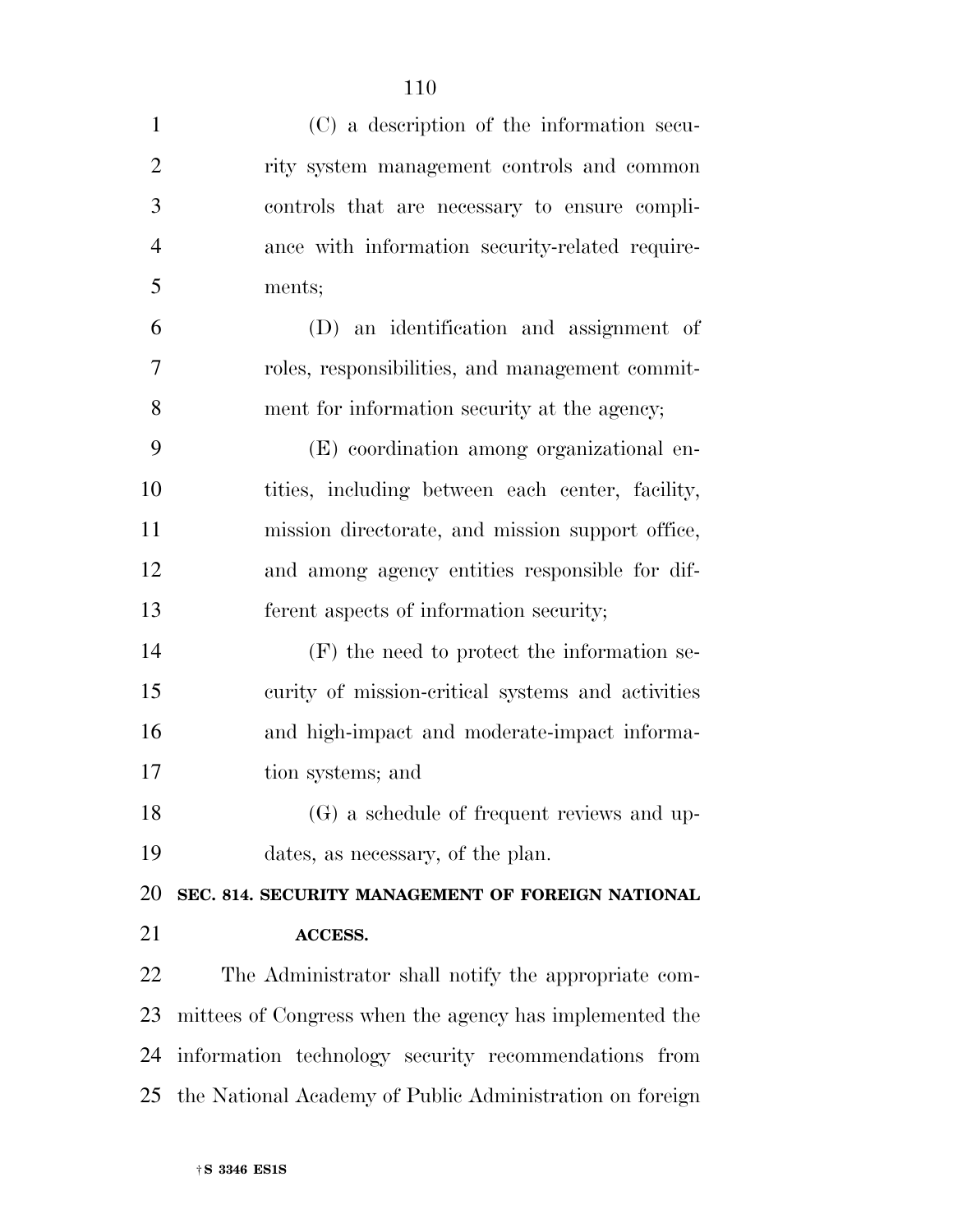national access management, based on reports from Janu-ary 2014 and March 2016.

#### **SEC. 815. CYBERSECURITY OF WEB APPLICATIONS.**

 Not later than 180 days after the date of enactment of this Act, the Administrator shall, in a manner that re- flects the unique nature of NASA's mission and exper-tise—

 (1) develop a plan, including such actions and milestones as are necessary, to fully remediate secu- rity vulnerabilities of NASA web applications within a timely fashion after discovery; and

 (2) provide an update on its plant to implement the recommendation from the NASA Inspector Gen- eral in the audit report dated July 10, 2014, (IG– 14–023) to remove from the Internet or otherwise secure all NASA web applications in development or testing mode.

**Subtitle B—Collaboration Among** 

## **Mission Directorates and Other**

**Matters** 

 **SEC. 821. COLLABORATION AMONG MISSION DIREC-TORATES.** 

 The Administrator shall encourage an interdiscipli- nary approach among all NASA mission directorates and divisions, whenever appropriate, for projects or missions—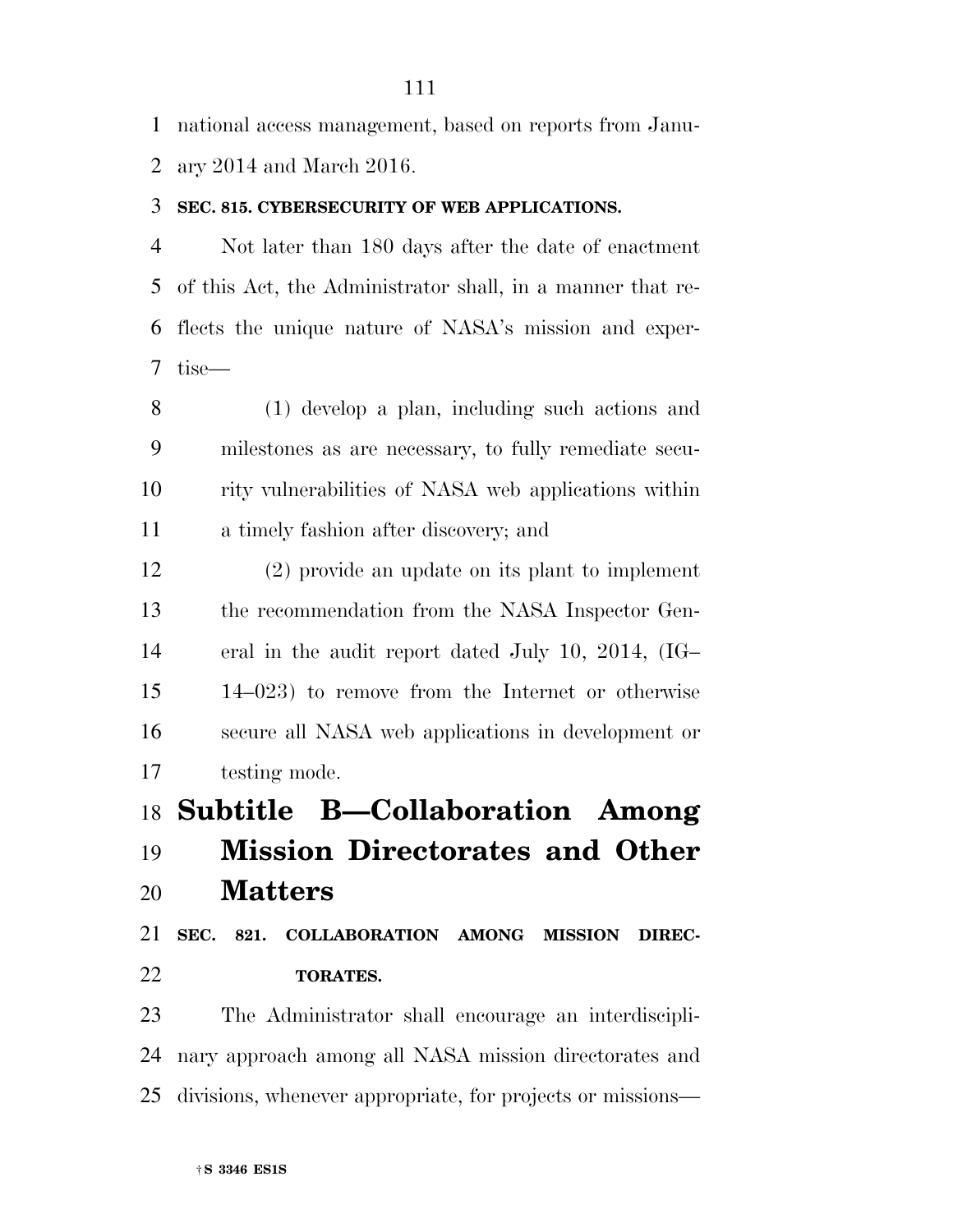| $\mathbf{1}$   | (1) to improve coordination, and encourage col-      |
|----------------|------------------------------------------------------|
| $\overline{2}$ | laboration and early planning on scope;              |
| 3              | (2) to determine areas of overlap or alignment;      |
| $\overline{4}$ | (3) to find ways to leverage across divisional       |
| 5              | perspectives to maximize outcomes; and               |
| 6              | (4) to be more efficient with resources<br>and       |
| 7              | funds.                                               |
| 8              | SEC. 822. NASA LAUNCH CAPABILITIES COLLABORATION.    |
| 9              | (a) FINDINGS.—Congress makes the following find-     |
| 10             | ings:                                                |
| 11             | (1) The Launch Services Program is respon-           |
| 12             | sible for the acquisition, management, and technical |
| 13             | oversight of commercial launch services for NASA's   |
| 14             | science and robotic missions.                        |
| 15             | (2) The Commercial Crew Program is respon-           |
| 16             | sible for the acquisition, management, and technical |
| 17             | oversight of commercial crew transportation systems. |
| 18             | (3) The Launch Services Program and Com-             |
| 19             | mercial Crew Program have worked together to gain    |
| 20             | exceptional technical insight into the contracted    |
| 21             | launch service providers that are common to both     |
| 22             | programs.                                            |
| 23             | (4) The Launch Services Program has a long           |
| 24             | history of oversight of 12 different launch vehicles |
| 25             | and over 80 launches.                                |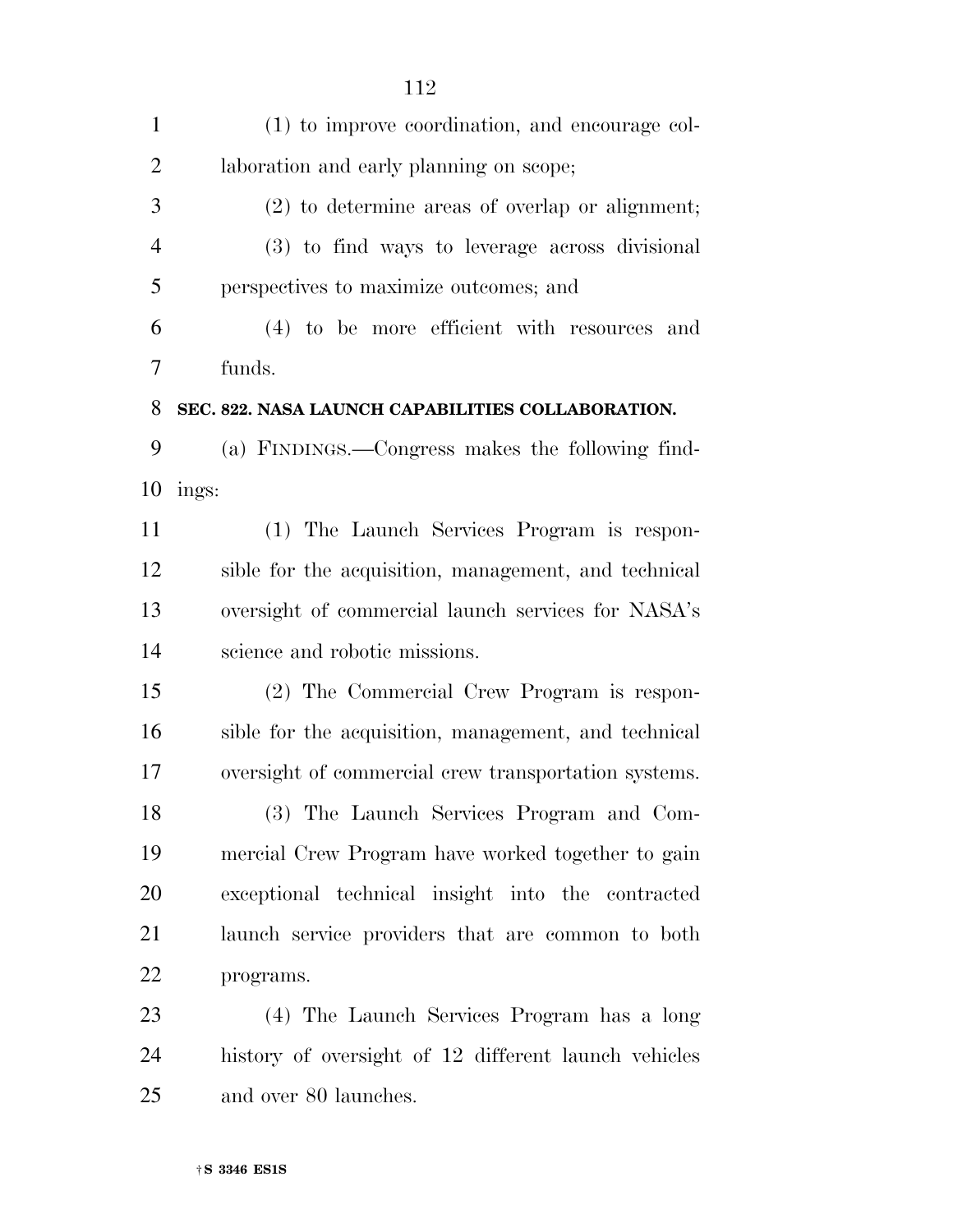(5) Co-location of the Launch Services Program and Commercial Crew Program has enabled the Commercial Crew Program to efficiently obtain the launch vehicle technical expertise of and provide en- gineering and analytical support to the Commercial Crew Program. (b) SENSE OF CONGRESS.—It is the sense of Con- gress that— (1) the Launch Services Program and Commer- cial Crew Program each benefit from communication and coordination of launch manifests, technical in- formation, and common launch vehicle insight be- tween the programs; and (2) such communication and coordination is en- abled by the co-location of the programs. (c) IN GENERAL.—The Administrator shall pursue a strategy for acquisition of crewed transportation services and non-crewed launch services that continues to enhance communication, collaboration, and coordination between the Launch Services Program and the Commercial Crew Program. **SEC. 823. DETECTION AND AVOIDANCE OF COUNTERFEIT PARTS.**  (a) FINDINGS.—Congress finds the following: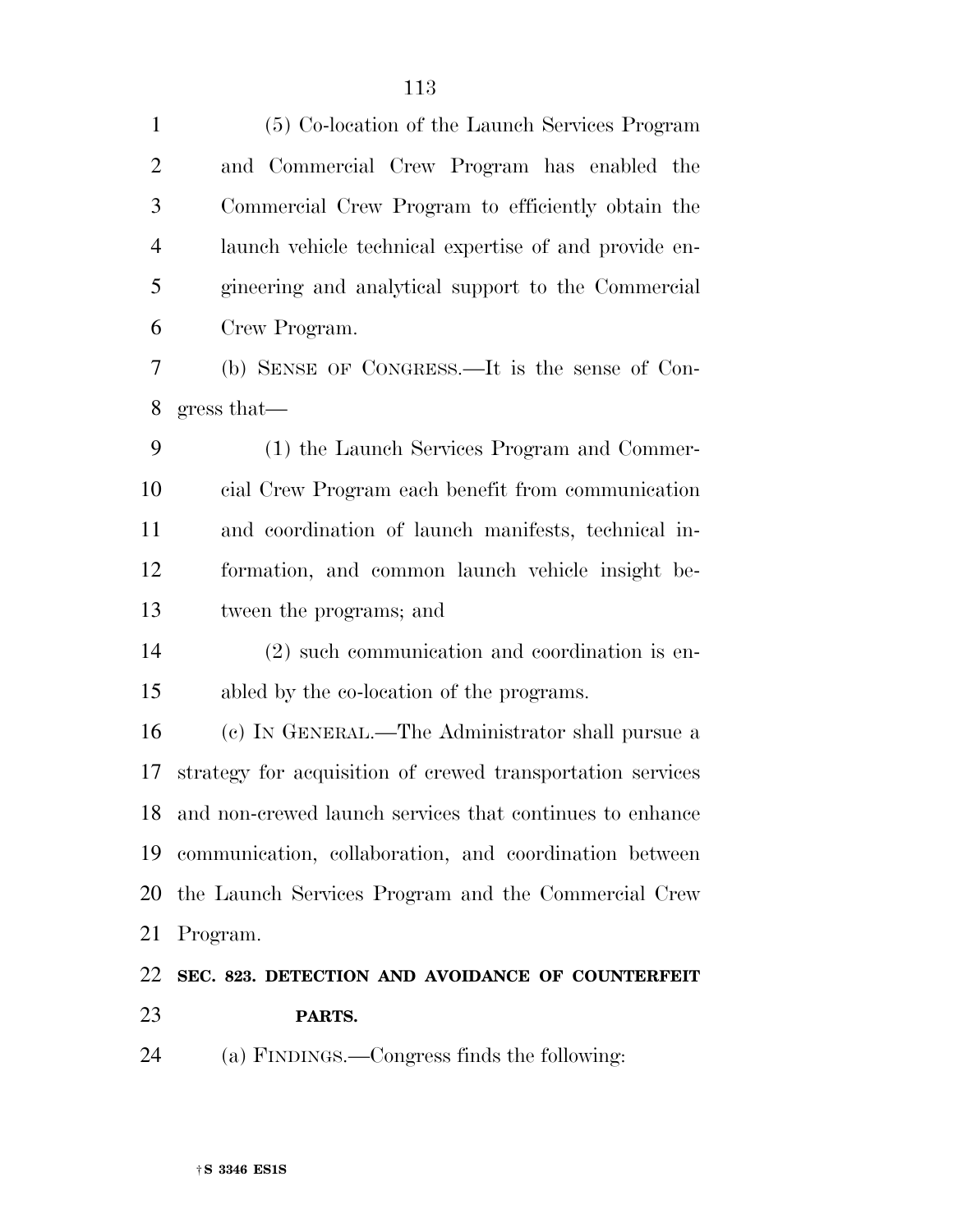(1) A 2012 investigation by the Committee on Armed Services of the Senate of counterfeit elec- tronic parts in the Department of Defense supply chain from 2009 through 2010 uncovered 1,800 cases and over 1,000,000 counterfeit parts and ex- posed the threat such counterfeit parts pose to serv-ice members and national security.

 (2) Since 2010, the Comptroller General of the United States has identified in 3 separate reports the risks and challenges associated with counterfeit parts and counterfeit prevention at both the Depart- ment of Defense and NASA, including inconsistent definitions of counterfeit parts, poorly targeted qual- ity control practices, and potential barriers to im-provements to these practices.

 (b) SENSE OF CONGRESS.—It is the sense of Con- gress that the presence of counterfeit electronic parts in the NASA supply chain poses a danger to United States government astronauts, crew, and other personnel and a risk to the agency overall.

21 (c) REGULATIONS.—

22 (1) In GENERAL.—Not later than 270 days after the date of enactment of this Act, the Adminis- trator shall revise the NASA Supplement to the Federal Acquisition Regulation to improve the detec-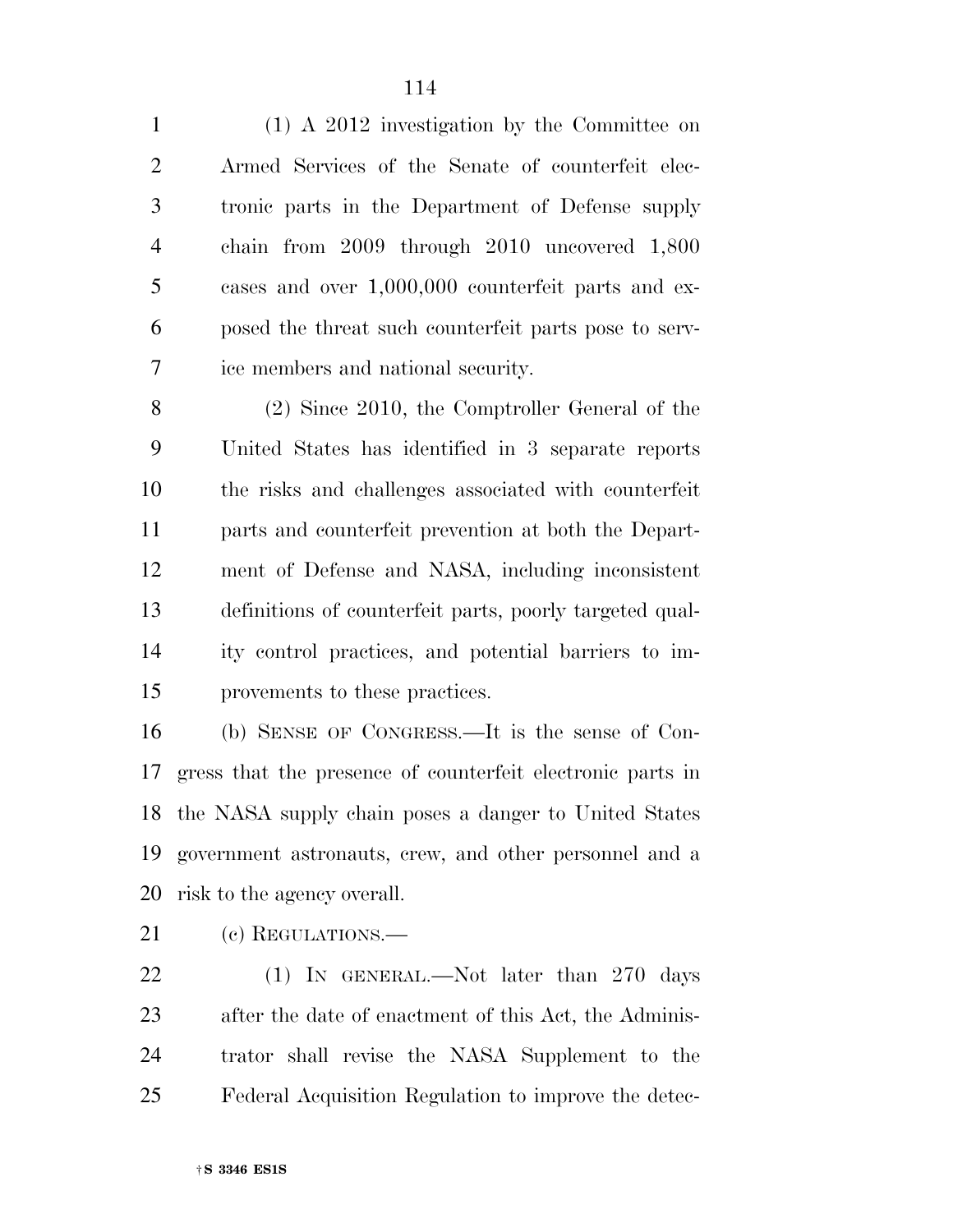| $\mathbf{1}$   | tion and avoidance of counterfeit electronic parts in |
|----------------|-------------------------------------------------------|
| $\overline{2}$ | the supply chain.                                     |
| 3              | (2) CONTRACTOR RESPONSIBILITIES. - In revis-          |
| $\overline{4}$ | ing the regulations under paragraph (1), the Admin-   |
| 5              | istrator shall-                                       |
| 6              | (A) require each covered contractor—                  |
| 7              | (i) to detect and avoid the use or in-                |
| 8              | clusion of any counterfeit parts in elec-             |
| 9              | tronic parts or products that contain elec-           |
| 10             | tronic parts;                                         |
| 11             | (ii) to take such corrective actions as               |
| 12             | the Administrator considers necessary to              |
| 13             | remedy the use or inclusion described in              |
| 14             | clause (i); and                                       |
| 15             | (iii) including a subcontractor, to no-               |
| 16             | tify the applicable NASA contracting offi-            |
| 17             | cer not later than 30 calendar days after             |
| 18             | the date the covered contractor becomes               |
| 19             | aware, or has reason to suspect, that any             |
| 20             | end item, component, part or material con-            |
| 21             | tained in supplies purchased by NASA, or              |
| 22             | purchased by a covered contractor or sub-             |
| 23             | contractor for delivery to, or on behalf of,          |
| 24             | NASA, contains a counterfeit<br>electronic            |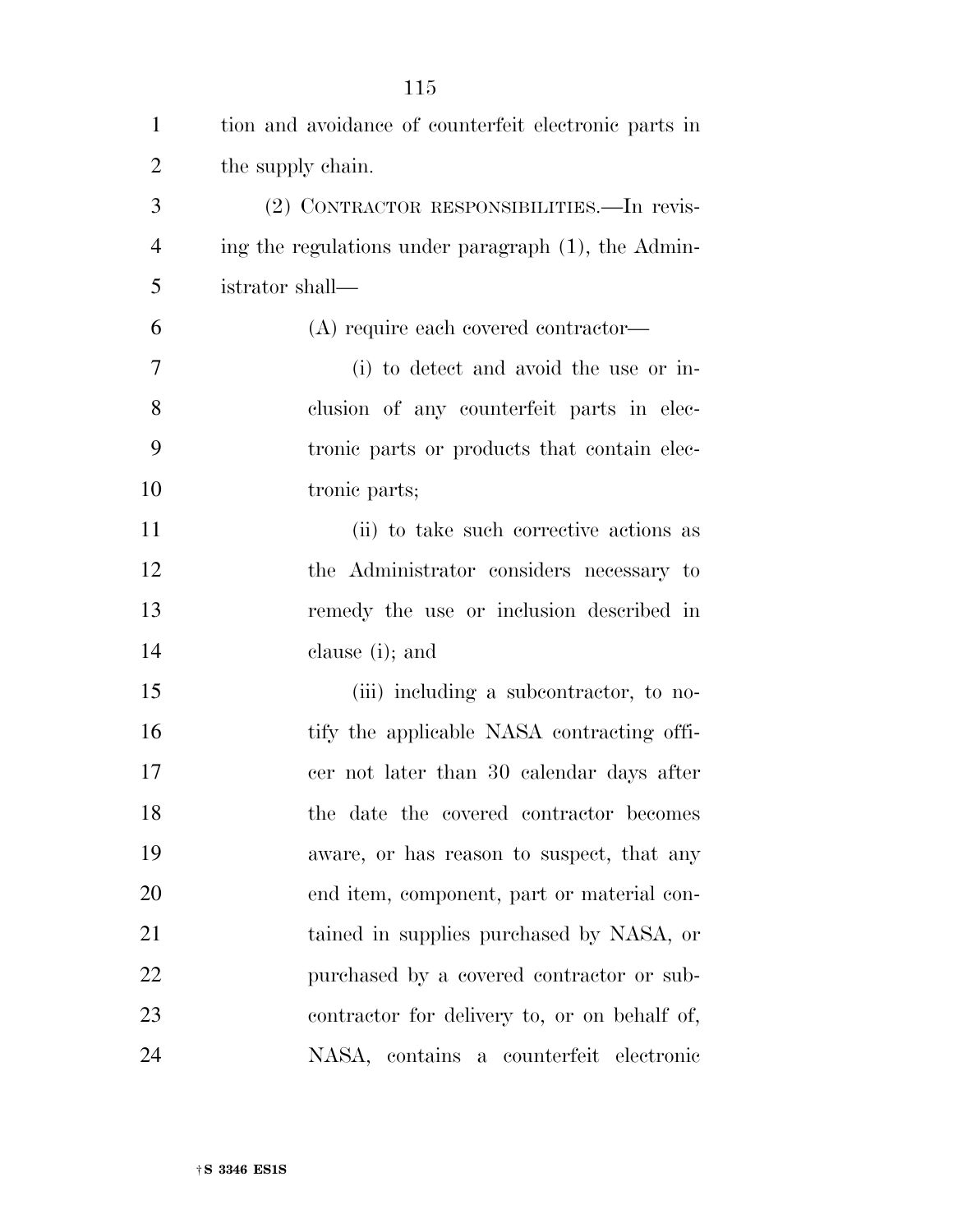| $\mathbf{1}$   | part or suspect counterfeit electronic part;        |
|----------------|-----------------------------------------------------|
| $\overline{2}$ | and                                                 |
| 3              | (B) prohibit the cost of counterfeit elec-          |
| $\overline{4}$ | parts, suspect counterfeit electronic<br>tronic     |
| 5              | parts, and any corrective action described under    |
| 6              | subparagraph $(A)(ii)$ from being included as al-   |
| 7              | lowable costs under agency contracts, unless—       |
| 8              | $(i)(I)$ the covered contractor has an              |
| 9              | operational system to detect and avoid              |
| 10             | counterfeit electronic parts and suspect            |
| 11             | counterfeit electronic parts that has been          |
| 12             | reviewed and approved by NASA or the                |
| 13             | Department of Defense; and                          |
| 14             | (II) the covered contractor has                     |
| 15             | provided the notice under subpara-                  |
| 16             | graph $(A)(iii)$ ; or                               |
| 17             | (ii) the counterfeit electronic parts or            |
| 18             | suspect counterfeit electronic parts were           |
| 19             | provided to the covered contractor as Gov-          |
| 20             | ernment property in accordance with part            |
| 21             | 45 of the Federal Acquisition Regulation.           |
| 22             | (3) SUPPLIERS OF ELECTRONIC PARTS.—In re-           |
| 23             | vising the regulations under paragraph (1), the Ad- |
| 24             | ministrator shall—                                  |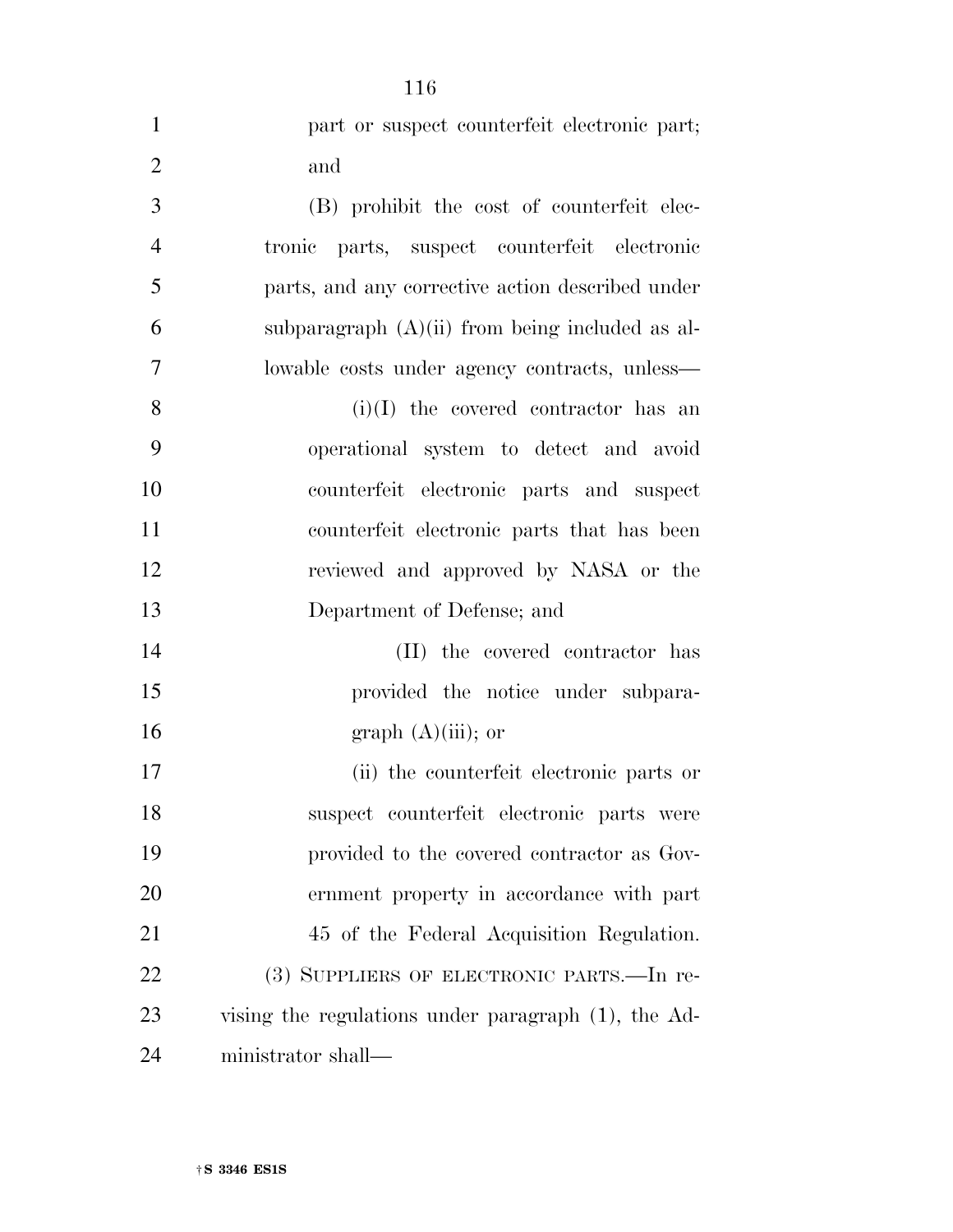| $\mathbf{1}$   | (A) require NASA and covered contractors,       |
|----------------|-------------------------------------------------|
| $\overline{2}$ | including subcontractors, at all tiers—         |
| 3              | (i) to obtain electronic parts that are         |
| $\overline{4}$ | in production or currently available in         |
| 5              | stock from-                                     |
| 6              | (I) the original manufacturers of               |
| $\overline{7}$ | the parts or their authorized dealers;          |
| 8              | <b>or</b>                                       |
| 9              | (II) suppliers who obtain such                  |
| 10             | parts exclusively from the original             |
| 11             | manufacturers of the parts or their             |
| 12             | authorized dealers; and                         |
| 13             | (ii) to obtain electronic parts that are        |
| 14             | not in production or currently available in     |
| 15             | stock from suppliers that meet qualifica-       |
| 16             | tion requirements established under sub-        |
| 17             | paragraph $(C)$ ;                               |
| 18             | (B)<br>establish documented requirements        |
| 19             | consistent with published industry standards or |
| 20             | Government contract requirements for—           |
| 21             | (i) notification of the agency; and             |
| 22             | (ii) inspection, testing, and authen-           |
| 23             | tication of electronic parts that NASA or       |
| 24             | a covered contractor, including a subcon-       |
| 25             | tractor, obtains from any source<br>other       |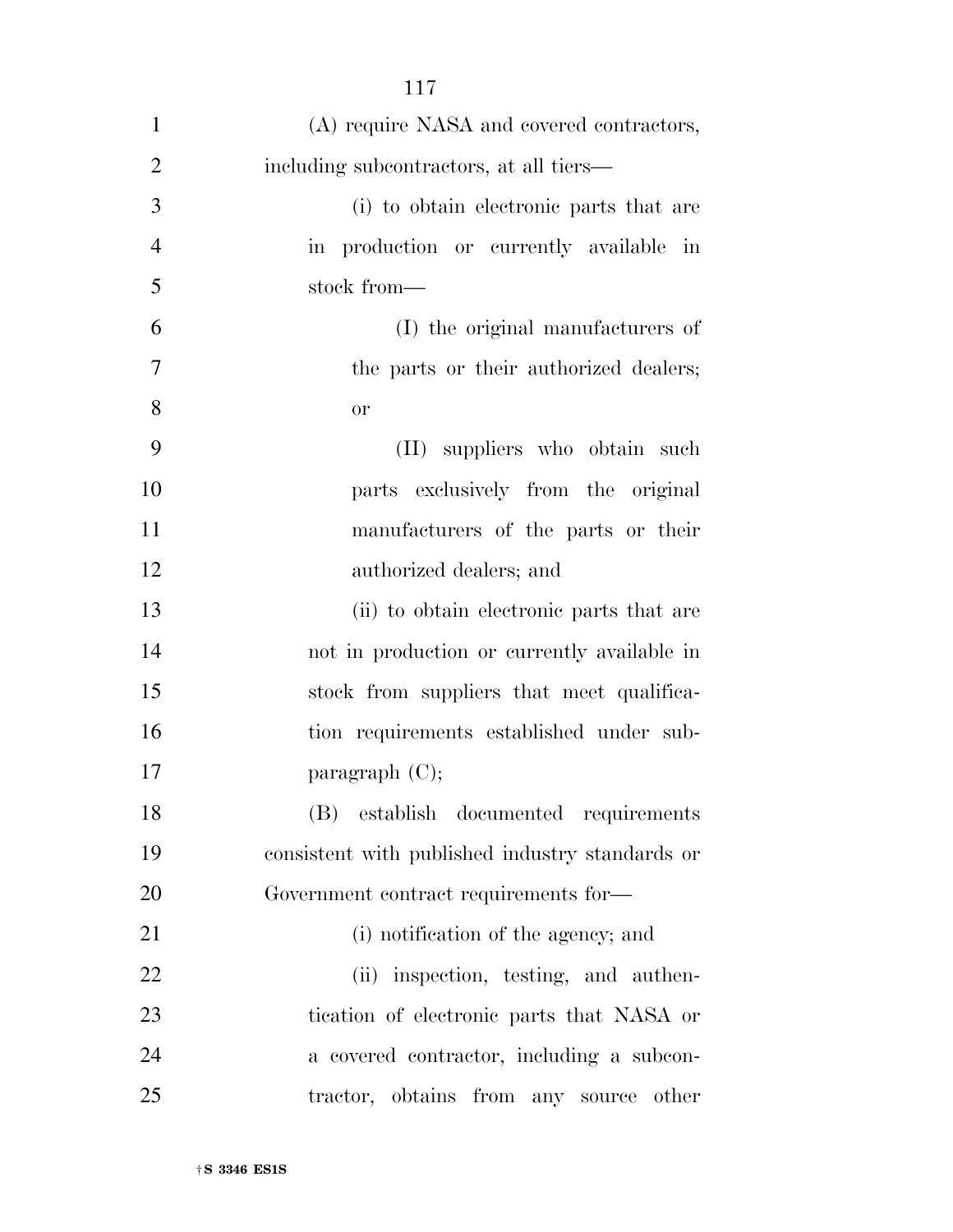|                | 118                                              |
|----------------|--------------------------------------------------|
| $\mathbf{1}$   | than a source described in subparagraph          |
| $\overline{2}$ | (A);                                             |
| 3              | (C) establish qualification requirements,        |
| $\overline{4}$ | consistent with the requirements of section      |
| 5              | 2319 of title 10, United States Code, pursuant   |
| 6              | to which NASA may identify suppliers that        |
| 7              | have appropriate policies and procedures in      |
| 8              | place to detect and avoid counterfeit electronic |
| 9              | parts and suspect counterfeit electronic parts;  |
| 10             | and                                              |
| 11             | (D) authorize a covered contractor, includ-      |
| 12             | ing a subcontractor, to identify and use addi-   |
| 13             | tional suppliers beyond those identified under   |
| 14             | subparagraph $(C)$ if—                           |
| 15             | (i) the standards and processes for              |
| 16             | identifying such suppliers comply with es-       |
| 17             | tablished industry standards;                    |
| 18             | (ii) the covered contractor assumes re-          |
| 19             | sponsibility for the authenticity of parts       |
| 20             | provided by such suppliers under para-           |
| 21             | $graph(2)$ ; and                                 |
| 22             | (iii) the selection of such suppliers is         |
| 23             | subject to review and audit by NASA.             |
| 24             | (d) DEFINITIONS.—In this section:                |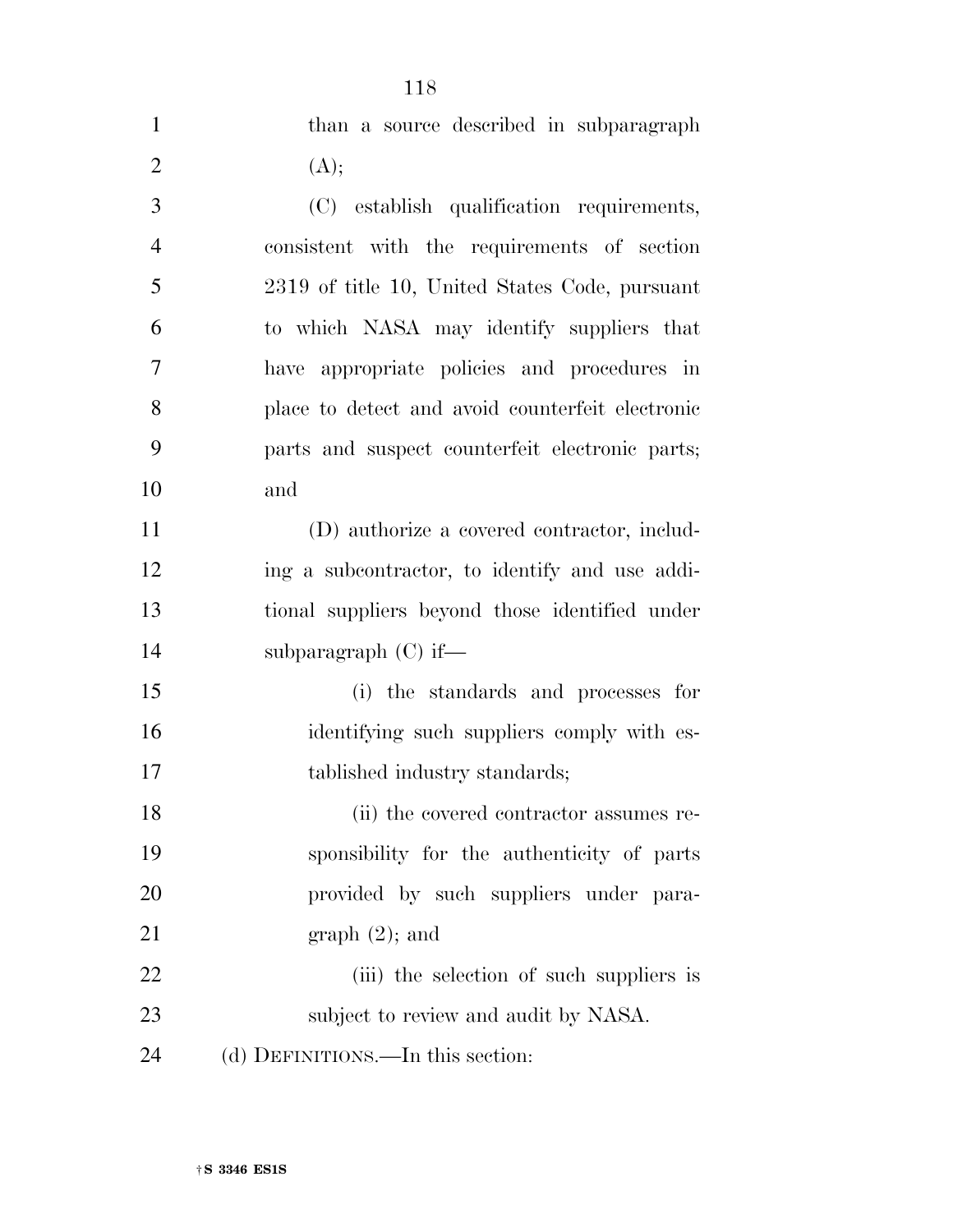(1) COVERED CONTRACTOR.—The term ''cov- ered contractor'' means a contractor that supplies an electronic part, or a product that contains an electronic part, to NASA.

 (2) ELECTRONIC PART.—The term ''electronic part'' means a discrete electronic component, includ- ing a microcircuit, transistor, capacitor, resistor, or diode, that is intended for use in a safety or mission critical application.

#### **SEC. 824. EDUCATION AND OUTREACH.**

 (a) SENSE OF CONGRESS.—It is the sense of Con-gress that—

 (1) United States competitiveness in the 21st century requires engaging the science, technology, engineering, and mathematics (referred to in this section as ''STEM'') talent in all States;

 (2) the Administration is uniquely positioned to educate and inspire students and the broader public on STEM subjects and careers;

 (3) the Administration's Education and Com- munication Offices, Mission Directorates, and Cen- ters have been effective in delivering educational content because of the strong engagement of Admin- istration scientists and engineers in the Administra-tion's education and outreach activities;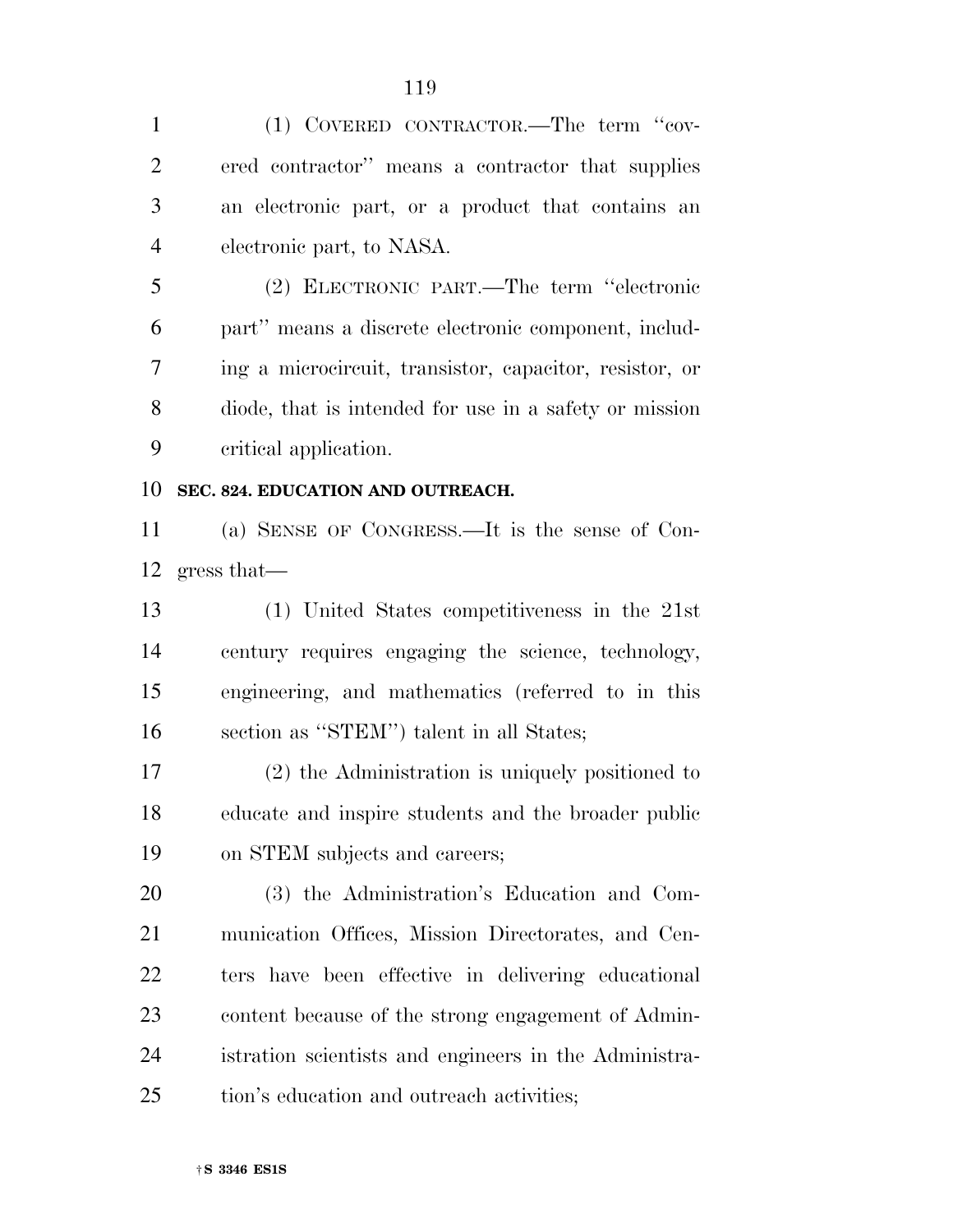(4) the Administration's education and outreach programs, including the Experimental Program to Stimulate Competitive Research (EPSCoR) and the Space Grant College and Fellowship Program, re- flect the Administration's successful commitment to growing and diversifying the national science and engineering workforce; and

 (5) in order to grow and diversify the Nation's engineering workforce, it is vital for the Administra- tion to bolster programs, such as High Schools United with NASA to Create Hardware (HUNCH) program, that conduct outreach activities to under- served rural communities, vocational schools, and tribal colleges and universities and encourage new participation in the STEM workforce.

 (b) CONTINUATION OF EDUCATION AND OUTREACH ACTIVITIES AND PROGRAMS.—

 (1) IN GENERAL.—The Administrator shall con- tinue engagement with the public and education op- portunities for students via all the Administration's mission directorates to the maximum extent prac-ticable.

 (2) REPORT.—Not later than 60 days after the date of enactment of this Act, the Administrator shall submit to the appropriate committees of Con-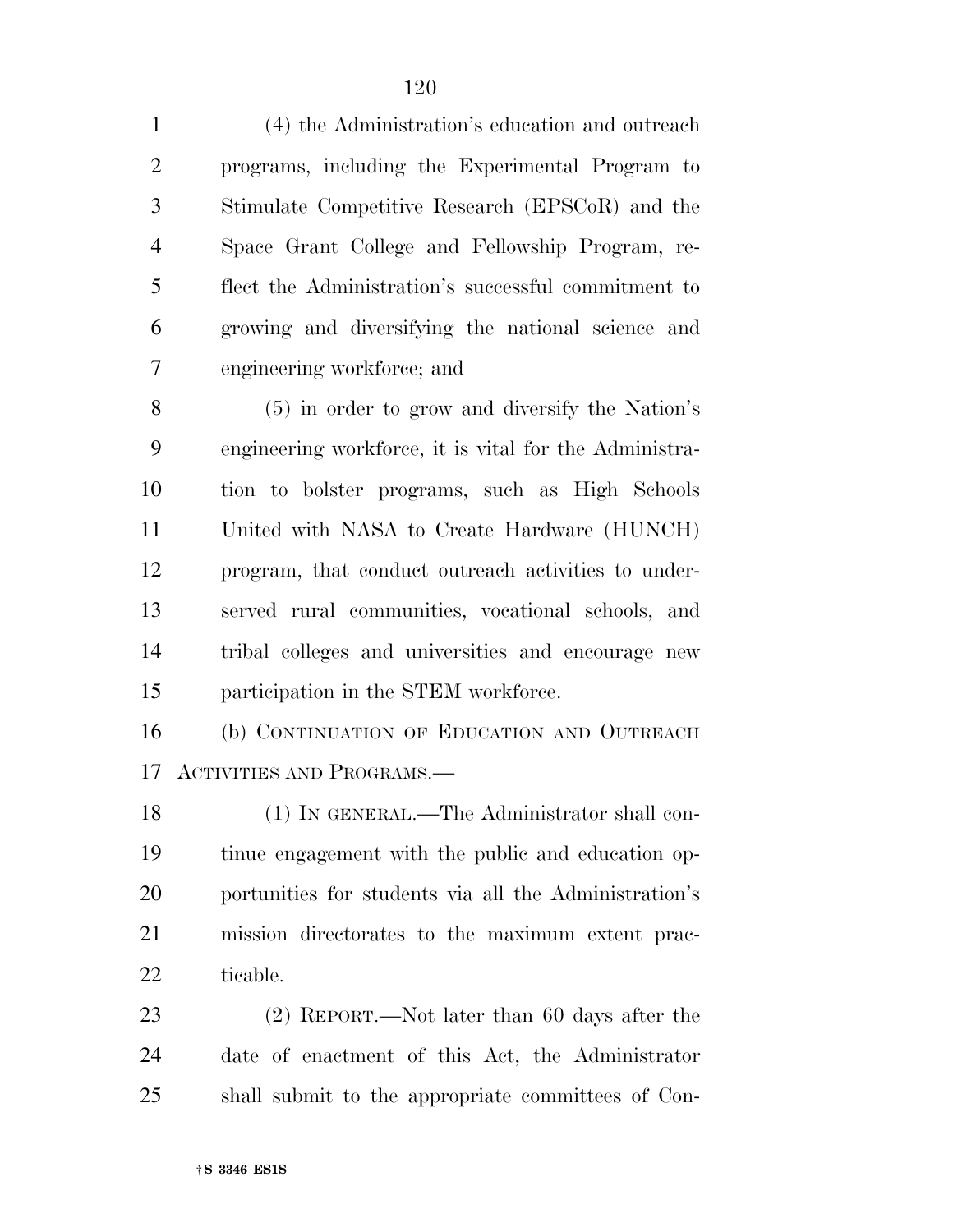| $\mathbf{1}$   | gress a report on the Administration's near-term       |
|----------------|--------------------------------------------------------|
| $\overline{2}$ | outreach plans for advancing space law education.      |
| 3              | SEC. 825. LEVERAGING COMMERCIAL SATELLITE SERV-        |
| $\overline{4}$ | ICING CAPABILITIES ACROSS MISSION DI-                  |
| 5              | RECTORATES.                                            |
| 6              | (a) FINDINGS.—Congress makes the following find-       |
| 7              | ings:                                                  |
| 8              | (1) Refueling and relocating aging satellites to       |
| 9              | extend their operational lifetimes is a capacity that  |
| 10             | NASA will substantially benefit from and is impor-     |
| 11             | tant for lowering the costs of ongoing scientific, na- |
| 12             | tional security, and commercial satellite operations.  |
| 13             | (2) The technologies involved in satellite serv-       |
| 14             | icing, such as dexterous robotic arms, propellant      |
| 15             | transfer systems, and solar electric propulsion, are   |
| 16             | all critical capabilities to support a human explo-    |
| 17             | ration mission to Mars.                                |
| 18             | (b) SENSE OF CONGRESS.—It is the sense of Con-         |
| 19             | gress that                                             |
| 20             | (1) satellite servicing is a vital capability that     |
| 21             | will bolster the capacity and affordability of NASA's  |
| 22             | ongoing scientific and human exploration operations    |
| 23             | while simultaneously enhancing the ability of domes-   |
| 24             | tic companies to compete in the global marketplace;    |
| 25             | and                                                    |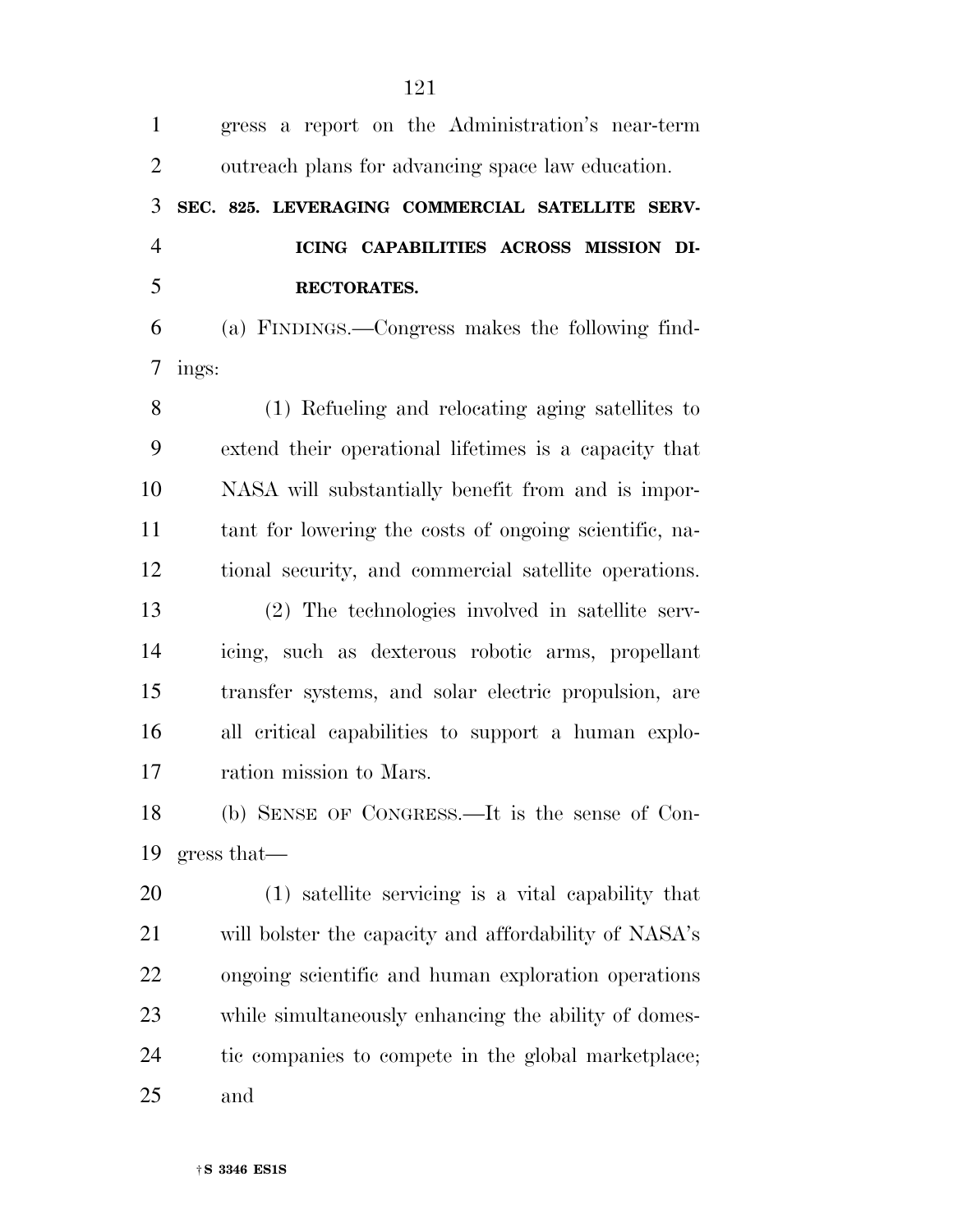(2) future NASA satellites and spacecraft across mission directorates should be constructed in a manner that allows for servicing in order to maxi-mize operational longevity and affordability.

 (c) LEVERAGING OF CAPABILITIES.—The Adminis- trator shall identify orbital assets in both the Science Mis- sion Directorate and the Human Exploration and Oper- ations Mission Directorate that could benefit from satellite servicing-related technologies, and shall work across all NASA mission directorates to evaluate opportunities for the private sector to perform such services or advance technical capabilities by leveraging the technologies and techniques developed by NASA programs and other indus-try programs.

#### **SEC. 826. FLIGHT OPPORTUNITIES.**

(a) DEVELOPMENT OF PAYLOADS.—

 (1) IN GENERAL.—In order to conduct nec- essary research, the Administrator shall continue and, as the Administrator considers appropriate, ex- pand the development of technology payloads for— (A) scientific research; and (B) investigating new or improved capabili-ties.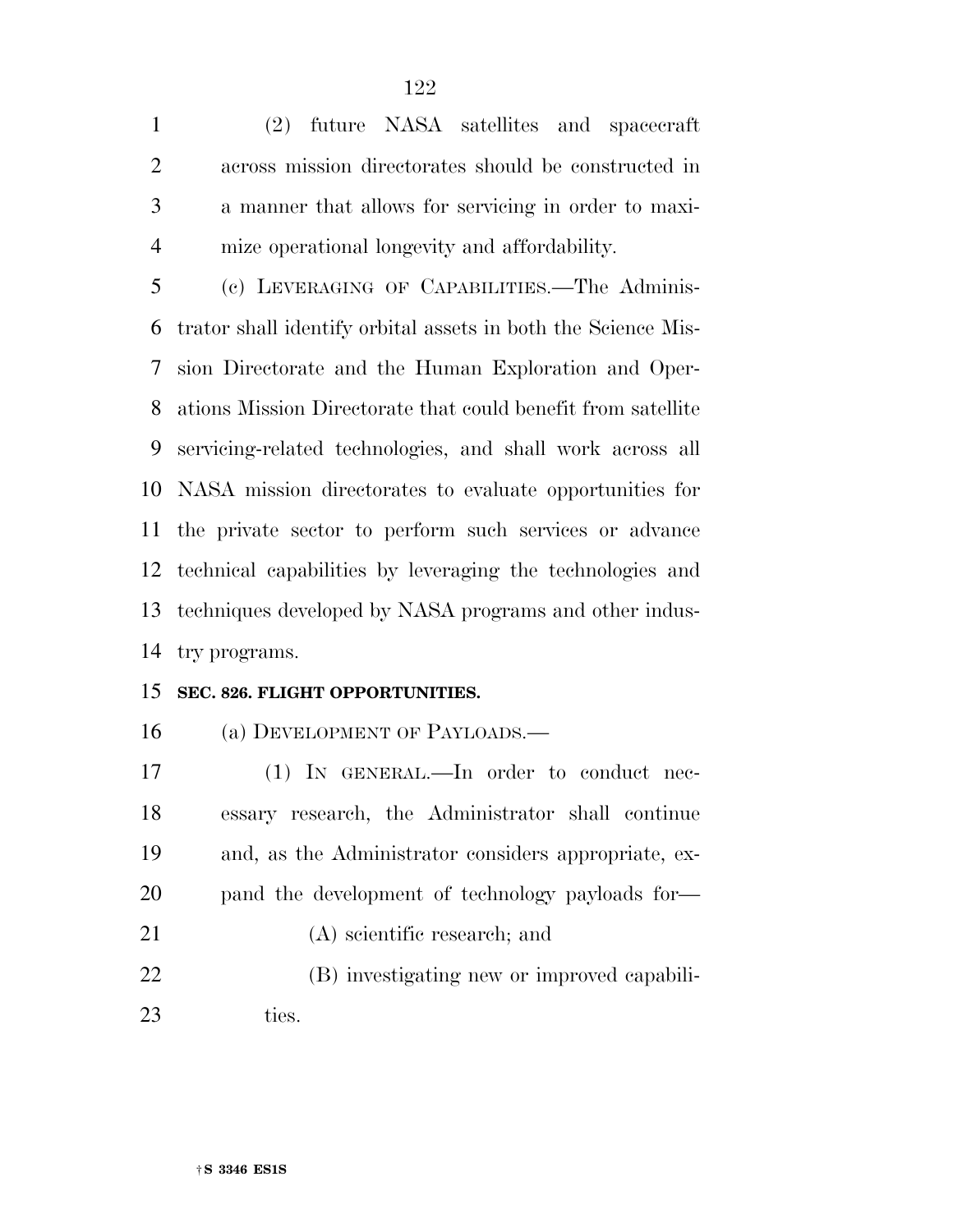| $\mathbf{1}$   | (2) FUNDS.—For the purpose of carrying out                |
|----------------|-----------------------------------------------------------|
| $\overline{2}$ | paragraph (1), the Administrator shall make funds         |
| 3              | available for-                                            |
| $\overline{4}$ | $(A)$ flight testing;                                     |
| 5              | (B) payload development; and                              |
| 6              | $(C)$ hardware related to subparagraphs $(A)$             |
| 7              | and $(B)$ .                                               |
| 8              | REAFFIRMATION OF POLICY.-Congress reaf-<br>(b)            |
| 9              | firms that the Administrator should provide flight oppor- |
| 10             | tunities for payloads to microgravity environments and    |
| 11             | suborbital altitudes as authorized by section 907 of the  |
| 12             | National Aeronautics and Space Administration Author-     |
|                | 13 ization Act of 2010 (42 U.S.C. 18405).                 |
| 14             | SEC. 827. SENSE OF CONGRESS ON SMALL CLASS LAUNCH         |
| 15             | <b>MISSIONS.</b>                                          |
| 16             | It is the sense of Congress that—                         |
| 17             |                                                           |
|                | (1) Venture Class Launch Services contracts               |
| 18             | awarded under the Launch Services Program will            |
| 19             | expand opportunities for future dedicated launches        |
| 20             | of CubeSats and other small satellites and small or-      |
| 21             | bital science missions; and                               |
| 22             | (2) principal investigator-led small orbital              |
| 23             | science missions, including CubeSat class, Small Ex-      |
| 24             | plorer (SMEX) class, and Venture class, offer valu-       |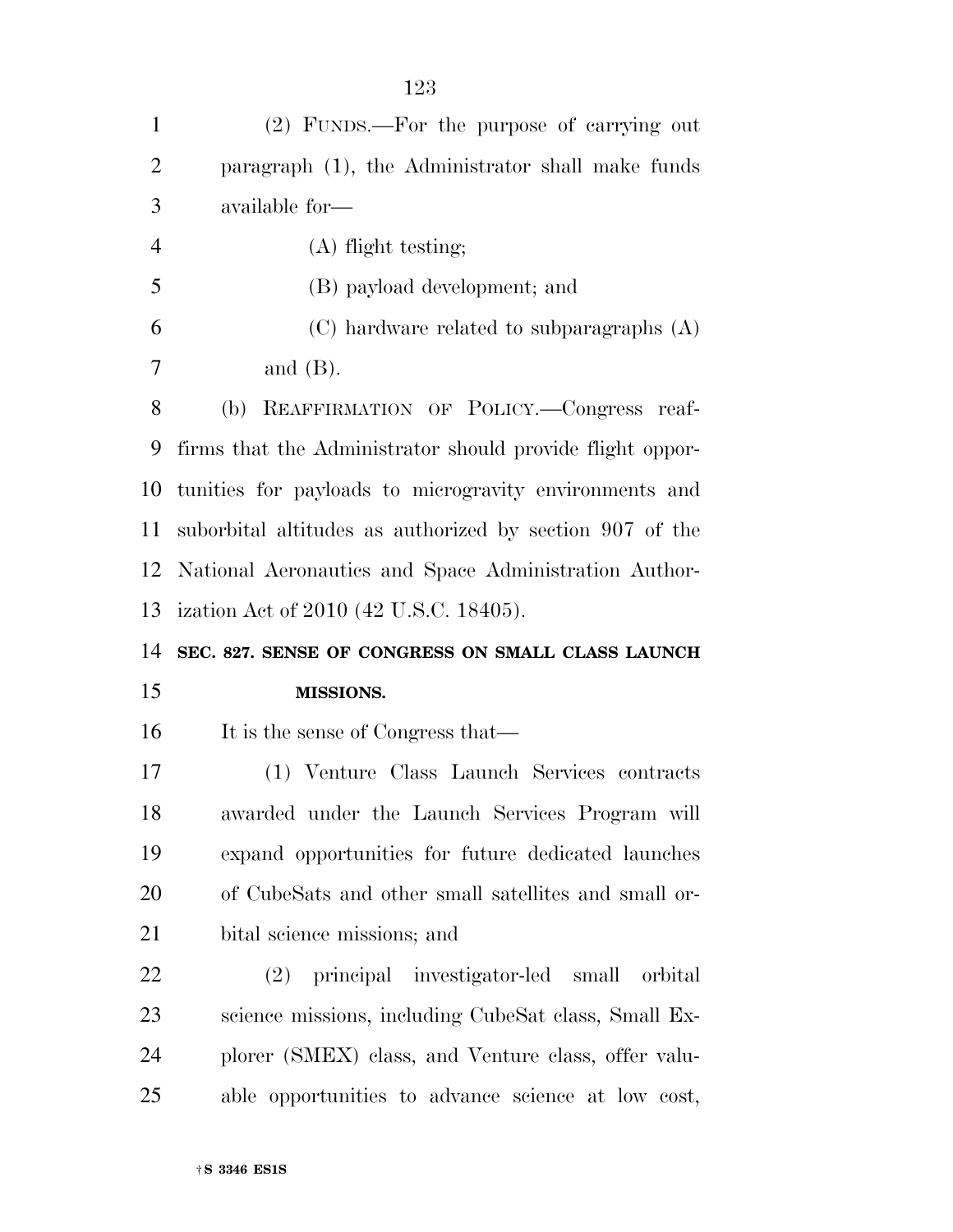train the next generation of scientists and engineers, and enable participants to acquire skills in systems engineering and systems integration that are critical to maintaining the Nation's leadership in space and to enhancing United States innovation and competi-tiveness abroad.

#### **SEC. 828. BASELINE AND COST CONTROLS.**

 Section 30104(a)(1) of title 51, United States Code, is amended by striking ''Procedural Requirements 7120.5c, dated March 22, 2005'' and inserting ''Proce-dural Requirements 7120.5E, dated August 14, 2012''.

### **SEC. 829. COMMERCIAL TECHNOLOGY TRANSFER PRO-GRAM.**

 Section 50116(a) of title 51, United States Code, is amended by inserting '', while protecting national secu-rity'' after ''research community''.

**SEC. 830. AVOIDING ORGANIZATIONAL CONFLICTS OF IN-**

 **TEREST IN MAJOR ADMINISTRATION ACQUI-SITION PROGRAMS.** 

 (a) REVISED REGULATIONS REQUIRED.—Not later than 270 days after the date of enactment of this Act, the Administrator shall revise the Administration Supple- ment to the Federal Acquisition Regulation to provide uni- form guidance and recommend revised requirements for organizational conflicts of interest by contractors in major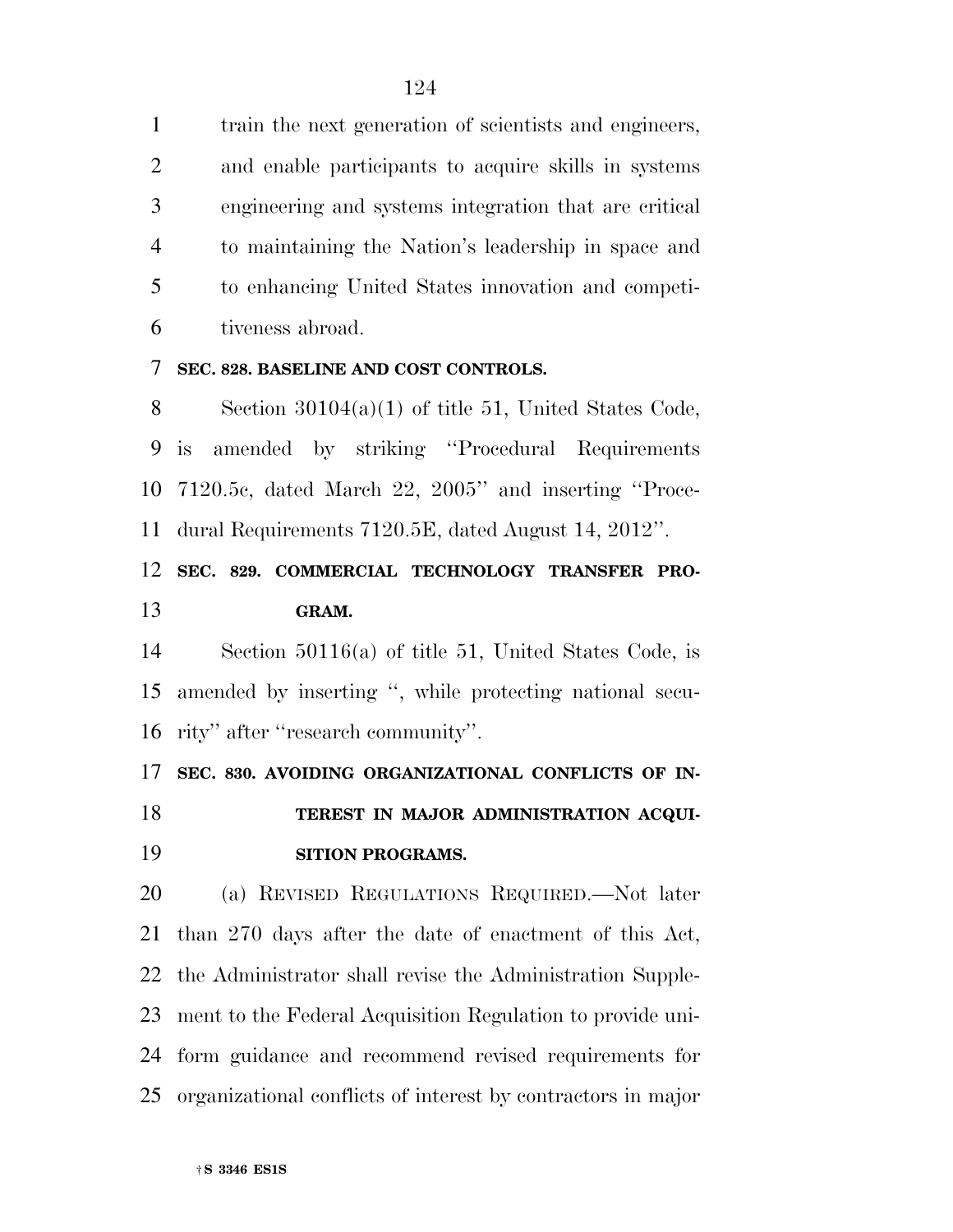acquisition programs in order to address the elements identified in subsection (b).

 (b) ELEMENTS.—The revised regulations under sub-section (a) shall, at a minimum—

 (1) address organizational conflicts of interest that could potentially arise as a result of—

 (A) lead system integrator contracts on major acquisition programs and contracts that follow lead system integrator contracts on such programs, particularly contracts for production;

 (B) the ownership of business units per- forming systems engineering and technical as- sistance functions, professional services, or management support services in relation to major acquisition programs by contractors who simultaneously own business units competing to perform as either the prime contractor or the supplier of a major subsystem or component for such programs;

 (C) the award of major subsystem con- tracts by a prime contractor for a major acqui- sition program to business units or other affili- ates of the same parent corporate entity, and particularly the award of subcontracts for soft-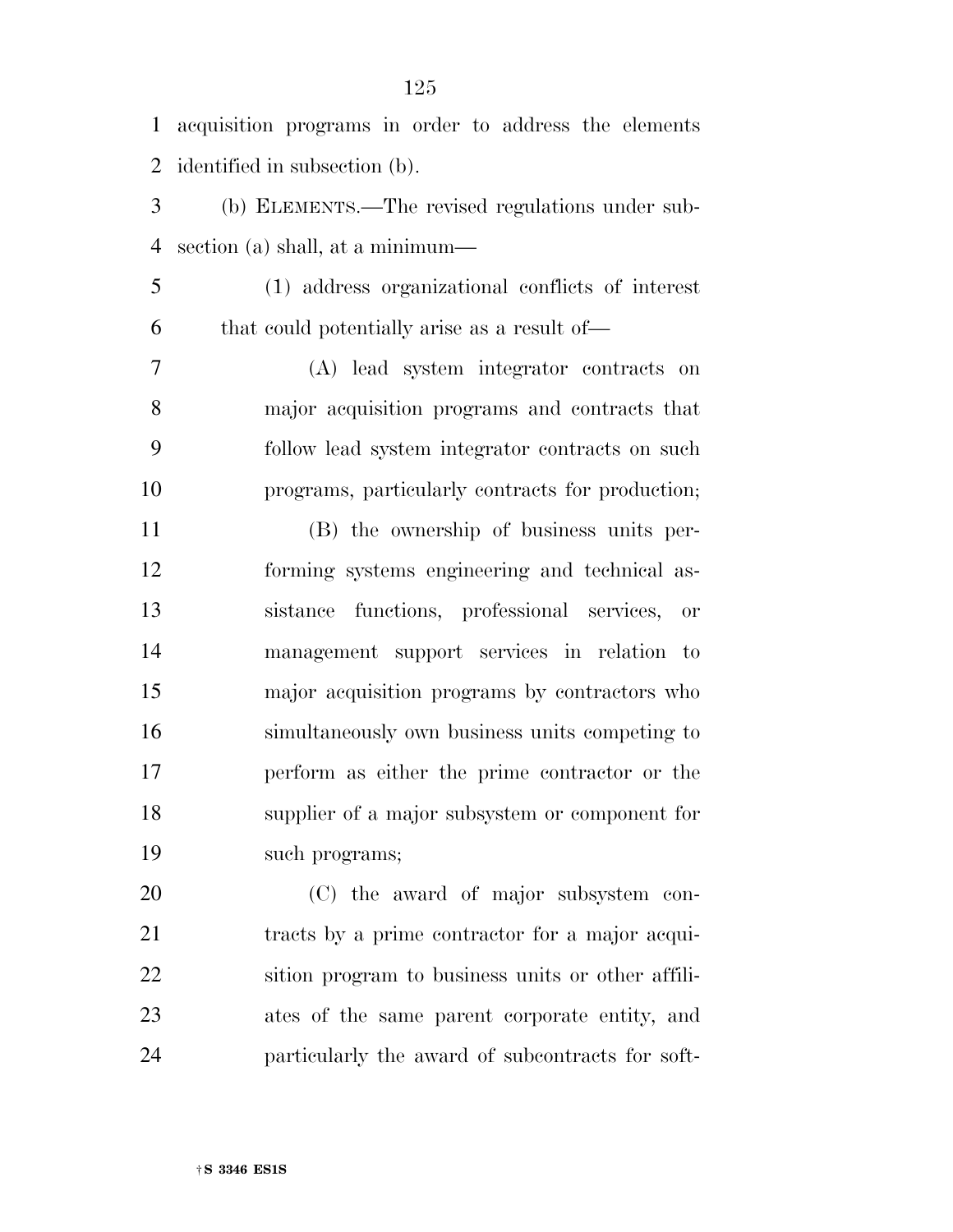| $\mathbf{1}$   | ware integration or the development of a pro-           |
|----------------|---------------------------------------------------------|
| $\overline{2}$ | prietary software system architecture; or               |
| 3              | (D) the performance by, or assistance of,               |
| $\overline{4}$ | contractors in technical evaluations on major           |
| 5              | acquisition programs;                                   |
| 6              | (2) require the Administration to request advice        |
| 7              | on systems architecture and systems engineering         |
| 8              | matters with respect to major acquisition programs      |
| 9              | from objective sources independent of the prime con-    |
| 10             | tractor;                                                |
| 11             | (3) require that a contract for the performance         |
| 12             | of systems engineering and technical assistance         |
| 13             | functions for a major acquisition program contains      |
| 14             | a provision prohibiting the contractor or any affiliate |
| 15             | of the contractor from participating as a prime con-    |
| 16             | tractor or a major subcontractor in the development     |
| 17             | of a system under the program; and                      |
| 18             | (4) establish such limited exceptions to the re-        |
| 19             | quirement in paragraphs $(2)$ and $(3)$ as the Admin-   |
| 20             | istrator considers necessary to ensure that the Ad-     |
| 21             | ministration has continued access to advice on sys-     |
| 22             | tems architecture and systems engineering matters       |
| 23             | from highly qualified contractors with domain expe-     |
| 24             | rience and expertise, while ensuring that such advice   |
| 25             | comes from sources that are objective and unbiased.     |
|                |                                                         |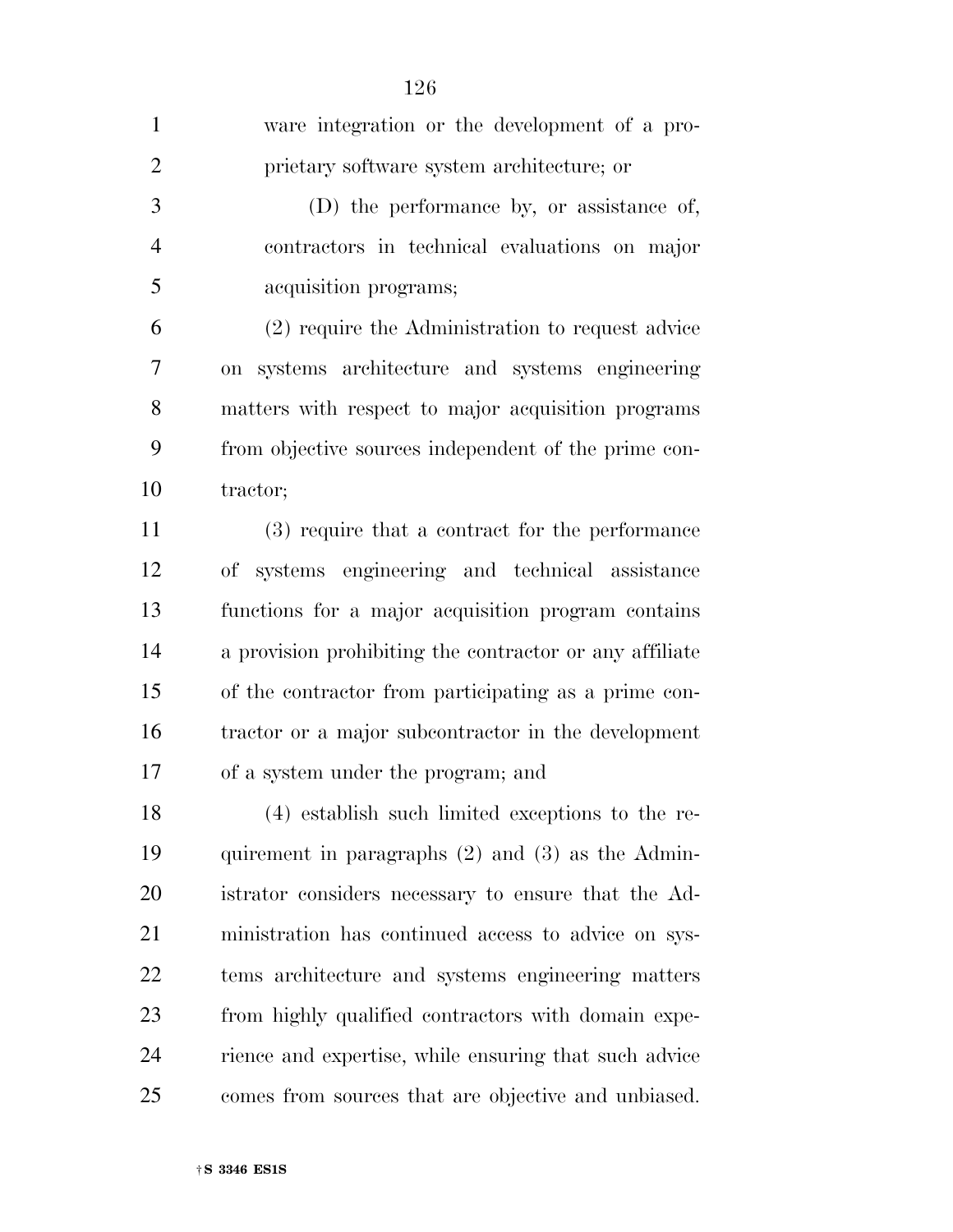#### **SEC. 831. PROTECTION OF APOLLO LANDING SITES.**

 (a) ASSESSMENT.—The Director of the Office of Science and Technology Policy, in consultation with rel- evant Federal agencies and stakeholders, shall assess the issues relating to protecting and preserving historically important Apollo Program lunar landing sites and Apollo program artifacts residing on the lunar surface, including those pertaining to Apollo 11 and Apollo 17. (b) CONTENTS.—In conducting the assessment, the Director shall include— (1) a determination of what risks to the protec-tion and preservation of those sites and artifacts

exist or may exist in the future;

 (2) a determination of what measures are re-quired to ensure such protection and preservation;

 (3) a determination of the extent to which addi- tional domestic legislation or international treaties or agreements will be required; and

 (4) specific recommendations for protecting and preserving those lunar landing sites and artifacts.

 (c) REPORT.—Not later than 1 year after the date of enactment of this Act, the Director shall submit to the appropriate committees of Congress the results of the as-sessment.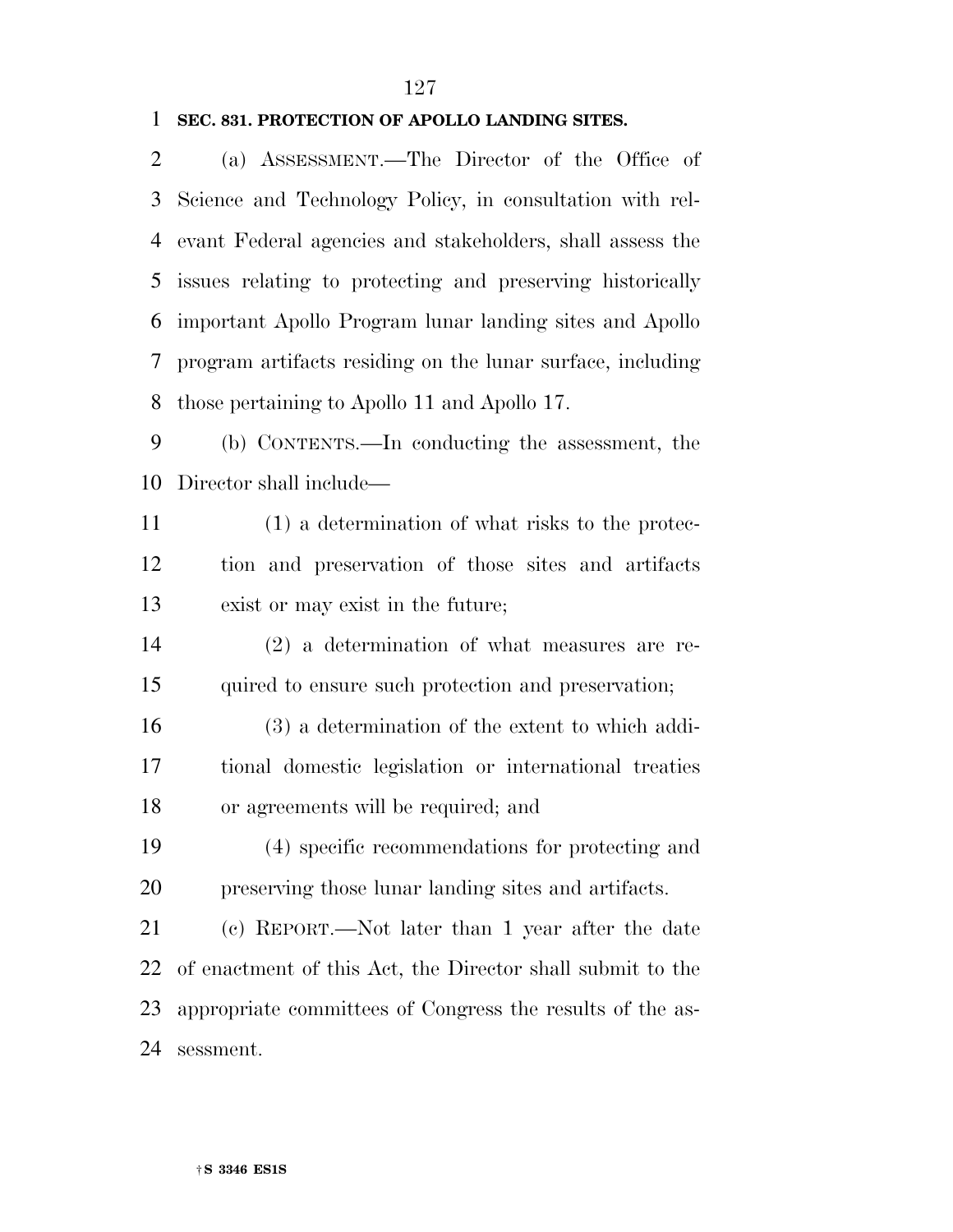| 1              | SEC. 832. NASA LEASE OF NON-EXCESS PROPERTY.             |
|----------------|----------------------------------------------------------|
| $\overline{2}$ | Section $20145(g)$ of title 51, United States Code, is   |
| 3              | amended by striking "10 years after December 26, 2007"   |
| 4              | and inserting "December 31, 2018".                       |
| 5              | SEC. 833. TERMINATION LIABILITY.                         |
| 6              | It is the sense of Congress that—                        |
| 7              | (1) the ISS, the Space Launch System, and the            |
| 8              | Orion will enable the Nation to continue operations      |
| 9              | in low-Earth orbit and to send its astronauts to deep    |
| 10             | space;                                                   |
| 11             | (2) the James Webb Space Telescope will revo-            |
| 12             | lutionize our understanding of star and planet for-      |
| 13             | mation and how galaxies evolved, and will advance        |
| 14             | the search for the origins of our universe;              |
| 15             | (3) as a result of their unique capabilities and         |
| 16             | their critical contribution to the future of space ex-   |
| 17             | ploration, these systems have been designated by         |
| 18             | Congress and the Administration as priority invest-      |
| 19             | ments;                                                   |
| 20             | (4) contractors are currently holding program            |
| 21             | funding, estimated to be in the hundreds of millions     |
| 22             | of dollars, to cover the potential termination liability |
| 23             | should the Government choose to terminate a pro-         |
| 24             | gram for convenience;                                    |
|                |                                                          |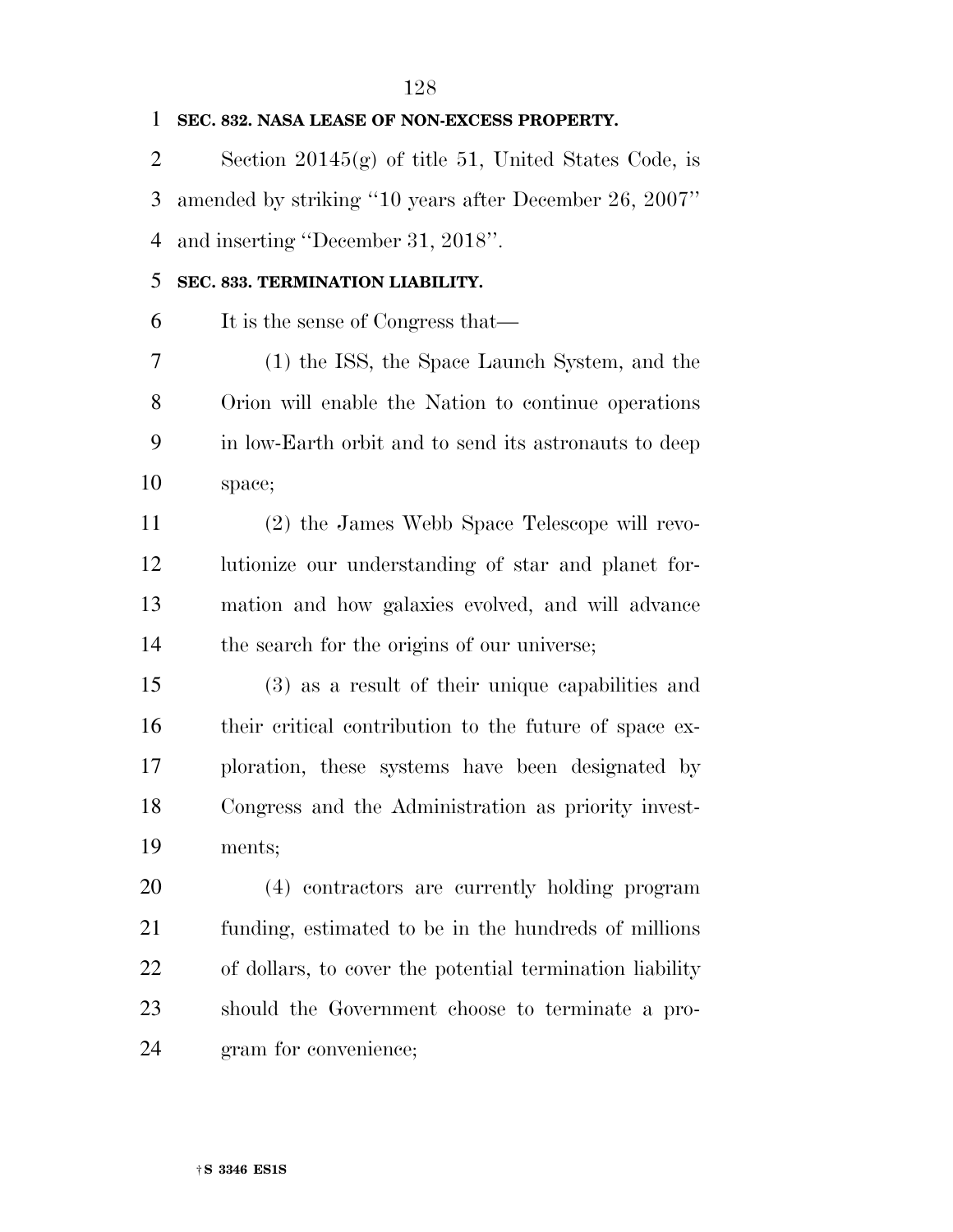- (5) as a result, hundreds of millions of taxpayer dollars are unavailable for meaningful work on these programs;
- (6) according to the Government Accountability Office, the Administration procures most of its goods and services through contracts, and it termi-nates very few of them;
- (7) in fiscal year 2010, the Administration ter- minated 28 of 16,343 active contracts and orders, a termination rate of about 0.17 percent; and
- (8) the Administration should vigorously pursue a policy on termination liability that maximizes the utilization of its appropriated funds to make max- imum progress in meeting established technical goals and schedule milestones on these high-priority pro-grams.
- **SEC. 834. INDEPENDENT REVIEWS.**

 Not later than 270 days after the date of enactment of this Act, the Administrator shall submit to the appro-priate committees of Congress a report describing—

 (1) the Administration's procedures for con- ducting independent reviews of projects and pro-grams at lifecycle milestones;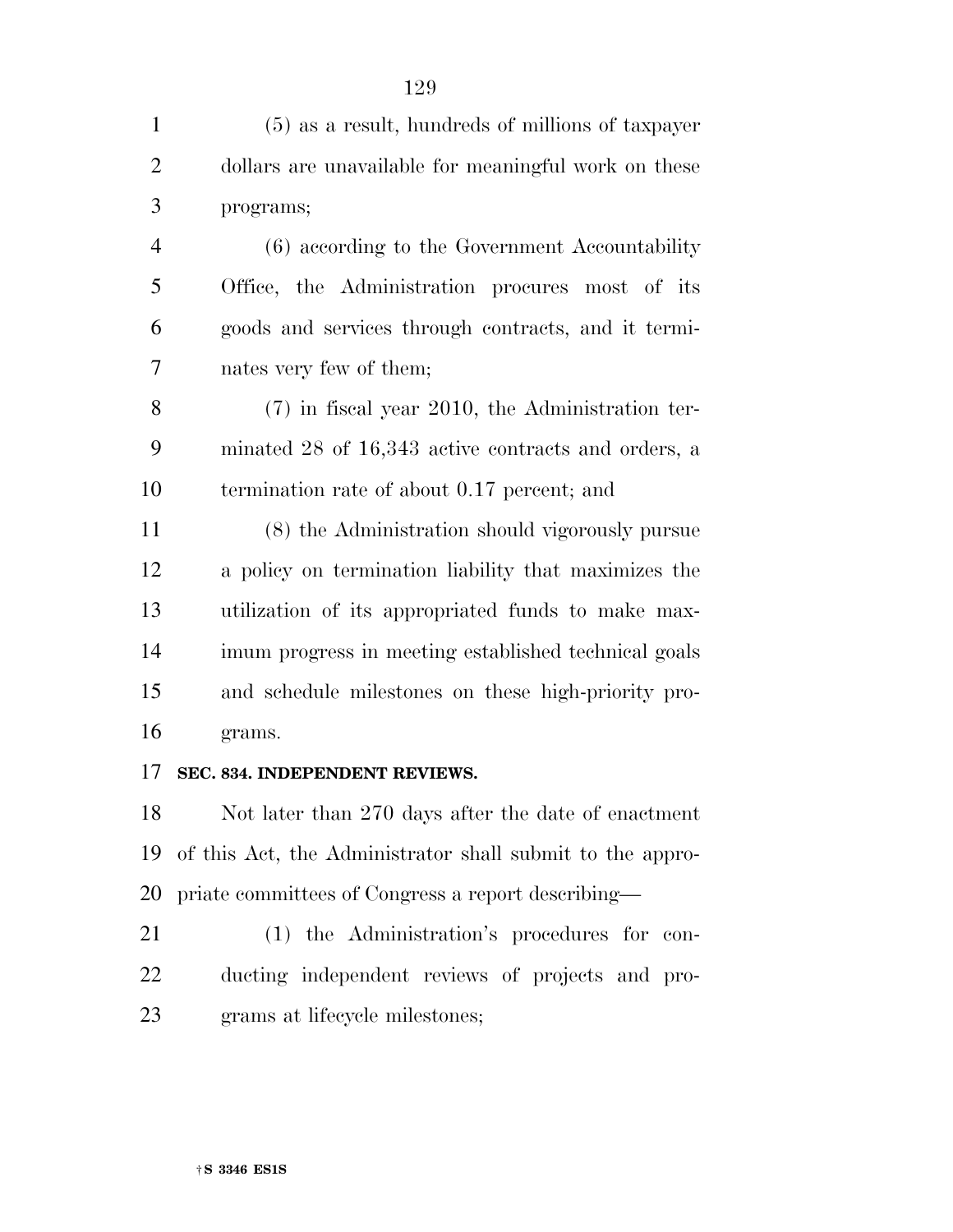(2) how the Administration ensures the inde- pendence of the individuals who conduct those re- views prior to their assignment; (3) the internal and external entities inde- pendent of project and program management that conduct reviews of projects and programs at life cycle milestones; and (4) how the Administration ensures the inde- pendence of such entities and their members. **SEC. 835. NASA ADVISORY COUNCIL.**  (a) ASSESSMENT.—The Administrator shall enter into an arrangement with the National Academy of Public Administration to assess the effectiveness of the NASA Advisory Council and to make recommendations to Con- gress for any change to— 16 (1) the functions of the Council; (2) the appointment of members to the Council; (3) the qualifications for members of the Coun- cil; (4) the duration of terms of office for members of the Council; (5) the frequency of meetings of the Council; (6) the structure of leadership and Committees of the Council; and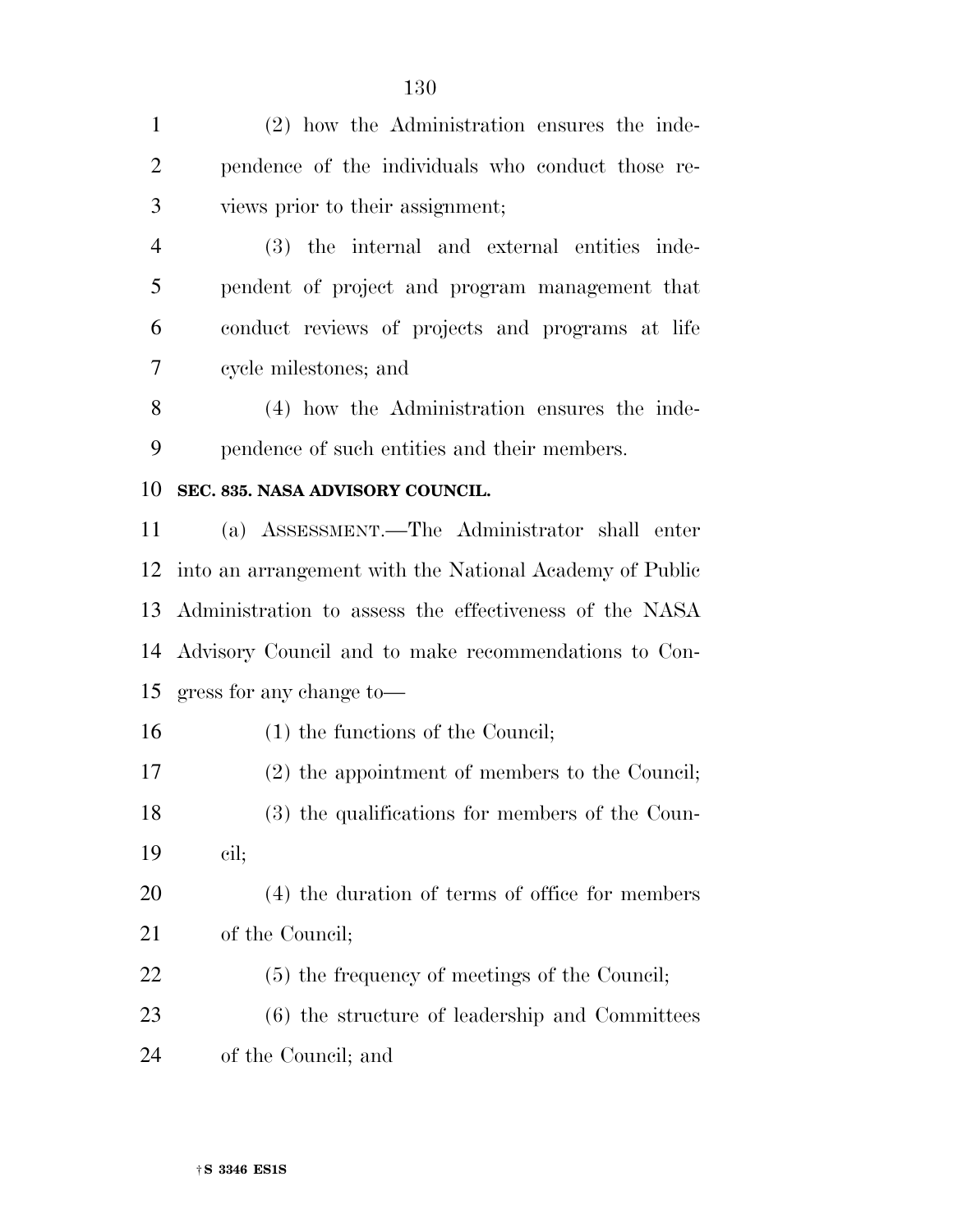| $\mathbf{1}$   | (7) the levels of professional staffing for the             |
|----------------|-------------------------------------------------------------|
| $\overline{2}$ | Council.                                                    |
| 3              | (b) CONSIDERATIONS.—In carrying out the assess-             |
| 4              | ment under subsection (a), the National Academy of Pub-     |
| 5              | lic Administration shall—                                   |
| 6              | (1) consider the impacts of broadening the                  |
| 7              | Council's role to include providing consultation and        |
| 8              | advice to Congress under section $20113(g)$ of title        |
| 9              | 51, United States Code;                                     |
| 10             | (2) consider the past activities of the NASA                |
| 11             | Advisory Council and the activities of other analo-         |
| 12             | gous Federal advisory bodies; and                           |
| 13             | (3) any other issues that the National Academy              |
| 14             | of Public Administration determines could poten-            |
| 15             | tially impact the effectiveness of the Council.             |
| 16             | (c) REPORT.—The National Academy of Public Ad-              |
| 17             | ministration shall submit to the appropriate committees     |
|                | 18 of Congress the results of the assessment, including any |
| 19             | recommendations.                                            |
| 20             | (d) CONSULTATION AND ADVICE.—                               |
| 21             | (1) IN GENERAL.—Section $20113(g)$ of title 51,             |
| 22             | United States Code, is amended by inserting "and            |
| 23             | Congress" after "advice to the Administration".             |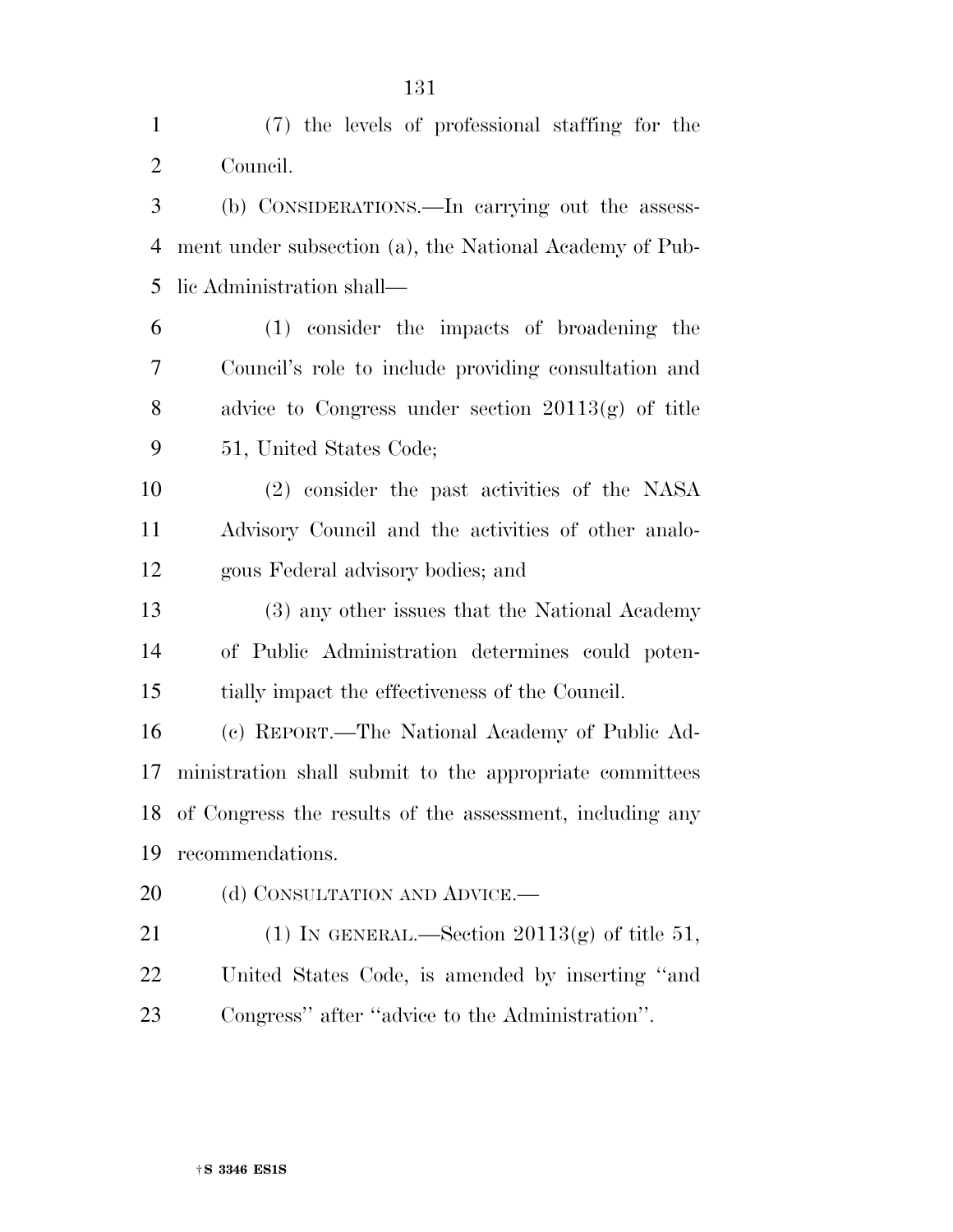| $\mathbf{1}$   | (2) SUNSET.—Effective September 30, 2017,                  |
|----------------|------------------------------------------------------------|
| $\overline{2}$ | section $20113(g)$ of title 51, United States Code, is     |
| 3              | amended by striking "and Congress".                        |
| $\overline{4}$ | SEC. 836. COST ESTIMATION.                                 |
| 5              | (a) SENSE OF CONGRESS.—It is the sense of Con-             |
| 6              | gress that                                                 |
| 7              | (1) realistic cost estimating is critically impor-         |
| 8              | tant to the ultimate success of major space develop-       |
| 9              | ment projects; and                                         |
| 10             | (2) the Administration has devoted significant             |
| 11             | efforts over the past 5 years to improving its cost es-    |
| 12             | timating capabilities, but it is important that the        |
| 13             | Administration continue its efforts to develop and         |
| 14             | implement guidance in establishing realistic cost es-      |
| 15             | timates.                                                   |
| 16             | (b) GUIDANCE AND CRITERIA.—The Administrator               |
| 17             | shall provide to its acquisition programs and projects, in |
| 18             | a manner consistent with the Administration's Space        |
| 19             | Flight Program and Project Management Requirements—        |
| 20             | (1) guidance on when to use an Independent                 |
| 21             | Cost Estimate and Independent Cost Assessment;             |
| 22             | and                                                        |
| 23             | $(2)$ criteria to use to make a determination              |
| 24             | under paragraph $(1)$ .                                    |
|                |                                                            |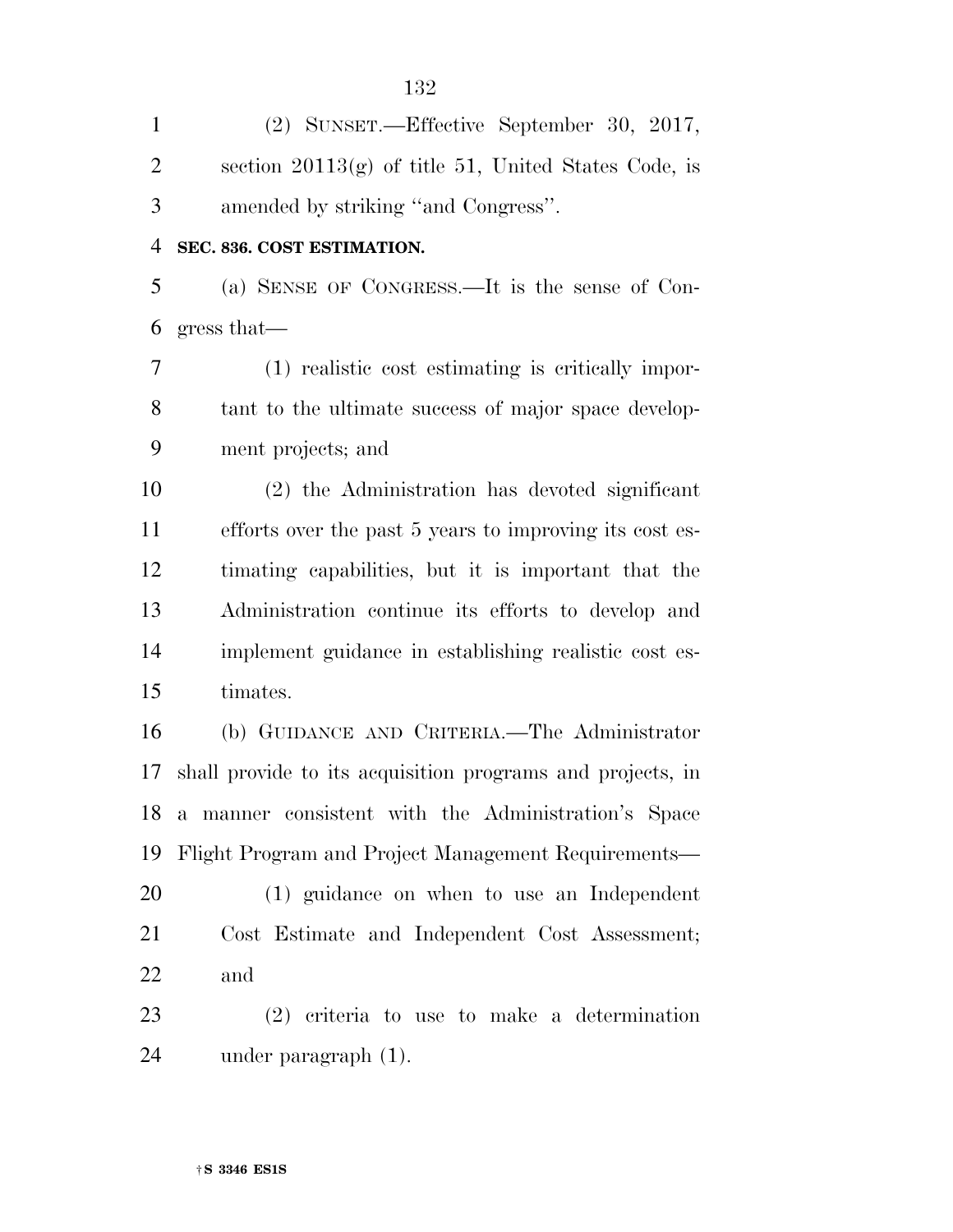#### **SEC. 837. FACILITIES AND INFRASTRUCTURE.**

 (a) SENSE OF CONGRESS.—It is the sense of Con-gress that—

 (1) the Administration must address, mitigate, and reverse, where possible, the deterioration of its facilities and infrastructure, as their condition is hampering the effectiveness and efficiency of re- search performed by both the Administration and in- dustry participants making use of Administration fa- cilities, thus harming the competitiveness of the United States aerospace industry;

 (2) the Administration has a role in providing laboratory capabilities to industry participants that are not economically viable as commercial entities and thus are not available elsewhere;

 (3) to ensure continued access to reliable and efficient world-class facilities by researchers, the Ad- ministration should establish strategic partnerships with other Federal agencies, institutions of higher education, and industry, as appropriate; and

 (4) decisions on whether to dispose of, main- tain, or modernize existing facilities must be made in the context of meeting Administration and other needs, including those required to meet the activities supporting the Human Exploration Roadmap under section 432 of this Act, consider other national lab-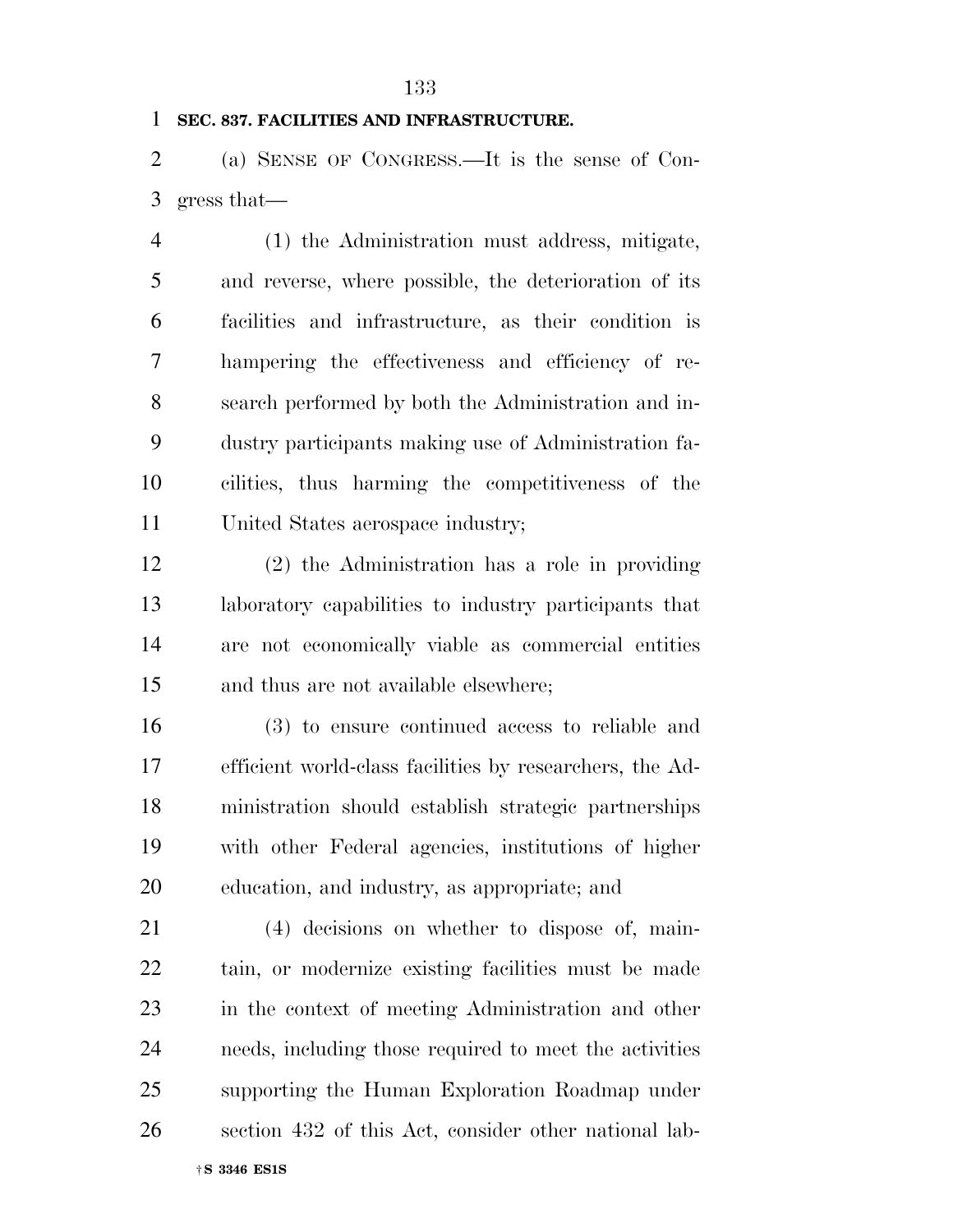oratory needs as the Administrator deems appro- priate. (b) POLICY.—It is the policy of the United States that the Administration maintain reliable and efficient fa- cilities and infrastructure and that decisions on whether to dispose of, maintain, or modernize existing facilities or infrastructure be made in the context of meeting future Administration needs. (c) PLAN.— (1) IN GENERAL.—The Administrator shall de- velop a facilities and infrastructure plan. (2) GOAL.—The goal of the plan is to position the Administration to have the facilities and infra- structure, including laboratories, tools, and ap- proaches, necessary to meet future Administration and other Federal agencies' laboratory needs. (3) CONTENTS.—The plan shall identify— (A) current Administration and other Fed- eral agency laboratory needs; (B) future Administration research and de- velopment and testing needs; (C) a strategy for identifying facilities and infrastructure that are candidates for disposal, that is consistent with the national strategic di-

rection set forth in—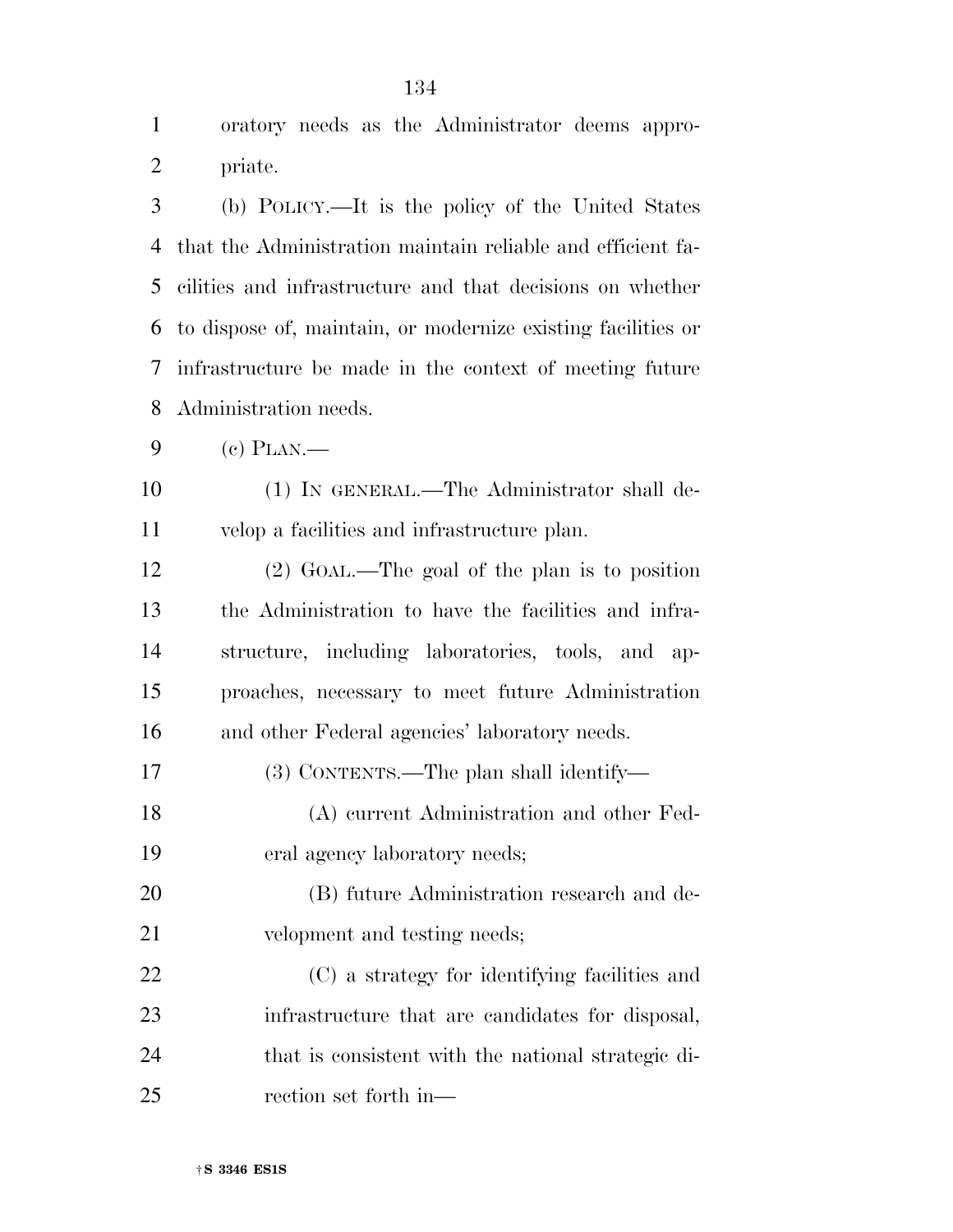|                | 135                                                |
|----------------|----------------------------------------------------|
| $\mathbf{1}$   | (i) the National Space Policy;                     |
| $\overline{2}$ | (ii) the National Aeronautics<br>- Re-             |
| 3              | search, Development, Test, and Evaluation          |
| $\overline{4}$ | Infrastructure Plan;                               |
| 5              | (iii) the National Aeronautics<br>and              |
| 6              | Space Administration Authorization Act of          |
| 7              | 2005 (Public Law 109–155; 119 Stat.                |
| 8              | 2895), National Aeronautics and Space              |
| 9              | Administration Authorization Act of 2008           |
| 10             | (Public Law 110-422; 122 Stat. 4779),              |
| 11             | and National Aeronautics and Space Ad-             |
| 12             | ministration Authorization Act of 2010 (42)        |
| 13             | U.S.C. 18301 et seq.); and                         |
| 14             | (iv) the Human Exploration Roadmap                 |
| 15             | under section 432 of this Act;                     |
| 16             | (D) a strategy for the maintenance, repair,        |
| 17             | upgrading, and modernization of Administra-        |
| 18             | tion facilities and infrastructure, including lab- |
| 19             | oratories and equipment; and                       |
| <b>20</b>      | $(E)$ criteria for-                                |
| 21             | (i) prioritizing deferred maintenance              |
| 22             | tasks;                                             |
| 23             | (ii) maintaining, repairing, upgrading,            |
| 24             | modernizing Administration facilities<br>0r        |
| 25             | and infrastructure; and                            |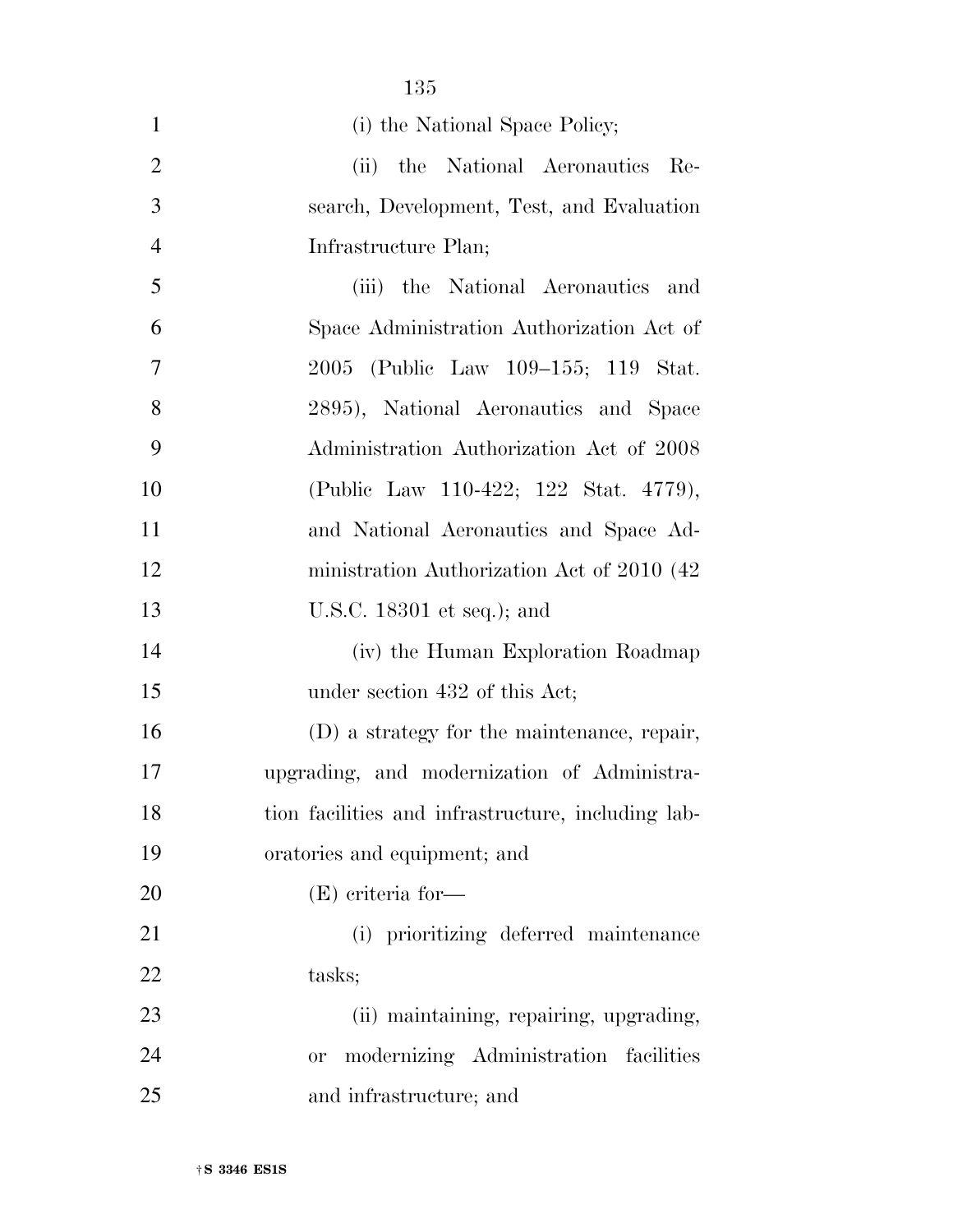| $\mathbf{1}$   | (iii) implementing processes, plans,              |
|----------------|---------------------------------------------------|
| $\overline{2}$ | and policies for guiding the Administra-          |
| 3              | tion's Centers on whether to maintain, re-        |
| $\overline{4}$ | pair, upgrade, or modernize a facility or         |
| 5              | infrastructure and for determining the type       |
| 6              | of instrument to be used.                         |
| 7              | SEC. 838. HUMAN SPACE FLIGHT ACCIDENT INVESTIGA-  |
| 8              | TIONS.                                            |
| 9              | Section 70702 of title 51, United States Code, is |
| 10             | amended—                                          |
| 11             | (1) by amending subsection $(a)(3)$ to read as    |
| 12             | follows:                                          |
| 13             | "(3) any other orbital or suborbital space vehi-  |
| 14             | cle carrying humans that is—                      |
| 15             | "(A) owned by the Federal Government; or          |
| 16             | $\lq\lq (B)$ being used pursuant to a contract or |
| 17             | Space Act Agreement with the Federal Govern-      |
| 18             | ment for carrying a government astronaut or a     |
| 19             | researcher funded by the Federal Government;      |
| 20             | $\alpha$ <sup>"</sup> ; and                       |
| 21             | $(2)$ by adding at the end the following:         |
| 22             | "(c) DEFINITIONS.—In this section:                |
| 23             | GOVERNMENT ASTRONAUT.—The<br>``(1)<br>term        |
| 24             | 'government astronaut' has the meaning given the  |
| 25             | term in section 50902.                            |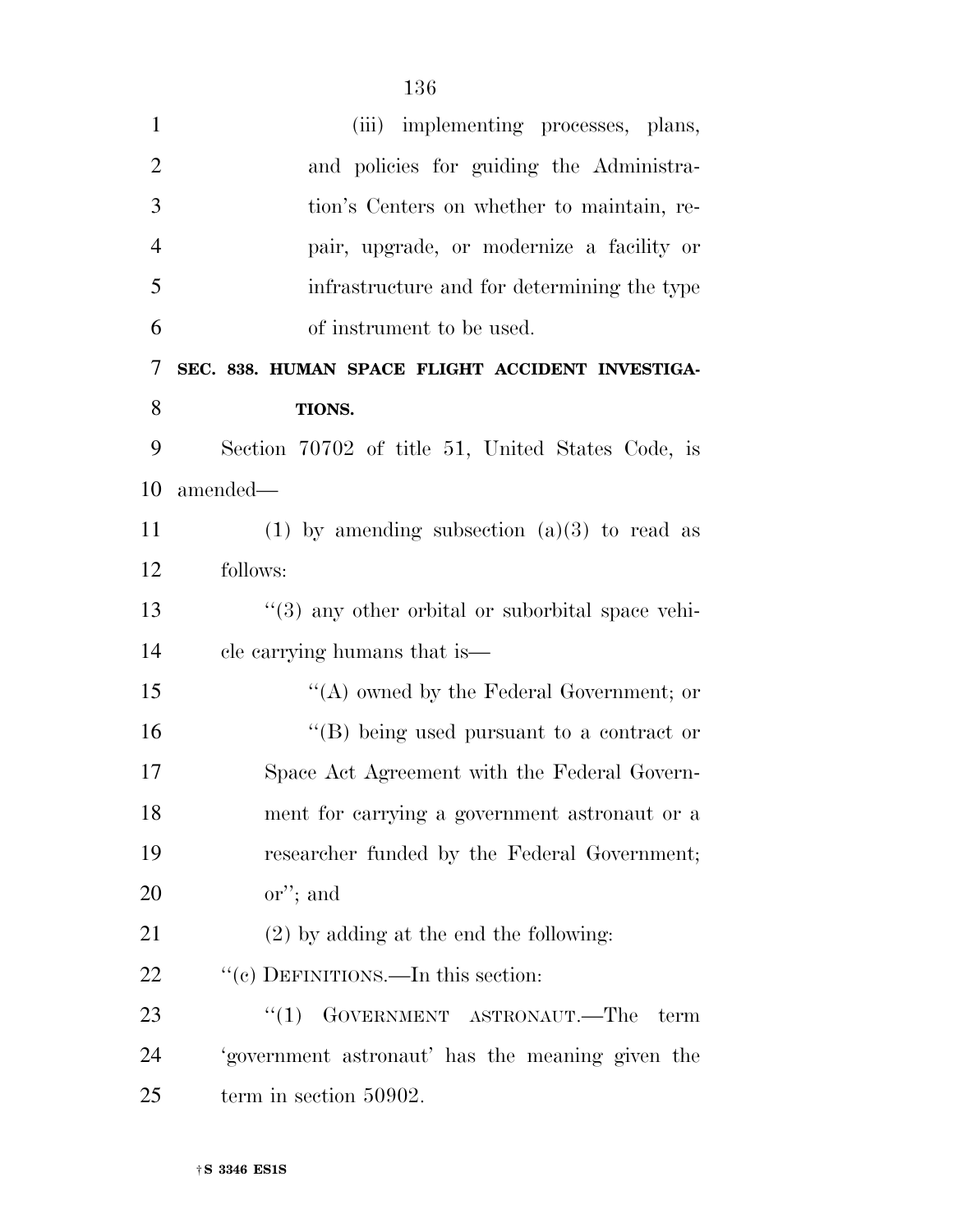| $\mathbf{1}$   | $\cdot$ (2) SPACE ACT AGREEMENT.—The<br>term          |
|----------------|-------------------------------------------------------|
| $\overline{2}$ | 'Space Act Agreement' means an agreement entered      |
| 3              | into by the Administration pursuant to its other      |
| $\overline{4}$ | transactions authority under section $20113(e)$ .".   |
| 5              | SEC. 839. ORBITAL DEBRIS.                             |
| 6              | (a) FINDINGS.—Congress finds that—                    |
| 7              | (1) orbital debris poses serious risks to the         |
| 8              | operational space capabilities of the United States;  |
| 9              | (2) an international commitment and integrated        |
| 10             | strategic plan are needed to mitigate the growth of   |
| 11             | orbital debris wherever possible; and                 |
| 12             | (3) the delay in the Office of Science and Tech-      |
| 13             | nology Policy's submission of a report on the status  |
| 14             | of international coordination and development of or-  |
| 15             | bital debris mitigation strategies to be inconsistent |
| 16             | with such risks.                                      |
| 17             | $(b)$ REPORTS.—                                       |
| 18             | (1) COORDINATION.—Not later than 90 days              |
| 19             | after the date of enactment of this Act, the Adminis- |
| 20             | trator shall submit to the appropriate committees of  |
| 21             | Congress a report on the status of efforts to coordi- |
| 22             | nate with foreign countries within the Inter-Agency   |
| 23             | Space Debris Coordination Committee to mitigate       |
| 24             | the effects and growth of orbital debris under sec-   |
| 25             | tion $1202(b)(1)$ of the National Aeronautics<br>and  |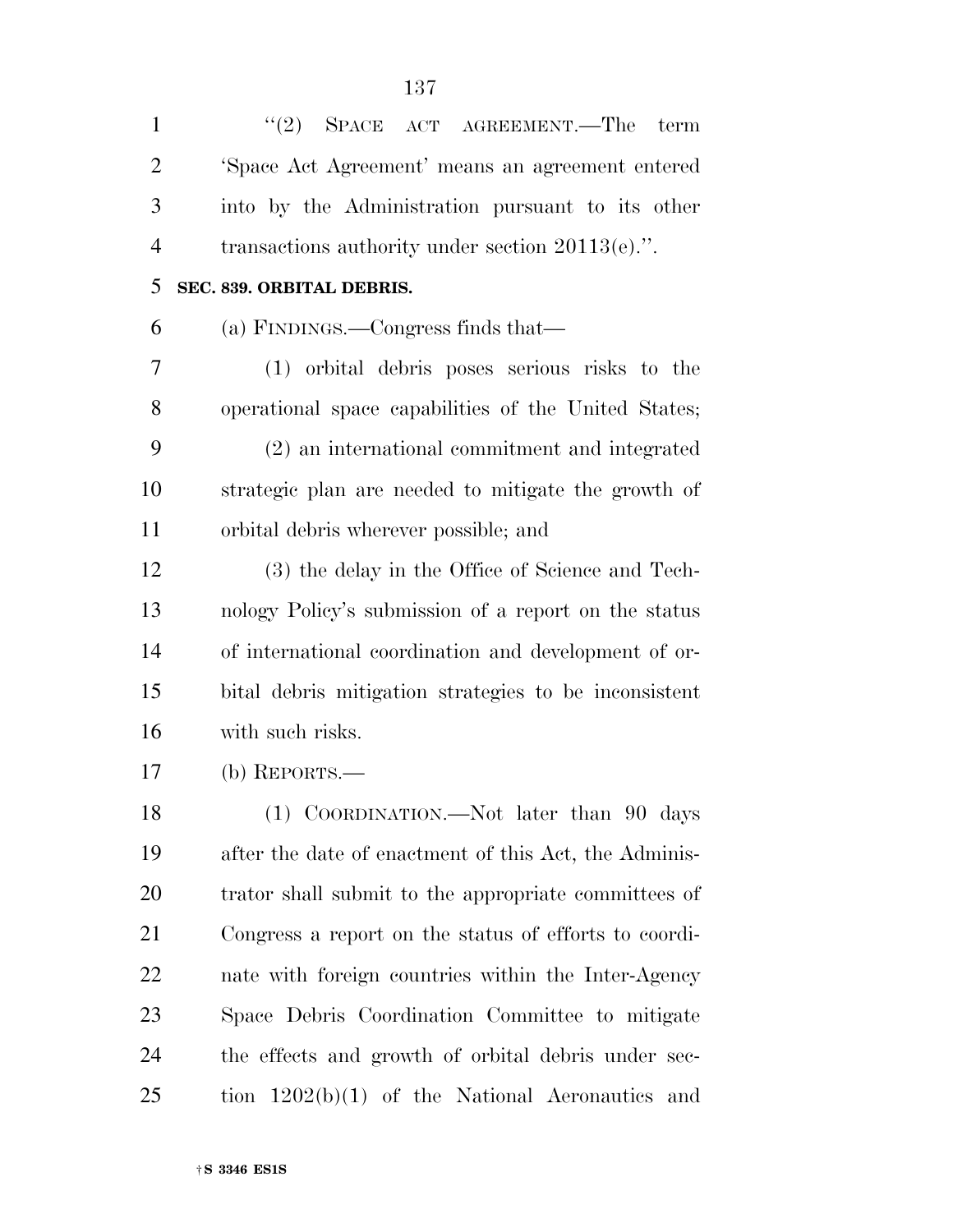Space Administration Authorization Act of 2010 (42 2 U.S.C.  $18441(b)(1)$ .

 (2) MITIGATION STRATEGY.—Not later than 90 days after the date of enactment of this Act, the Di- rector of the Office of Science and Technology Policy shall submit to the appropriate committees of Con- gress a report on the status of the orbital debris mitigation strategy required under section 1202(b)(2) of the National Aeronautics and Space Administration Authorization Act of 2010 (42 11 U.S.C.  $18441(b)(2)$ ).

### **SEC. 840. REVIEW OF ORBITAL DEBRIS REMOVAL CON-CEPTS.**

 (a) SENSE OF CONGRESS.—It is the sense of Con-gress that—

 (1) orbital debris in low-Earth orbit poses sig-nificant risks to spacecraft;

 (2) such orbital debris may increase due to col-lisions between existing debris objects; and

 (3) understanding options to address and re- move orbital debris is important for ensuring safe and effective spacecraft operations in low-Earth orbit.

(b) REVIEW.—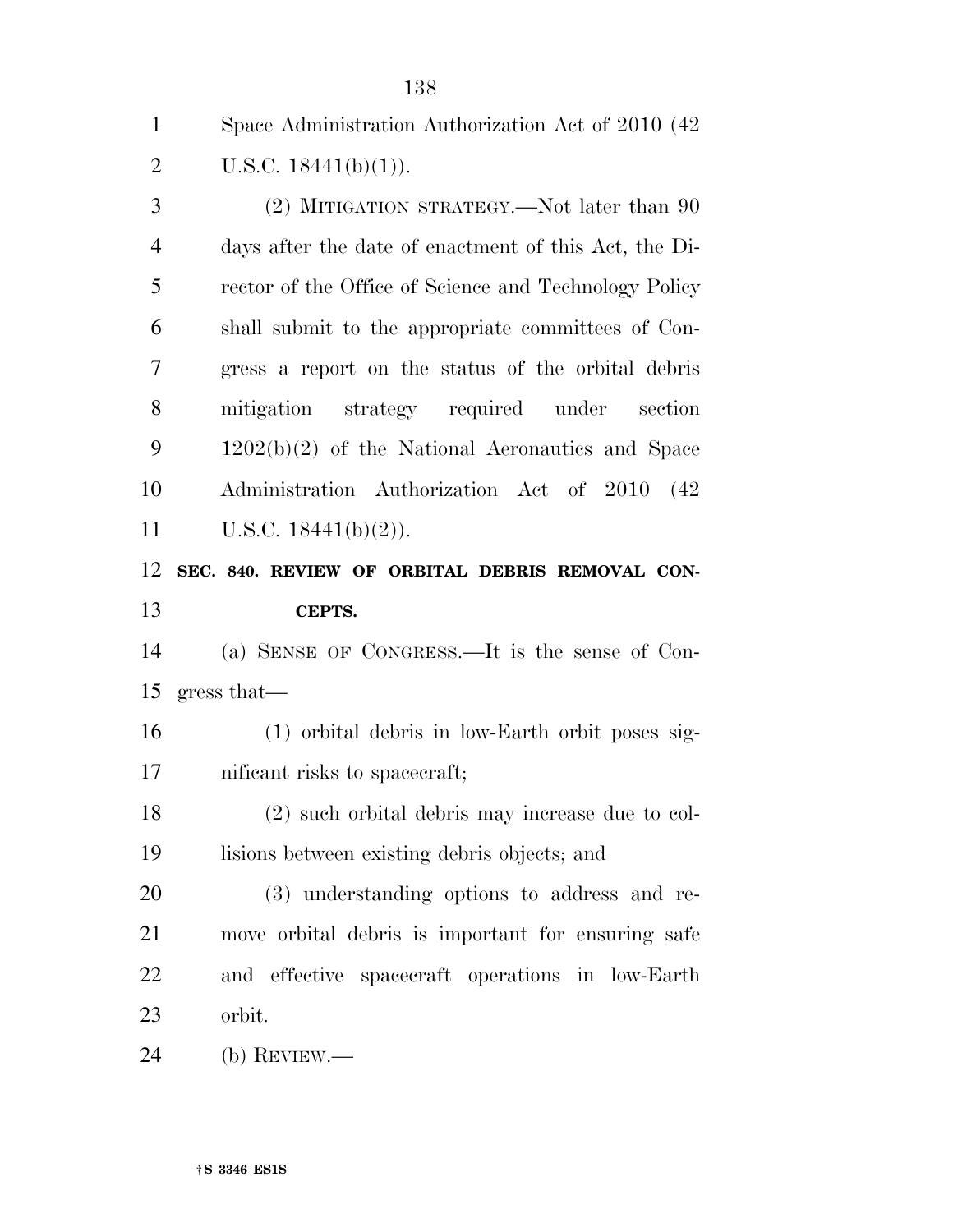| $\mathbf{1}$   | $(1)$ In GENERAL.—Not later than 270 days             |
|----------------|-------------------------------------------------------|
| 2              | after the date of enactment of this Act, the Adminis- |
| 3              | trator—                                               |
| $\overline{4}$ | (A) in collaboration with the heads of other          |
| 5              | relevant Federal agencies, shall solicit and re-      |
| 6              | view concepts and options for removing orbital        |
| 7              | debris from low-Earth orbit; and                      |
| 8              | (B) shall submit to the appropriate com-              |
| 9              | mittees of Congress a report on the solicitation      |
| 10             | and review under subparagraph $(A)$ , including       |
| 11             | recommendations on the best options for de-           |

creasing the risks associated with orbital debris.

(2) REQUIREMENTS.—The solicitation and re-

view under paragraph (1) shall address the require-

ments for and feasibility of developing and imple-

Passed the Senate December 10 (legislative day, December 9), 2016.

Attest:

menting each of the options.

*Secretary.*